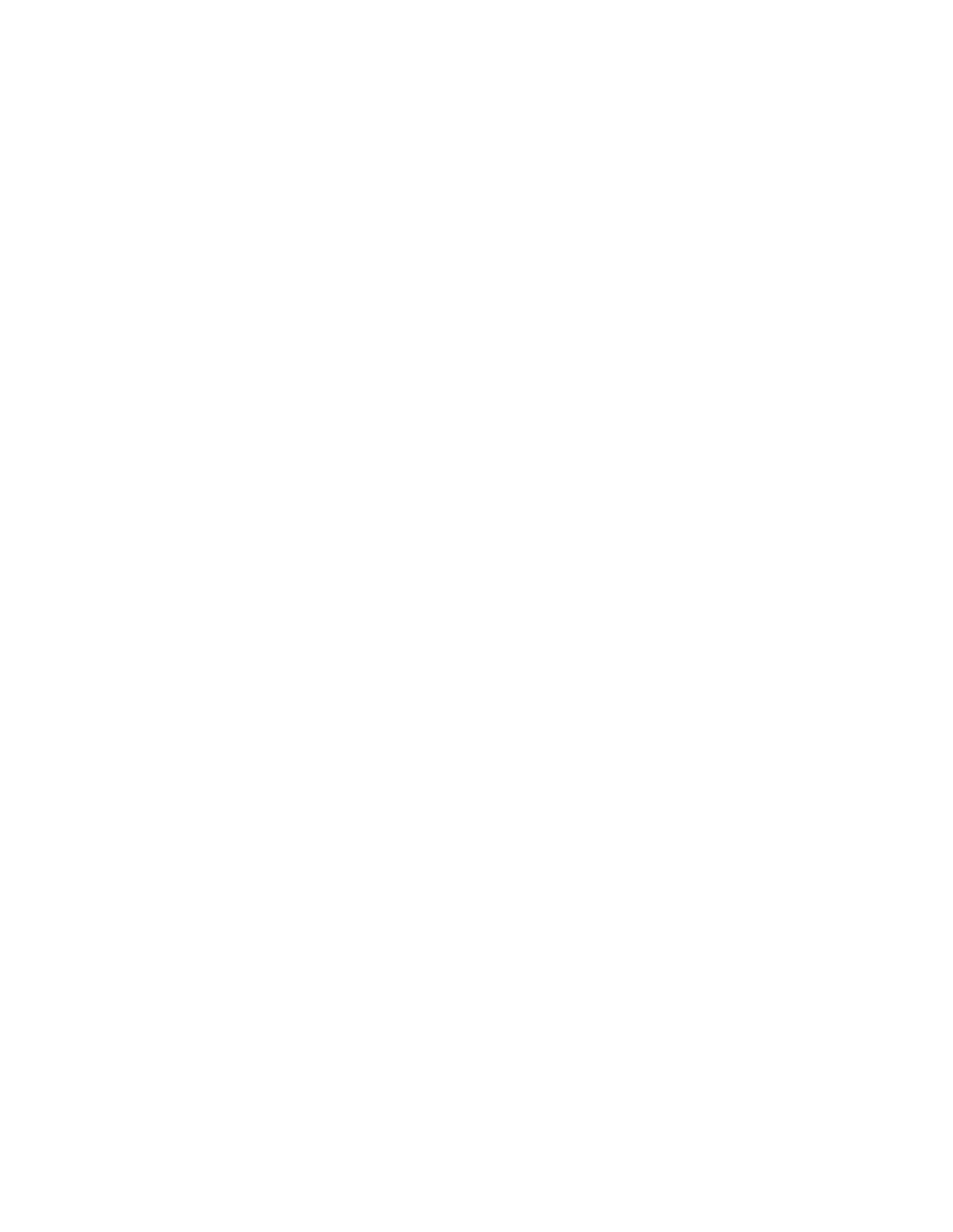# Contents:

|                      | 1 Accounts<br>$\mathbf{1}$                                                                                                                                                                                                                                                                                                                                                      |
|----------------------|---------------------------------------------------------------------------------------------------------------------------------------------------------------------------------------------------------------------------------------------------------------------------------------------------------------------------------------------------------------------------------|
|                      | $\overline{1}$<br>1.1<br>$\overline{2}$<br>1.2<br>$list_aws_accounts \dots \dots \dots \dots \dots \dots \dots \dots \dots \dots \dots \dots \dots \dots \dots \dots \dots$<br>$\overline{4}$<br>1.3<br>$\overline{4}$<br>1.4<br>$list\_goge\_accounds \dots \dots \dots \dots \dots \dots \dots \dots \dots \dots \dots \dots \dots \dots \dots \dots$<br>5<br>1.5<br>5<br>1.6 |
| $\overline{2}$       | 7<br><b>Assets</b><br>$\overline{7}$<br>2.1                                                                                                                                                                                                                                                                                                                                     |
| $\overline{3}$       | 11<br><b>Rulesets</b><br>11<br>3.1<br>3.2<br>12<br>13<br>3.3<br>14<br>3.4<br>15<br>3.5                                                                                                                                                                                                                                                                                          |
| $\blacktriangleleft$ | 17<br><b>Remediations</b><br>17<br>4.1<br>4.2<br>17<br>4.3<br>18<br>19<br>4.4                                                                                                                                                                                                                                                                                                   |
| 5                    | 21<br><b>Exclusions</b><br>21<br>5.1<br>5.2<br>21                                                                                                                                                                                                                                                                                                                               |
| 6                    | 23<br><b>Assessments</b><br>23<br>6.1<br>6.2<br>27                                                                                                                                                                                                                                                                                                                              |
| $\overline{7}$       | 31<br><b>Users</b><br>31<br>7.1<br>7.2<br>32<br>7.3<br>33<br>33<br>7.4                                                                                                                                                                                                                                                                                                          |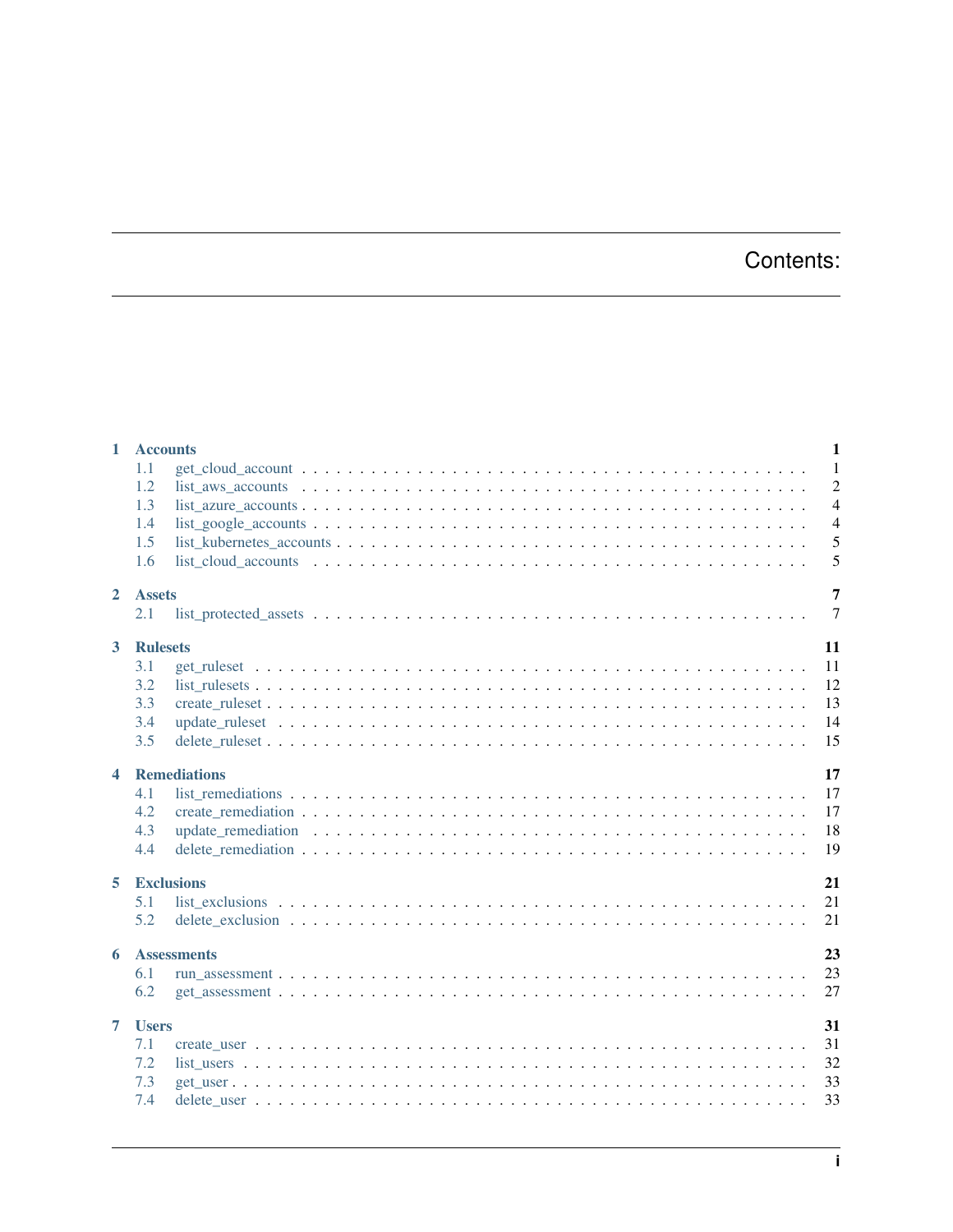| 8 | dome9 package<br>8.1<br>8.2<br>8.3 | 35<br>35<br>35<br>59 |
|---|------------------------------------|----------------------|
| 9 | <b>Installation</b>                | 85                   |
|   | 10 Usage                           | 87                   |
|   | 11 Authentication                  | 89                   |
|   | 12 Agile                           | 91                   |
|   | 13 Indices and tables              | 93                   |
|   | <b>Python Module Index</b>         | 95                   |
|   | <b>Index</b>                       | 97                   |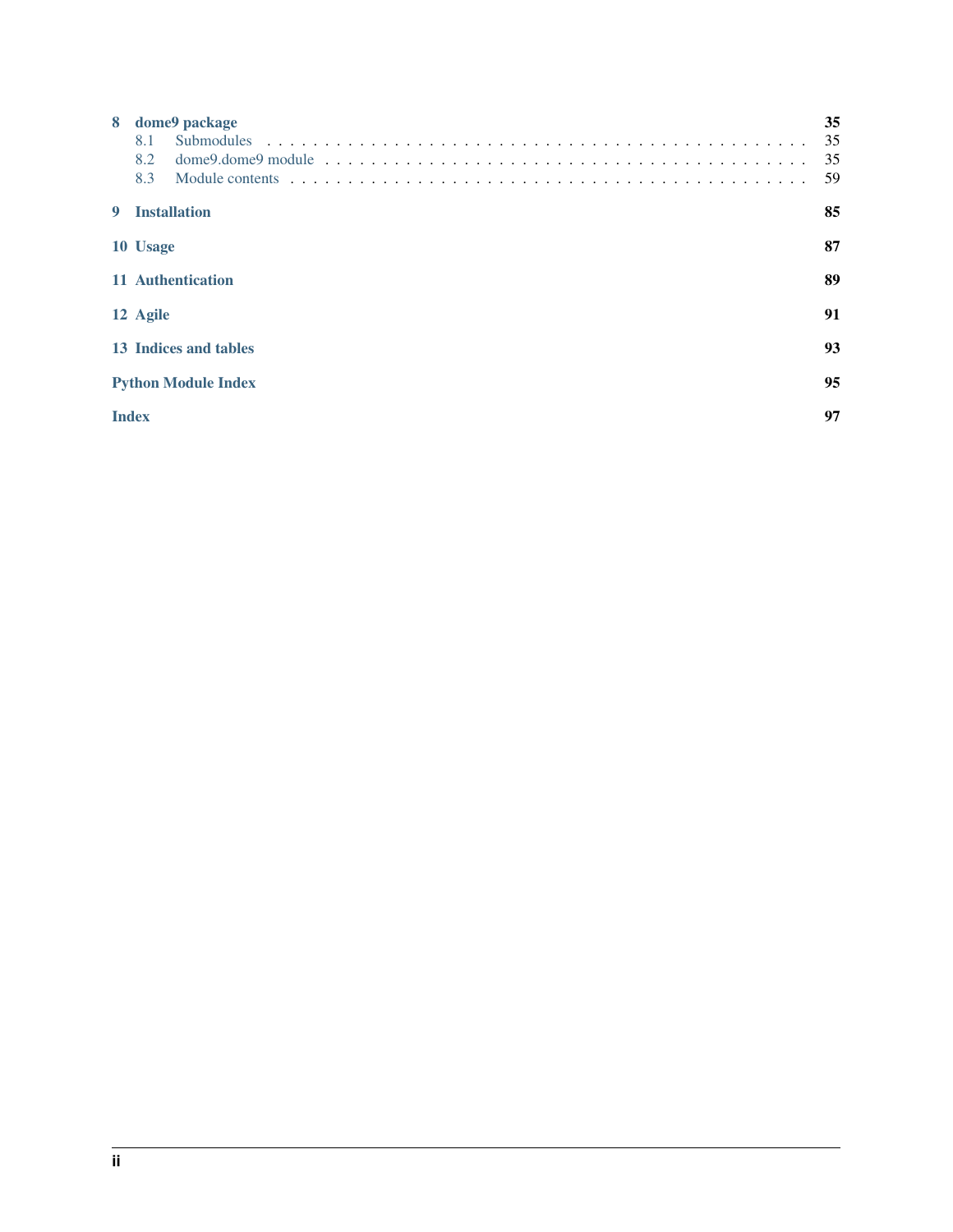#### **Accounts**

### <span id="page-4-1"></span><span id="page-4-0"></span>**1.1 get\_cloud\_account**

dome9.dome9.Dome9.**get\_cloud\_account**(*self*, *cloudId*) Get a Cloud Account

**Parameters cloudId**  $(str)$  – ID of the Cloud Account

Returns Cloud Account object.

Return type dict

Response object:

```
{
 "id": "00000000-0000-0000-0000-000000000000",
 "vendor": "aws",
 "name": "string",
 "externalAccountNumber": "string",
 "error": "string",
 "isFetchingSuspended": true,
 "creationDate": "2019-09-26T10:55:03Z",
 "credentials": {
   "apikey": "string",
   "arn": "string",
   "secret": "string",
   "iamUser": "string",
   "type": "UserBased",
    "isReadOnly": true
 },
 "iamSafe": {
   "awsGroupArn": "string",
    "awsPolicyArn": "string",
    "mode": "OptIn",
    "state": "Enabled",
```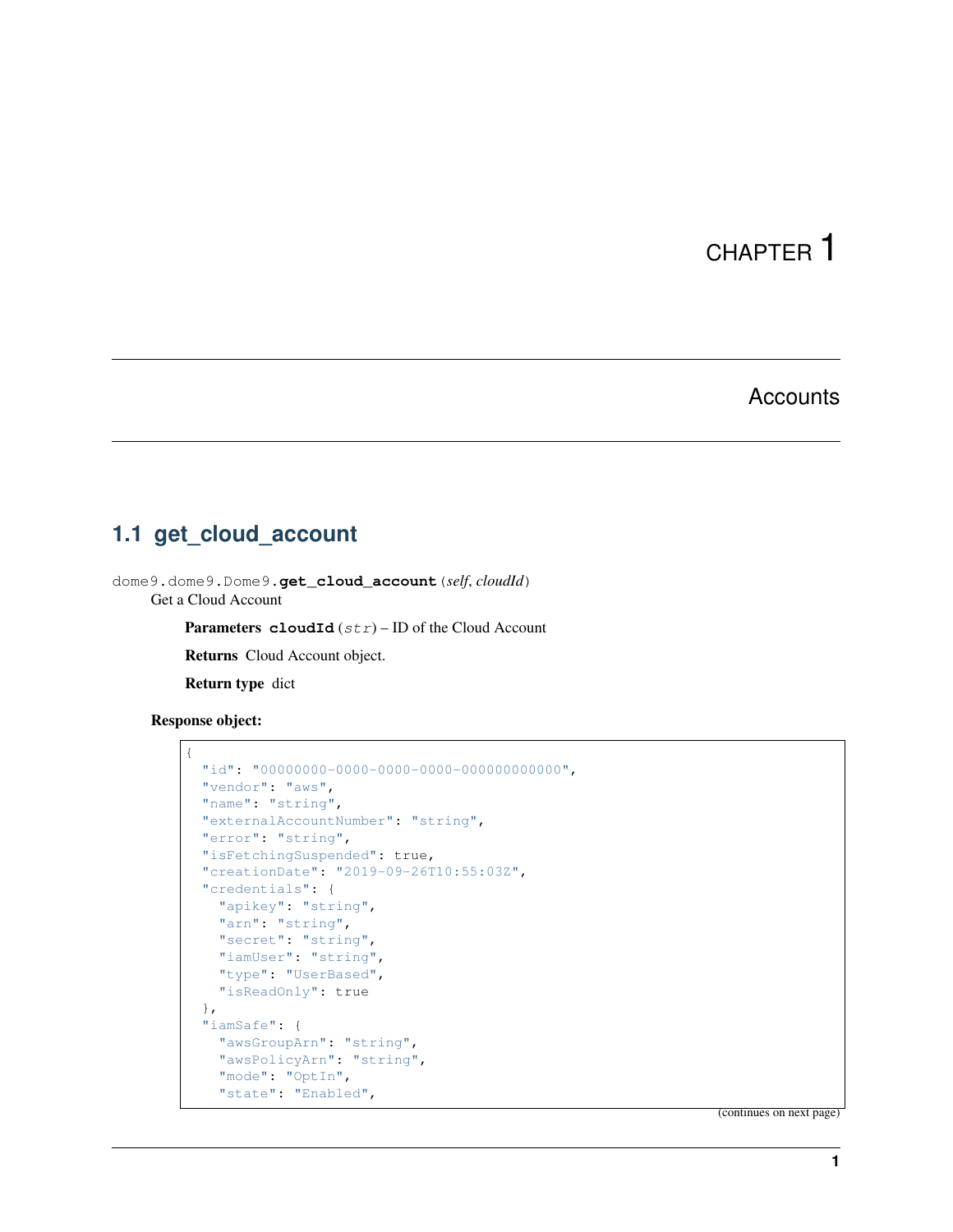```
"excludedIamEntities": {
      "rolesArns": [
        "string"
      ],
      "usersArns": [
       "string"
     ]
   },
    "restrictedIamEntities": {
     "rolesArns": [
       "string"
     \frac{1}{2},
      "usersArns": [
       "string"
      ]
    }
  },
  "netSec": {
    "regions": [
      {
        "region": "us_east_1",
        "name": "string",
        "hidden": true,
       "newGroupBehavior": "ReadOnly"
      }
   ]
 },
 "magellan": true,
 "fullProtection": true,
  "allowReadOnly": true,
  "organizationalUnitId": "00000000-0000-0000-0000-000000000000",
  "organizationalUnitPath": "string",
  "organizationalUnitName": "string",
  "lambdaScanner": true
}
```
## <span id="page-5-0"></span>**1.2 list\_aws\_accounts**

```
dome9.dome9.Dome9.list_aws_accounts(self)
    List AWS accounts
```
Returns List of AWS Cloud Accounts.

Return type list

Response object:

{

```
"id": "00000000-0000-0000-0000-000000000000",
"vendor": "aws",
"name": "string",
"externalAccountNumber": "string",
```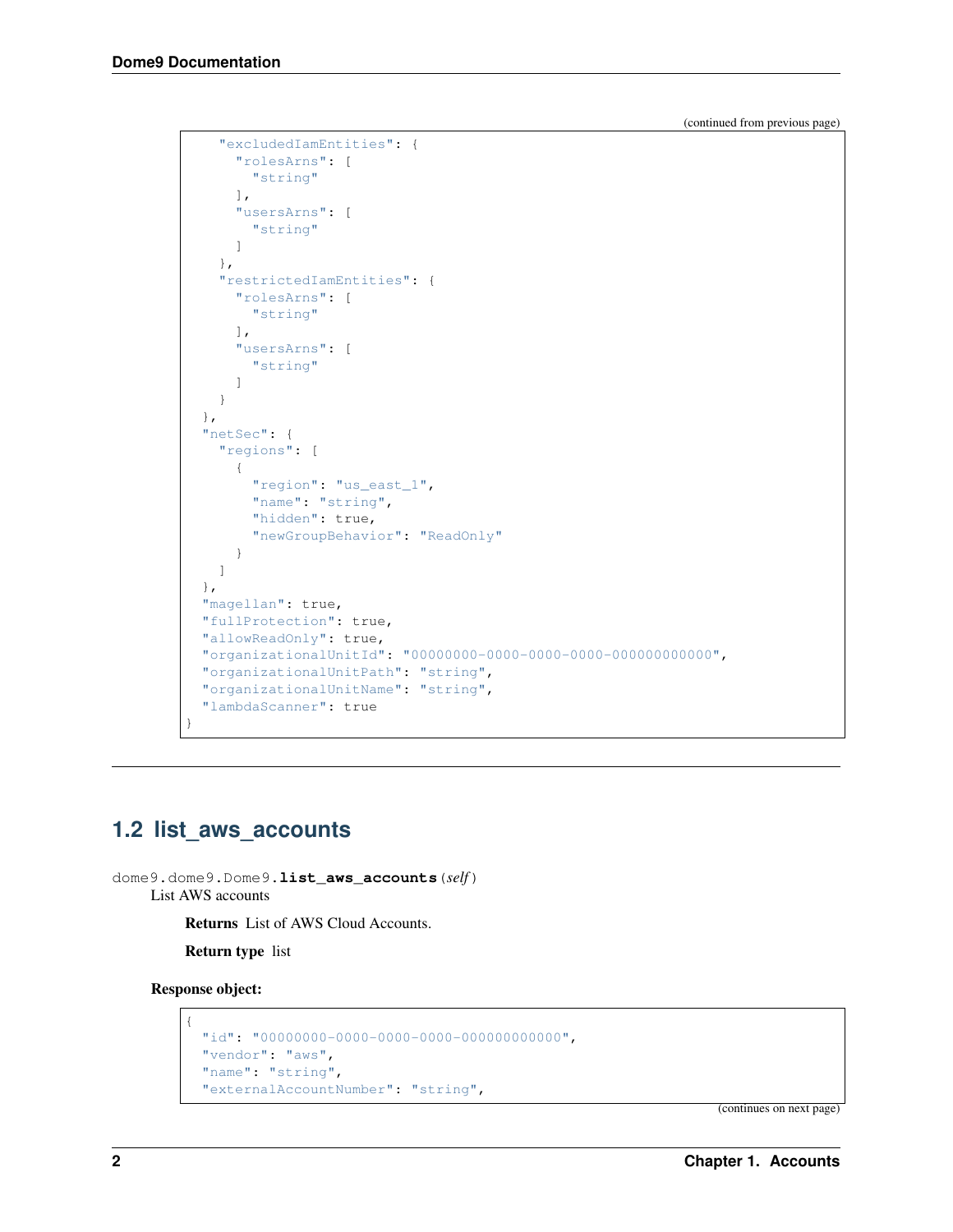```
"error": "string",
 "isFetchingSuspended": true,
 "creationDate": "2019-09-26T10:55:03Z",
 "credentials": {
   "apikey": "string",
   "arn": "string",
   "secret": "string",
   "iamUser": "string",
   "type": "UserBased",
   "isReadOnly": true
 },
 "iamSafe": {
   "awsGroupArn": "string",
   "awsPolicyArn": "string",
   "mode": "OptIn",
   "state": "Enabled",
   "excludedIamEntities": {
     "rolesArns": [
       "string"
     ],
     "usersArns": [
       "string"
     ]
   },
   "restrictedIamEntities": {
     "rolesArns": [
       "string"
     ],
     "usersArns": [
       "string"
     ]
   }
 },
 "netSec": {
   "regions": [
     {
       "region": "us_east_1",
       "name": "string",
       "hidden": true,
       "newGroupBehavior": "ReadOnly"
     }
   ]
 },
 "magellan": true,
 "fullProtection": true,
 "allowReadOnly": true,
 "organizationalUnitId": "00000000-0000-0000-0000-000000000000",
 "organizationalUnitPath": "string",
 "organizationalUnitName": "string",
 "lambdaScanner": true
}
```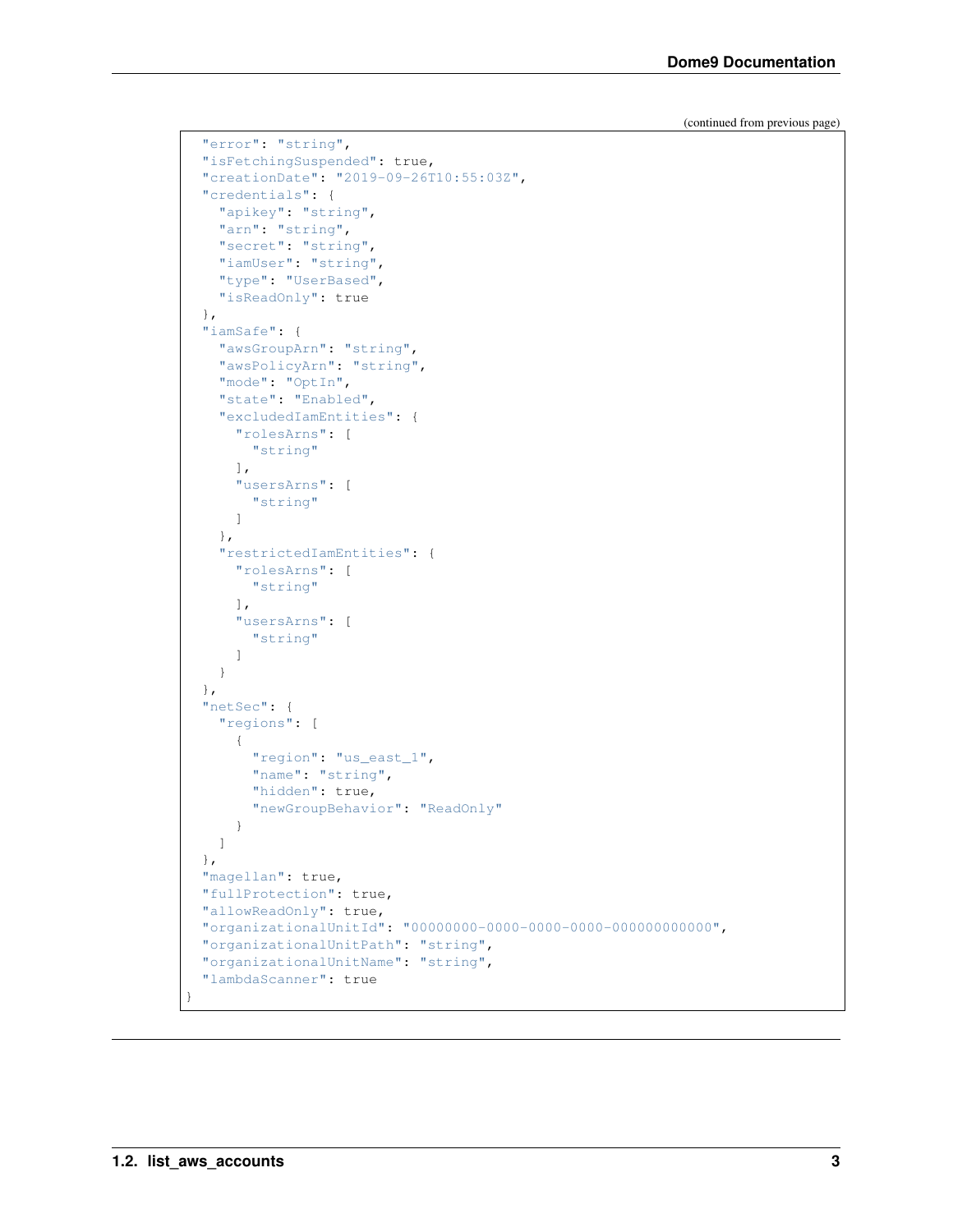### <span id="page-7-0"></span>**1.3 list\_azure\_accounts**

dome9.dome9.Dome9.**list\_azure\_accounts**(*self*)

List Azure accounts

Returns List of Azure Cloud Accounts.

Return type list

#### Response object:

```
{
 "id": "00000000-0000-0000-0000-000000000000",
 "name": "string",
 "subscriptionId": "string",
 "tenantId": "string",
 "credentials": {
   "clientId": "string",
   "clientPassword": "string"
 },
 "operationMode": "Read",
 "error": "string",
 "creationDate": "2019-09-26T10:55:03Z",
 "organizationalUnitId": "00000000-0000-0000-0000-000000000000",
 "organizationalUnitPath": "string",
 "organizationalUnitName": "string",
 "vendor": "aws"
}
```
# <span id="page-7-1"></span>**1.4 list\_google\_accounts**

dome9.dome9.Dome9.**list\_google\_accounts**(*self*) List Google Cloud Accounts

Returns List of Google accounts.

Return type list

Response object:

```
{
    "id": "00000000-0000-0000-0000-000000000000",
    "name": "string",
    "projectId": "string",
    "creationDate": "2019-09-26T10:55:03Z",
    "organizationalUnitId": "00000000-0000-0000-0000-000000000000",
    "organizationalUnitPath": "string",
    "organizationalUnitName": "string",
    "gsuite": {
       "gsuiteUser": "string",
       "domainName": "string"
    },
    "vendor": "aws"
}
```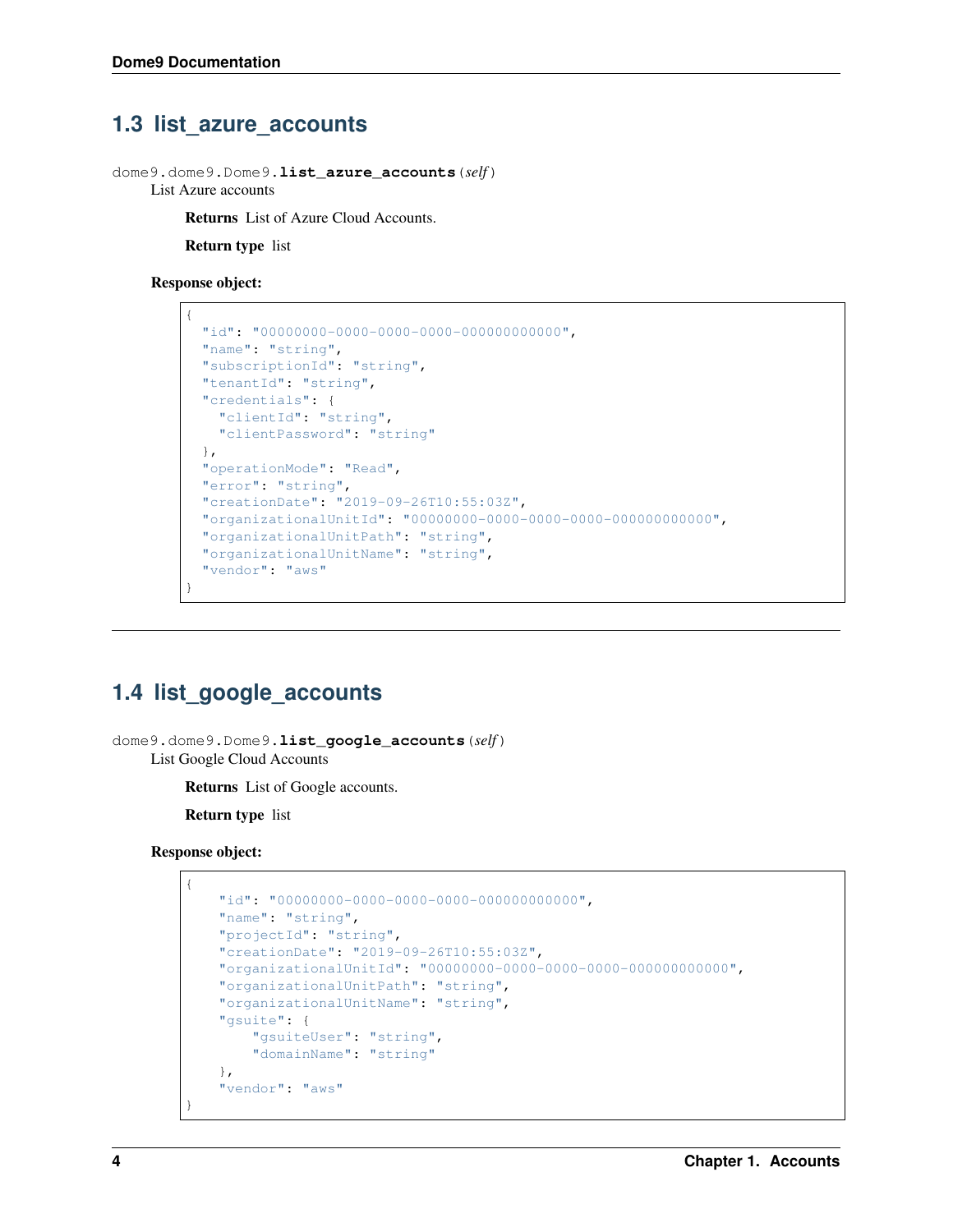# <span id="page-8-0"></span>**1.5 list\_kubernetes\_accounts**

dome9.dome9.Dome9.**list\_kubernetes\_accounts**(*self*) List Kubernetes accounts

Returns List of Kubernetes accounts.

Return type list

Response object:

{

}

```
"id": "00000000-0000-0000-0000-000000000000",
"name": "string",
"creationDate": "2019-09-26T10:55:03Z",
"vendor": "aws",
"organizationalUnitId": "00000000-0000-0000-0000-000000000000",
"organizationalUnitPath": "string",
"organizationalUnitName": "string"
```
# <span id="page-8-1"></span>**1.6 list\_cloud\_accounts**

dome9.dome9.Dome9.**list\_cloud\_accounts**(*self*) List all accounts (AWS, Azure, GCP & Kubernetes)

Returns List of Cloud Accounts.

Return type list

Response object:

```
{
 "id": "00000000-0000-0000-0000-000000000000",
 "vendor": "aws",
 "name": "string",
 "externalAccountNumber": "string",
 "error": "string",
 "isFetchingSuspended": true,
 "creationDate": "2019-09-26T10:55:03Z",
 "credentials": {
   "apikey": "string",
   "arn": "string",
   "secret": "string",
   "iamUser": "string",
   "type": "UserBased",
   "isReadOnly": true
 },
 "iamSafe": {
```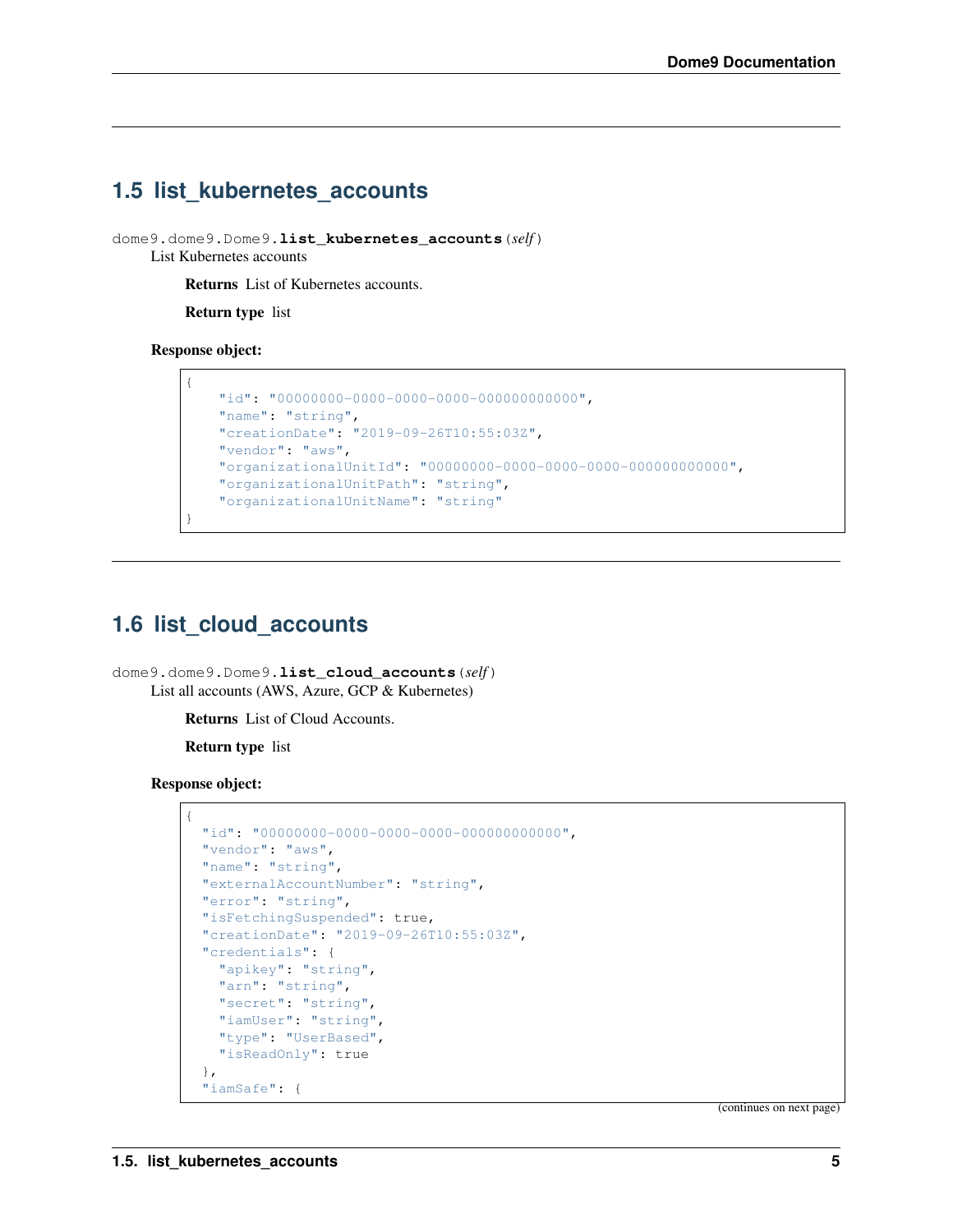```
"awsGroupArn": "string",
   "awsPolicyArn": "string",
    "mode": "OptIn",
    "state": "Enabled",
    "excludedIamEntities": {
     "rolesArns": [
       "string"
     ],
     "usersArns": [
       "string"
     ]
   },
    "restrictedIamEntities": {
     "rolesArns": [
       "string"
     ],
     "usersArns": [
       "string"
     ]
   }
 },
 "netSec": {
    "regions": [
    \left\{ \right."region": "us_east_1",
       "name": "string",
       "hidden": true,
       "newGroupBehavior": "ReadOnly"
     }
   ]
 },
 "magellan": true,
 "fullProtection": true,
 "allowReadOnly": true,
 "organizationalUnitId": "00000000-0000-0000-0000-000000000000",
 "organizationalUnitPath": "string",
 "organizationalUnitName": "string",
 "lambdaScanner": true
}
```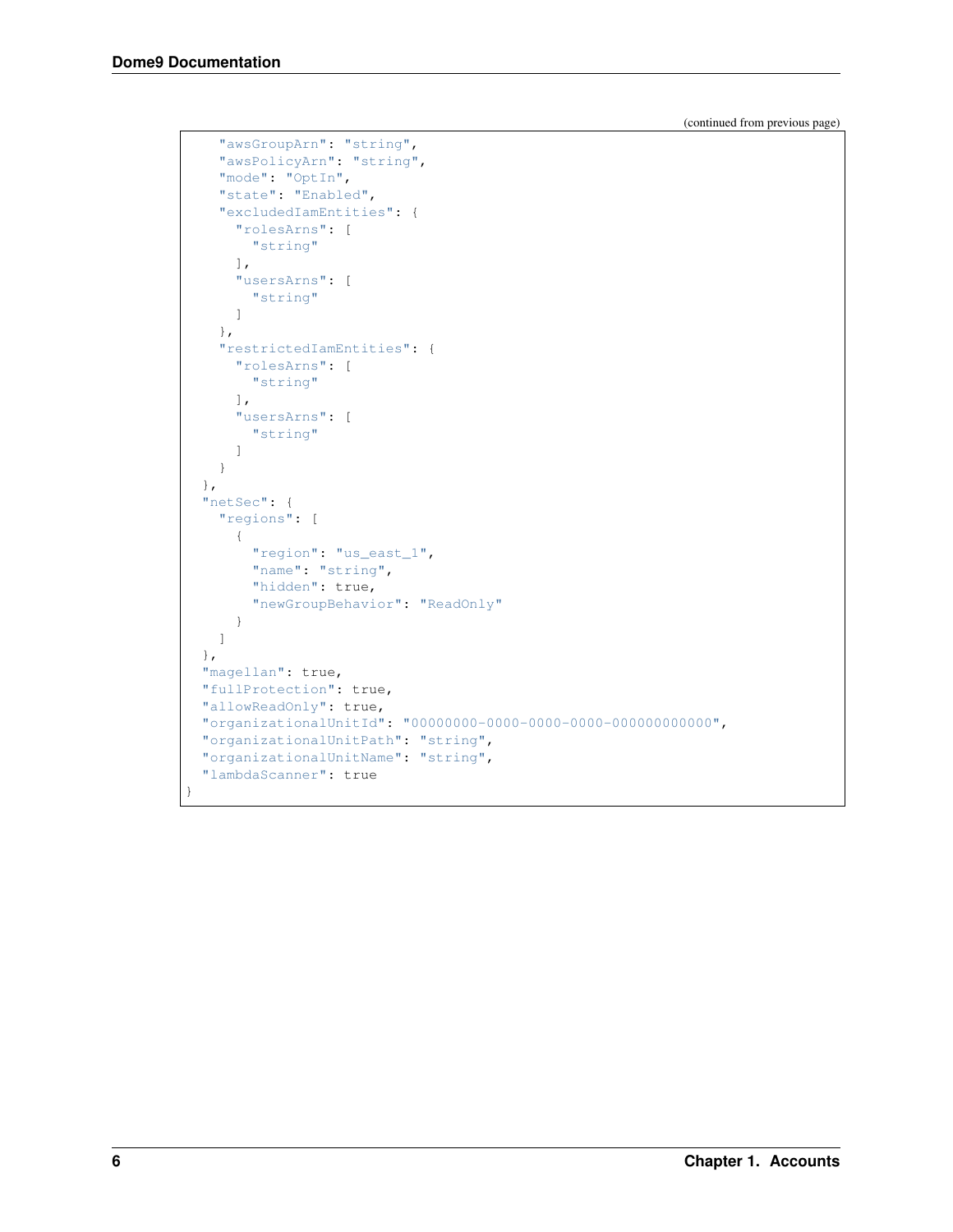#### Assets

## <span id="page-10-1"></span><span id="page-10-0"></span>**2.1 list\_protected\_assets**

dome9.dome9.Dome9.**list\_protected\_assets**(*self*, *textSearch="*, *filters=[]*, *pageSize=1000*) List all Cloud Assets

#### Parameters

- **textSearch** (*list*) Filter query by using text string. (i.e.: prod-uk)
- **filters** (list) List of filters. *[{name: "platform", value: "aws"},{name: "cloudAccountId", value: "0123456789"}]*
- **of filter names** (List) organizationalUnitId, platform, type, cloudAccountId, region, network, resourceGroup.
- **pageSize** (int) Items per query

Returns Pagination of protected assets.

Return type dict

#### Response object:

```
{
    "searchRequest": {
       "pageSize": 10,
        "sorting": {
            "fieldName": null,
            "direction": 0
        },
        "filter": {
            "freeTextPhrase": null,
            "fields": [],
            "tags": [],
            "includedEntityTypes": null,
```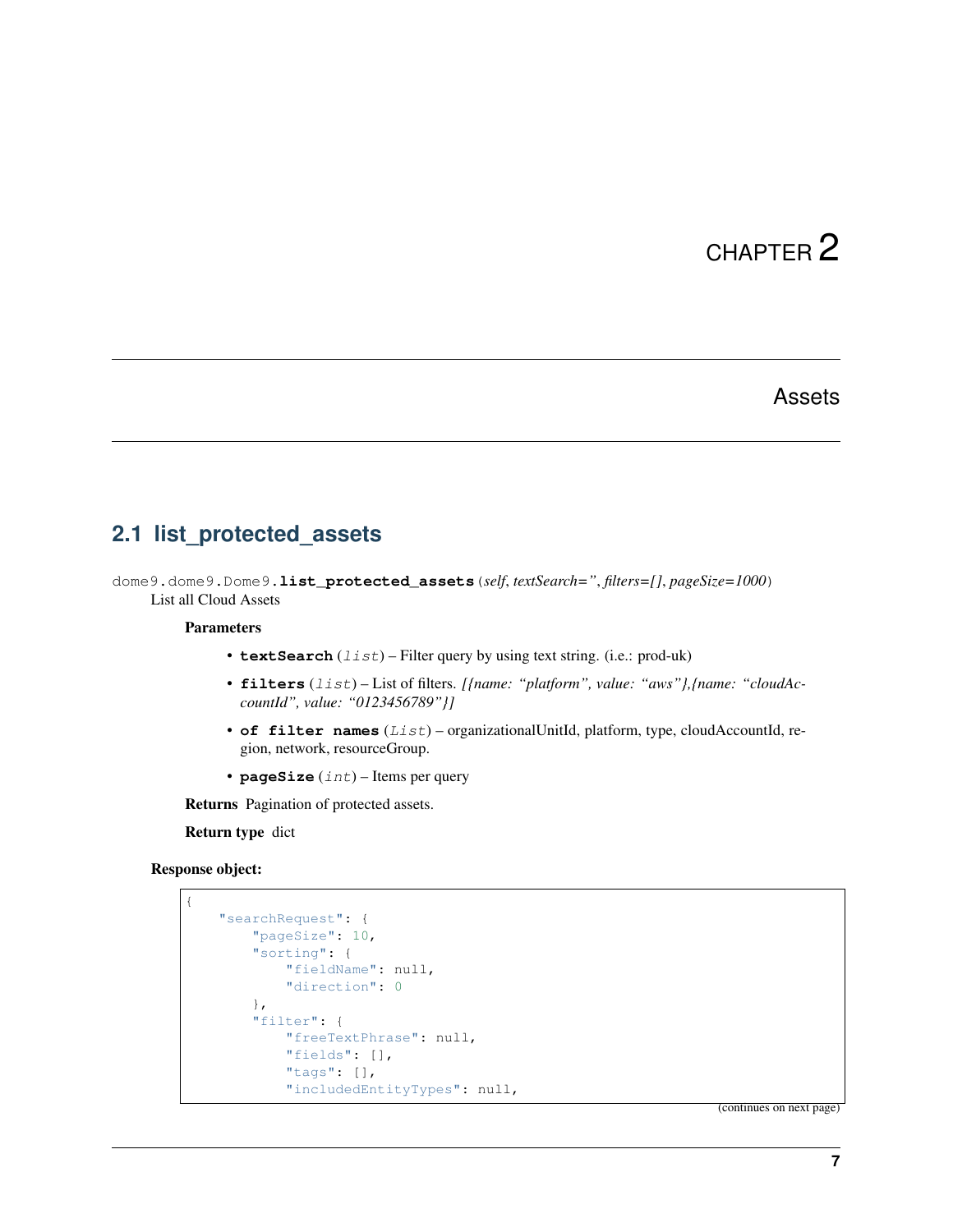```
"excludedEntityTypes": null
        },
        "searchAfter": [],
        "additionalFields": {
            "source": null,
            "filterFields": [],
            "sortField": {
                "fieldName": null,
                "direction": 1
            }
       }
    },
    "assets": [
        {
            "id": "1|ffffaaaa-ffff-ffff-aaaa-
˓→123412341234|rg|5|internetGateway|igw-12341234-112345",
            "entityId": "igw-12341234",
            "externalCloudAccountId": "1234567890",
            "cloudAccountId": "ffffaaaa-ffff-ffff-aaaa-123412341234",
            "srl": "1|ffffaaaa-ffff-ffff-aaaa-
˓→123412341234|rg|5|internetGateway|igw-12341234",
            "type": "InternetGateway",
            "name": "",
            "tags": [],
            "platform": "aws",
            "typeByPlatform": "aws|InternetGateway",
            "network": "vpc-12341234",
            "region": "us_west_2",
            "resourceGroup": "",
            "additionalFields": [
                {
                     "name": "IsBillable",
                     "value": "False"
                }
            \frac{1}{2},
            "externalAdditionalFields": null
        }
    \vert,
    "totalCount": 102868,
    "aggregations": {
        "resourceGroup": [
            {
                "value": "myrg",
                "count": 96217
            }
        \frac{1}{2},
        "cloudAccountId": [
            {
                "value": "12341234-1234-1234-1234-123412341234",
                "count": 7926
            }
        \frac{1}{\sqrt{2}}"type": [
            {
                "value": "azure|User",
                "count": 18
            },
```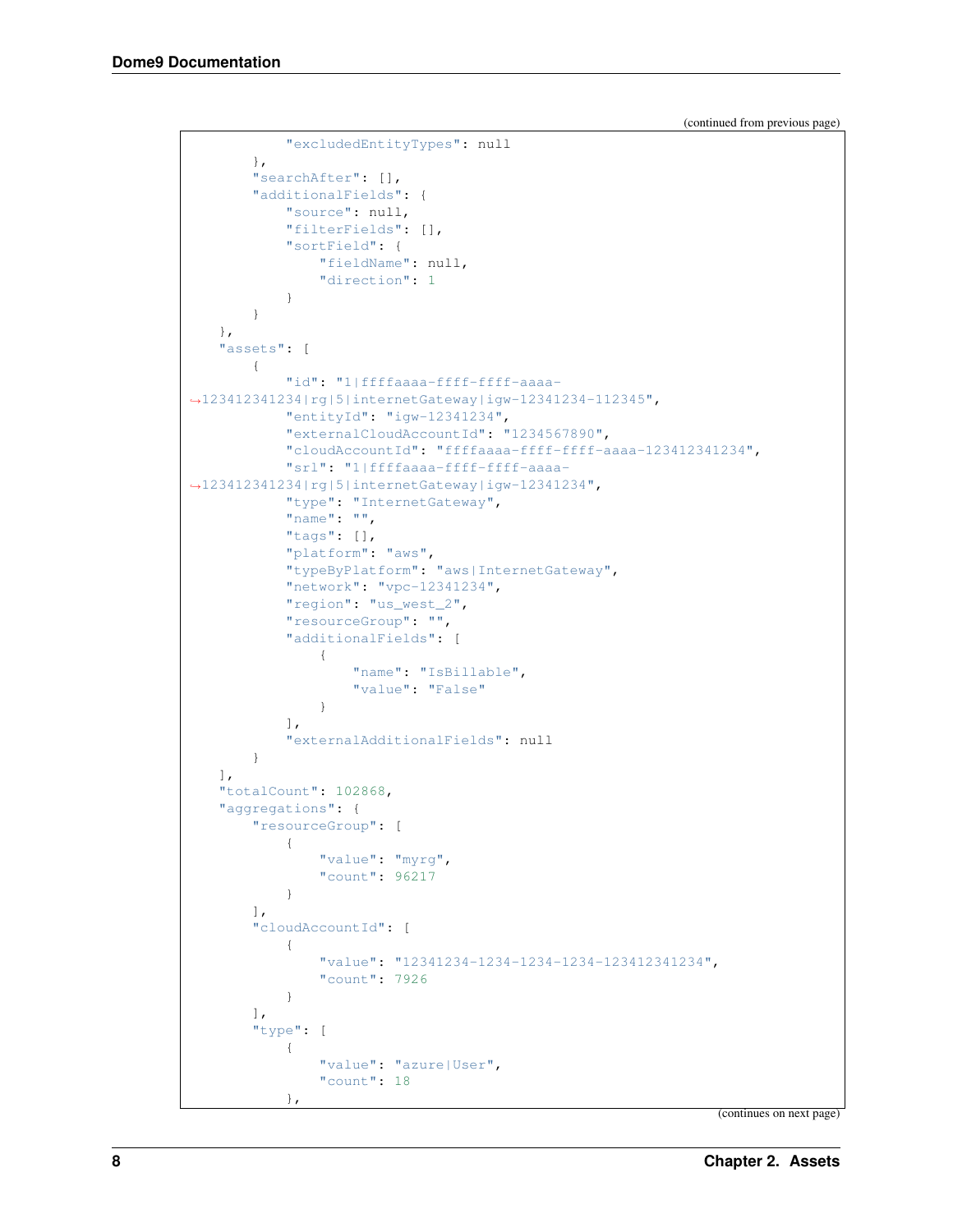```
{
        "value": "azure|Bastion",
        "count": 16
    },
    {
        "value": "azure|VirtualNetworkGateway",
        "count": 16
    },
    {
        "value": "google|InstanceTemplate",
        "count": 16
    }
],
"region": [
    {
        "value": "",
        "count": 54560
    },
    {
        "value": "us_east_1",
        "count": 8070
    },
    {
        "value": "eu_west_1",
        "count": 3985
    }
],
"platform": [
    {
        "value": "aws",
        "count": 45584
    },
    {
        "value": "google",
        "count": 24263
    },
    {
        "value": "azure",
        "count": 20928
    },
    {
        "value": "kubernetes",
        "count": 12093
    }
\frac{1}{2},
"network": [
    {
        "value": "",
        "count": 96480
    },
    {
        "value": "injectors-network",
        "count": 291
    },
    {
        "value": "vpc-12341234",
        "count": 183
```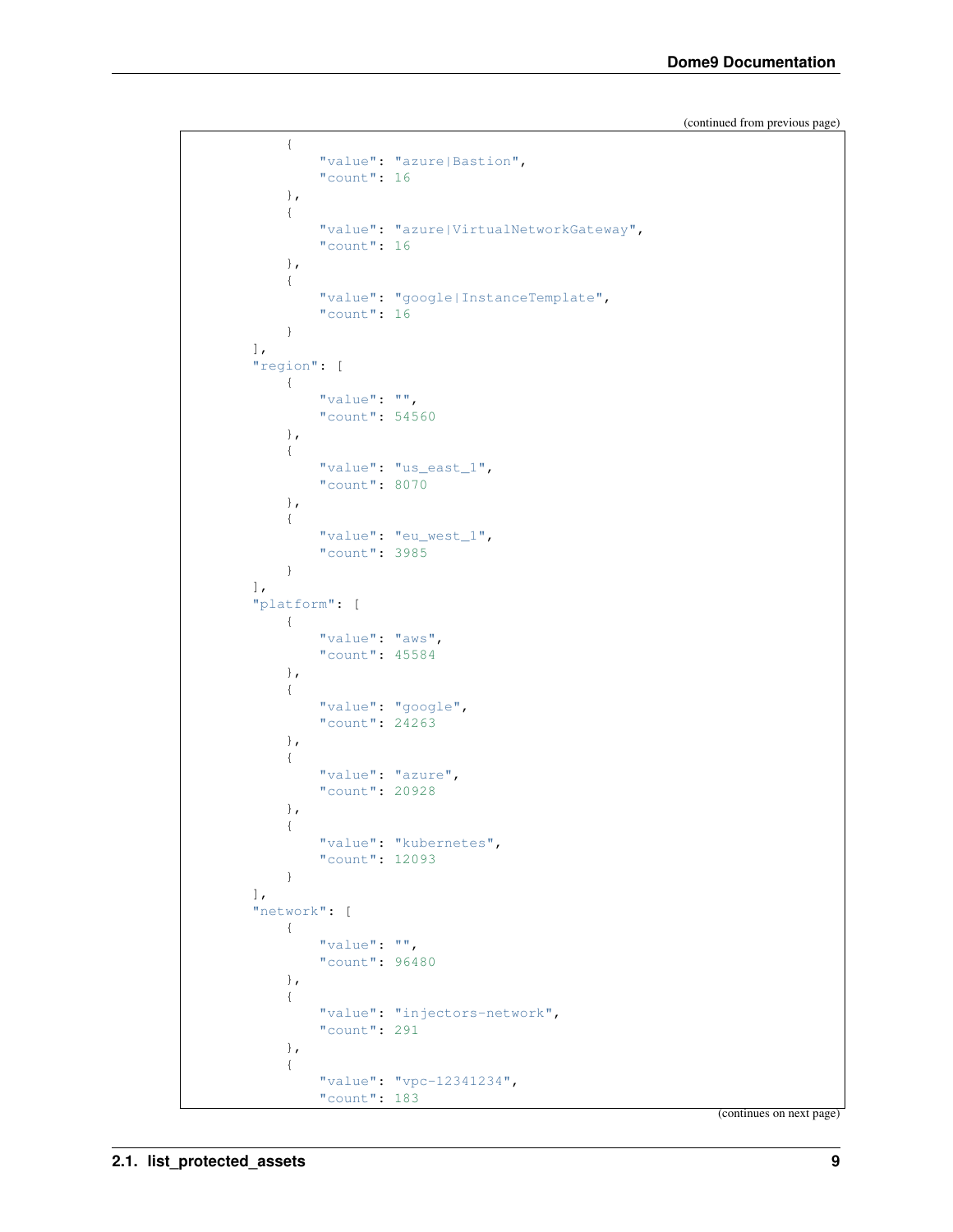```
}
         ]
    },
    "searchAfter": [
         "ffffaaaa-ffff-ffff-aaaa-123412341234",
         \left\langle \mathbf{u},\mathbf{u}\right\rangle _{0}"us_west_1",
         "vpc-12341234",
         "InternetGateway",
         "1|ffffaaaa-ffff-ffff-aaaa-123412341234|rg|1|internetGateway|igw-
˓→12341234-123123"
    ]
}
```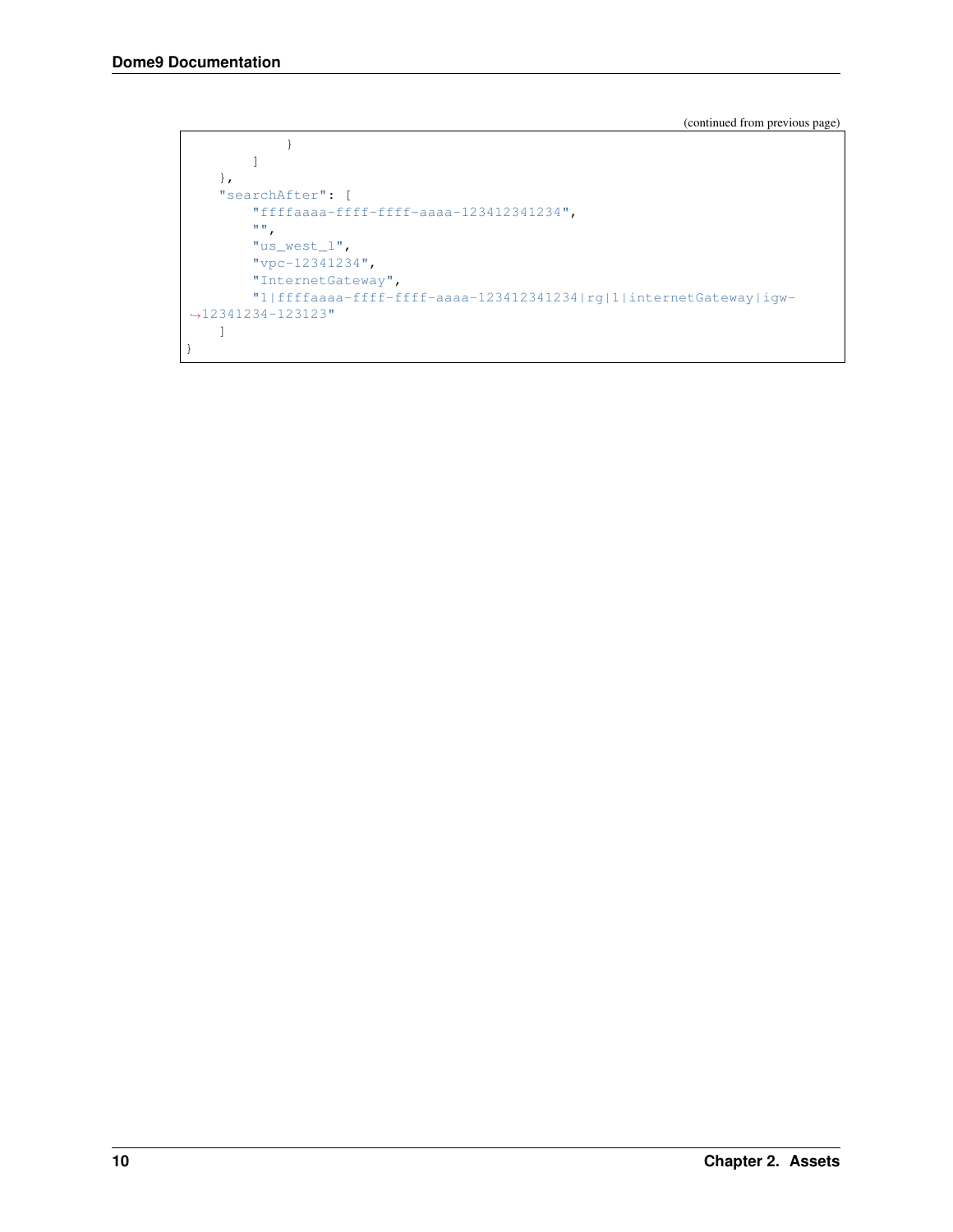## **Rulesets**

### <span id="page-14-1"></span><span id="page-14-0"></span>**3.1 get\_ruleset**

dome9.dome9.Dome9.**get\_ruleset**(*self*, *rulesetId=None*, *name=None*) Get a specific Compliance ruleset

**Parameters** 

- **rulesetId**  $(str)$  Locate ruleset by id
- **name**  $(str)$  Locate ruleset by name

Returns Compliance ruleset.

Return type dict

Response object:

```
{
    "rules": [
       {
            "name": "string",
            "severity": "Low",
            "logic": "string",
            "description": "string",
            "remediation": "string",
            "complianceTag": "string",
            "domain": "string",
            "priority": "string",
            "controlTitle": "string",
            "ruleId": "string",
            "logicHash": "string",
            "isDefault": true
        }
   ],
    "accountId": 0,
```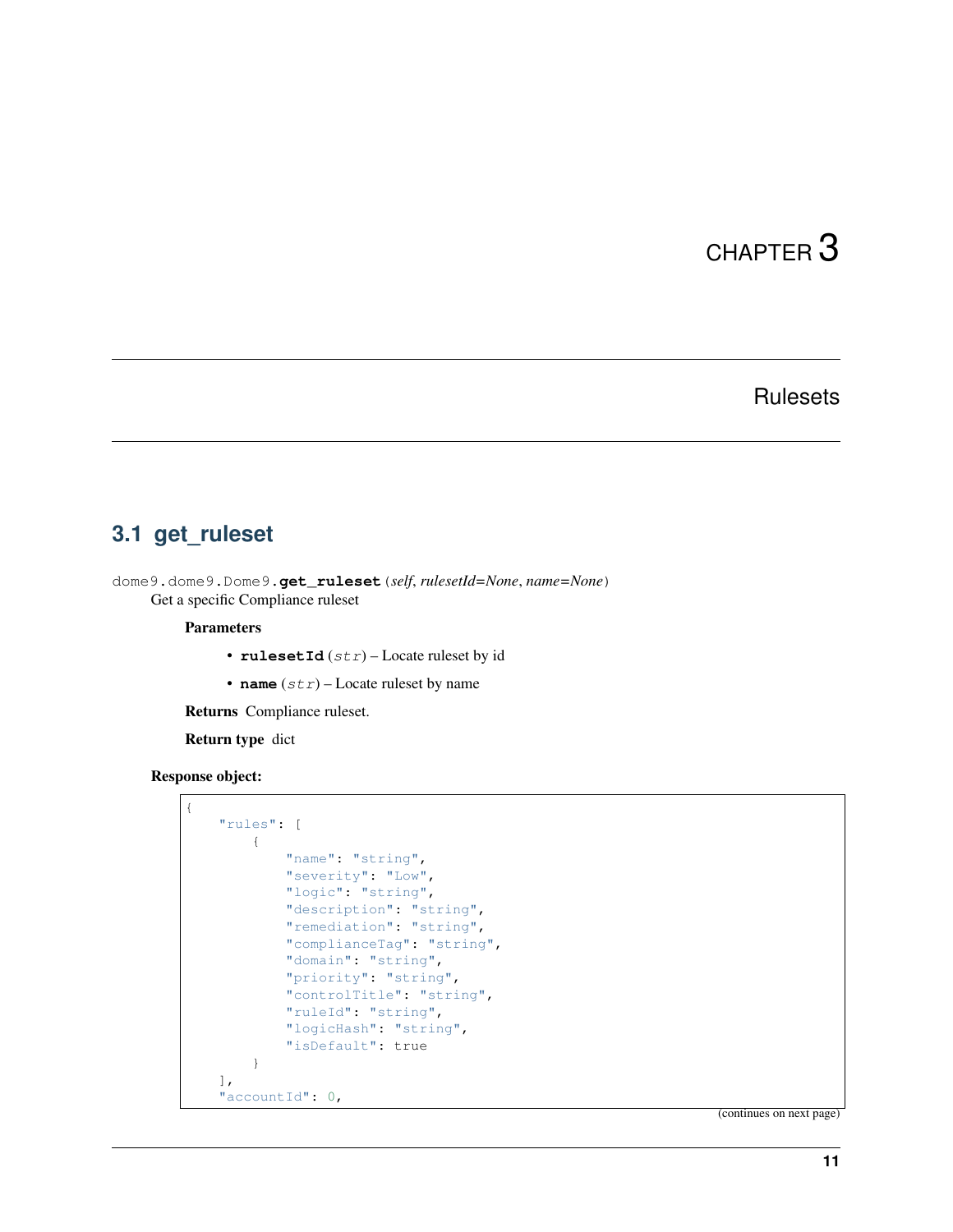```
"createdTime": "2019-09-26T10:55:03Z",
"updatedTime": "2019-09-26T10:55:03Z",
"id": 0,
"name": "string",
"description": "string",
"isTemplate": true,
"hideInCompliance": true,
"minFeatureTier": "Trial",
"section": 0,
"tooltipText": "string",
"showBundle": true,
"systemBundle": true,
"cloudVendor": "aws",
"version": 0,
"language": "string",
"rulesCount": 0
```
### <span id="page-15-0"></span>**3.2 list\_rulesets**

}

dome9.dome9.Dome9.**list\_rulesets**(*self*) List Compliance Rulesets

Returns List of Compliance rulesets.

Return type list

Response object:

```
{
    "rules": [
        {
            "name": "string",
            "severity": "Low",
            "logic": "string",
            "description": "string",
            "remediation": "string",
            "complianceTag": "string",
            "domain": "string",
            "priority": "string",
            "controlTitle": "string",
            "ruleId": "string",
            "logicHash": "string",
            "isDefault": true
        }
   \frac{1}{2}"accountId": 0,
   "createdTime": "2019-09-26T10:55:03Z",
   "updatedTime": "2019-09-26T10:55:03Z",
   "id": 0,
    "name": "string",
    "description": "string",
```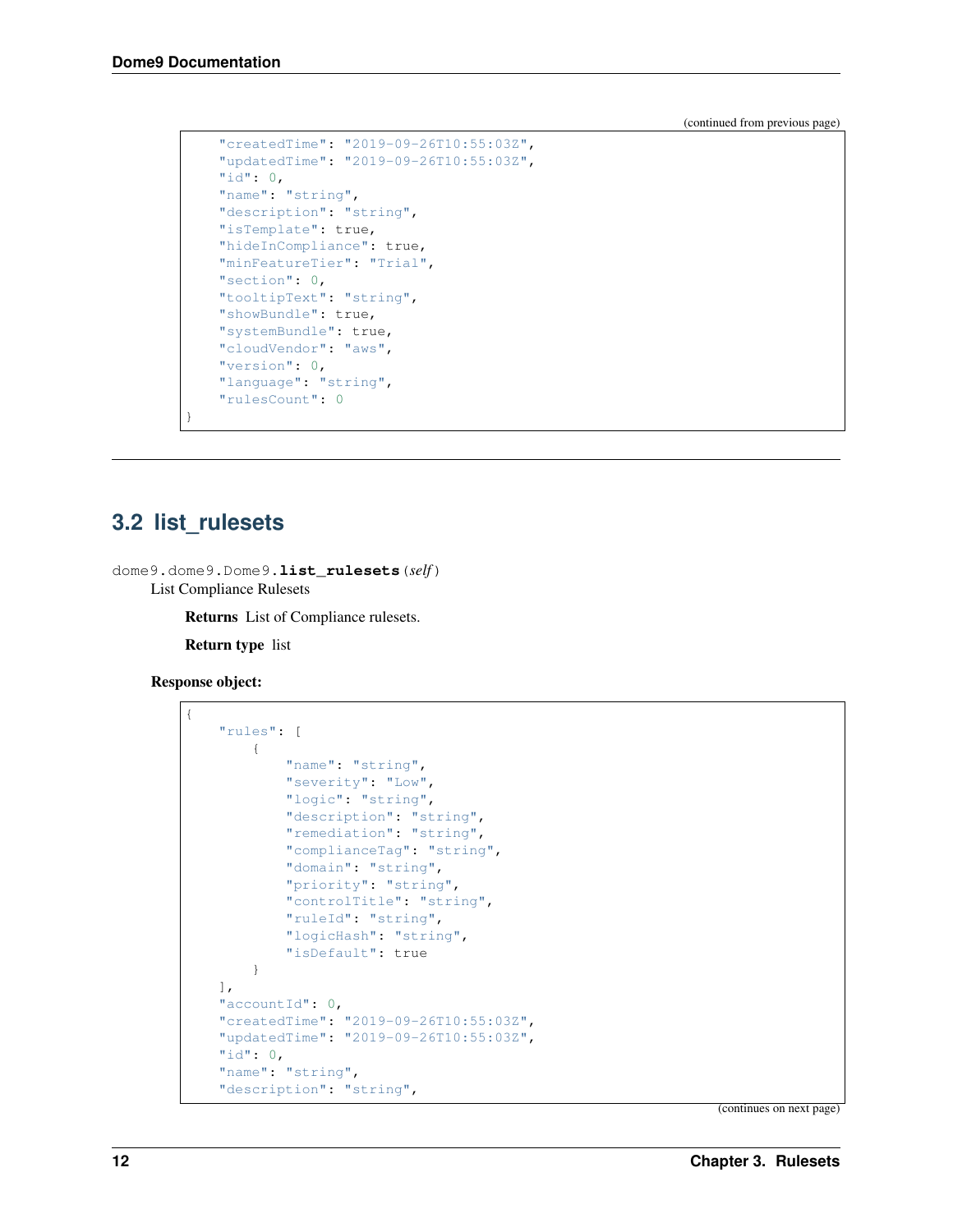```
"isTemplate": true,
"hideInCompliance": true,
"minFeatureTier": "Trial",
"section": 0,
"tooltipText": "string",
"showBundle": true,
"systemBundle": true,
"cloudVendor": "aws",
"version": 0,
"language": "string",
"rulesCount": 0
```
## <span id="page-16-0"></span>**3.3 create\_ruleset**

}

```
dome9.dome9.Dome9.create_ruleset(self, ruleset)
     Create a Compliance ruleset
```
Parameters **ruleset** (dict) – Ruleset object.

Returns Compliance ruleset.

Return type dict

Response object:

```
{
    "rules": [
        {
            "name": "string",
            "severity": "Low",
            "logic": "string",
            "description": "string",
            "remediation": "string",
            "complianceTag": "string",
            "domain": "string",
            "priority": "string",
            "controlTitle": "string",
            "ruleId": "string",
            "logicHash": "string",
            "isDefault": true
       }
   ],
   "accountId": 0,
    "createdTime": "2019-09-26T10:55:03Z",
    "updatedTime": "2019-09-26T10:55:03Z",
   "id": 0,
    "name": "string",
    "description": "string",
    "isTemplate": true,
    "hideInCompliance": true,
    "minFeatureTier": "Trial",
    "section": 0,
```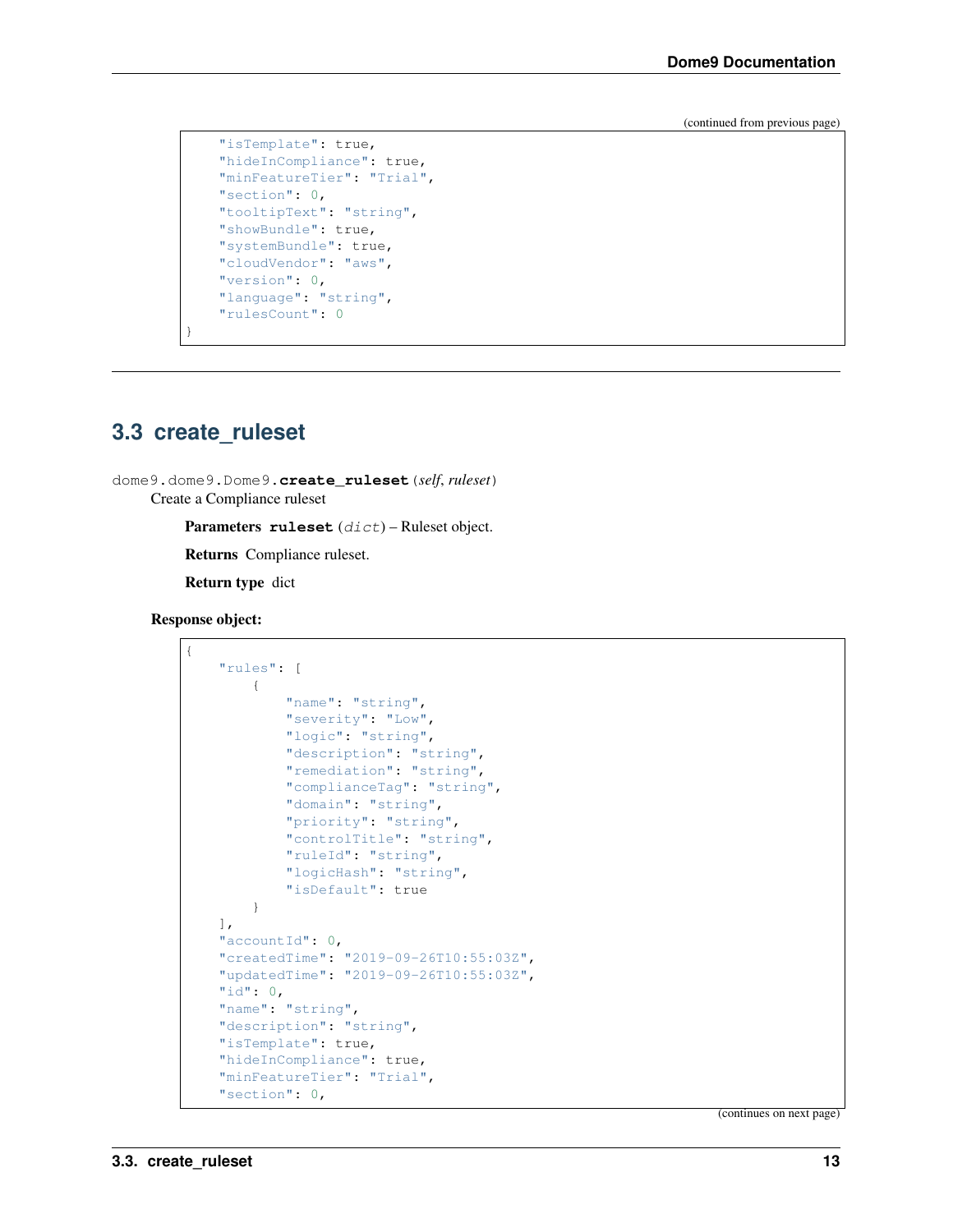```
"tooltipText": "string",
"showBundle": true,
"systemBundle": true,
"cloudVendor": "aws",
"version": 0,
"language": "string",
"rulesCount": 0
```
## <span id="page-17-0"></span>**3.4 update\_ruleset**

}

dome9.dome9.Dome9.**update\_ruleset**(*self*, *ruleset*) Update a Compliance ruleset

Parameters **ruleset** (dict) – Ruleset object.

Returns Compliance ruleset.

Return type dict

#### Response object:

{

| "rules": [    |                                        |
|---------------|----------------------------------------|
| $\{$          |                                        |
|               | "name": "string",                      |
|               | "severity": "Low",                     |
|               | "logic": "string",                     |
|               | "description": "string",               |
|               | "remediation": "string",               |
|               | "complianceTaq": "string",             |
|               | "domain": "string",                    |
|               | "priority": "string",                  |
|               | "controlTitle": "string",              |
|               | "ruleId": "string",                    |
|               | "logicHash": "string",                 |
|               | "isDefault": true                      |
| ł             |                                        |
| $\cdot$       |                                        |
|               | "accountId": 0,                        |
|               | "createdTime": "2019-09-26T10:55:03Z", |
|               | "updatedTime": "2019-09-26T10:55:03Z", |
| "id": $0$ ,   |                                        |
|               | "name": "string",                      |
|               | "description": "string",               |
|               | "isTemplate": true,                    |
|               | "hideInCompliance": true,              |
|               | "minFeatureTier": "Trial",             |
| "section": 0, |                                        |
|               | "tooltipText": "string",               |
|               | "showBundle": true,                    |
|               | "systemBundle": true,                  |
|               | "cloudVendor": "aws",                  |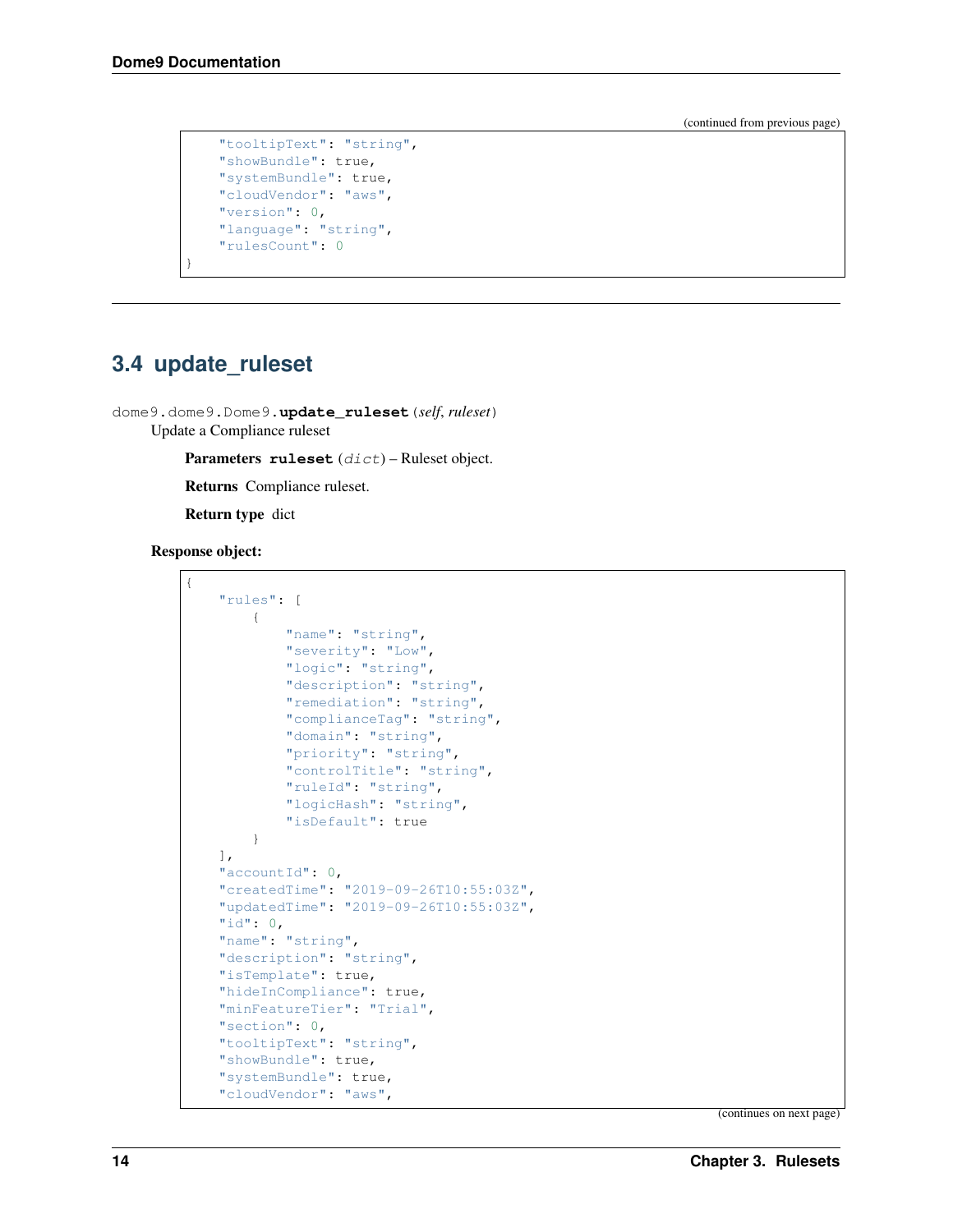```
"version": 0,
"language": "string",
"rulesCount": 0
```
# <span id="page-18-0"></span>**3.5 delete\_ruleset**

}

dome9.dome9.Dome9.**delete\_ruleset**(*self*, *rulesetId*) Delete a Compliance ruleset

Parameters  $rulesetId(str) - ID$  of the ruleset

Returns Deletion status

Return type bool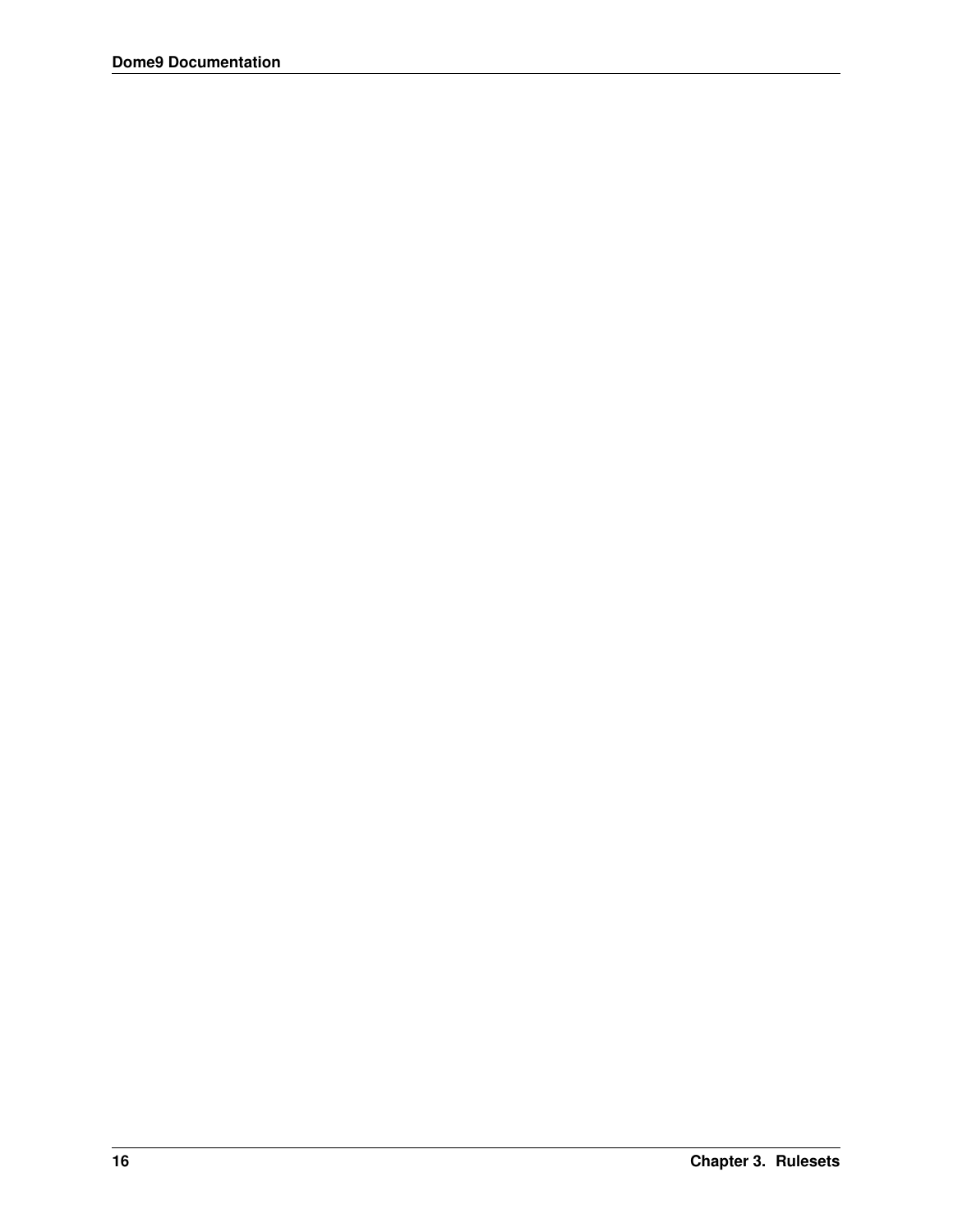# **Remediations**

### <span id="page-20-1"></span><span id="page-20-0"></span>**4.1 list\_remediations**

dome9.dome9.Dome9.**list\_remediations**(*self*) List Remediations

Returns List of Remediation object.

Return type list

Response object:

```
{
   "id": "00000000-0000-0000-0000-000000000000",
   "ruleLogicHash": "string",
   "ruleName": "string",
   "ruleId": "string",
   "logic": "string",
   "rulesetId": 0,
   "cloudAccountId": "00000000-0000-0000-0000-000000000000",
   "platform": "Aws",
   "comment": "string",
   "cloudBots": [
        "string"
   ]
}
```
# <span id="page-20-2"></span>**4.2 create\_remediation**

```
dome9.dome9.Dome9.create_remediation(self, remediation)
    Create a Remediation
```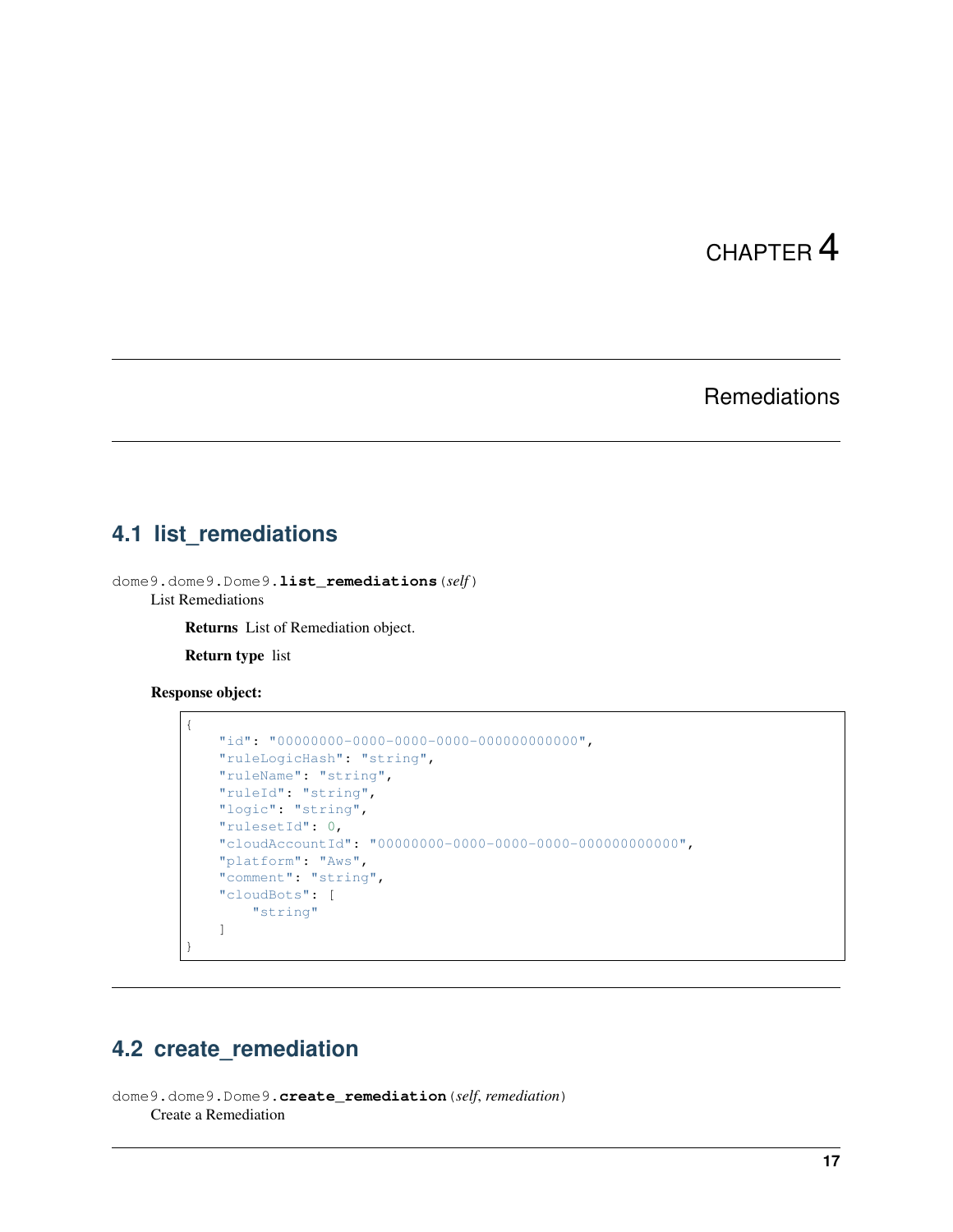Parameters remediation (dict) - Remediation object.

Returns Remediation object.

Return type dict

Response object:

{

}

```
"id": "00000000-0000-0000-0000-000000000000",
"ruleLogicHash": "string",
"ruleName": "string",
"ruleId": "string",
"logic": "string",
"rulesetId": 0,
"cloudAccountId": "00000000-0000-0000-0000-000000000000",
"platform": "Aws",
"comment": "string",
"cloudBots": [
    "string"
]
```
## <span id="page-21-0"></span>**4.3 update\_remediation**

dome9.dome9.Dome9.**update\_remediation**(*self*, *remediation*) Update a Remediation

Parameters remediation (dict) - Remediation object.

Returns Remediation object.

Return type dict

Response object:

{

}

```
"id": "00000000-0000-0000-0000-000000000000",
"ruleLogicHash": "string",
"ruleName": "string",
"ruleId": "string",
"logic": "string",
"rulesetId": 0,
"cloudAccountId": "00000000-0000-0000-0000-000000000000",
"platform": "Aws",
"comment": "string",
"cloudBots": [
    "string"
]
```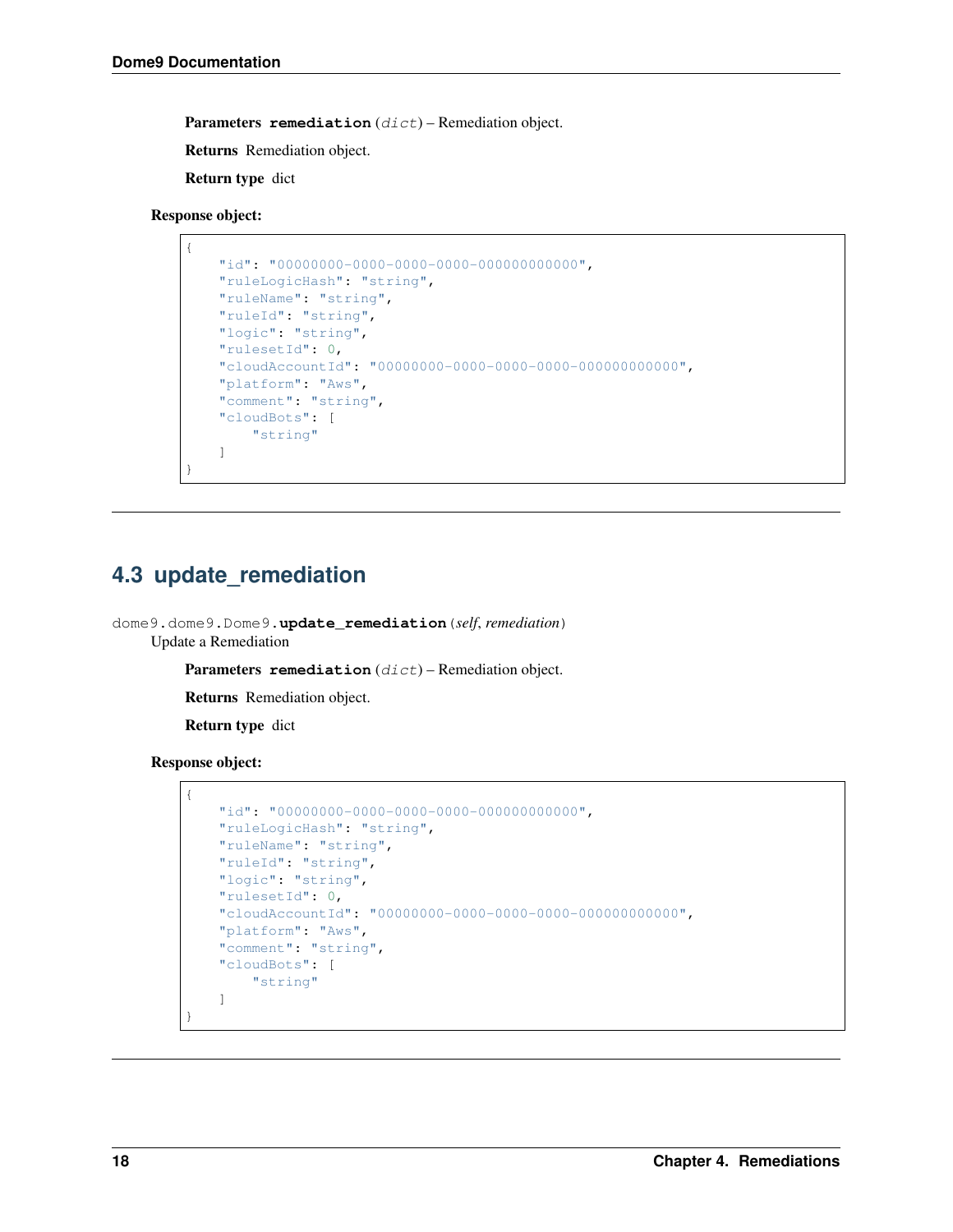# <span id="page-22-0"></span>**4.4 delete\_remediation**

dome9.dome9.Dome9.**delete\_remediation**(*self*, *remediationId*) Delete a Remediation

Parameters **remediationId** (str) – ID of the remediation

Returns Deletion status

Return type bool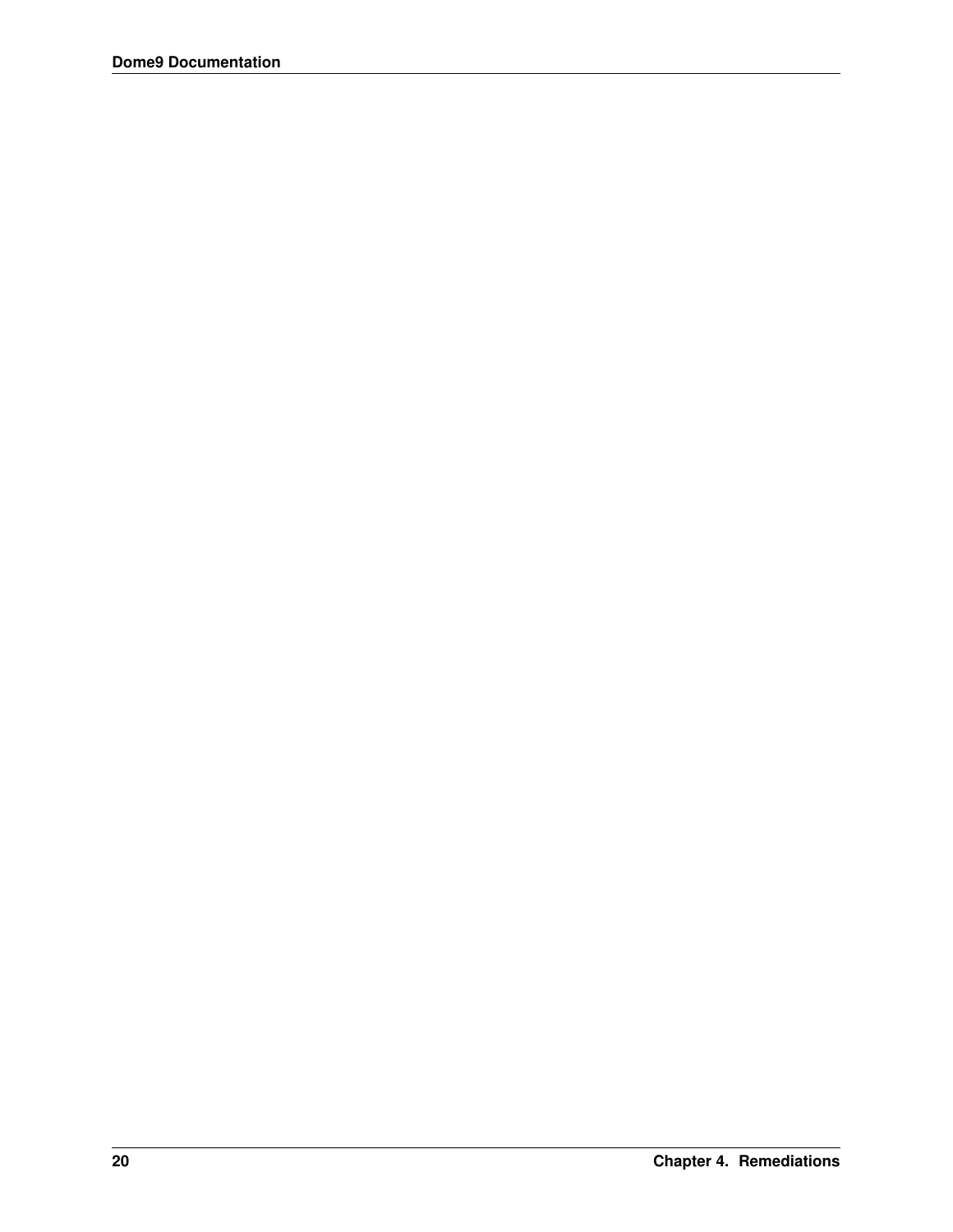# **Exclusions**

### <span id="page-24-1"></span><span id="page-24-0"></span>**5.1 list\_exclusions**

dome9.dome9.Dome9.**list\_exclusions**(*self*) List all exclusions

Returns List of Exclusion object.

Return type list

Response object:

{

}

```
"id": "00000000-0000-0000-0000-000000000000",
"ruleLogicHash": "string",
"ruleName": "string",
"ruleId": "string",
"logic": "string",
"bundleId": 0,
"cloudAccountId": "00000000-0000-0000-0000-000000000000",
"cloudAccountType": "Aws",
"comment": "string"
```
## <span id="page-24-2"></span>**5.2 delete\_exclusion**

dome9.dome9.Dome9.**delete\_exclusion**(*self*, *exclusionId*) Delete an exclusion

Parameters **exclusionId** (str) – Id of the exclusion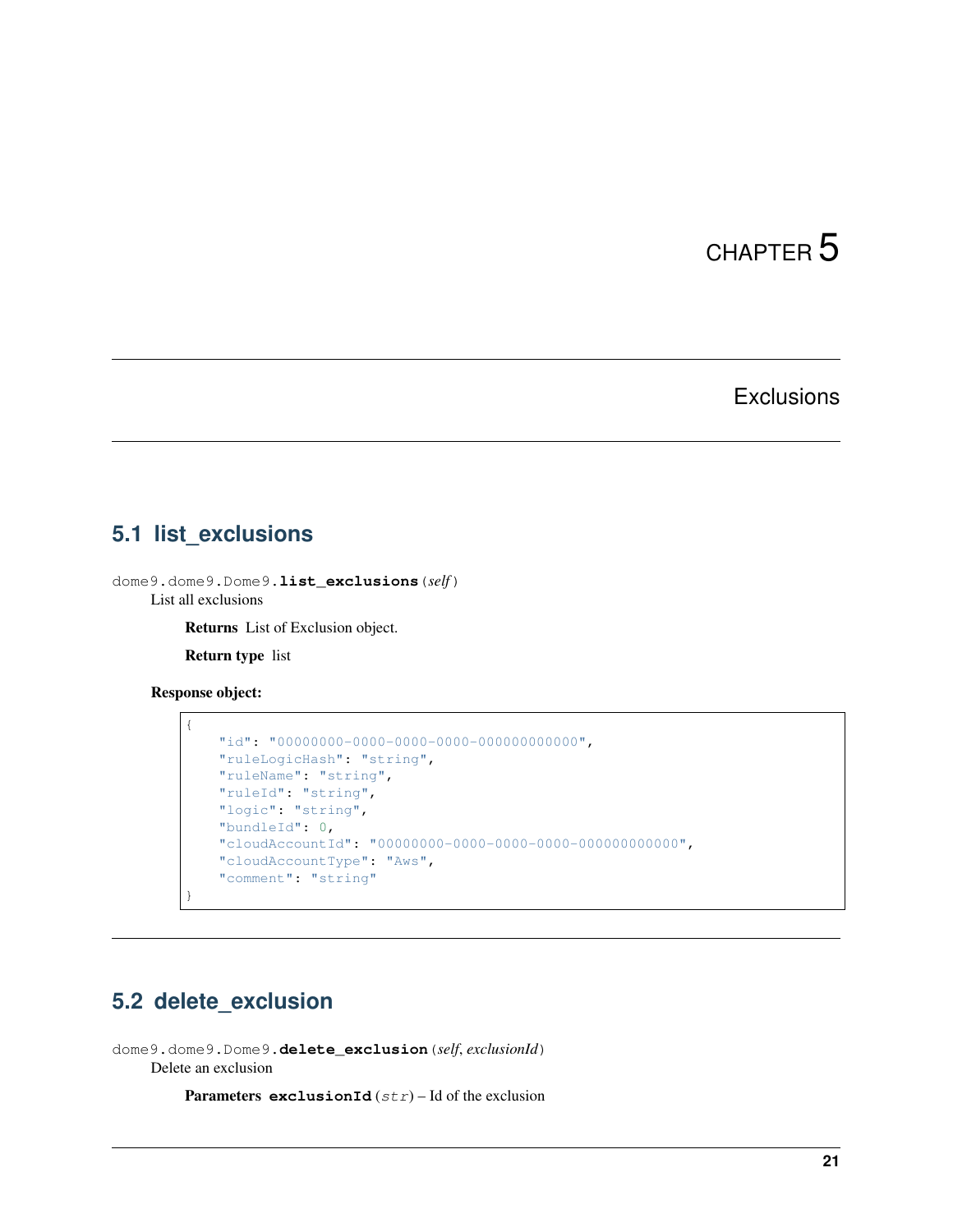Returns Deletion status

Return type bool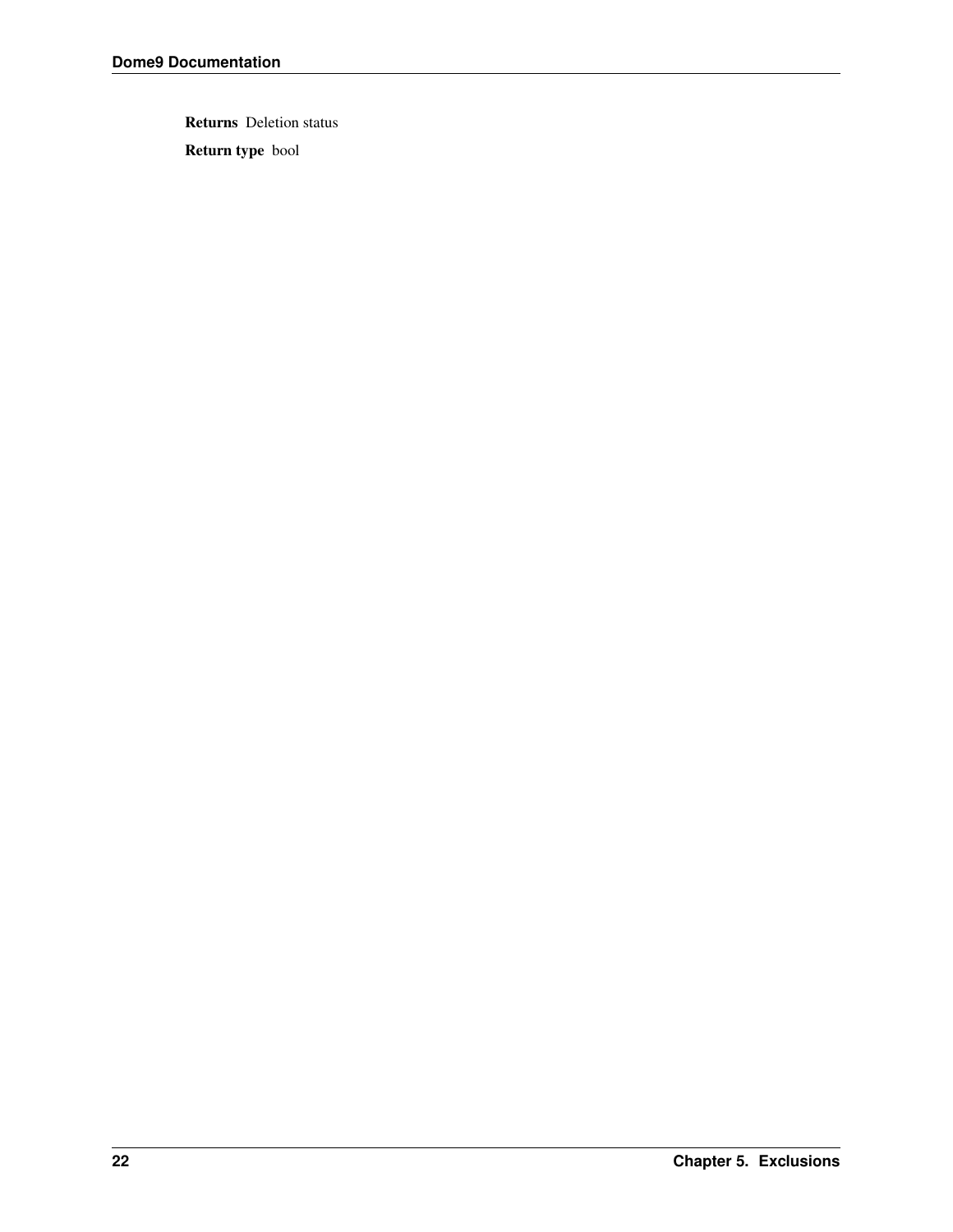#### **Assessments**

#### <span id="page-26-1"></span><span id="page-26-0"></span>**6.1 run\_assessment**

```
dome9.dome9.Dome9.run_assessment(self, rulesetId, cloudAccountId, region=None)
     Run compliance assessments on Cloud Accounts, and get the results
```
#### **Parameters**

- **rulesetId**  $(str)$  Id of the Compliance Policy Ruleset to run
- **cloudAccountId** (str) Id of the Cloud Account
- **region** (str, optional) Set a specific region. Defaults to None.

Returns Assessment result. Ref: /docs/source/schemas/AssessmentResults.json

Return type dict

#### Response object:

```
{
   "request": {
       "dome9CloudAccountId": "00000000-0000-0000-0000-000000000000",
        "externalCloudAccountId": "string",
        "cloudAccountId": "string",
        "region": "string",
        "cloudNetwork": "string",
        "cloudAccountType": "Aws",
        "requestId": "00000000-0000-0000-0000-000000000000"
   },
   "tests": [
        {
            "error": "string",
            "testedCount": 0,
            "relevantCount": 0,
            "nonComplyingCount": 0,
```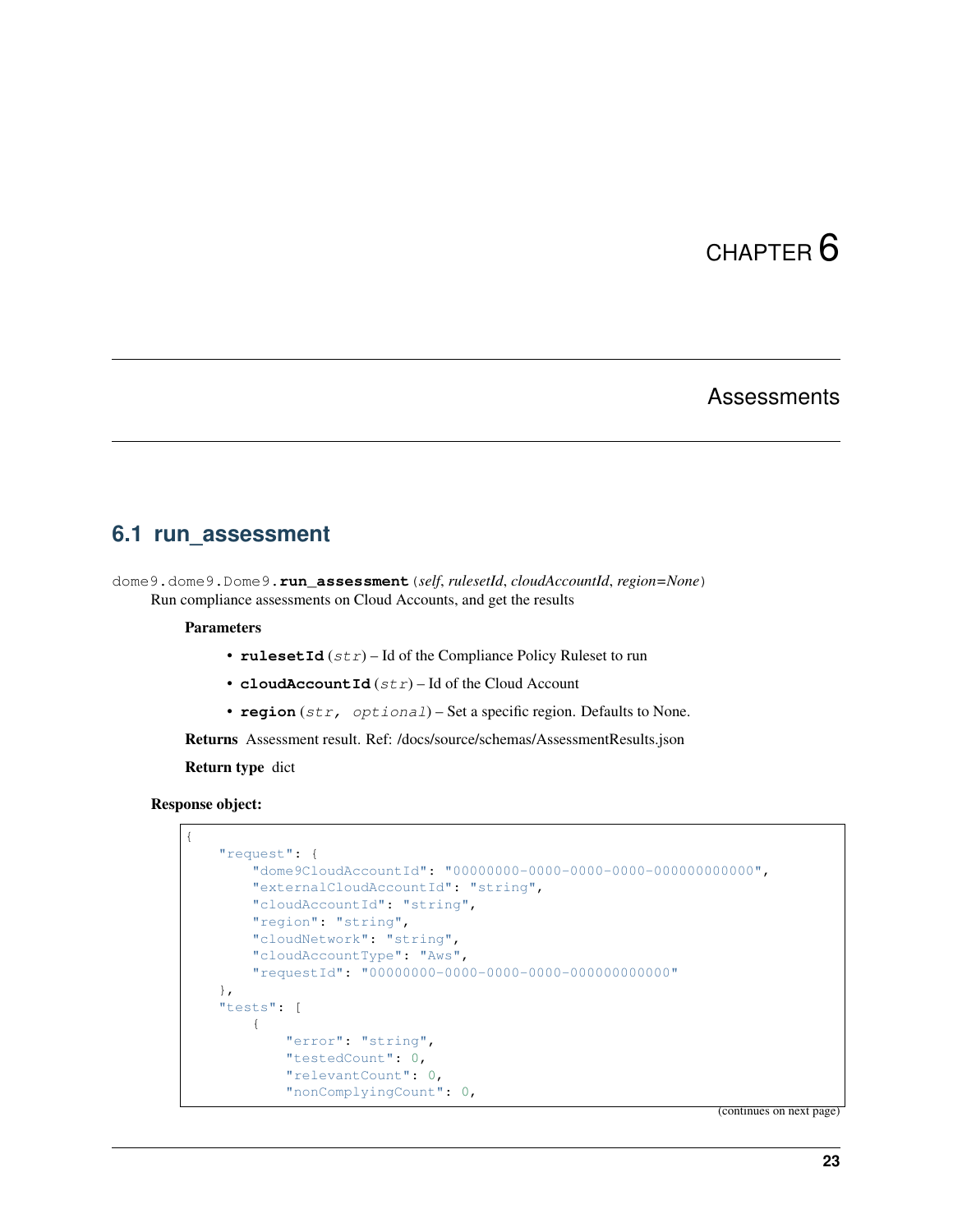```
"exclusionStats": {
            "testedCount": 0,
            "relevantCount": 0,
            "nonComplyingCount": 0
        },
        "entityResults": [
            {
                "validationStatus": "Relevant",
                "isRelevant": true,
                "isValid": true,
                "isExcluded": true,
                "exclusionId": "00000000-0000-0000-0000-000000000000",
                "remediationId": "00000000-0000-0000-0000-000000000000",
                "error": "string",
                "testObj": {}
            }
        ],
        "rule": {
            "name": "string",
            "severity": "Low",
            "logic": "string",
            "description": "string",
            "remediation": "string",
            "complianceTag": "string",
            "domain": "string",
            "priority": "string",
            "controlTitle": "string",
            "ruleId": "string",
            "logicHash": "string",
            "isDefault": true
        },
        "testPassed": true
    }
],
"locationMetadata": {
    "account": {
        "srl": "string",
        "name": "string",
        "id": "string",
        "externalId": "string"
    },
    "region": {
        "srl": "string",
        "name": "string",
        "id": "string",
        "externalId": "string"
    },
    "cloudNetwork": {
        "srl": "string",
        "name": "string",
        "id": "string",
        "externalId": "string"
    }
},
"testEntities": {
    "notSupported": [{}],
    "instance": [{}],
```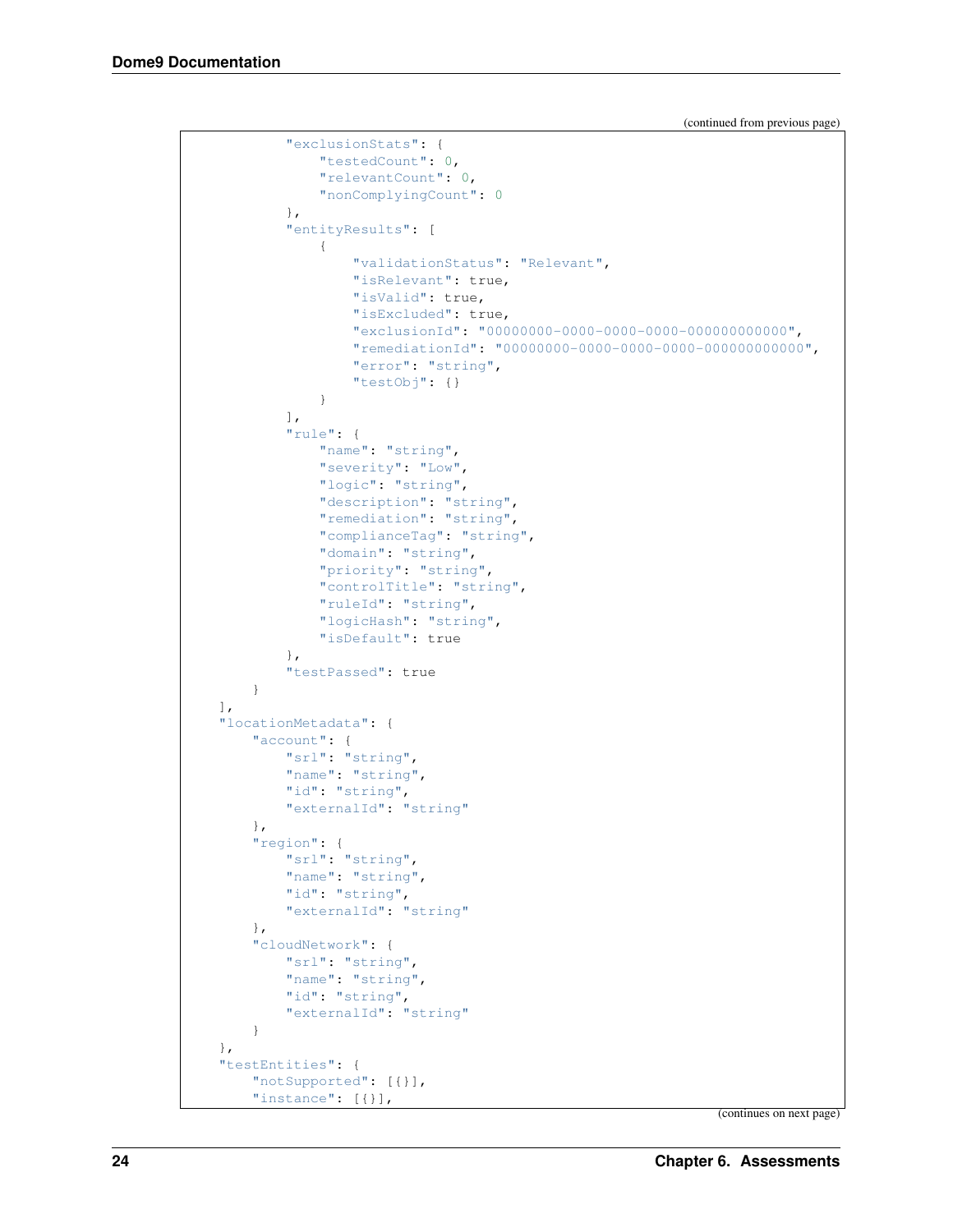| "securityGroup": [{}],                         |
|------------------------------------------------|
| $"elb": [{}]$                                  |
| " $rds$ ": $[\{\}]$ ,                          |
| "lambda": $[\{\}]$ ,                           |
| "region": [{}],                                |
| "virtualMachine": [{}],                        |
| "networkSecurityGroup": [{}],                  |
| "cloudTrail": [{}],                            |
| "nacl": $[\{\}]$ ,                             |
| " $vpc$ ": [{}],                               |
| "subnet": $[\{\}]$ ,                           |
| "s3Bucket": [{}],                              |
| "applicationLoadBalancer": [{}],               |
|                                                |
| "iamUser": $[\{\}]$ ,<br>"iamRole": $[\{\}]$ , |
| "iam": $[\{\}]$ ,                              |
|                                                |
| "redshift": [{}],                              |
| " $km s$ ": [{}],                              |
| "default": $[\{\}]$ ,                          |
| "vmInstance": [{}],                            |
| "iamGroup": [{}],                              |
| "efs": $[\{\}]$ ,                              |
| "network": $[\{\}]$ ,                          |
| "elastiCache": [{}],                           |
| "loadBalancer": [{}],                          |
| "vNet": $[\{\}]$ ,                             |
| " $sgldb$ ": [{}],                             |
| "redisCache": [{}],                            |
| "applicationGateway": [{}],                    |
| "resourceGroup": [{}],                         |
| "sqlServer": [{}],                             |
| "ecsCluster": [{}],                            |
| "keyVault": [{}],                              |
| "networkLoadBalancer": [{}],                   |
| "networkInterface": [{}],                      |
| "ecsTaskDefinition": [{}],                     |
| "iamPolicy": [{}],                             |
| "volume": $[\{\}]$ ,                           |
| "cloudFront": [{}],                            |
| "kinesis": $[\{\}]$ ,                          |
| "iamServerCertificate": [{}],                  |
| "route53HostedZone": [{}],                     |
| "route53RecordSetGroup": [{}],                 |
| "acmCertificate": [{}],                        |
| "route53Domain": [{}],                         |
| "storageAccount": [{}],                        |
| "dynamoDbTable": [{}],                         |
| "ami": $[\{\}]$ ,                              |
| "vpnGateway": [{}],                            |
| "virtualMfaDevices": [{}],                     |
| "internetGateway": [{}],                       |
| "wafRegional": [{}],                           |
| "lock": $[\{\}]$ ,                             |
| "vpnConnection": [{}],                         |
| "ecsTask": $[\{\}]$ ,                          |
| "customerGateway": [{}],                       |
| "gcpSecurityGroup": [{}],                      |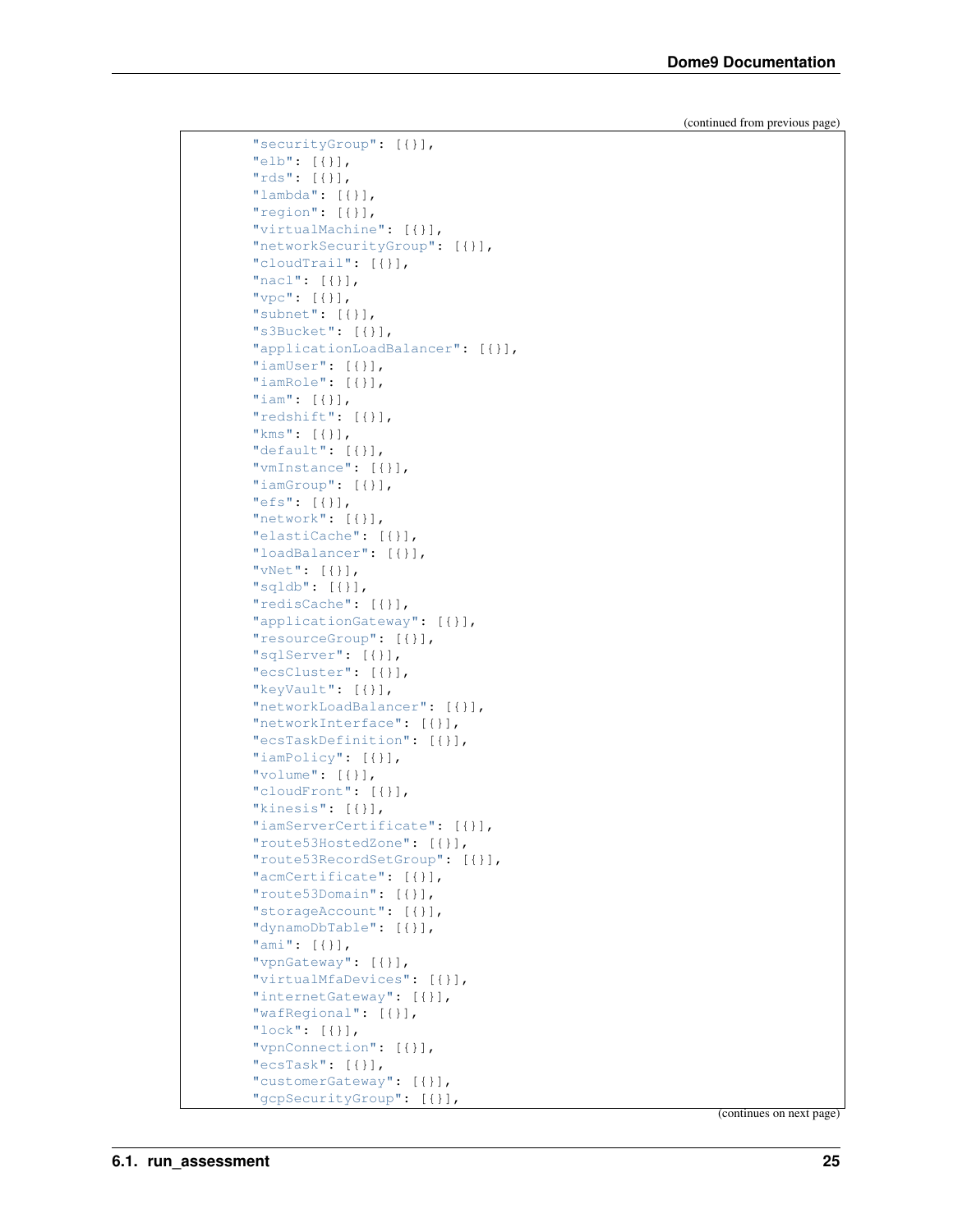```
"elasticIP": [{}],
    "iamInstanceProfile": [{}],
    "storageBucket": [{}],
    "ecsService": [{}],
    "project": [{}],
    "serviceAccount": [{}],
    "kmsKeyRing": [{}],
    "dataWarehouse": [{}],
    "guardDutyDetector": [{}],
    "gcpIamPolicy": [{}],
    "gcpIamUser": [{}],
    "apiGateway": [{}],
    "gcpGsuiteUser": [{}],
    "gcpGsuiteGroup": [{}],
    "gcpIamGroup": [{}],
    "bigQuery": [{}],
    "routeTable": [{}],
    "gkeCluster": [{}],
    "postgreSQL": [{}],
    "vpcFlowLog": [{}],
    "iamAccountSummary": [{}],
    "sageMakerNotebook": [{}],
    "containerRegistry": [{}],
    "inspector": [{}],
    "kmsAliases": [{}],
    "passwordPolicy": [{}],
    "configurationRecorder": [{}],
    "cosmosDbAccount": [{}],
    "networkWatcher": [{}],
    "vpcPeeringConnection": [{}],
    "metricAlarm": [{}],
    "snsSubscription": [{}],
    "logGroup": [{}],
    "metricFilter": [{}],
    "cloudWatchEventsRule": [{}],
    "awsIamAccessKey": [{}],
    "kubernetesNode": [{}],
    "kubernetesPod": [{}],
    "kubernetesService": [{}],
    "logProfile": [{}],
    "policyAssignment": [{}],
    "kubernetesNetworkPolicy": [{}],
    "kubernetesIngress": [{}],
    "kubernetesPodSecurityPolicy": [{}],
    "cloudSql": [{}],
    "kubernetesKubelet": [
        {}
    ]
},
"dataSyncStatus": [
    {
        "entityType": "NotSupported",
        "recentlySuccessfulSync": true,
        "generalFetchPermissionIssues": true,
        "entitiesWithPermissionIssues": [
            {
                "externalId": "string",
```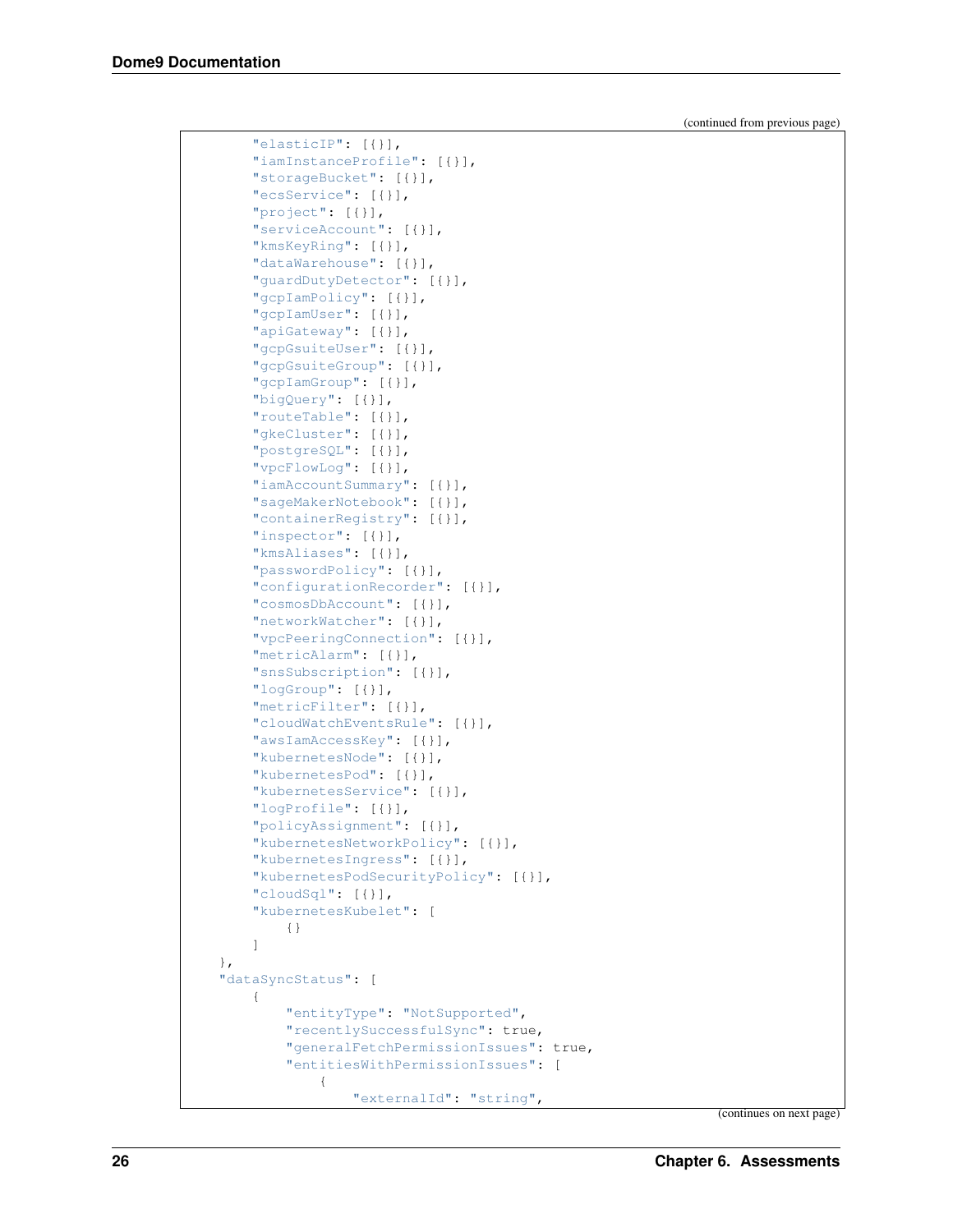```
"name": "string",
                 "cloudVendorIdentifier": "string"
            }
        ]
    }
],
"assessmentPassed": true,
"hasErrors": true,
"id": 0
```
#### <span id="page-30-0"></span>**6.2 get\_assessment**

}

dome9.dome9.Dome9.**get\_assessment**(*self*, *assessmentId*) Get results of an assesment by id

Parameters assessmentId (str) - Report/Assessment id

Returns Assesment result. Ref: /docs/source/schemas/AssessmentResults.json

Return type dict

Response object:

```
{
    "request": {
        "dome9CloudAccountId": "00000000-0000-0000-0000-000000000000",
        "externalCloudAccountId": "string",
        "cloudAccountId": "string",
        "region": "string",
        "cloudNetwork": "string",
        "cloudAccountType": "Aws",
        "requestId": "00000000-0000-0000-0000-000000000000"
    },
    "tests": [
        {
            "error": "string",
            "testedCount": 0,
            "relevantCount": 0,
            "nonComplyingCount": 0,
            "exclusionStats": {
                "testedCount": 0,
                "relevantCount": 0,
                "nonComplyingCount": 0
            },
            "entityResults": [
                {
                    "validationStatus": "Relevant",
                    "isRelevant": true,
                    "isValid": true,
                    "isExcluded": true,
                    "exclusionId": "00000000-0000-0000-0000-000000000000",
                    "remediationId": "00000000-0000-0000-0000-000000000000",
```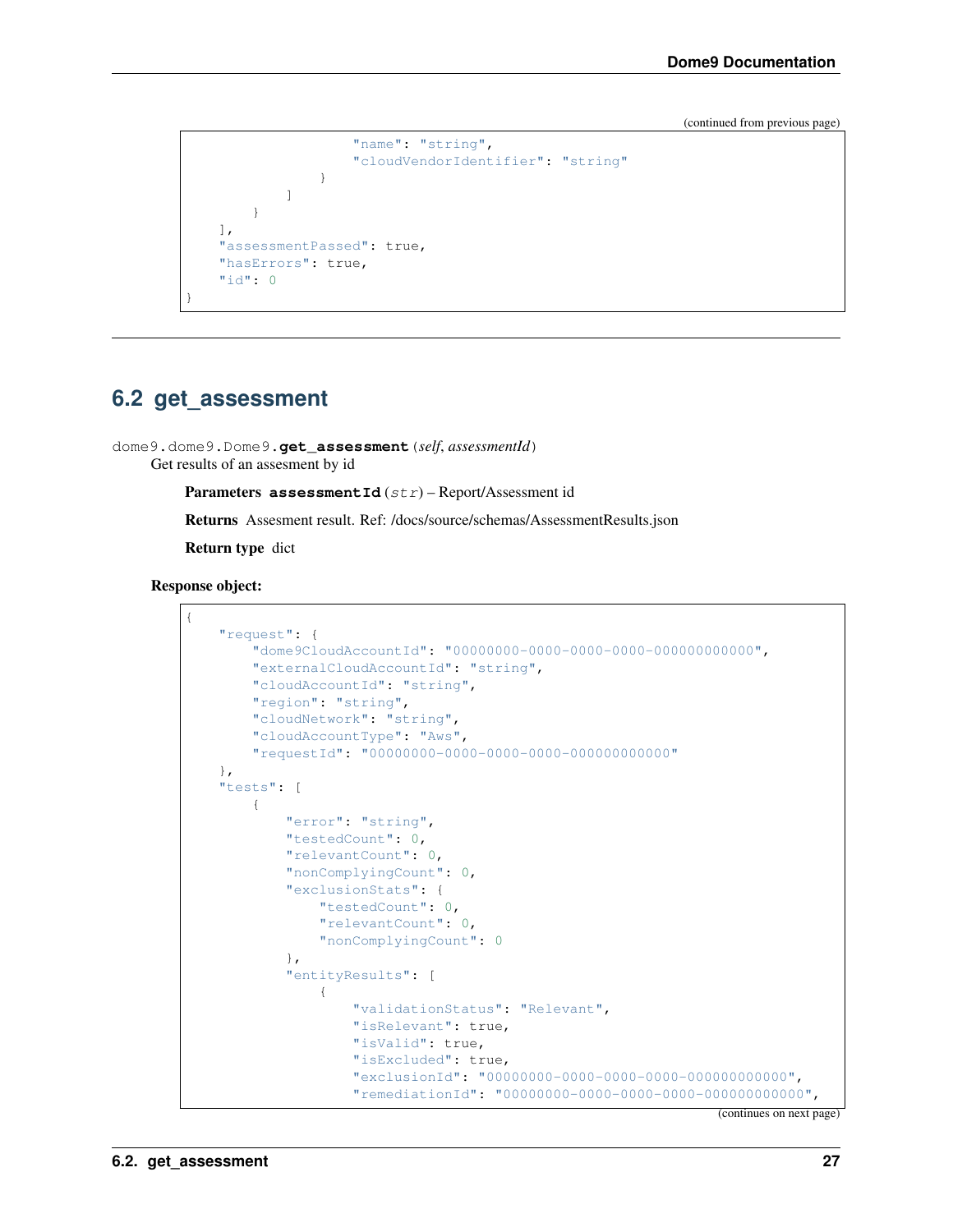```
"error": "string",
                "testObj": {}
            }
        ],
        "rule": {
            "name": "string",
            "severity": "Low",
            "logic": "string",
            "description": "string",
            "remediation": "string",
            "complianceTag": "string",
            "domain": "string",
            "priority": "string",
            "controlTitle": "string",
            "ruleId": "string",
            "logicHash": "string",
            "isDefault": true
        },
        "testPassed": true
   }
],
"locationMetadata": {
    "account": {
       "srl": "string",
       "name": "string",
        "id": "string",
        "externalId": "string"
   },
    "region": {
       "srl": "string",
        "name": "string",
        "id": "string",
        "externalId": "string"
    },
    "cloudNetwork": {
        "srl": "string",
        "name": "string",
        "id": "string",
        "externalId": "string"
   }
},
"testEntities": {
   "notSupported": [{}],
    "instance": [{}],
    "securityGroup": [{}],
    "elb": [{}],
    "rds": [{}],
    "lambda": [{}],
    "region": [{}],
    "virtualMachine": [{}],
    "networkSecurityGroup": [{}],
    "cloudTrail": [{}],
    "nacl": [{}],
    "vpc": [{}],
    "subnet": [{}],
    "s3Bucket": [{}],
    "applicationLoadBalancer": [{}],
```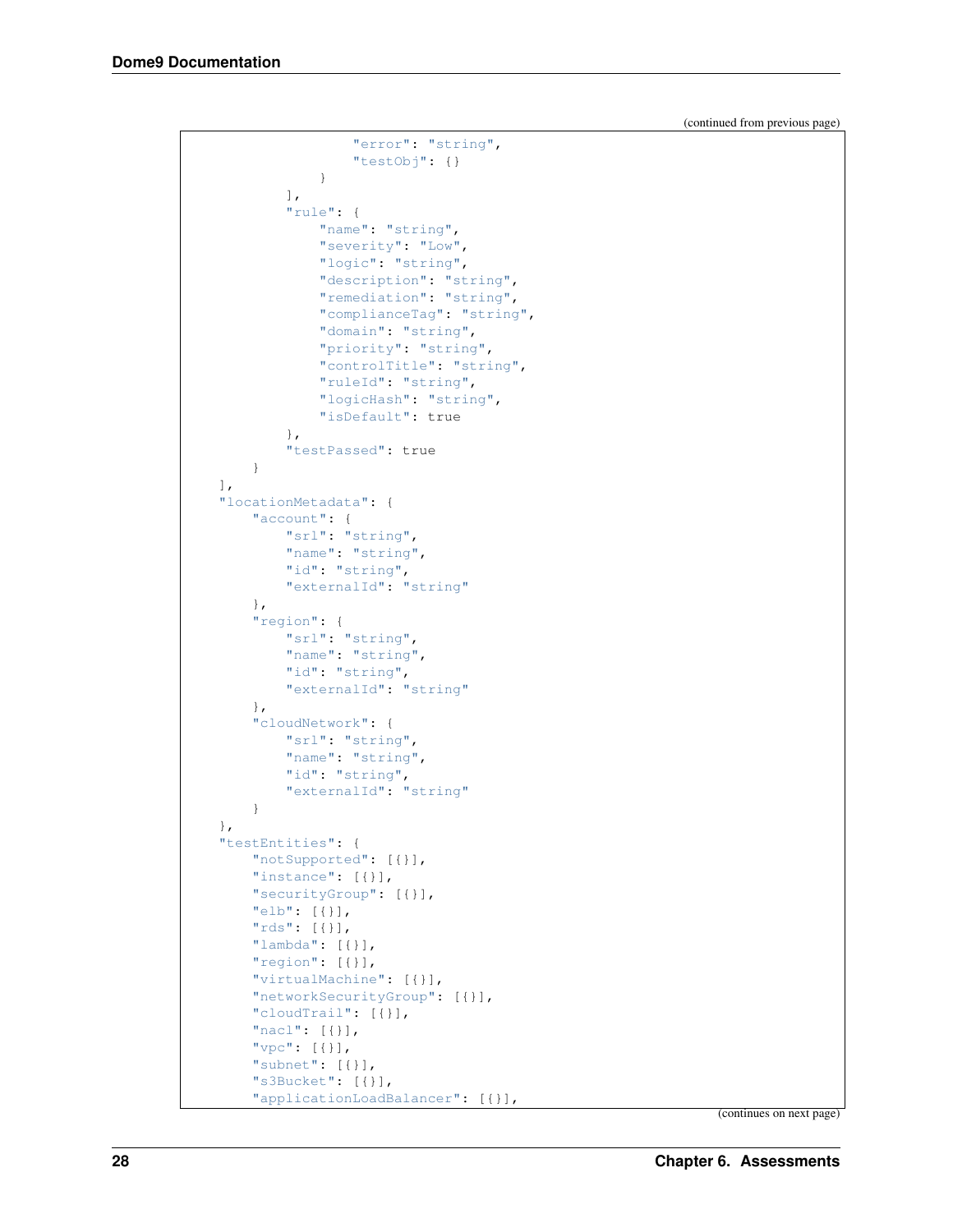| "iamUser": [{}],                                   |
|----------------------------------------------------|
| "iamRole": [{}],                                   |
| " $iam": [{}]$                                     |
| "redshift": [{}],                                  |
| " $km s$ ": $[\{\}]$ ,                             |
| "default": [{}],                                   |
| "vmInstance": [{}],                                |
| "iamGroup": [{}],                                  |
| "efs": $[\{\}]$ ,                                  |
| "network": [{}],                                   |
|                                                    |
| "elastiCache": [{}],                               |
| "loadBalancer": [{}],                              |
| "vNet": $[\{\}]$ ,                                 |
| " $sgldb"$ : [{}],                                 |
| "redisCache": [{}],                                |
| "applicationGateway": [{}],                        |
| "resourceGroup": [{}],                             |
| "sqlServer": [{}],                                 |
| "ecsCluster": [{}],                                |
| "keyVault": [{}],                                  |
|                                                    |
| "networkLoadBalancer": [{}],                       |
| "networkInterface": [{}],                          |
| "ecsTaskDefinition": [{}],                         |
| "iamPolicy": [{}],                                 |
| "volume": $[\{\}]$ ,                               |
| "cloudFront": [{}],                                |
| "kinesis": [{}],                                   |
| "iamServerCertificate": [{}],                      |
| "route53HostedZone": [{}],                         |
| "route53RecordSetGroup": [{}],                     |
|                                                    |
|                                                    |
| "acmCertificate": [{}],                            |
| "route53Domain": [{}],                             |
| "storageAccount": [{}],                            |
| "dynamoDbTable": [{}],                             |
| "ami": [{}],                                       |
| "vpnGateway": [{}],                                |
| "virtualMfaDevices": [{}],                         |
| "internetGateway": [{}],                           |
| "wafRegional": [{}],                               |
|                                                    |
| "lock": $[\{\}]$ ,                                 |
| "vpnConnection": [{}],                             |
| "ecsTask": $[\{\}]$ ,                              |
| "customerGateway": [{}],                           |
| "gcpSecurityGroup": [{}],                          |
| "elasticIP": [{}],                                 |
| "iamInstanceProfile": [{}],                        |
| "storageBucket": [{}],                             |
| "ecsService": [{}],                                |
| "project": [{}],                                   |
| "serviceAccount": [{}],                            |
| "kmsKeyRing": [{}],                                |
| "dataWarehouse": [{}],                             |
|                                                    |
| "guardDutyDetector": [{}],                         |
| "gcpIamPolicy": [{}],                              |
| "gcpIamUser": [{}],                                |
| "apiGateway": $[\{\}]$ ,<br>"gcpGsuiteUser": [{}], |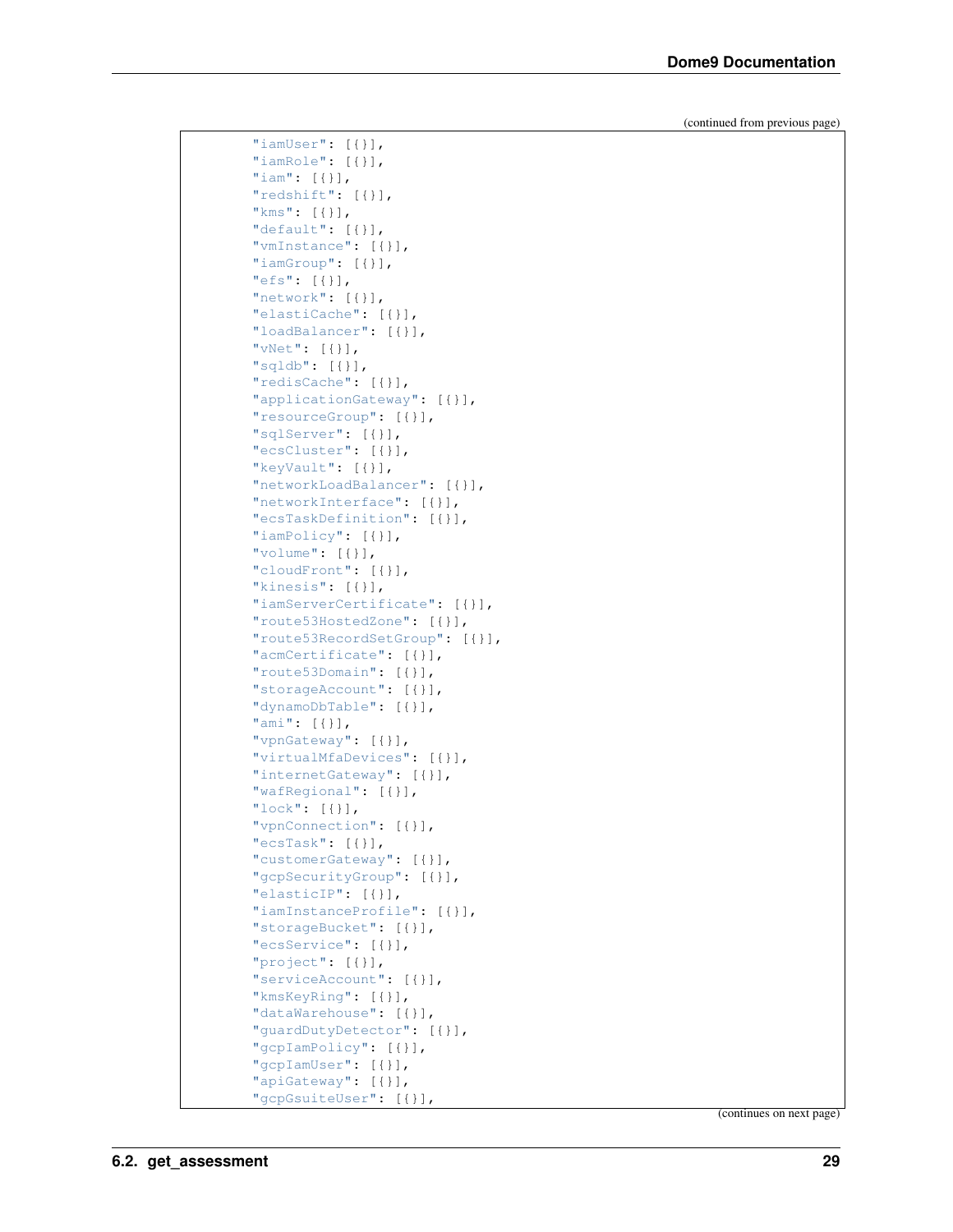```
"gcpGsuiteGroup": [{}],
    "gcpIamGroup": [{}],
    "bigQuery": [{}],
    "routeTable": [{}],
    "gkeCluster": [{}],
    "postgreSQL": [{}],
    "vpcFlowLog": [{}],
    "iamAccountSummary": [{}],
    "sageMakerNotebook": [{}],
    "containerRegistry": [{}],
    "inspector": [{}],
    "kmsAliases": [{}],
    "passwordPolicy": [{}],
    "configurationRecorder": [{}],
    "cosmosDbAccount": [{}],
    "networkWatcher": [{}],
    "vpcPeeringConnection": [{}],
    "metricAlarm": [{}],
    "snsSubscription": [{}],
    "logGroup": [{}],
    "metricFilter": [{}],
    "cloudWatchEventsRule": [{}],
    "awsIamAccessKey": [{}],
    "kubernetesNode": [{}],
    "kubernetesPod": [{}],
    "kubernetesService": [{}],
    "logProfile": [{}],
    "policyAssignment": [{}],
    "kubernetesNetworkPolicy": [{}],
    "kubernetesIngress": [{}],
    "kubernetesPodSecurityPolicy": [{}],
    "cloudSql": [{}],
    "kubernetesKubelet": [
        {}
    ]
},
"dataSyncStatus": [
    {
        "entityType": "NotSupported",
        "recentlySuccessfulSync": true,
        "generalFetchPermissionIssues": true,
        "entitiesWithPermissionIssues": [
            {
                "externalId": "string",
                "name": "string",
                "cloudVendorIdentifier": "string"
            }
        ]
   }
\,,
"assessmentPassed": true,
"hasErrors": true,
"id": 0
```
}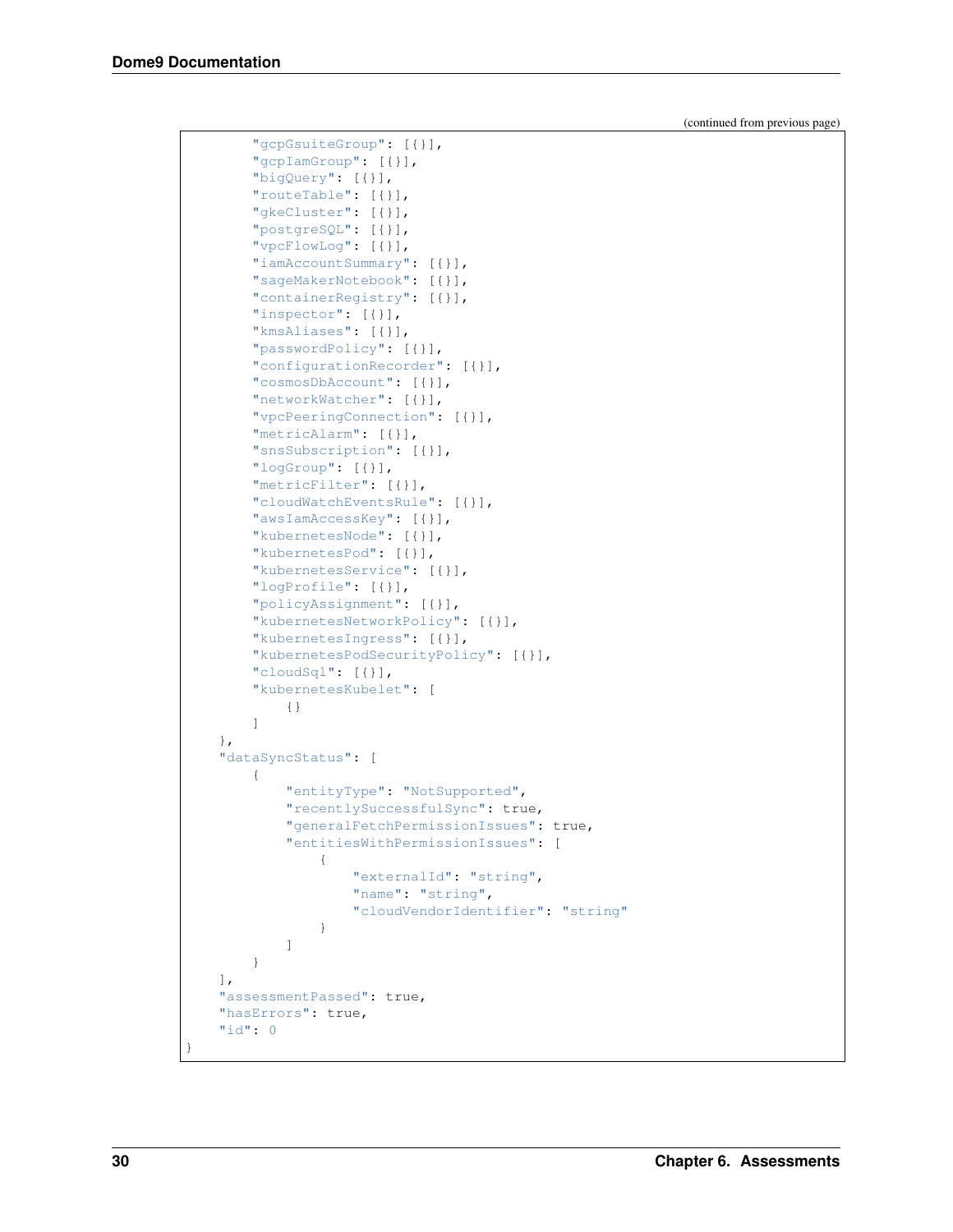#### Users

### <span id="page-34-1"></span><span id="page-34-0"></span>**7.1 create\_user**

dome9.dome9.Dome9.**create\_user**(*self*, *email*, *name*, *surname="*) Create user in Dome9

#### **Parameters**

- **email**  $(str)$  User email of the new user
- **name**  $(str)$  Name of the new user
- **surname** (str, optional) Surname of the new user. Defaults to ""

Returns User object. Ref: /docs/source/schemas/User.json

Return type dict

#### Response object:

```
{
    "id": 0,
    "name": "string",
    "email": "MyName@gmail.com",
   "accountId": 0,
   "isSuspended": true,
   "isOwner": true,
   "isSuperUser": true,
   "isAuditor": true,
   "hasApiKey": true,
   "hasApiKeyV1": true,
   "hasApiKeyV2": true,
   "isMfaEnabled": true,
    "ssoEnabled": true,
    "roleIds": [
      \, \, \,
```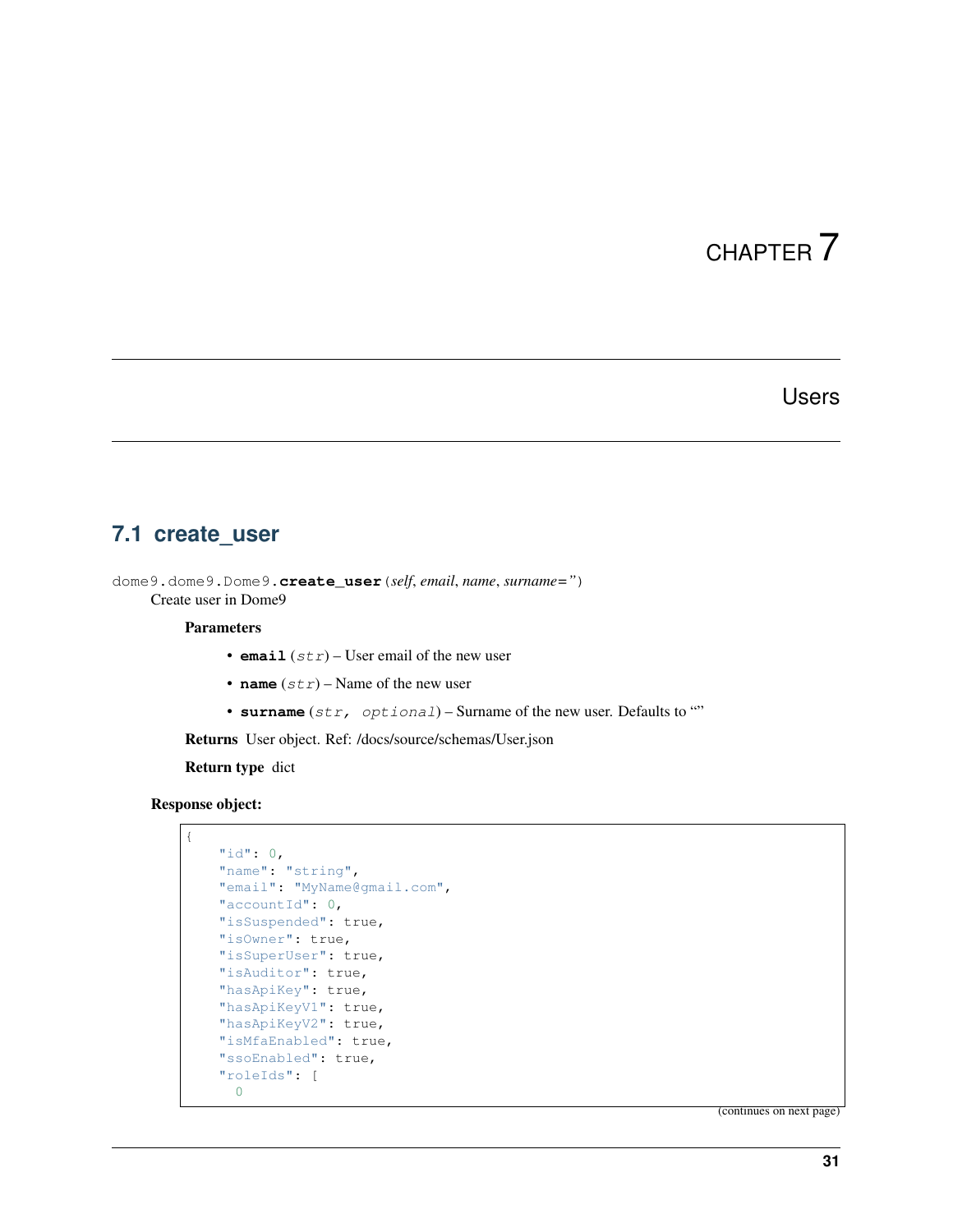```
],
  "iamSafe": null,
 "canSwitchRole": true,
 "isLocked": true,
 "lastLogin": "2022-05-24T17:41:03Z",
  "permissions": null,
  "calculatedPermissions": null,
  "isMobileDevicePaired": true,
  "mfaEnforcement": null
}
```
## <span id="page-35-0"></span>**7.2 list\_users**

dome9.dome9.Dome9.**list\_users**(*self*) List all Dome9 users for the Dome9 account

Returns User object. Ref: /docs/source/schemas/User.json

Return type dict

Response object:

{

```
"id": 0,
 "name": "string",
 "email": "MyName@gmail.com",
 "accountId": 0,
 "isSuspended": true,
 "isOwner": true,
 "isSuperUser": true,
 "isAuditor": true,
 "hasApiKey": true,
 "hasApiKeyV1": true,
 "hasApiKeyV2": true,
 "isMfaEnabled": true,
 "ssoEnabled": true,
 "roleIds": [
   0
 ],
 "iamSafe": null,
 "canSwitchRole": true,
 "isLocked": true,
  "lastLogin": "2022-05-24T17:41:03Z",
  "permissions": null,
  "calculatedPermissions": null,
  "isMobileDevicePaired": true,
  "mfaEnforcement": null
}
```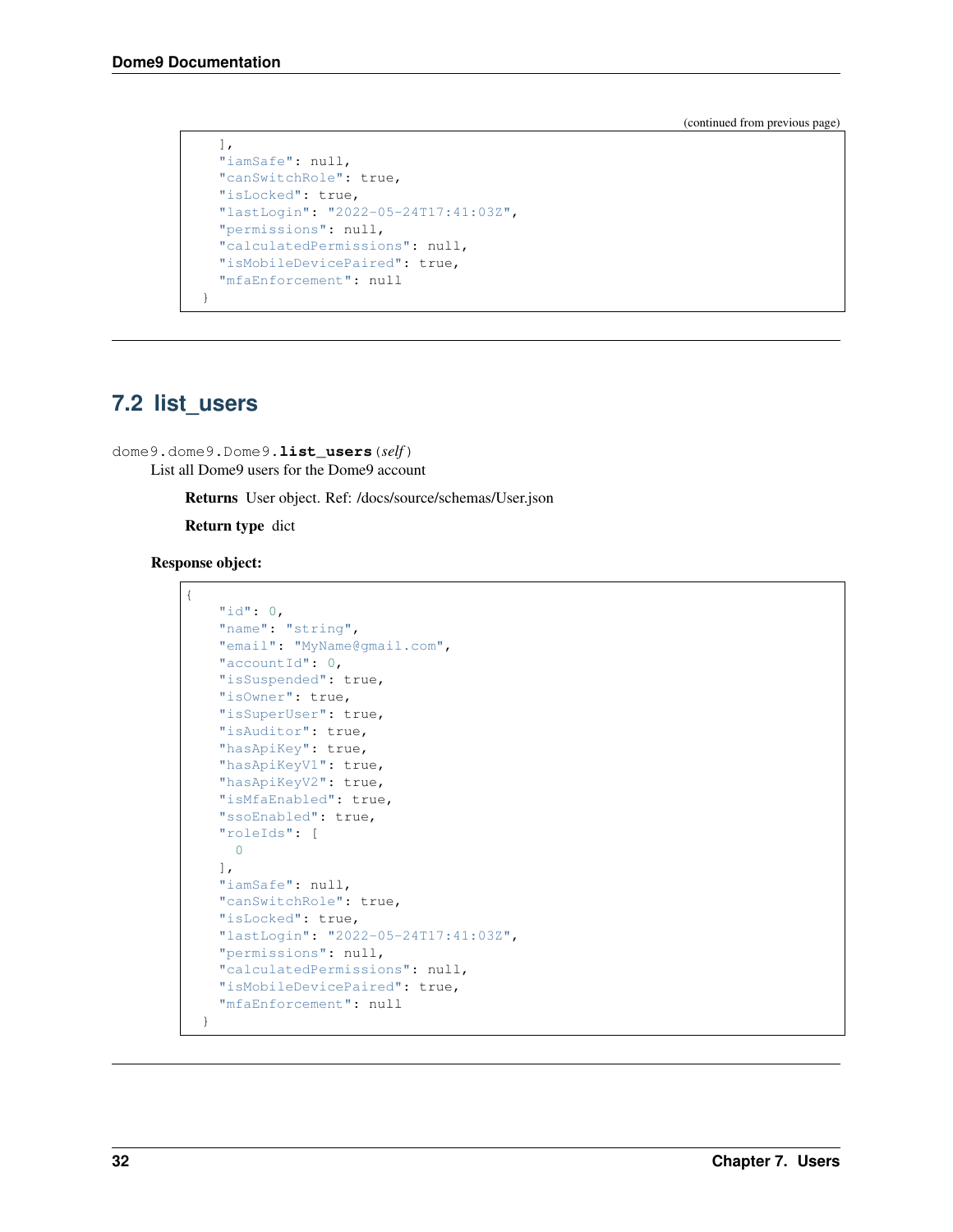# **7.3 get\_user**

```
dome9.dome9.Dome9.get_user(self, userId)
     Get user registered in Dome9
```
**Parameters userId**  $(id)$  – Id of the user

Returns User object. Ref: /docs/source/schemas/User.json

Return type dict

#### Response object:

```
{
    "id": 0,
    "name": "string",
    "email": "MyName@gmail.com",
   "accountId": 0,
   "isSuspended": true,
   "isOwner": true,
   "isSuperUser": true,
   "isAuditor": true,
   "hasApiKey": true,
   "hasApiKeyV1": true,
   "hasApiKeyV2": true,
   "isMfaEnabled": true,
   "ssoEnabled": true,
    "roleIds": [
     0
   \frac{1}{2}"iamSafe": null,
   "canSwitchRole": true,
   "isLocked": true,
   "lastLogin": "2022-05-24T17:41:03Z",
   "permissions": null,
   "calculatedPermissions": null,
    "isMobileDevicePaired": true,
    "mfaEnforcement": null
  }
```
# **7.4 delete\_user**

dome9.dome9.Dome9.**delete\_user**(*self*, *userId*) Delete a user in Dome9

**Parameters userId**  $(str)$  – Id of the user

Returns bool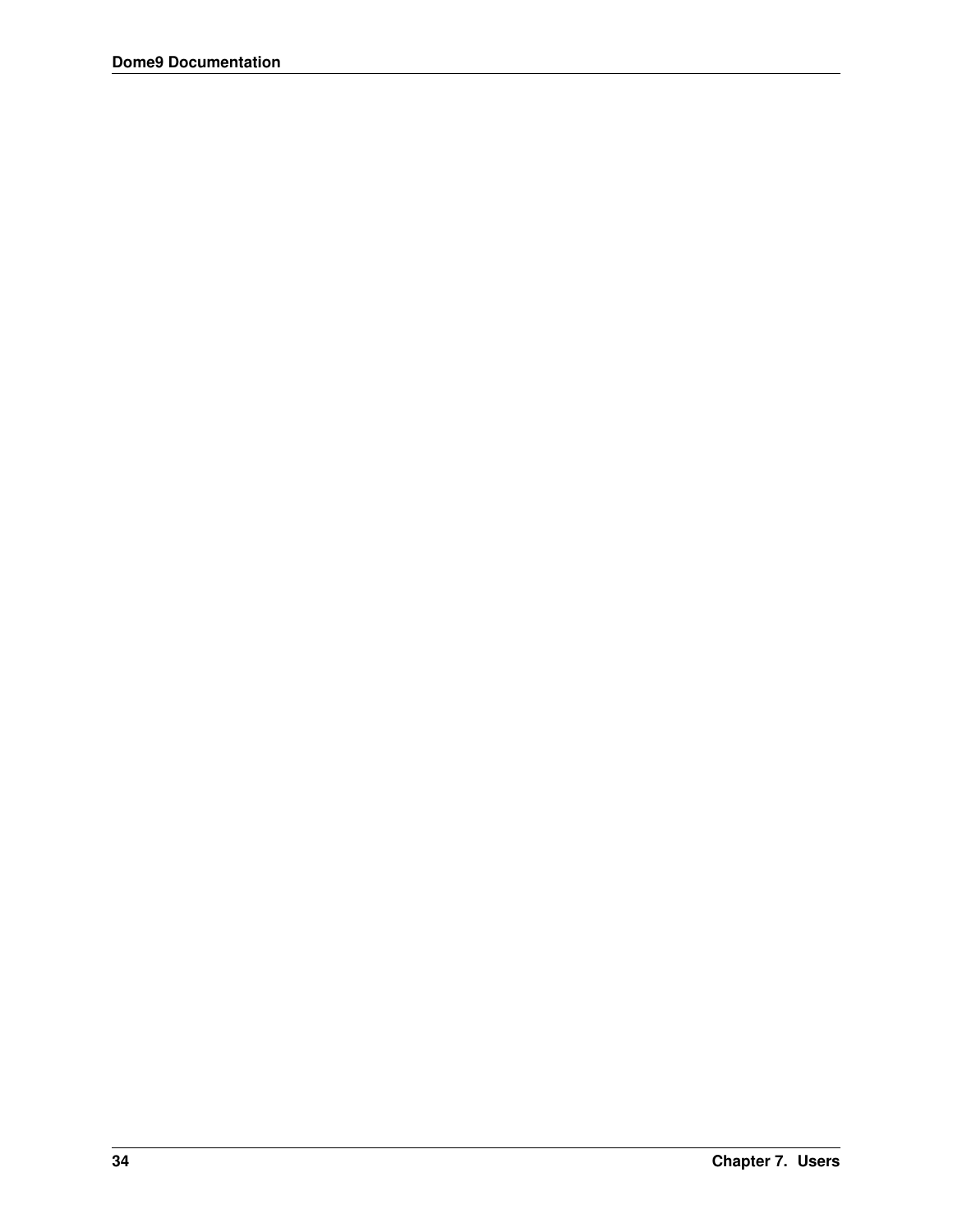# CHAPTER 8

# dome9 package

# **8.1 Submodules**

# **8.2 dome9.dome9 module**

**class** dome9.dome9.**Dome9**(*key=None*, *secret=None*, *endpoint='https://api.dome9.com'*, *apiVersion='v2'*)

Bases: object

**get\_cloud\_account**(*cloudId*)

Get a Cloud Account

Parameters **cloudId** (str) – ID of the Cloud Account

Returns Cloud Account object.

Return type dict

Response object:

```
{
 "id": "00000000-0000-0000-0000-000000000000",
 "vendor": "aws",
 "name": "string",
 "externalAccountNumber": "string",
 "error": "string",
 "isFetchingSuspended": true,
 "creationDate": "2019-09-26T10:55:03Z",
 "credentials": {
    "apikey": "string",
    "arn": "string",
   "secret": "string",
   "iamUser": "string",
   "type": "UserBased",
```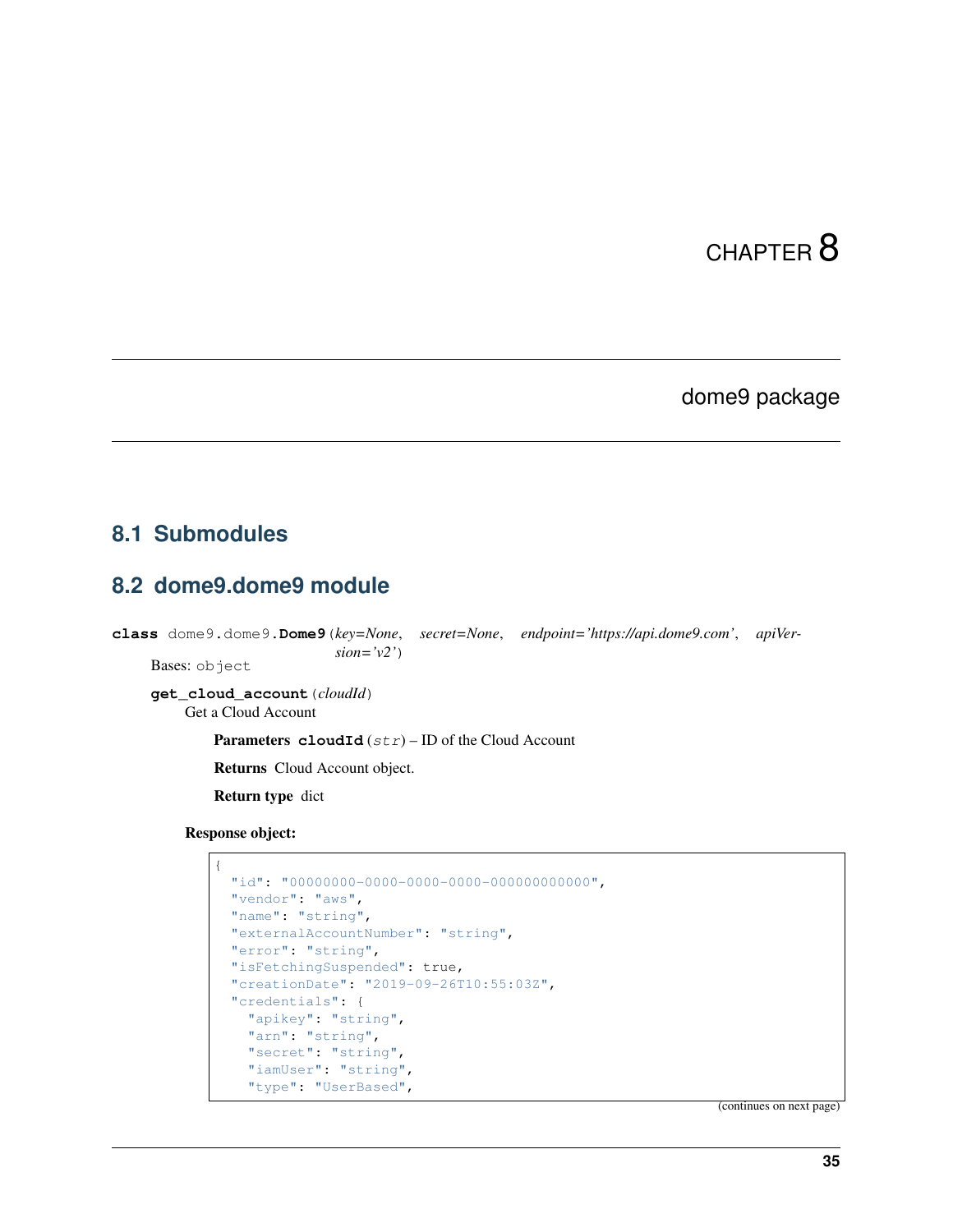```
"isReadOnly": true
  },
  "iamSafe": {
   "awsGroupArn": "string",
    "awsPolicyArn": "string",
    "mode": "OptIn",
    "state": "Enabled",
    "excludedIamEntities": {
     "rolesArns": [
        "string"
     \frac{1}{2},
      "usersArns": [
       "string"
     ]
    },
    "restrictedIamEntities": {
      "rolesArns": [
        "string"
      \frac{1}{2},
      "usersArns": [
        "string"
      ]
    }
 },
  "netSec": {
   "regions": [
      {
        "region": "us_east_1",
        "name": "string",
        "hidden": true,
        "newGroupBehavior": "ReadOnly"
      }
    ]
 },
  "magellan": true,
 "fullProtection": true,
 "allowReadOnly": true,
 "organizationalUnitId": "00000000-0000-0000-0000-000000000000",
 "organizationalUnitPath": "string",
 "organizationalUnitName": "string",
  "lambdaScanner": true
}
```
**list\_aws\_accounts**()

List AWS accounts

Returns List of AWS Cloud Accounts.

Return type list

Response object:

{

```
"id": "00000000-0000-0000-0000-000000000000",
"vendor": "aws",
"name": "string",
```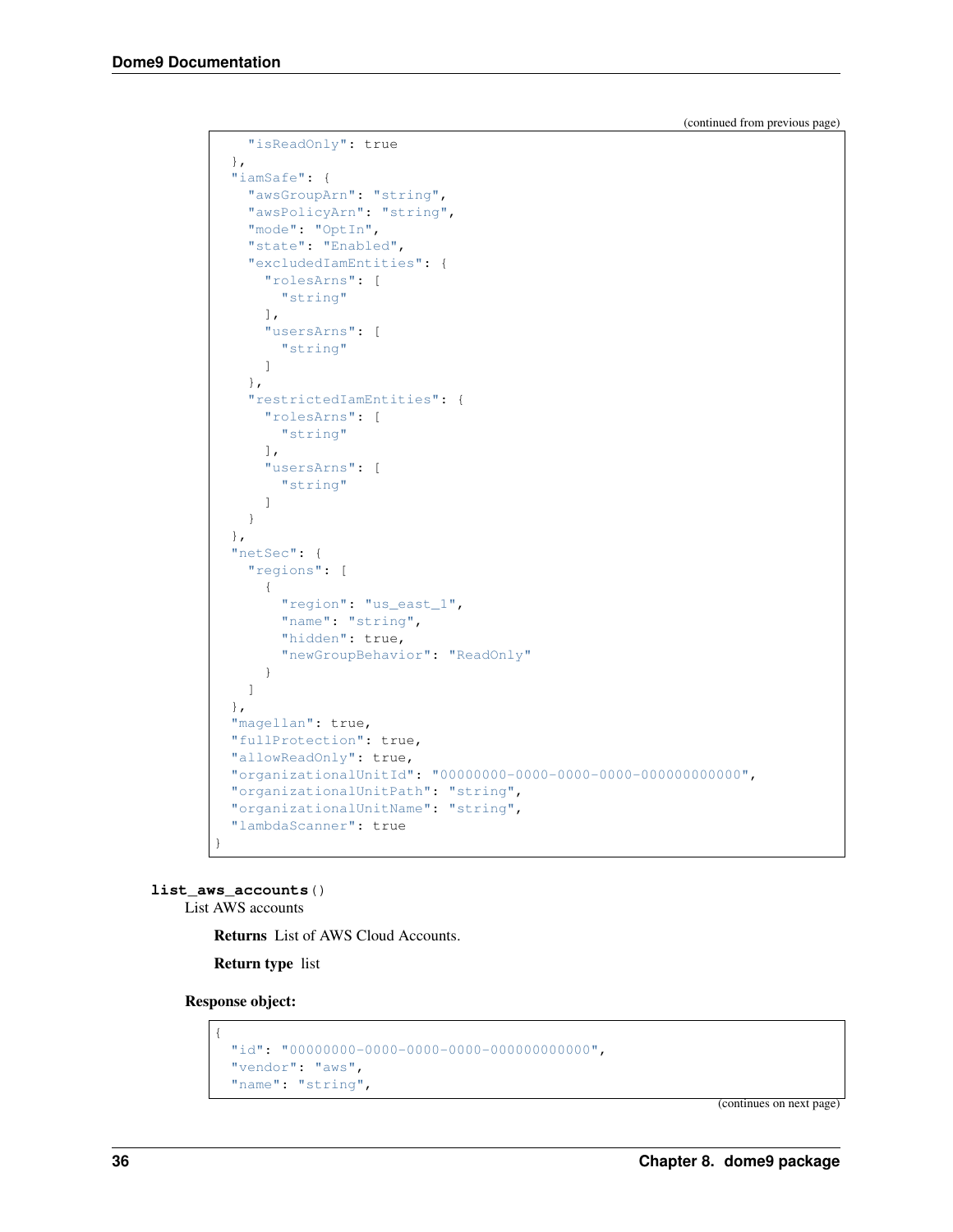```
"externalAccountNumber": "string",
  "error": "string",
 "isFetchingSuspended": true,
 "creationDate": "2019-09-26T10:55:03Z",
  "credentials": {
   "apikey": "string",
   "arn": "string",
   "secret": "string",
   "iamUser": "string",
   "type": "UserBased",
   "isReadOnly": true
 },
 "iamSafe": {
   "awsGroupArn": "string",
   "awsPolicyArn": "string",
   "mode": "OptIn",
   "state": "Enabled",
   "excludedIamEntities": {
      "rolesArns": [
       "string"
     \frac{1}{2},
     "usersArns": [
       "string"
     ]
   },
   "restrictedIamEntities": {
     "rolesArns": [
       "string"
     ],
     "usersArns": [
       "string"
     ]
   }
 },
  "netSec": {
   "regions": [
     {
       "region": "us_east_1",
       "name": "string",
       "hidden": true,
       "newGroupBehavior": "ReadOnly"
     }
   ]
 },
 "magellan": true,
 "fullProtection": true,
 "allowReadOnly": true,
 "organizationalUnitId": "00000000-0000-0000-0000-000000000000",
  "organizationalUnitPath": "string",
 "organizationalUnitName": "string",
  "lambdaScanner": true
}
```
**list\_azure\_accounts**()

List Azure accounts

Returns List of Azure Cloud Accounts.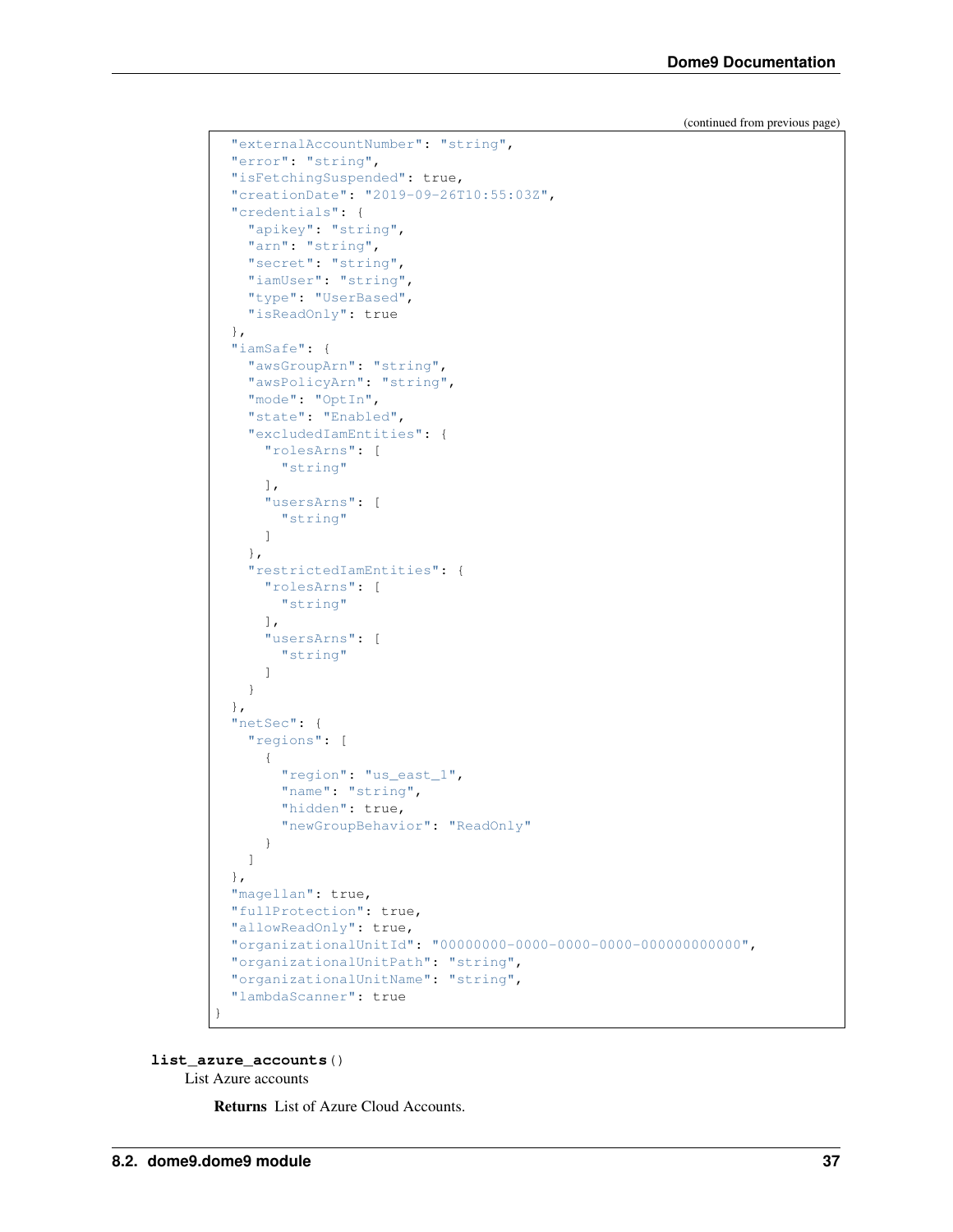### Return type list

Response object:

```
{
 "id": "00000000-0000-0000-0000-000000000000",
 "name": "string",
 "subscriptionId": "string",
 "tenantId": "string",
 "credentials": {
   "clientId": "string",
   "clientPassword": "string"
 },
 "operationMode": "Read",
 "error": "string",
 "creationDate": "2019-09-26T10:55:03Z",
 "organizationalUnitId": "00000000-0000-0000-0000-000000000000",
 "organizationalUnitPath": "string",
 "organizationalUnitName": "string",
 "vendor": "aws"
}
```
### **list\_google\_accounts**()

List Google Cloud Accounts

Returns List of Google accounts.

Return type list

Response object:

{

}

```
"id": "00000000-0000-0000-0000-000000000000",
"name": "string",
"projectId": "string",
"creationDate": "2019-09-26T10:55:03Z",
"organizationalUnitId": "00000000-0000-0000-0000-000000000000",
"organizationalUnitPath": "string",
"organizationalUnitName": "string",
"gsuite": {
    "gsuiteUser": "string",
    "domainName": "string"
},
"vendor": "aws"
```
**list\_kubernetes\_accounts**()

List Kubernetes accounts

Returns List of Kubernetes accounts.

Return type list

Response object:

{

"id": "00000000-0000-0000-0000-000000000000",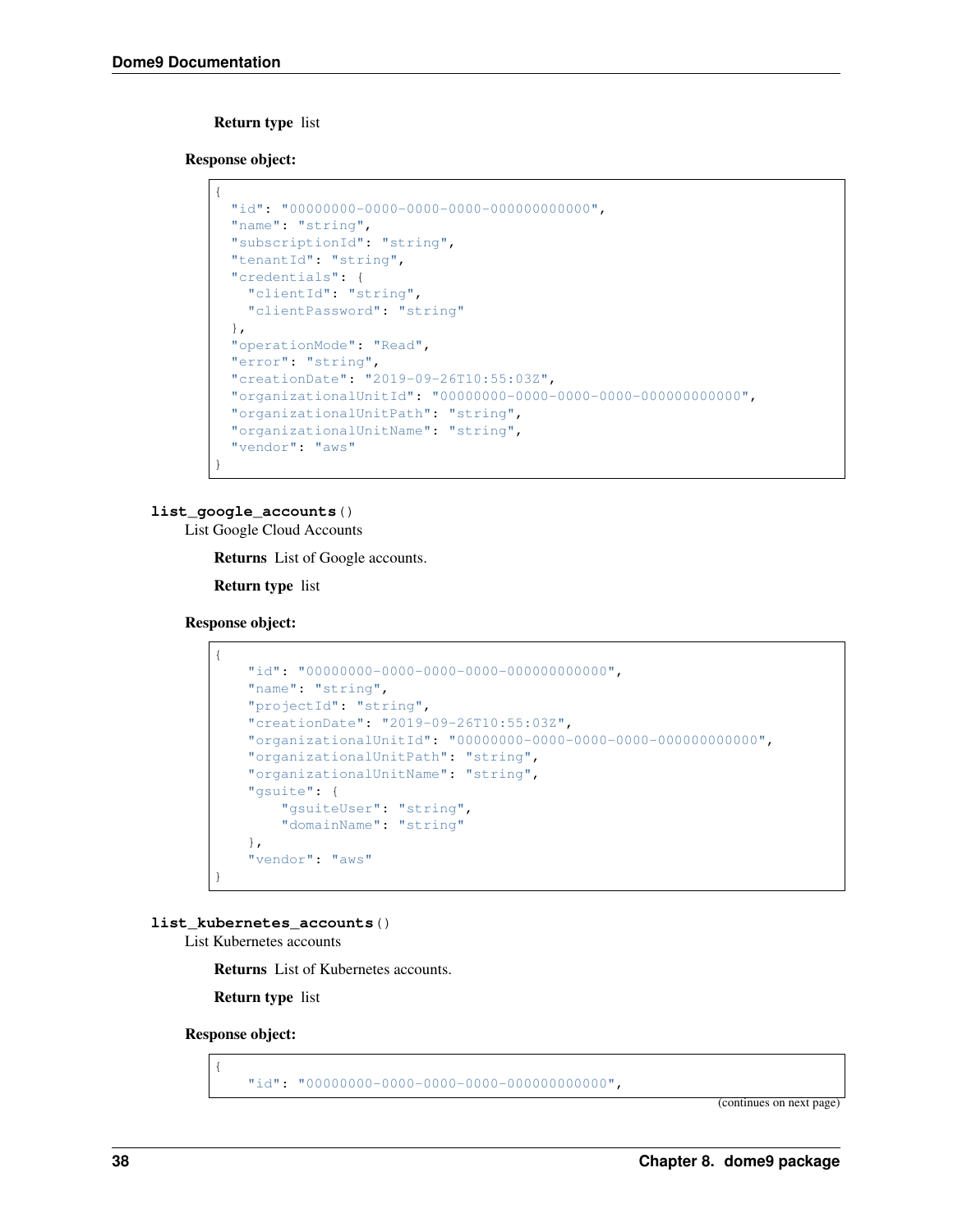```
"name": "string",
"creationDate": "2019-09-26T10:55:03Z",
"vendor": "aws",
"organizationalUnitId": "00000000-0000-0000-0000-000000000000",
"organizationalUnitPath": "string",
"organizationalUnitName": "string"
```
### **list\_cloud\_accounts**()

}

List all accounts (AWS, Azure, GCP & Kubernetes)

Returns List of Cloud Accounts.

Return type list

Response object:

```
{
  "id": "00000000-0000-0000-0000-000000000000",
 "vendor": "aws",
 "name": "string",
 "externalAccountNumber": "string",
 "error": "string",
 "isFetchingSuspended": true,
 "creationDate": "2019-09-26T10:55:03Z",
 "credentials": {
   "apikey": "string",
   "arn": "string",
   "secret": "string",
   "iamUser": "string",
   "type": "UserBased",
   "isReadOnly": true
 },
 "iamSafe": {
   "awsGroupArn": "string",
   "awsPolicyArn": "string",
   "mode": "OptIn",
   "state": "Enabled",
    "excludedIamEntities": {
      "rolesArns": [
        "string"
     \frac{1}{2},
      "usersArns": [
        "string"
      ]
   },
    "restrictedIamEntities": {
      "rolesArns": [
       "string"
     ],
      "usersArns": [
        "string"
      ]
   }
  },
  "netSec": {
```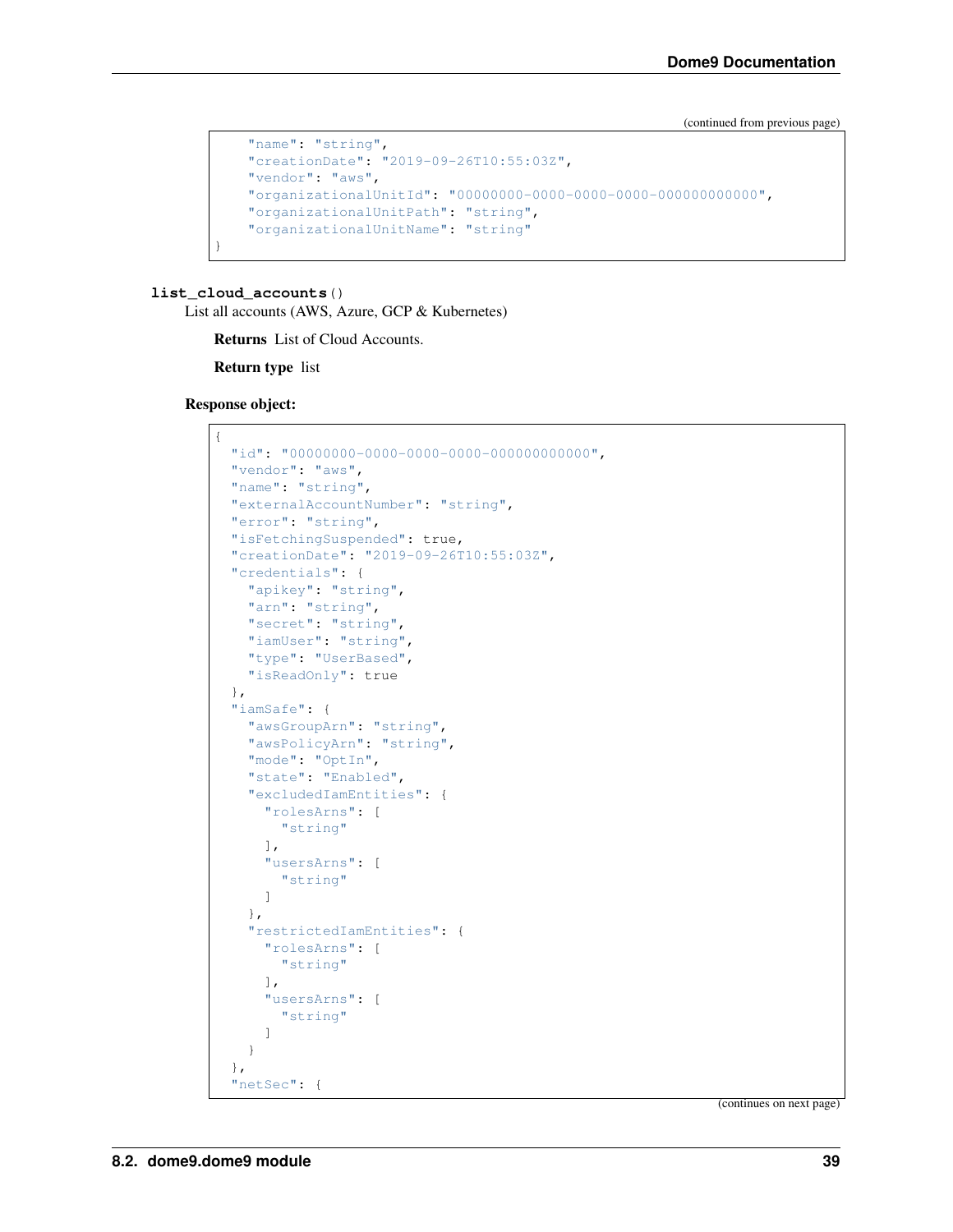```
"regions": [
    {
      "region": "us_east_1",
      "name": "string",
      "hidden": true,
      "newGroupBehavior": "ReadOnly"
    }
  ]
},
"magellan": true,
"fullProtection": true,
"allowReadOnly": true,
"organizationalUnitId": "00000000-0000-0000-0000-000000000000",
"organizationalUnitPath": "string",
"organizationalUnitName": "string",
"lambdaScanner": true
```
**create\_aws\_account**(*name*, *secret*, *roleArn*) Connect AWS account to Dome9

#### Parameters

}

- **name**  $(str)$  Name of the new account
- **secret** (str) Secret of the AWS role
- **roleArn** (str) Role ARN. Identifier of the AWS role

#### Returns bool

**list\_protected\_assets**(*textSearch="*, *filters=[]*, *pageSize=1000*)

List all Cloud Assets

#### Parameters

- **textSearch** (*list*) Filter query by using text string. (i.e.: prod-uk)
- **filters** (list) List of filters. *[{name: "platform", value: "aws"},{name: "cloudAccountId", value: "0123456789"}]*
- **of filter names** (List) organizationalUnitId, platform, type, cloudAccountId, region, network, resourceGroup.
- **pageSize** (int) Items per query

Returns Pagination of protected assets.

Return type dict

Response object:

```
{
    "searchRequest": {
       "pageSize": 10,
        "sorting": {
            "fieldName": null,
            "direction": 0
        },
        "filter": {
```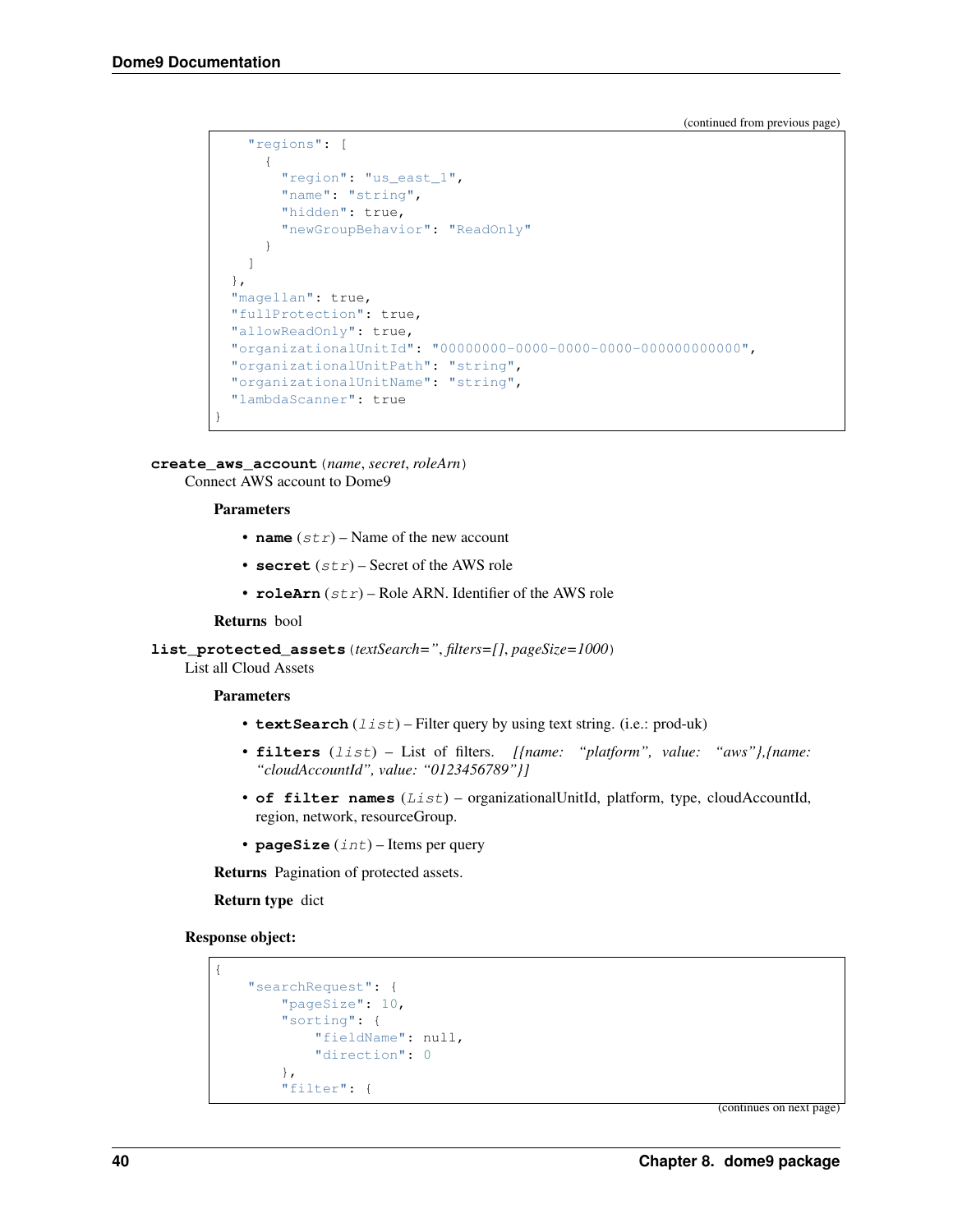```
"freeTextPhrase": null,
            "fields": [],
            "tags": [],
            "includedEntityTypes": null,
            "excludedEntityTypes": null
        },
        "searchAfter": [],
        "additionalFields": {
            "source": null,
            "filterFields": [],
            "sortField": {
                "fieldName": null,
                "direction": 1
            }
       }
   },
    "assets": [
        {
            "id": "1|ffffaaaa-ffff-ffff-aaaa-
˓→123412341234|rg|5|internetGateway|igw-12341234-112345",
            "entityId": "igw-12341234",
            "externalCloudAccountId": "1234567890",
            "cloudAccountId": "ffffaaaa-ffff-ffff-aaaa-123412341234",
            "srl": "1|ffffaaaa-ffff-ffff-aaaa-
˓→123412341234|rg|5|internetGateway|igw-12341234",
            "type": "InternetGateway",
            "name": "",
            "tags": [],
            "platform": "aws",
            "typeByPlatform": "aws|InternetGateway",
            "network": "vpc-12341234",
            "region": "us_west_2",
            "resourceGroup": "",
            "additionalFields": [
                {
                    "name": "IsBillable",
                    "value": "False"
                }
            ],
            "externalAdditionalFields": null
        }
   \frac{1}{2},
   "totalCount": 102868,
    "aggregations": {
        "resourceGroup": [
            {
                "value": "myrg",
                "count": 96217
            }
        \frac{1}{2},
        "cloudAccountId": [
            {
                "value": "12341234-1234-1234-1234-123412341234",
                "count": 7926
            }
        ],
        "type": [
```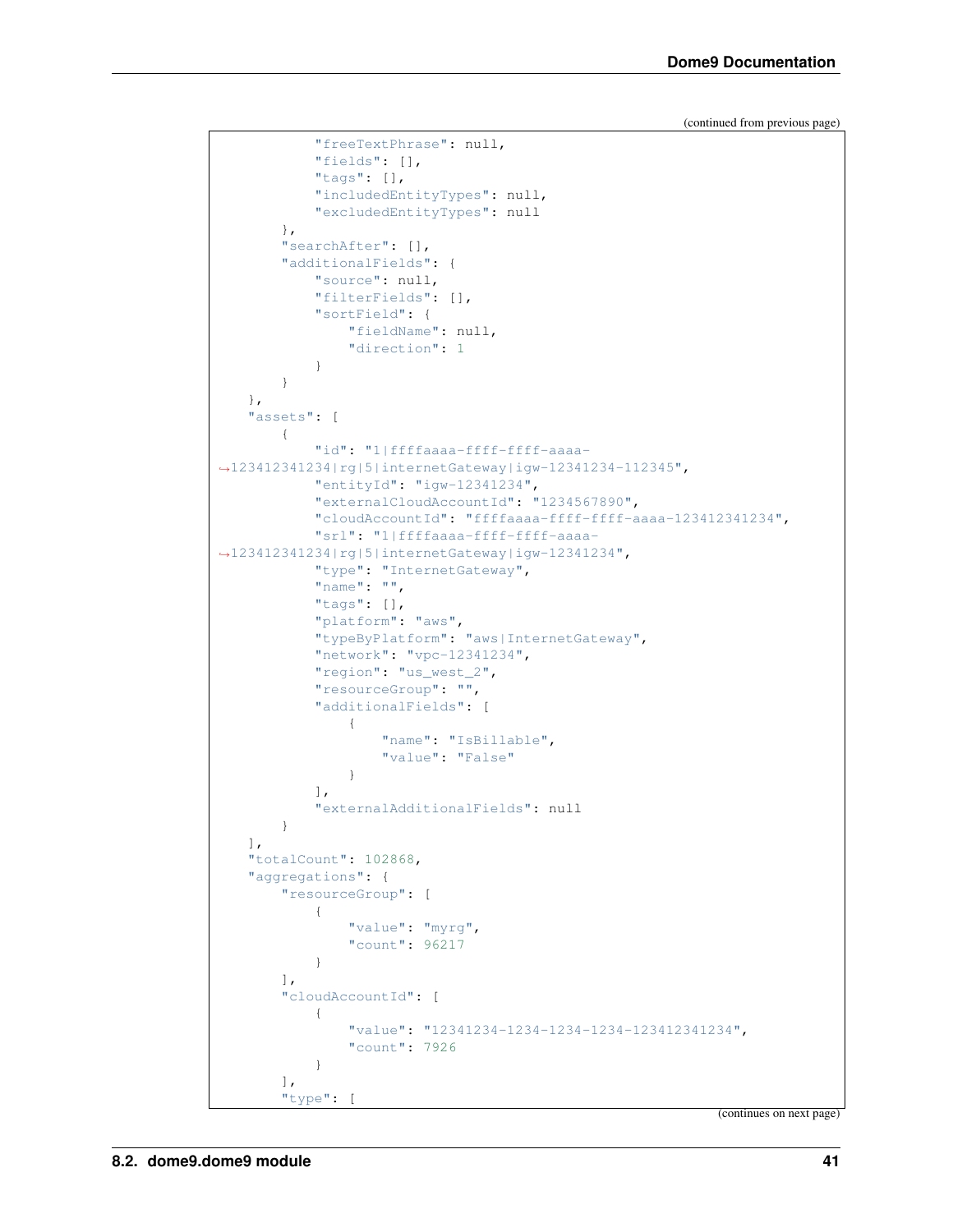```
{
         "value": "azure|User",
         "count": 18
    },
     {
         "value": "azure|Bastion",
         "count": 16
    },
    {
         "value": "azure|VirtualNetworkGateway",
         "count": 16
    },
    {
         "value": "google|InstanceTemplate",
         "count": 16
    }
\frac{1}{2},
"region": [
    {
         "value": "",
         "count": 54560
    },
    {
         "value": "us_east_1",
         "count": 8070
    },
    {
         "value": "eu_west_1",
         "count": 3985
    }
],
"platform": [
    {
         "value": "aws",
         "count": 45584
    },
    {
         "value": "google",
         "count": 24263
    },
    {
         "value": "azure",
         "count": 20928
    },
    {
         "value": "kubernetes",
         "count": 12093
    }
],
"network": [
    \left\{ \begin{array}{c} 1 \end{array} \right\}"value": "",
         "count": 96480
    },
    {
         "value": "injectors-network",
         "count": 291
```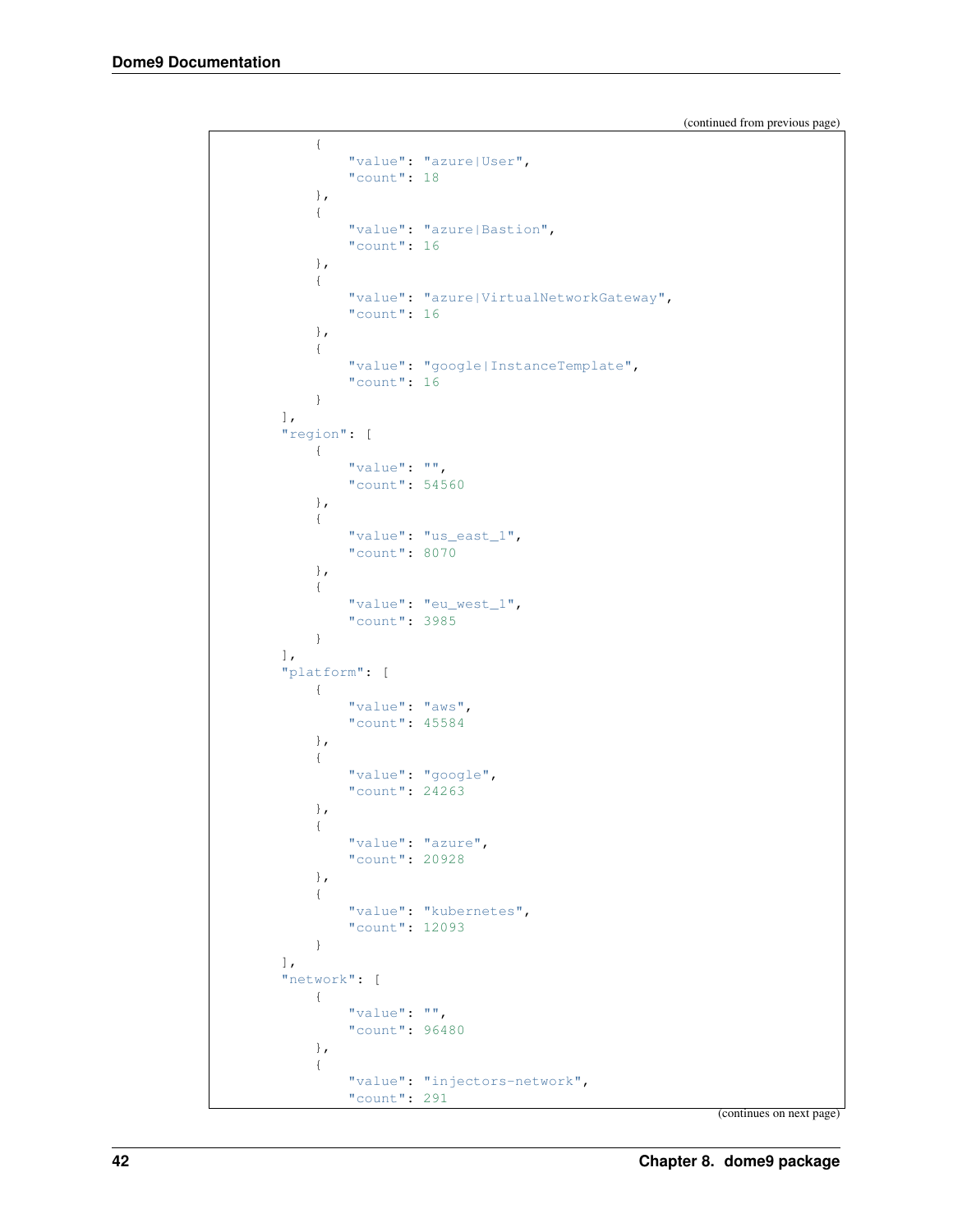```
},
            {
                "value": "vpc-12341234",
                "count": 183
            }
        ]
   },
    "searchAfter": [
       "ffffaaaa-ffff-ffff-aaaa-123412341234",
        "",
       "us_west_1",
        "vpc-12341234",
        "InternetGateway",
        "1|ffffaaaa-ffff-ffff-aaaa-123412341234|rg|1|internetGateway|igw-
-12341234-123123"
   ]
}
```
#### **list\_rulesets**()

List Compliance Rulesets

Returns List of Compliance rulesets.

Return type list

Response object:

```
{
   "rules": [
        {
            "name": "string",
            "severity": "Low",
            "logic": "string",
            "description": "string",
            "remediation": "string",
            "complianceTag": "string",
            "domain": "string",
            "priority": "string",
            "controlTitle": "string",
            "ruleId": "string",
            "logicHash": "string",
            "isDefault": true
        }
   \vert,
    "accountId": 0,
   "createdTime": "2019-09-26T10:55:03Z",
   "updatedTime": "2019-09-26T10:55:03Z",
   "id": 0,
   "name": "string",
   "description": "string",
   "isTemplate": true,
   "hideInCompliance": true,
    "minFeatureTier": "Trial",
   "section": 0,
    "tooltipText": "string",
    "showBundle": true,
```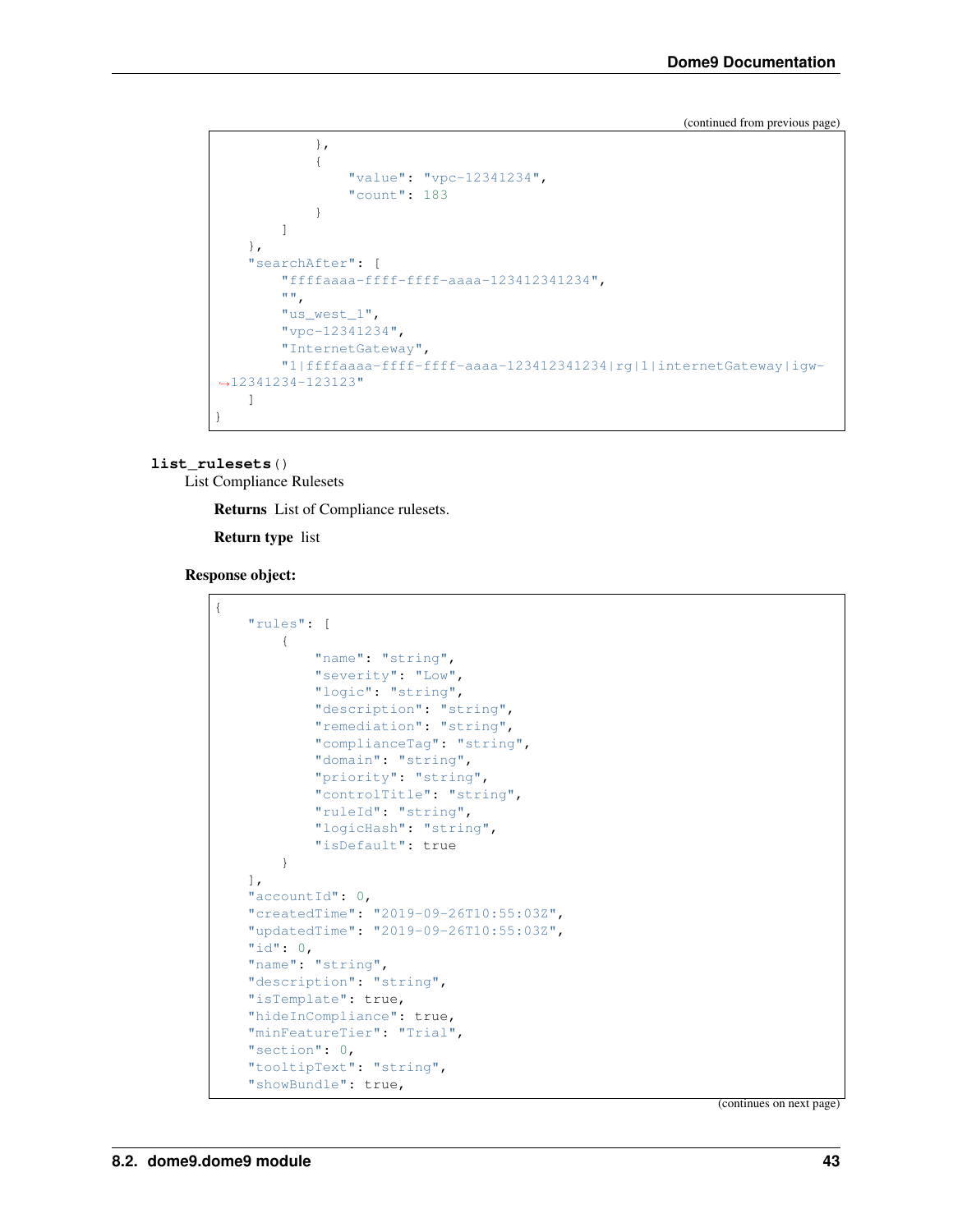```
"systemBundle": true,
"cloudVendor": "aws",
"version": 0,
"language": "string",
"rulesCount": 0
```
**get\_ruleset**(*rulesetId=None*, *name=None*) Get a specific Compliance ruleset

#### Parameters

}

- rulesetId  $(str)$  Locate ruleset by id
- **name**  $(str)$  Locate ruleset by name

Returns Compliance ruleset.

Return type dict

#### Response object:

```
{
    "rules": [
       {
            "name": "string",
            "severity": "Low",
            "logic": "string",
            "description": "string",
            "remediation": "string",
            "complianceTag": "string",
            "domain": "string",
            "priority": "string",
            "controlTitle": "string",
            "ruleId": "string",
            "logicHash": "string",
            "isDefault": true
       }
   ],
   "accountId": 0,
   "createdTime": "2019-09-26T10:55:03Z",
   "updatedTime": "2019-09-26T10:55:03Z",
   "id": 0,
   "name": "string",
   "description": "string",
    "isTemplate": true,
    "hideInCompliance": true,
    "minFeatureTier": "Trial",
   "section": 0,
   "tooltipText": "string",
   "showBundle": true,
   "systemBundle": true,
   "cloudVendor": "aws",
   "version": 0,
    "language": "string",
    "rulesCount": 0
}
```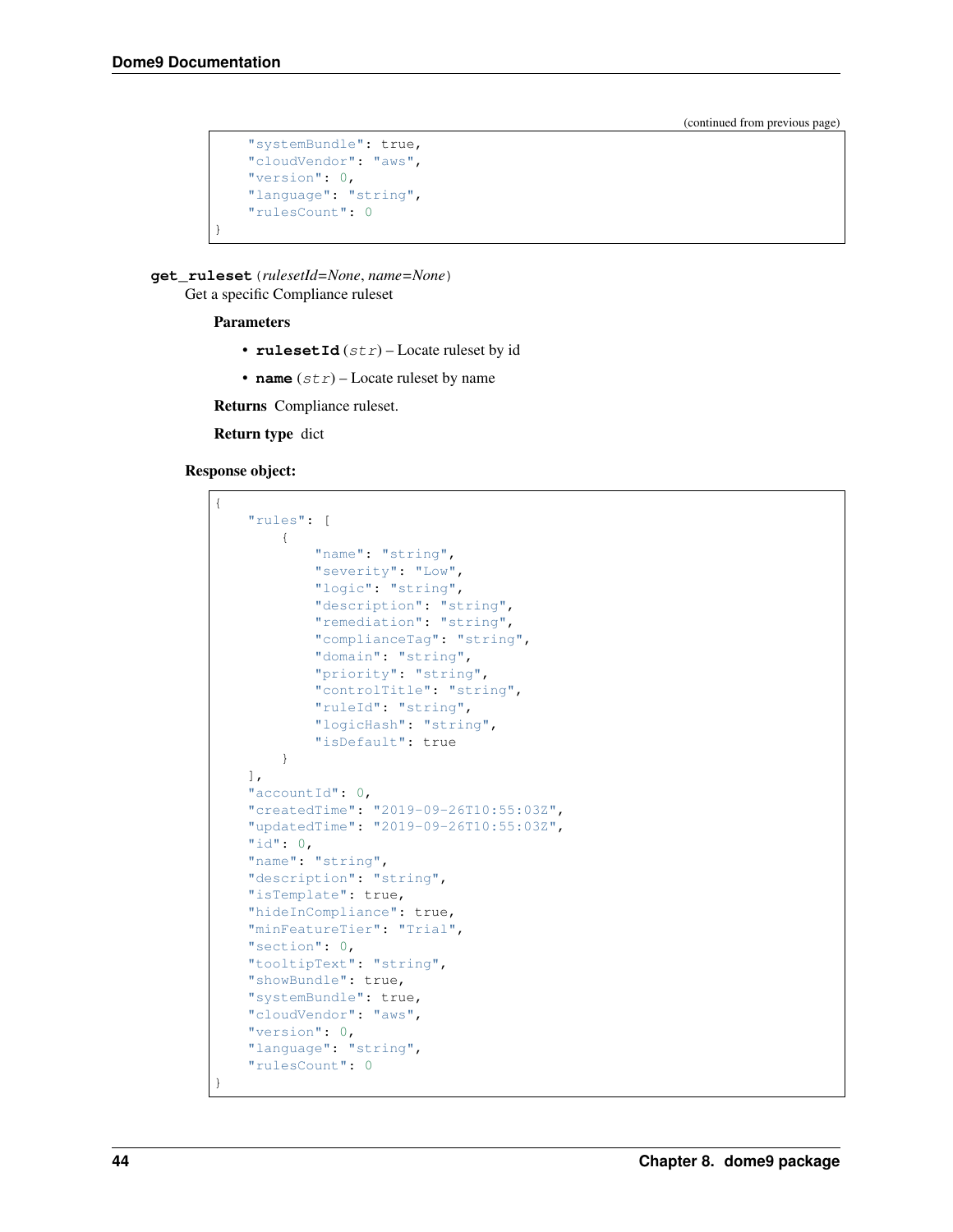```
create_ruleset(ruleset)
    Create a Compliance ruleset
```
Parameters **ruleset** (dict) – Ruleset object.

Returns Compliance ruleset.

Return type dict

Response object:

```
{
    "rules": [
        {
            "name": "string",
            "severity": "Low",
            "logic": "string",
            "description": "string",
            "remediation": "string",
            "complianceTag": "string",
            "domain": "string",
            "priority": "string",
            "controlTitle": "string",
            "ruleId": "string",
            "logicHash": "string",
            "isDefault": true
        }
   \frac{1}{2}"accountId": 0,
   "createdTime": "2019-09-26T10:55:03Z",
   "updatedTime": "2019-09-26T10:55:03Z",
   "id": 0,
   "name": "string",
   "description": "string",
   "isTemplate": true,
   "hideInCompliance": true,
   "minFeatureTier": "Trial",
   "section": 0,
   "tooltipText": "string",
   "showBundle": true,
    "systemBundle": true,
    "cloudVendor": "aws",
   "version": 0,
   "language": "string",
    "rulesCount": 0
}
```
**update\_ruleset**(*ruleset*)

Update a Compliance ruleset

Parameters **ruleset** (dict) – Ruleset object.

Returns Compliance ruleset.

Return type dict

Response object: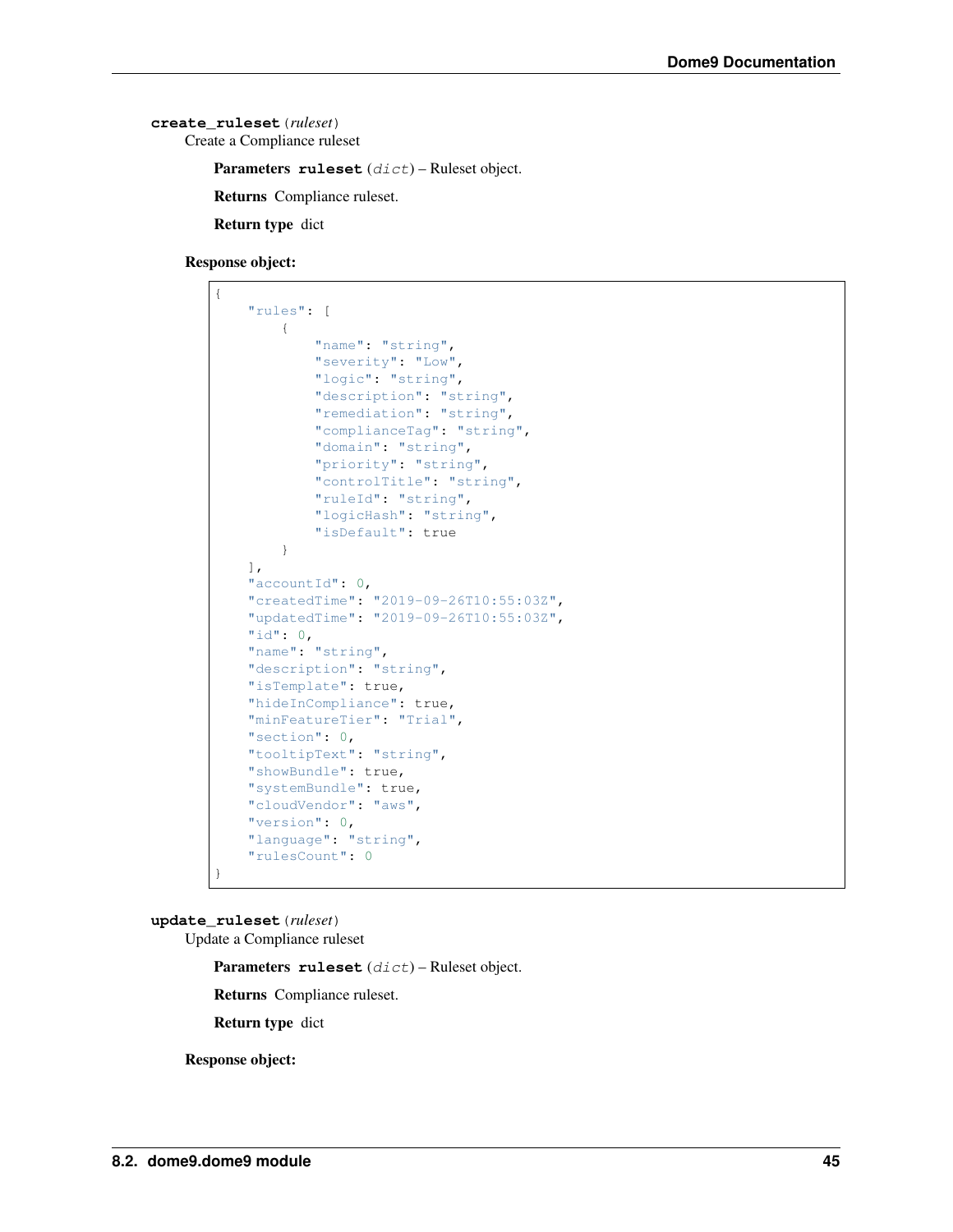```
{
    "rules": [
       {
            "name": "string",
            "severity": "Low",
            "logic": "string",
            "description": "string",
            "remediation": "string",
            "complianceTag": "string",
            "domain": "string",
            "priority": "string",
            "controlTitle": "string",
            "ruleId": "string",
            "logicHash": "string",
            "isDefault": true
        }
   ],
   "accountId": 0,
   "createdTime": "2019-09-26T10:55:03Z",
   "updatedTime": "2019-09-26T10:55:03Z",
   "id": 0,
   "name": "string",
   "description": "string",
   "isTemplate": true,
   "hideInCompliance": true,
    "minFeatureTier": "Trial",
   "section": 0,
    "tooltipText": "string",
    "showBundle": true,
   "systemBundle": true,
   "cloudVendor": "aws",
   "version": 0,
   "language": "string",
   "rulesCount": 0
}
```
**delete\_ruleset**(*rulesetId*)

Delete a Compliance ruleset

**Parameters rulesetId**  $(str)$  – ID of the ruleset

Returns Deletion status

Return type bool

**list\_remediations**()

List Remediations

Returns List of Remediation object.

Return type list

Response object:

```
{
   "id": "00000000-0000-0000-0000-000000000000",
   "ruleLogicHash": "string",
   "ruleName": "string",
    "ruleId": "string",
```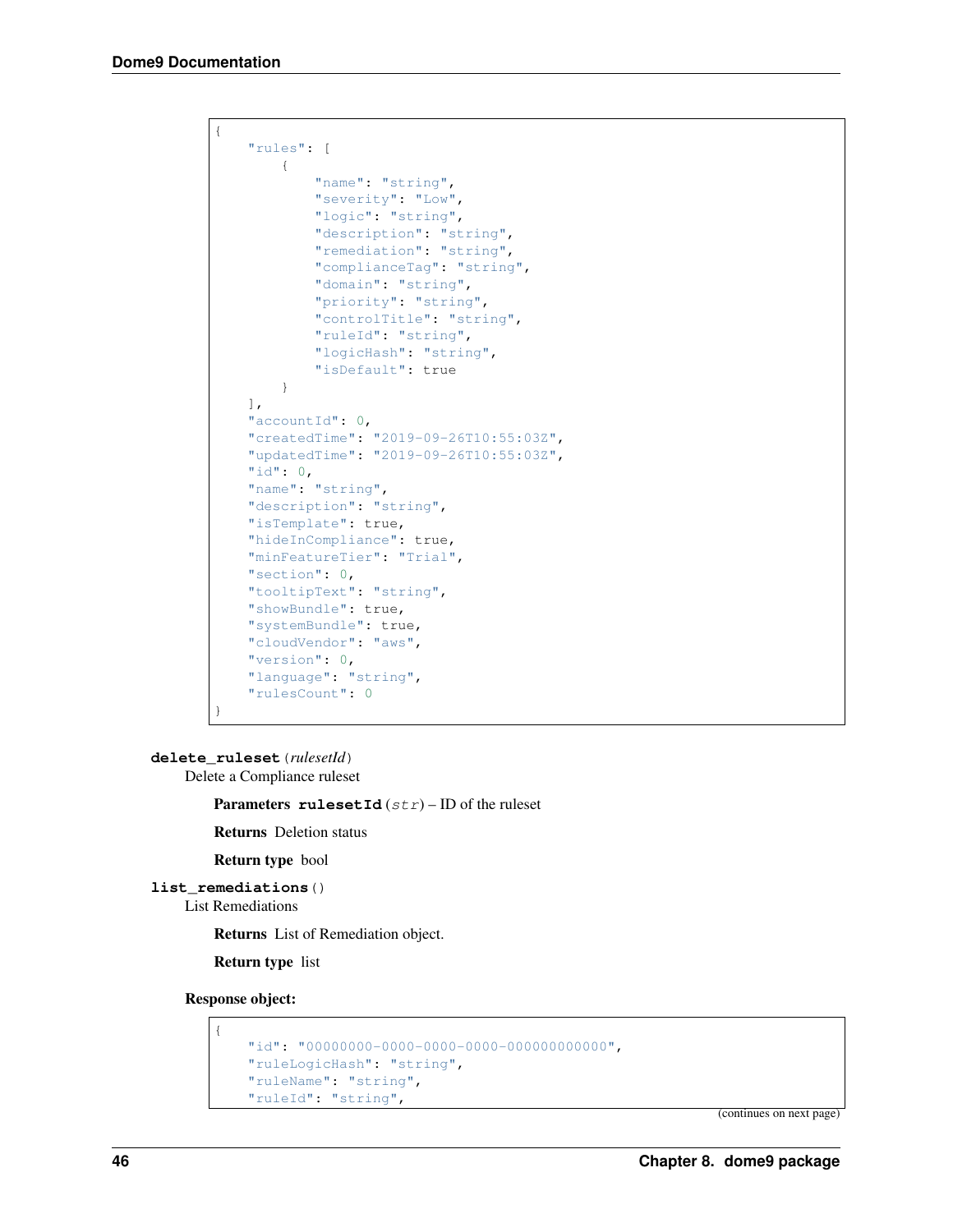```
"logic": "string",
"rulesetId": 0,
"cloudAccountId": "00000000-0000-0000-0000-000000000000",
"platform": "Aws",
"comment": "string",
"cloudBots": [
   "string"
]
```
**get\_remediation**(*remediationId*)

Get a specific remediation

**Parameters remediationId**  $(str)$  – ID of the remediation

Returns Remediation object.

Return type dict

Response object:

}

```
{
   "id": "00000000-0000-0000-0000-000000000000",
   "ruleLogicHash": "string",
   "ruleName": "string",
   "ruleId": "string",
   "logic": "string",
   "rulesetId": 0,
   "cloudAccountId": "00000000-0000-0000-0000-000000000000",
   "platform": "Aws",
   "comment": "string",
   "cloudBots": [
       "string"
   ]
}
```
**create\_remediation**(*remediation*)

Create a Remediation

Parameters remediation (dict) – Remediation object.

Returns Remediation object.

Return type dict

Response object:

{

```
"id": "00000000-0000-0000-0000-000000000000",
"ruleLogicHash": "string",
"ruleName": "string",
"ruleId": "string",
"logic": "string",
"rulesetId": 0,
"cloudAccountId": "00000000-0000-0000-0000-000000000000",
"platform": "Aws",
"comment": "string",
```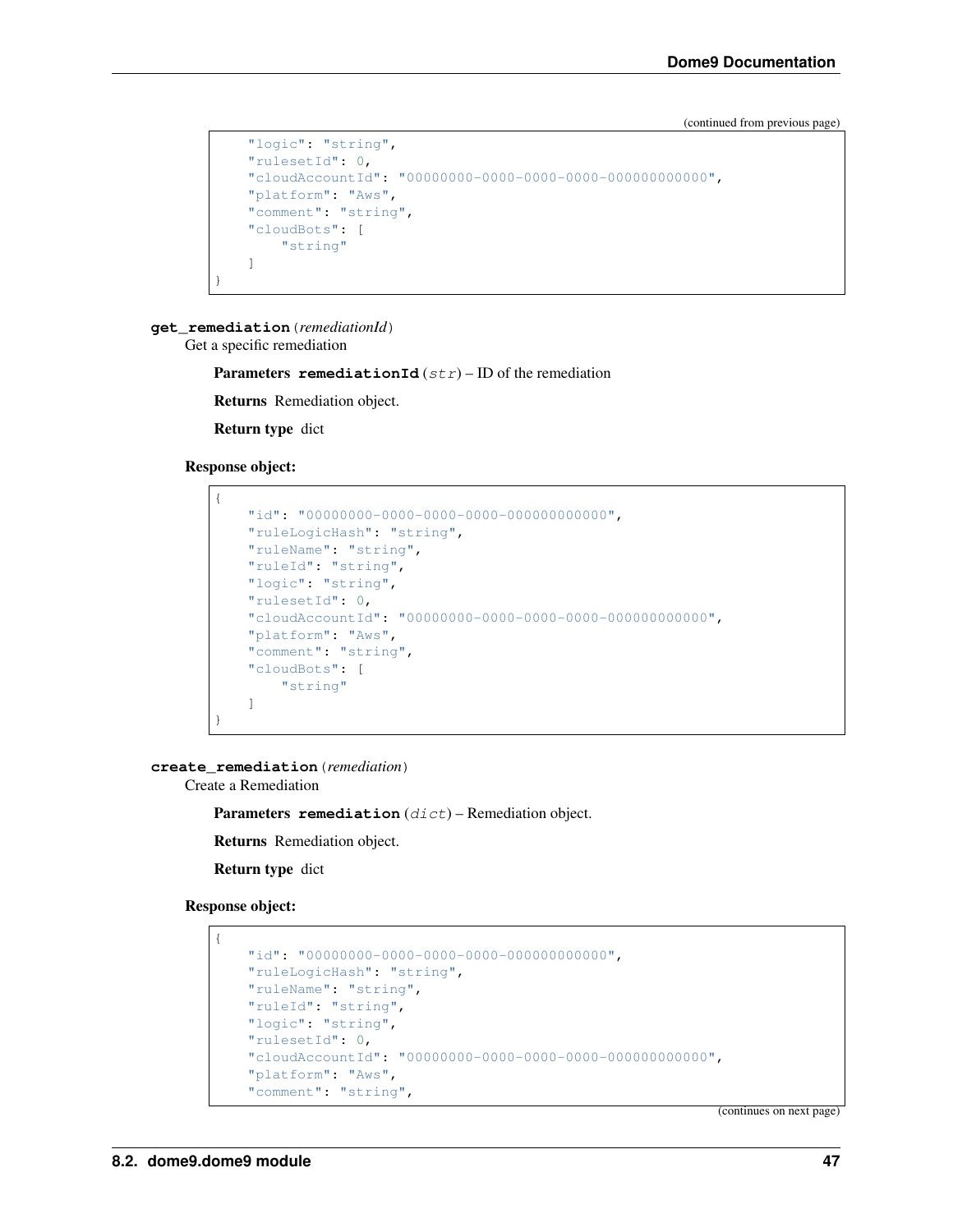```
"cloudBots": [
         "string"
    ]
}
```
**update\_remediation**(*remediation*)

Update a Remediation

Parameters remediation (dict) – Remediation object.

Returns Remediation object.

Return type dict

Response object:

```
{
   "id": "00000000-0000-0000-0000-000000000000",
   "ruleLogicHash": "string",
   "ruleName": "string",
   "ruleId": "string",
   "logic": "string",
   "rulesetId": 0,
   "cloudAccountId": "00000000-0000-0000-0000-000000000000",
   "platform": "Aws",
   "comment": "string",
    "cloudBots": [
       "string"
   ]
}
```
**delete\_remediation**(*remediationId*)

Delete a Remediation

**Parameters remediationId**  $(str)$  – ID of the remediation

Returns Deletion status

Return type bool

```
list_exclusions()
```
List all exclusions

Returns List of Exclusion object.

Return type list

Response object:

{

```
"id": "00000000-0000-0000-0000-000000000000",
"ruleLogicHash": "string",
"ruleName": "string",
"ruleId": "string",
"logic": "string",
"bundleId": 0,
"cloudAccountId": "00000000-0000-0000-0000-000000000000",
"cloudAccountType": "Aws",
```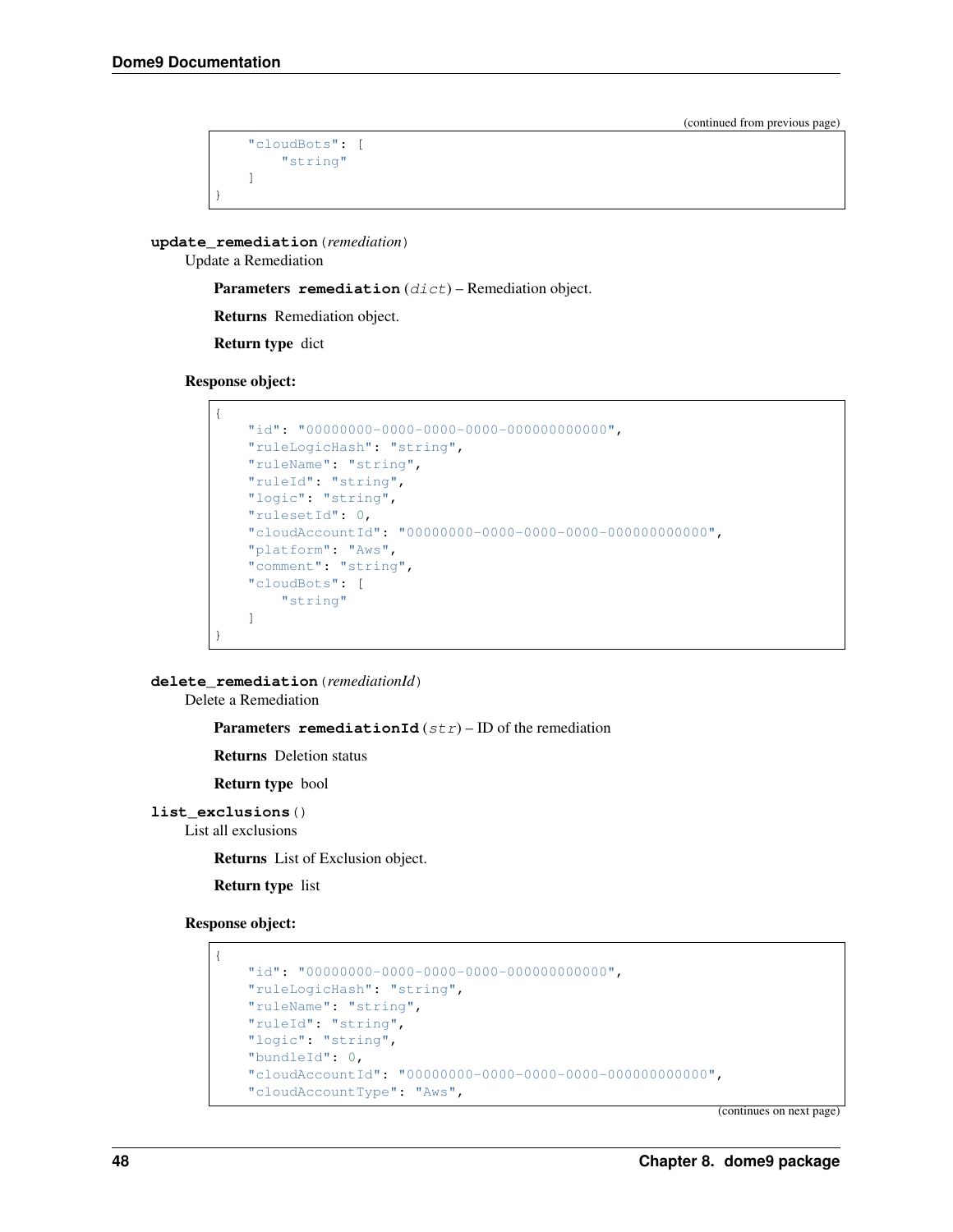```
"comment": "string"
```
**get\_exclusion**(*exclusionId*)

}

Get a specific exclusion

Parameters **exclusionId** (str) – ID of the exclusion

Returns Exclusion object.

Return type dict

Response object:



**create\_exclusion**(*exclusion*)

Create an exclusion

Parameters **exclusion** (dict) – Exclusion object.

Returns Exclusion object.

Return type dict

Response object:

```
{
   "id": "00000000-0000-0000-0000-000000000000",
   "ruleLogicHash": "string",
   "ruleName": "string",
   "ruleId": "string",
   "logic": "string",
   "bundleId": 0,
    "cloudAccountId": "00000000-0000-0000-0000-000000000000",
   "cloudAccountType": "Aws",
    "comment": "string"
}
```
**delete\_exclusion**(*exclusionId*)

Delete an exclusion

**Parameters exclusionId**  $(str) - Id$  of the exclusion

Returns Deletion status

Return type bool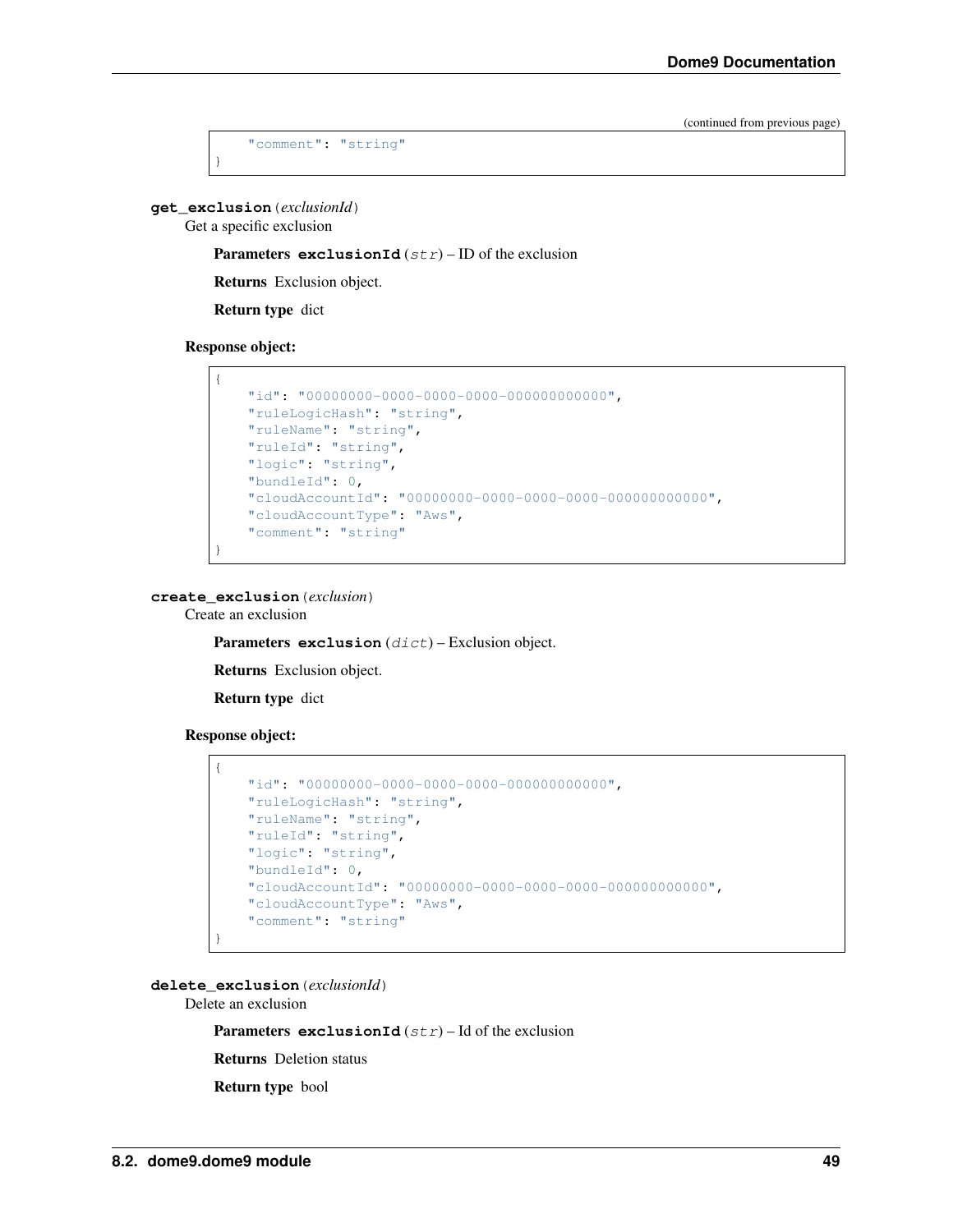```
run_assessment(rulesetId, cloudAccountId, region=None)
```
Run compliance assessments on Cloud Accounts, and get the results

#### Parameters

- **rulesetId** (str) Id of the Compliance Policy Ruleset to run
- **cloudAccountId**  $(str)$  Id of the Cloud Account
- **region** (str, optional) Set a specific region. Defaults to None.

Returns Assessment result. Ref: /docs/source/schemas/AssessmentResults.json

Return type dict

Response object:

```
{
    "request": {
        "dome9CloudAccountId": "00000000-0000-0000-0000-000000000000",
        "externalCloudAccountId": "string",
        "cloudAccountId": "string",
        "region": "string",
        "cloudNetwork": "string",
        "cloudAccountType": "Aws",
        "requestId": "00000000-0000-0000-0000-000000000000"
    },
    "tests": [
        {
            "error": "string",
            "testedCount": 0,
            "relevantCount": 0,
            "nonComplyingCount": 0,
            "exclusionStats": {
                "testedCount": 0,
                "relevantCount": 0,
                "nonComplyingCount": 0
            },
            "entityResults": [
                 {
                     "validationStatus": "Relevant",
                     "isRelevant": true,
                     "isValid": true,
                     "isExcluded": true,
                     "exclusionId": "00000000-0000-0000-0000-000000000000",
                     "remediationId": "00000000-0000-0000-0000-000000000000
\hookrightarrow",
                     "error": "string",
                     "testObj": {}
                }
            \frac{1}{2},
            "rule": {
                 "name": "string",
                 "severity": "Low",
                 "logic": "string",
                 "description": "string",
                 "remediation": "string",
                 "complianceTag": "string",
                 "domain": "string",
                 "priority": "string",
```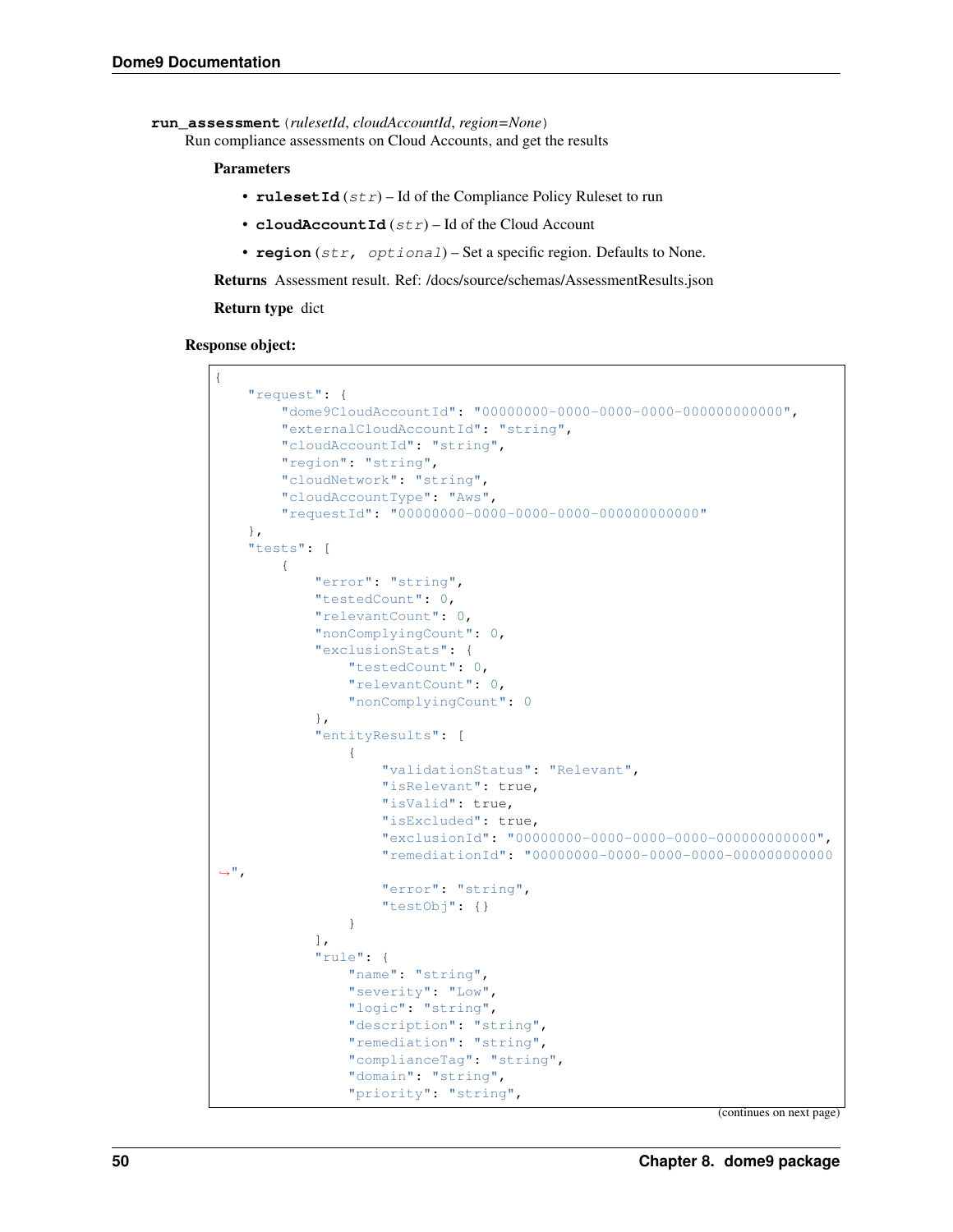```
"controlTitle": "string",
            "ruleId": "string",
            "logicHash": "string",
            "isDefault": true
        },
        "testPassed": true
    }
\vert,
"locationMetadata": {
    "account": {
        "srl": "string",
        "name": "string",
        "id": "string",
        "externalId": "string"
    },
    "region": {
        "srl": "string",
        "name": "string",
        "id": "string",
        "externalId": "string"
    },
    "cloudNetwork": {
        "srl": "string",
        "name": "string",
        "id": "string",
        "externalId": "string"
    }
},
"testEntities": {
   "notSupported": [{}],
   "instance": [{}],
   "securityGroup": [{}],
    "elb": [{}],
    "rds": [{}],
    "lambda": [{}],
    "region": [{}],
    "virtualMachine": [{}],
    "networkSecurityGroup": [{}],
    "cloudTrail": [{}],
    "nacl": [{}],
    "vpc": [{}],
    "subnet": [{}],
    "s3Bucket": [{}],
    "applicationLoadBalancer": [{}],
    "iamUser": [{}],
    "iamRole": [{}],
    "iam": [{}],
    "redshift": [{}],
    "kms": [{}],
    "default": [{}],
    "vmInstance": [{}],
    "iamGroup": [{}],
    "efs": [{}],
    "network": [{}],
    "elastiCache": [{}],
    "loadBalancer": [{}],
    "vNet": [{}],
```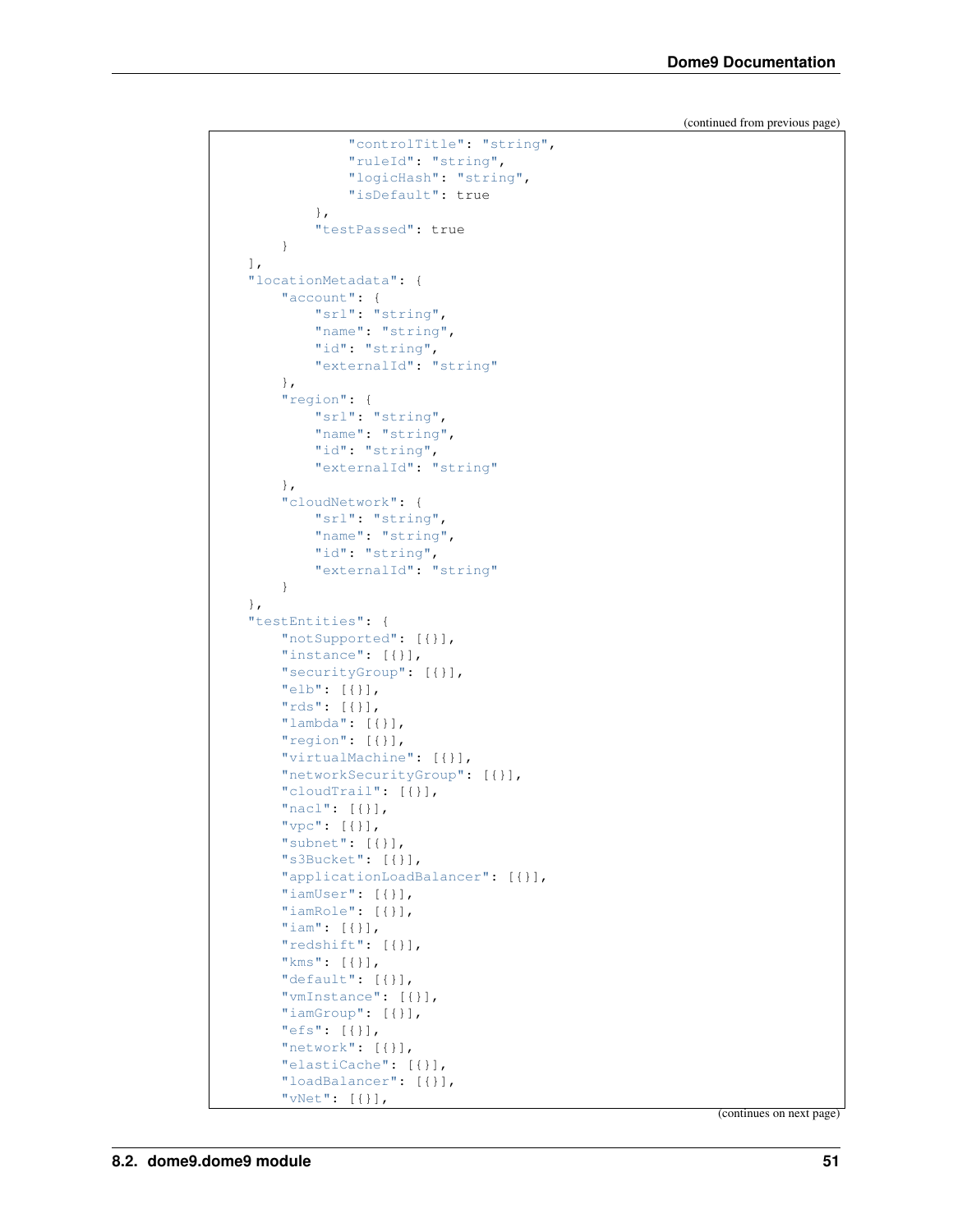| " $sgldb"$ : [{}],             |
|--------------------------------|
| "redisCache": [{}],            |
| "applicationGateway": [{}],    |
| "resourceGroup": [{}],         |
| "sqlServer": [{}],             |
| "ecsCluster": [{}],            |
| "keyVault": [{}],              |
| "networkLoadBalancer": [{}],   |
| "networkInterface": [{}],      |
| "ecsTaskDefinition": [{}],     |
| "iamPolicy": [{}],             |
| "volume": $[\{\}]$ ,           |
| "cloudFront": [{}],            |
| "kinesis": $[\{\}]$ ,          |
|                                |
| "iamServerCertificate": [{}],  |
| "route53HostedZone": [{}],     |
| "route53RecordSetGroup": [{}], |
| "acmCertificate": [{}],        |
| "route53Domain": [{}],         |
| "storageAccount": [{}],        |
| "dynamoDbTable": [{}],         |
| "ami": $[\{\}]$ ,              |
| "vpnGateway": [{}],            |
| "virtualMfaDevices": [{}],     |
| "internetGateway": [{}],       |
| "wafRegional": [{}],           |
| "lock": $[\{\}]$ ,             |
| "vpnConnection": [{}],         |
| "ecsTask": $[\{\}]$ ,          |
| "customerGateway": [{}],       |
| "gcpSecurityGroup": [{}],      |
| "elasticIP": [{}],             |
| "iamInstanceProfile": [{}],    |
| "storageBucket": [{}],         |
| "ecsService": [{}],            |
| "project": [{}],               |
| "serviceAccount": [{}],        |
| "kmsKeyRing": [{}],            |
| "dataWarehouse": [{}],         |
|                                |
| "guardDutyDetector": [{}],     |
| "gcpIamPolicy": [{}],          |
| "gcpIamUser": [{}],            |
| "apiGateway": [{}],            |
| "gcpGsuiteUser": [{}],         |
| "gcpGsuiteGroup": [{}],        |
| "gcpIamGroup": [{}],           |
| "bigQuery": [{}],              |
| "routeTable": [{}],            |
| "qkeCluster": [{}],            |
| "postgreSQL": [{}],            |
| "vpcFlowLog": [{}],            |
| "iamAccountSummary": [{}],     |
| "sageMakerNotebook": [{}],     |
| "containerRegistry": [{}],     |
| "inspector": [{}],             |
| "kmsAliases": [{}],            |
| "passwordPolicy": [{}],        |
|                                |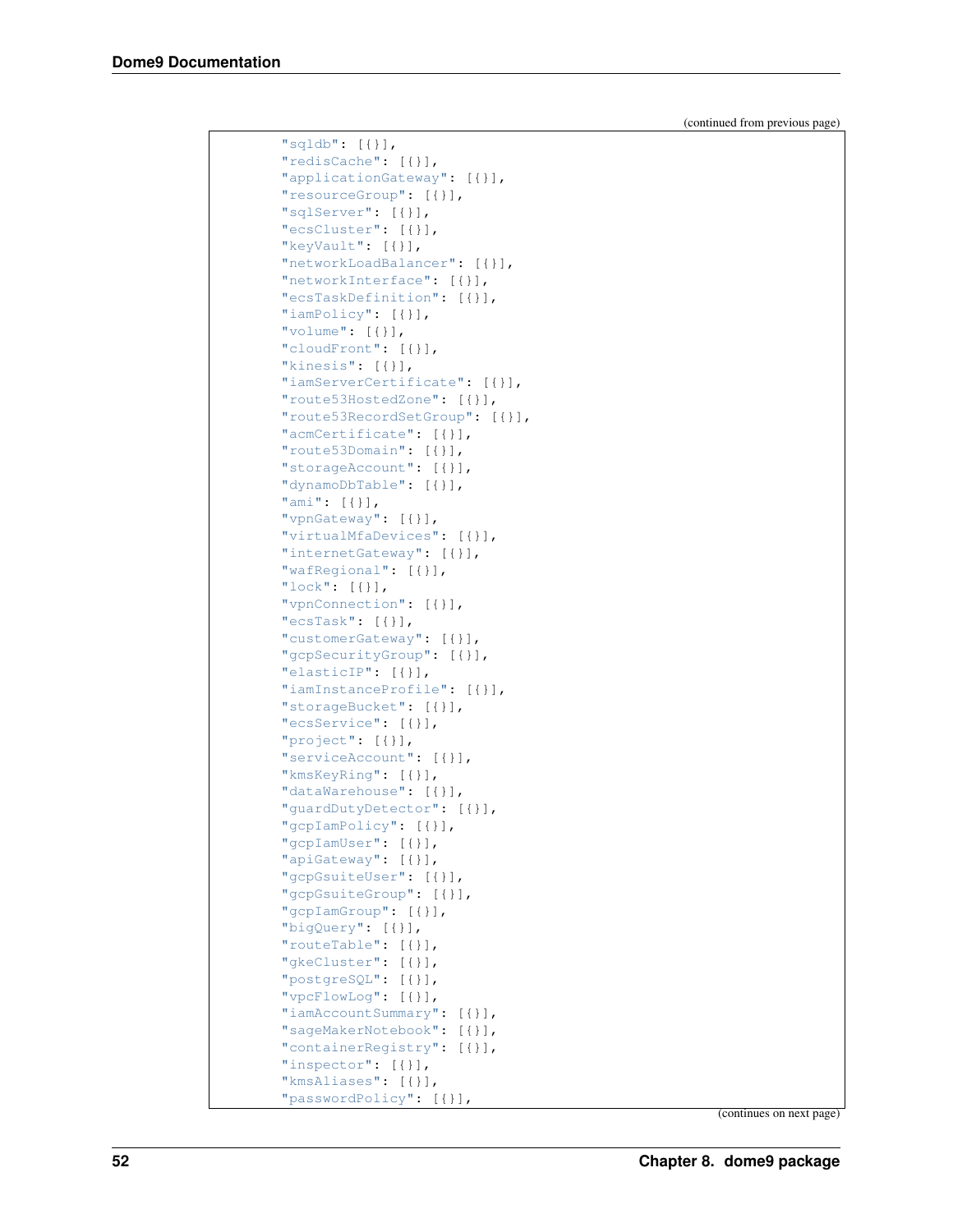```
"configurationRecorder": [{}],
    "cosmosDbAccount": [{}],
    "networkWatcher": [{}],
    "vpcPeeringConnection": [{}],
    "metricAlarm": [{}],
    "snsSubscription": [{}],
    "logGroup": [{}],
    "metricFilter": [{}],
    "cloudWatchEventsRule": [{}],
    "awsIamAccessKey": [{}],
    "kubernetesNode": [{}],
    "kubernetesPod": [{}],
    "kubernetesService": [{}],
    "logProfile": [{}],
    "policyAssignment": [{}],
    "kubernetesNetworkPolicy": [{}],
    "kubernetesIngress": [{}],
    "kubernetesPodSecurityPolicy": [{}],
    "cloudSql": [{}],
    "kubernetesKubelet": [
        {}
    ]
},
"dataSyncStatus": [
    {
        "entityType": "NotSupported",
        "recentlySuccessfulSync": true,
        "generalFetchPermissionIssues": true,
        "entitiesWithPermissionIssues": [
            {
                "externalId": "string",
                "name": "string",
                "cloudVendorIdentifier": "string"
            }
        ]
    }
\vert,
"assessmentPassed": true,
"hasErrors": true,
"id": 0
```
**get\_assessment**(*assessmentId*)

}

Get results of an assesment by id

Parameters **assessmentId** (str) – Report/Assessment id

Returns Assesment result. Ref: /docs/source/schemas/AssessmentResults.json

Return type dict

Response object:

{

```
"request": {
    "dome9CloudAccountId": "00000000-0000-0000-0000-000000000000",
    "externalCloudAccountId": "string",
```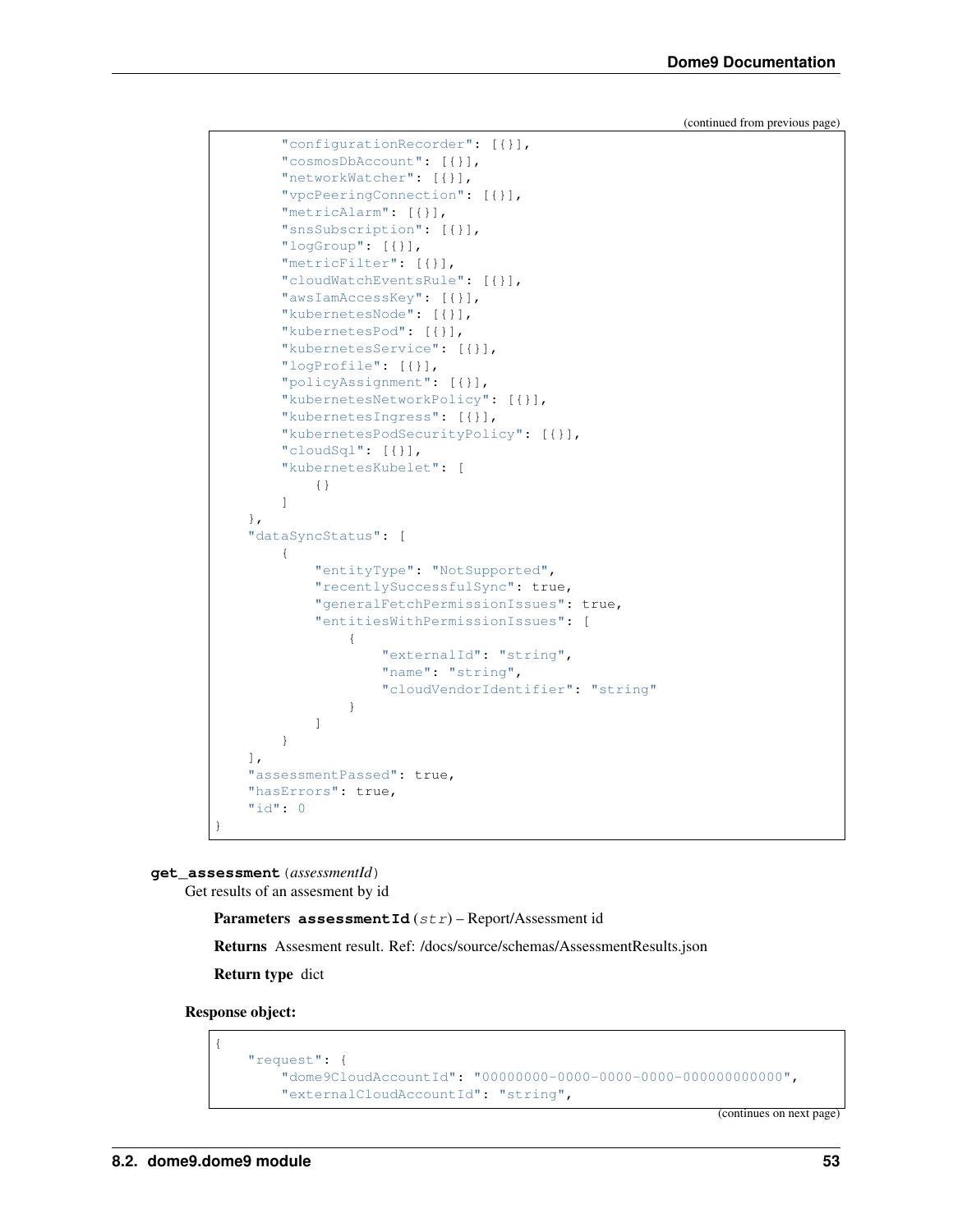```
(continued from previous page)
```

```
"cloudAccountId": "string",
        "region": "string",
        "cloudNetwork": "string",
        "cloudAccountType": "Aws",
        "requestId": "00000000-0000-0000-0000-000000000000"
   },
   "tests": [
        {
            "error": "string",
            "testedCount": 0,
            "relevantCount": 0,
            "nonComplyingCount": 0,
            "exclusionStats": {
                "testedCount": 0,
                "relevantCount": 0,
                "nonComplyingCount": 0
            },
            "entityResults": [
                {
                     "validationStatus": "Relevant",
                     "isRelevant": true,
                     "isValid": true,
                     "isExcluded": true,
                     "exclusionId": "00000000-0000-0000-0000-000000000000",
                     "remediationId": "00000000-0000-0000-0000-000000000000
\hookrightarrow",
                     "error": "string",
                     "testObj": {}
                }
            \frac{1}{\sqrt{2}}"rule": {
                "name": "string",
                "severity": "Low",
                "logic": "string",
                "description": "string",
                "remediation": "string",
                "complianceTag": "string",
                "domain": "string",
                "priority": "string",
                "controlTitle": "string",
                "ruleId": "string",
                "logicHash": "string",
                "isDefault": true
            },
            "testPassed": true
        }
   \frac{1}{\sqrt{2}}"locationMetadata": {
        "account": {
            "srl": "string",
            "name": "string",
            "id": "string",
            "externalId": "string"
        },
        "region": {
            "srl": "string",
            "name": "string",
```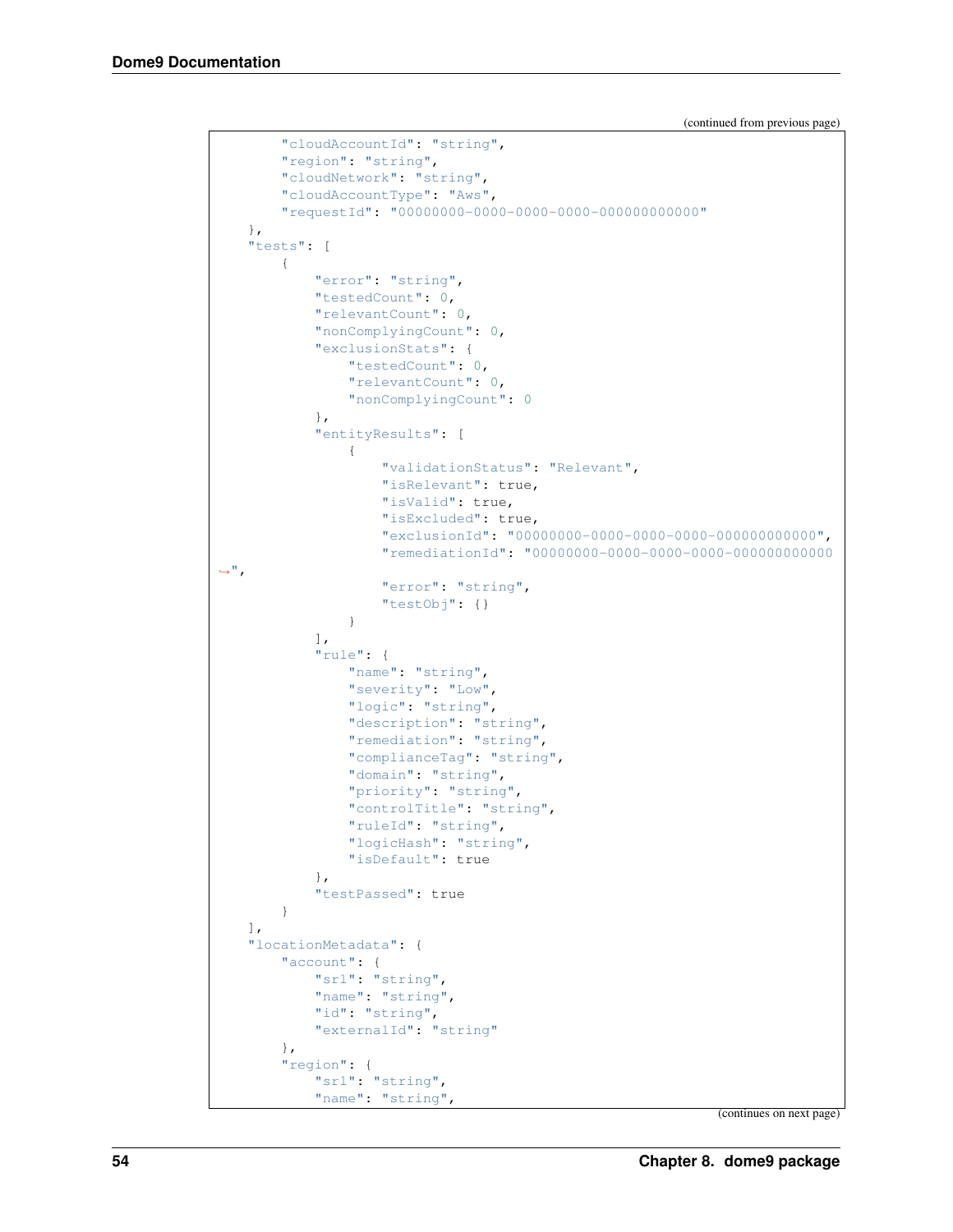```
"id": "string",
        "externalId": "string"
    },
    "cloudNetwork": {
        "srl": "string",
        "name": "string",
        "id": "string",
        "externalId": "string"
    }
},
"testEntities": {
   "notSupported": [{}],
   "instance": [{}],
   "securityGroup": [{}],
    "elb": [{}],
    "rds": [{}],
    "lambda": [{}],
    "region": [{}],
    "virtualMachine": [{}],
    "networkSecurityGroup": [{}],
    "cloudTrail": [{}],
    "nacl": [{}],
    "vpc": [{}],
    "subnet": [{}],
    "s3Bucket": [{}],
    "applicationLoadBalancer": [{}],
    "iamUser": [{}],
    "iamRole": [{}],
    "iam": [{}],
    "redshift": [{}],
    "kms": [{}],
    "default": [{}],
    "vmInstance": [{}],
    "iamGroup": [{}],
    "efs": [{}],
    "network": [{}],
    "elastiCache": [{}],
    "loadBalancer": [{}],
    "vNet": [{}],
    "sqldb": [{}],
    "redisCache": [{}],
    "applicationGateway": [{}],
    "resourceGroup": [{}],
    "sqlServer": [{}],
    "ecsCluster": [{}],
    "keyVault": [{}],
    "networkLoadBalancer": [{}],
    "networkInterface": [{}],
    "ecsTaskDefinition": [{}],
    "iamPolicy": [{}],
    "volume": [{}],
    "cloudFront": [{}],
    "kinesis": [{}],
    "iamServerCertificate": [{}],
    "route53HostedZone": [{}],
    "route53RecordSetGroup": [{}],
    "acmCertificate": [{}],
```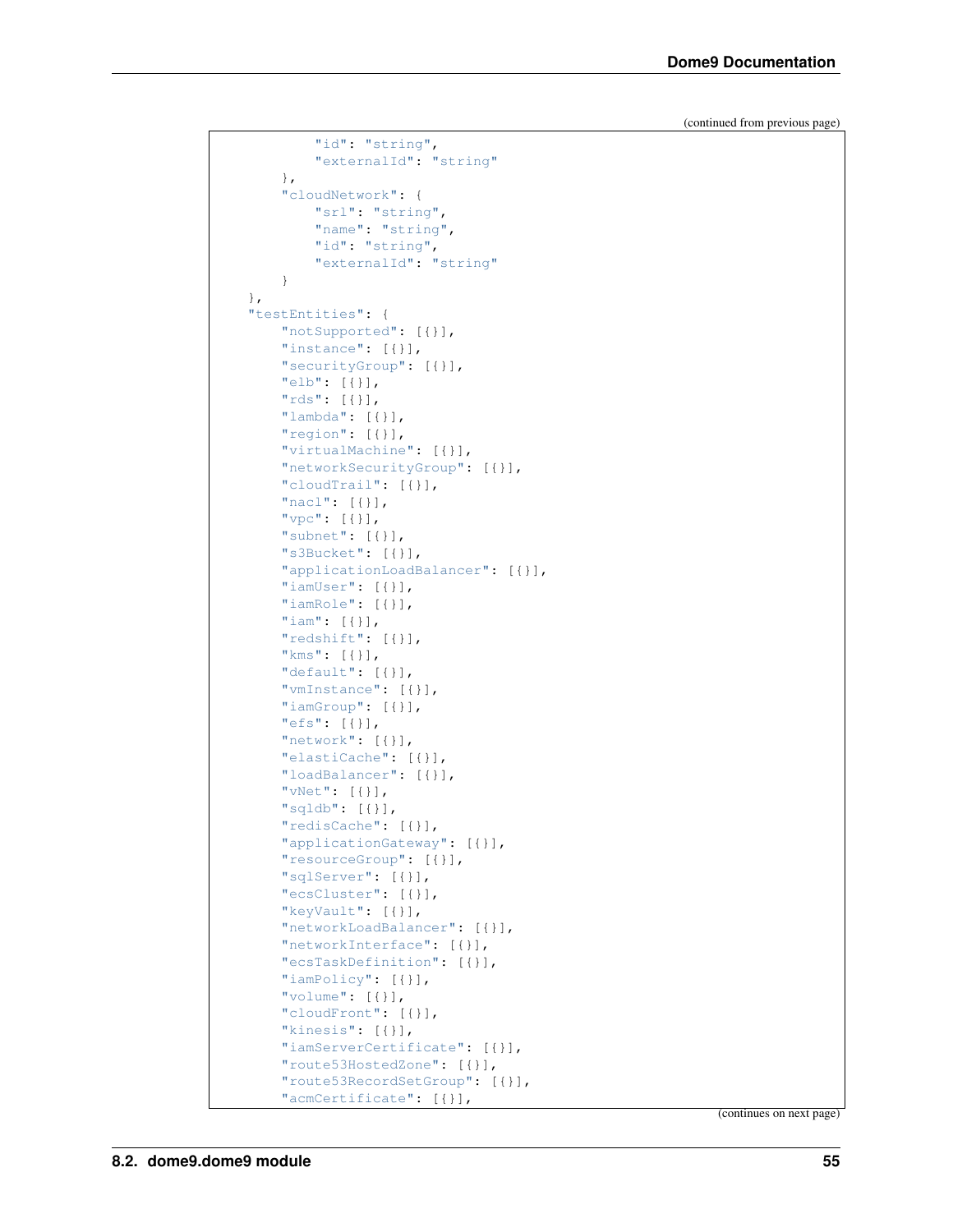| "route53Domain": [{}],                                             |
|--------------------------------------------------------------------|
| "storageAccount": [{}],                                            |
| "dynamoDbTable": [{}],                                             |
| "ami": $[\{\}]$ ,                                                  |
|                                                                    |
| "vpnGateway": [{}],                                                |
| "virtualMfaDevices": [{}],                                         |
| "internetGateway": [{}],                                           |
| "wafRegional": [{}],                                               |
| "lock": $[\{\}]$ ,                                                 |
| "vpnConnection": [{}],                                             |
| "ecsTask": $[\{\}]$ ,                                              |
| "customerGateway": [{}],                                           |
| "gcpSecurityGroup": [{}],                                          |
| "elasticIP": [{}],                                                 |
| "iamInstanceProfile": [{}],                                        |
| "storageBucket": [{}],                                             |
| "ecsService": [{}],                                                |
| "project": [{}],                                                   |
| "serviceAccount": [{}],                                            |
| "kmsKeyRing": [{}],                                                |
| "dataWarehouse": [{}],                                             |
| "guardDutyDetector": [{}],                                         |
| "gcpIamPolicy": [{}],                                              |
| "gcpIamUser": [{}],                                                |
| "apiGateway": [{}],                                                |
| "gcpGsuiteUser": [{}],                                             |
| "gcpGsuiteGroup": [{}],                                            |
| "gcpIamGroup": [{}],                                               |
| "bigQuery": $[\{\}]$ ,                                             |
| "routeTable": [{}],                                                |
| "gkeCluster": [{}],                                                |
| "postgreSQL": [{}],                                                |
| "vpcFlowLog": [{}],                                                |
| "iamAccountSummary": [{}],                                         |
| "sageMakerNotebook": [{}],                                         |
| "containerRegistry": [{}],                                         |
| "inspector": [{}],                                                 |
| " $kms$ Aliases": $[\{\}]$ ,                                       |
| "passwordPolicy": [{}],                                            |
| "configurationRecorder": [{}],                                     |
| "cosmosDbAccount": [{}],                                           |
| "networkWatcher": [{}],                                            |
| "vpcPeeringConnection": [{}],                                      |
| "metricAlarm": [{}],                                               |
| "snsSubscription": [{}],                                           |
| "logGroup": $[\{\}]$ ,                                             |
| "metricFilter": [{}],<br>"cloudWatchEventsRule": [{}],             |
|                                                                    |
| "awsIamAccessKey": [{}],                                           |
| "kubernetesNode": [{}],                                            |
| "kubernetesPod": [{}],                                             |
| "kubernetesService": [{}],                                         |
| "logProfile": [{}],                                                |
| "policyAssignment": [{}],                                          |
| "kubernetesNetworkPolicy": [{}],                                   |
| "kubernetesIngress": [{}],<br>"kubernetesPodSecurityPolicy": [{}], |
|                                                                    |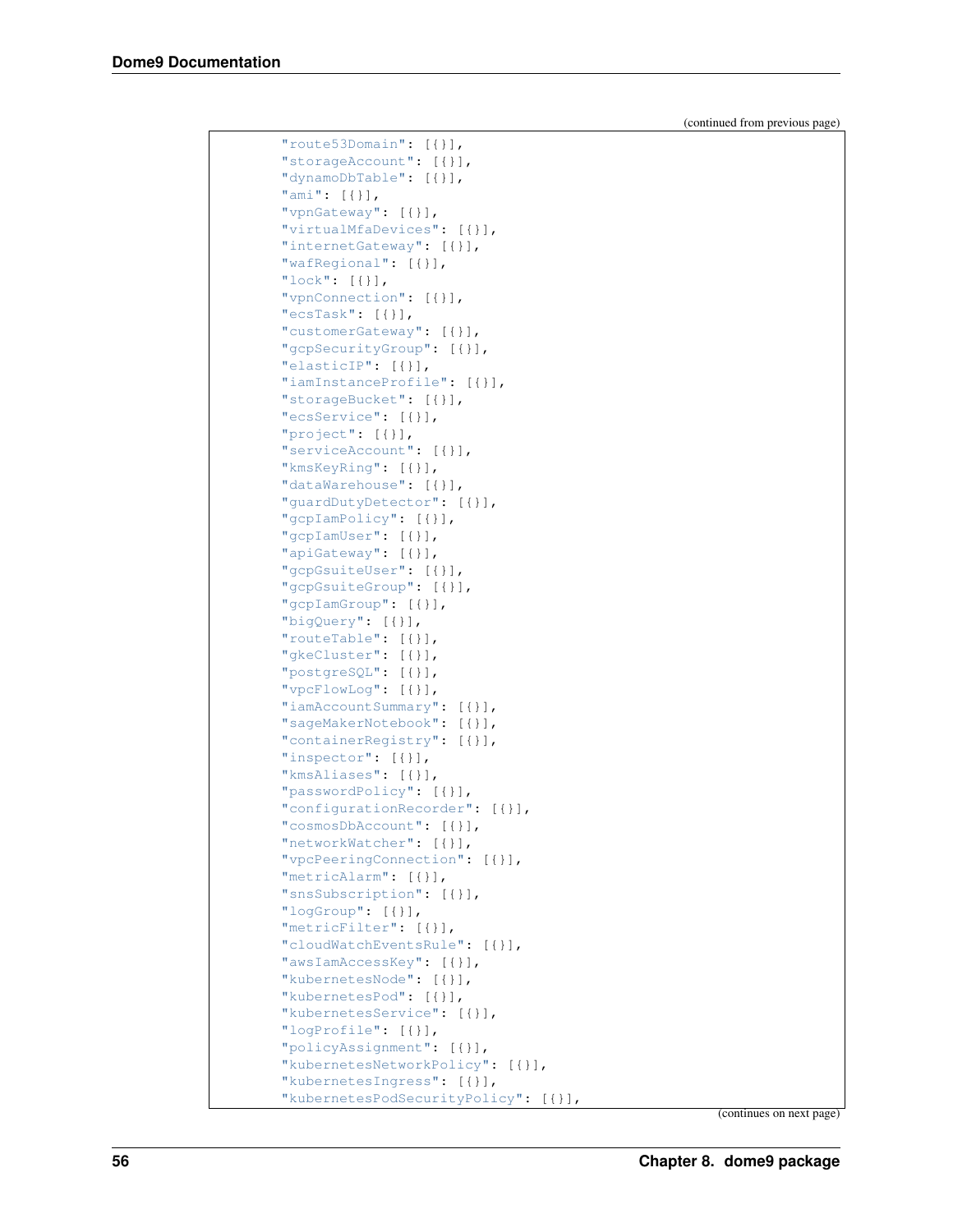```
"cloudSql": [{}],
        "kubernetesKubelet": [
            {}
        ]
   },
   "dataSyncStatus": [
        {
            "entityType": "NotSupported",
            "recentlySuccessfulSync": true,
            "generalFetchPermissionIssues": true,
            "entitiesWithPermissionIssues": [
                {
                    "externalId": "string",
                    "name": "string",
                    "cloudVendorIdentifier": "string"
                }
            ]
        }
   ],
    "assessmentPassed": true,
    "hasErrors": true,
    "id": 0
}
```
#### **list\_users**()

List all Dome9 users for the Dome9 account

Returns User object. Ref: /docs/source/schemas/User.json

Return type dict

```
Response object:
```
{

```
"id": 0,
"name": "string",
"email": "MyName@gmail.com",
"accountId": 0,
"isSuspended": true,
"isOwner": true,
"isSuperUser": true,
"isAuditor": true,
"hasApiKey": true,
"hasApiKeyV1": true,
"hasApiKeyV2": true,
"isMfaEnabled": true,
"ssoEnabled": true,
"roleIds": [
 0
\frac{1}{2}"iamSafe": null,
"canSwitchRole": true,
"isLocked": true,
"lastLogin": "2022-05-24T17:41:03Z",
"permissions": null,
"calculatedPermissions": null,
```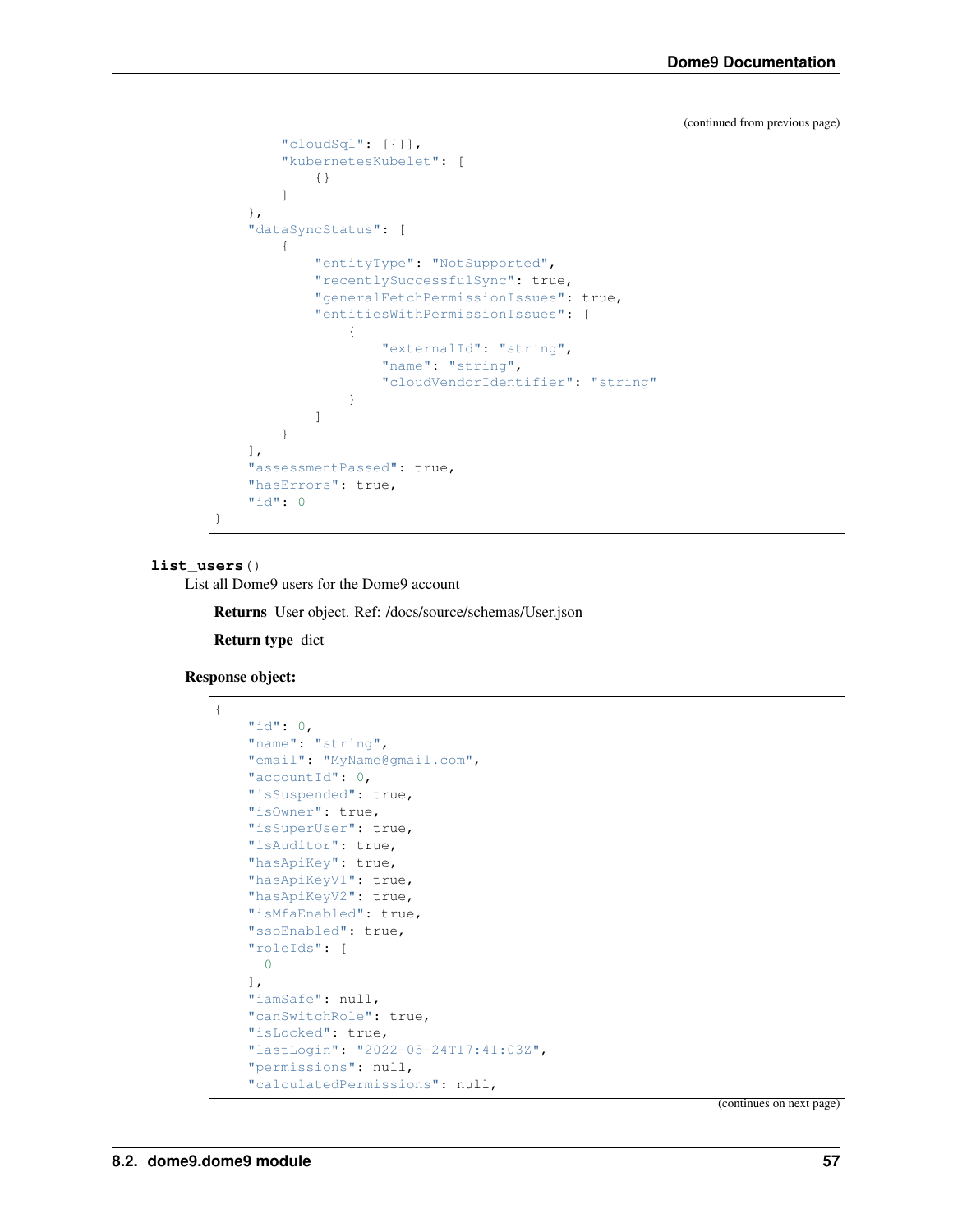```
"isMobileDevicePaired": true,
  "mfaEnforcement": null
}
```
**get\_user**(*userId*)

Get user registered in Dome9

**Parameters userId**  $(id)$  – Id of the user

Returns User object. Ref: /docs/source/schemas/User.json

Return type dict

Response object:



**create\_user**(*email*, *name*, *surname="*) Create user in Dome9

Parameters

- **email**  $(str)$  User email of the new user
- **name**  $(str)$  Name of the new user
- **surname** (str, optional) Surname of the new user. Defaults to ""

Returns User object. Ref: /docs/source/schemas/User.json

Return type dict

Response object: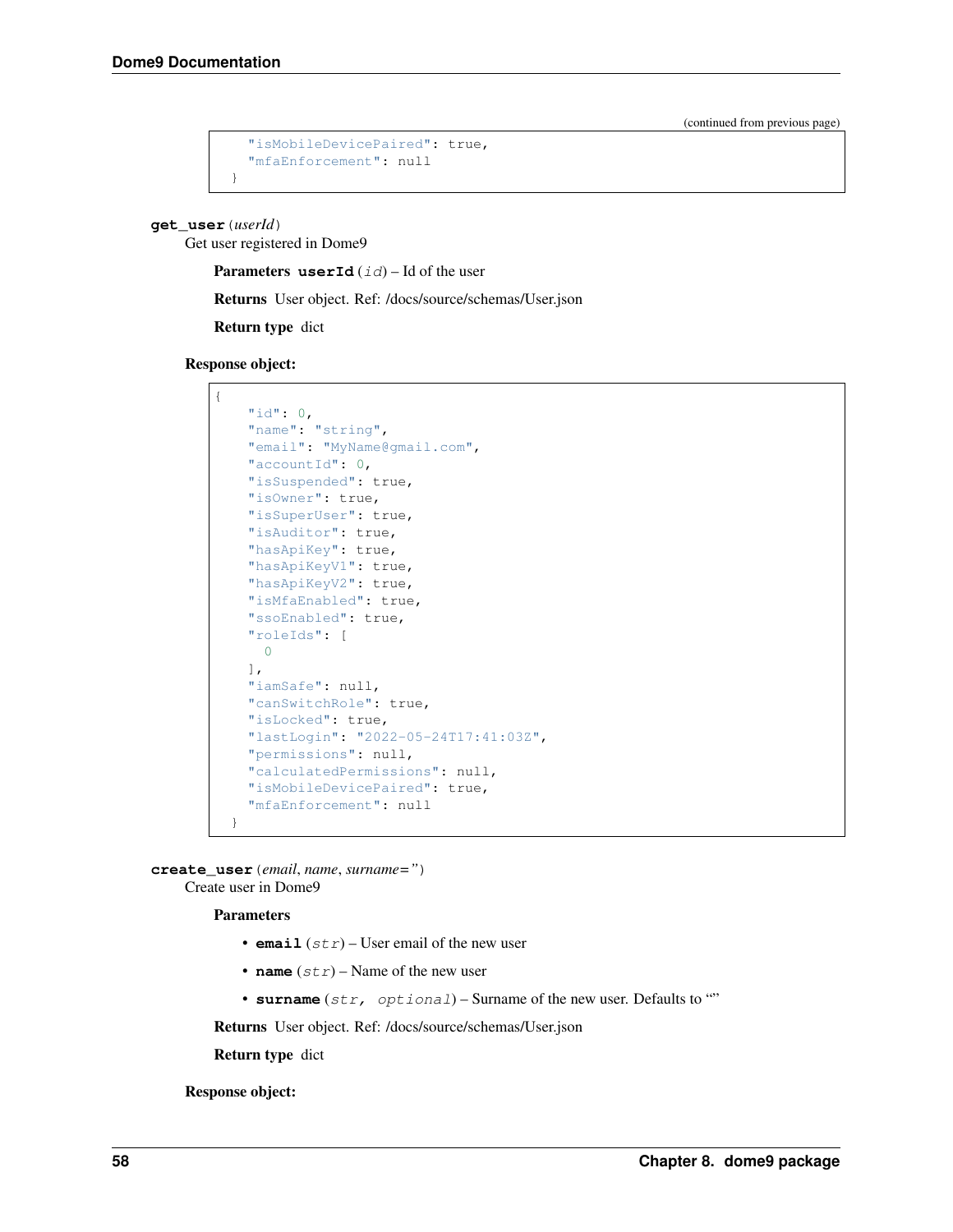```
{
   "id": 0,
   "name": "string",
   "email": "MyName@gmail.com",
   "accountId": 0,
   "isSuspended": true,
   "isOwner": true,
   "isSuperUser": true,
   "isAuditor": true,
   "hasApiKey": true,
   "hasApiKeyV1": true,
   "hasApiKeyV2": true,
   "isMfaEnabled": true,
   "ssoEnabled": true,
    "roleIds": [
     0
   \,,
   "iamSafe": null,
   "canSwitchRole": true,
   "isLocked": true,
   "lastLogin": "2022-05-24T17:41:03Z",
   "permissions": null,
   "calculatedPermissions": null,
    "isMobileDevicePaired": true,
    "mfaEnforcement": null
  }
```
### **delete\_user**(*userId*)

Delete a user in Dome9

**Parameters** userId  $(str)$  – Id of the user

Returns bool

## **8.3 Module contents**

```
class dome9.Dome9(key=None, secret=None, endpoint='https://api.dome9.com', apiVersion='v2')
     Bases: object
```

```
get_cloud_account(cloudId)
```
Get a Cloud Account

**Parameters cloudId**  $(str)$  – ID of the Cloud Account

Returns Cloud Account object.

Return type dict

Response object:

```
{
  "id": "00000000-0000-0000-0000-000000000000",
 "vendor": "aws",
 "name": "string",
 "externalAccountNumber": "string",
  "error": "string",
```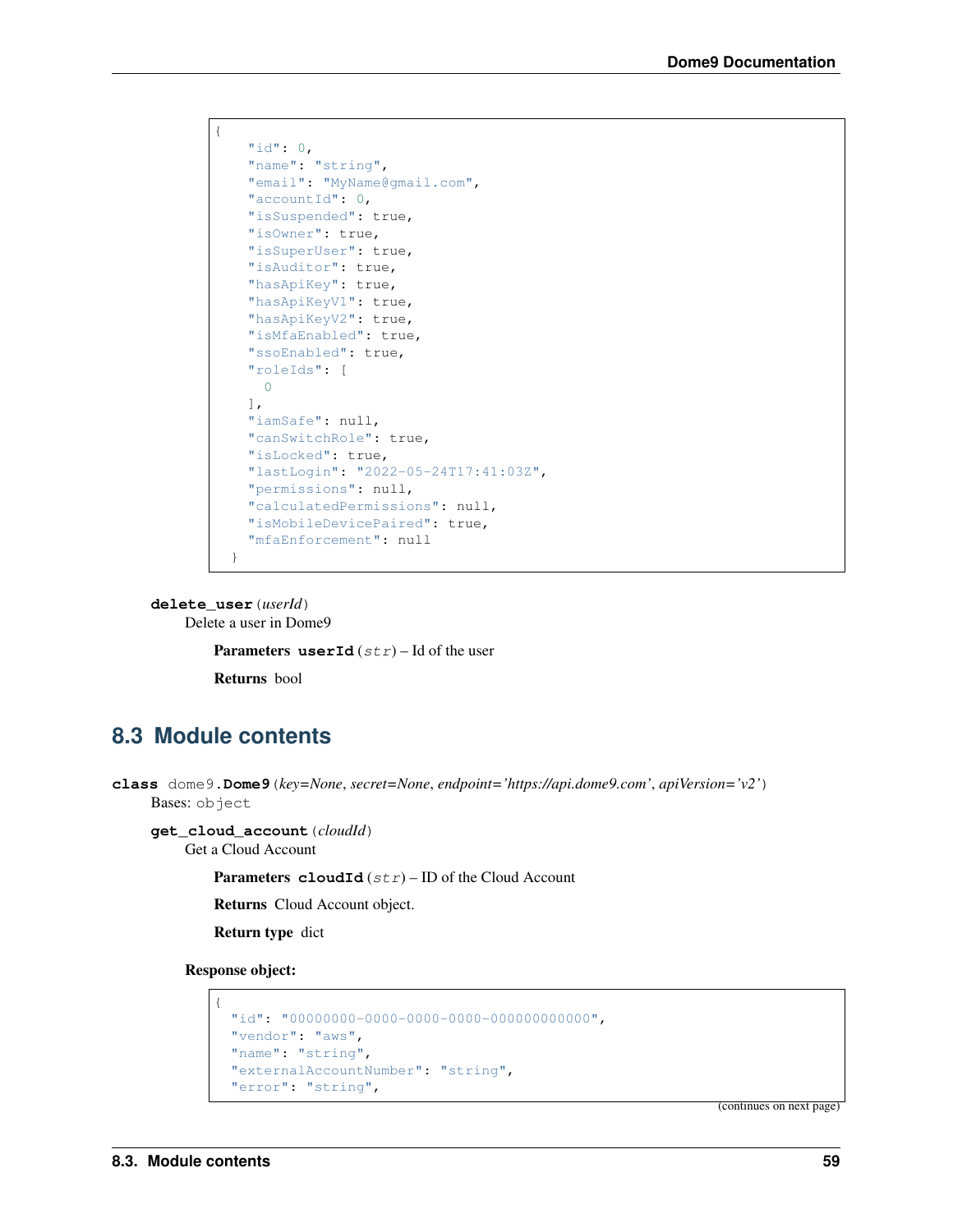```
"isFetchingSuspended": true,
 "creationDate": "2019-09-26T10:55:03Z",
 "credentials": {
   "apikey": "string",
   "arn": "string",
   "secret": "string",
   "iamUser": "string",
   "type": "UserBased",
   "isReadOnly": true
 },
 "iamSafe": {
   "awsGroupArn": "string",
   "awsPolicyArn": "string",
   "mode": "OptIn",
   "state": "Enabled",
   "excludedIamEntities": {
      "rolesArns": [
       "string"
     ],
     "usersArns": [
       "string"
     ]
   },
   "restrictedIamEntities": {
     "rolesArns": [
       "string"
     ],
     "usersArns": [
       "string"
     ]
   }
 },
 "netSec": {
   "regions": [
     {
       "region": "us_east_1",
       "name": "string",
       "hidden": true,
       "newGroupBehavior": "ReadOnly"
     }
   ]
 },
 "magellan": true,
 "fullProtection": true,
 "allowReadOnly": true,
 "organizationalUnitId": "00000000-0000-0000-0000-000000000000",
 "organizationalUnitPath": "string",
 "organizationalUnitName": "string",
 "lambdaScanner": true
}
```
**list\_aws\_accounts**() List AWS accounts

Returns List of AWS Cloud Accounts.

Return type list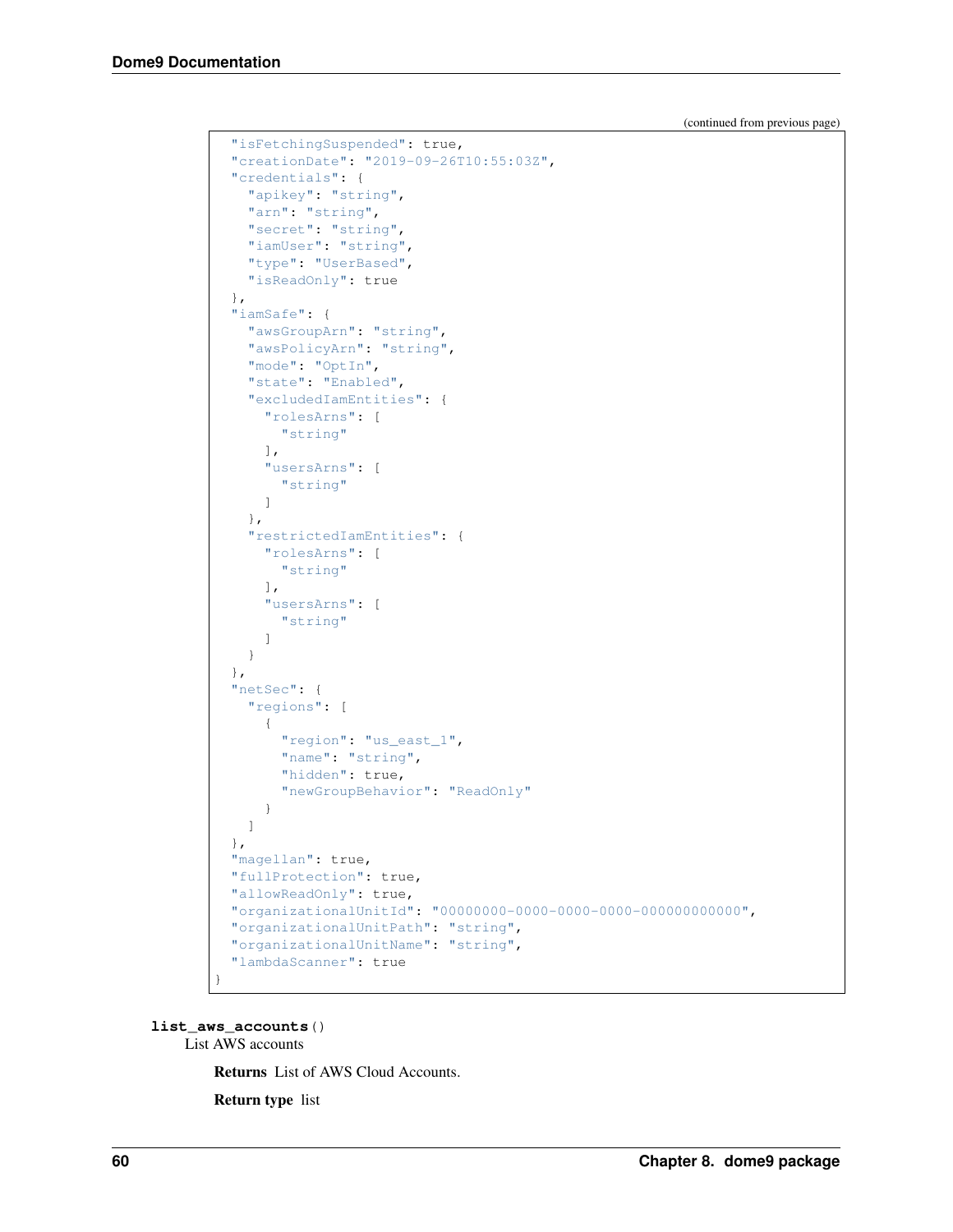Response object:

```
{
  "id": "00000000-0000-0000-0000-000000000000",
 "vendor": "aws",
  "name": "string",
  "externalAccountNumber": "string",
 "error": "string",
 "isFetchingSuspended": true,
 "creationDate": "2019-09-26T10:55:03Z",
 "credentials": {
   "apikey": "string",
   "arn": "string",
   "secret": "string",
   "iamUser": "string",
   "type": "UserBased",
   "isReadOnly": true
 },
 "iamSafe": {
   "awsGroupArn": "string",
   "awsPolicyArn": "string",
   "mode": "OptIn",
   "state": "Enabled",
   "excludedIamEntities": {
     "rolesArns": [
       "string"
     \frac{1}{\sqrt{2}}"usersArns": [
       "string"
      ]
   },
   "restrictedIamEntities": {
     "rolesArns": [
       "string"
     \frac{1}{2},
      "usersArns": [
       "string"
     ]
   }
  },
  "netSec": {
   "regions": [
     {
       "region": "us_east_1",
       "name": "string",
       "hidden": true,
        "newGroupBehavior": "ReadOnly"
     }
   ]
 },
 "magellan": true,
 "fullProtection": true,
 "allowReadOnly": true,
 "organizationalUnitId": "00000000-0000-0000-0000-000000000000",
  "organizationalUnitPath": "string",
  "organizationalUnitName": "string",
  "lambdaScanner": true
}
```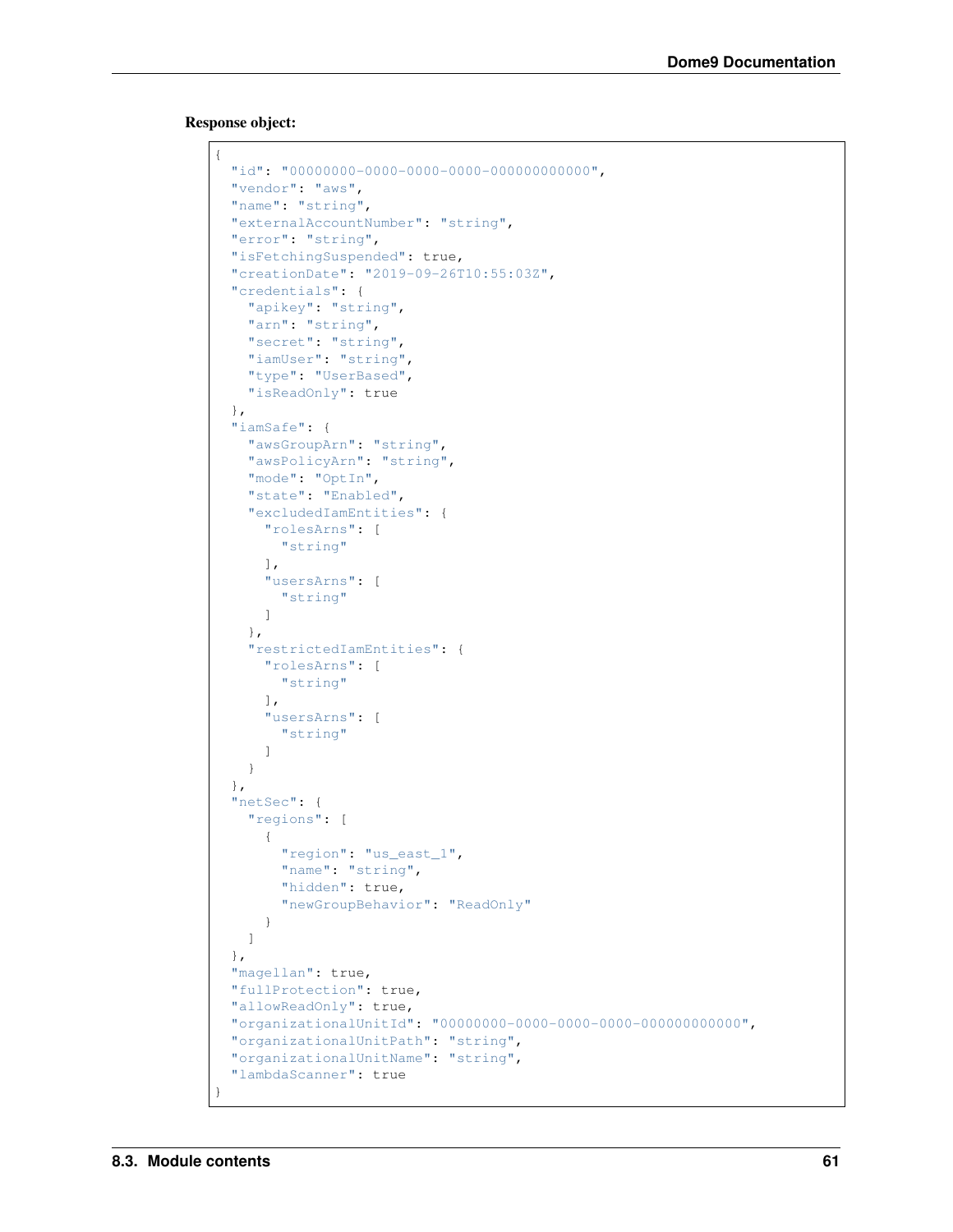### **list\_azure\_accounts**()

List Azure accounts

Returns List of Azure Cloud Accounts.

Return type list

Response object:

```
{
 "id": "00000000-0000-0000-0000-000000000000",
 "name": "string",
 "subscriptionId": "string",
 "tenantId": "string",
 "credentials": {
   "clientId": "string",
    "clientPassword": "string"
 },
 "operationMode": "Read",
 "error": "string",
 "creationDate": "2019-09-26T10:55:03Z",
 "organizationalUnitId": "00000000-0000-0000-0000-000000000000",
 "organizationalUnitPath": "string",
 "organizationalUnitName": "string",
 "vendor": "aws"
}
```
### **list\_google\_accounts**()

List Google Cloud Accounts

Returns List of Google accounts.

Return type list

#### Response object:

```
{
   "id": "00000000-0000-0000-0000-000000000000",
   "name": "string",
    "projectId": "string",
    "creationDate": "2019-09-26T10:55:03Z",
   "organizationalUnitId": "00000000-0000-0000-0000-000000000000",
    "organizationalUnitPath": "string",
   "organizationalUnitName": "string",
   "gsuite": {
       "gsuiteUser": "string",
       "domainName": "string"
   },
    "vendor": "aws"
}
```
**list\_kubernetes\_accounts**()

List Kubernetes accounts

Returns List of Kubernetes accounts.

Return type list

Response object: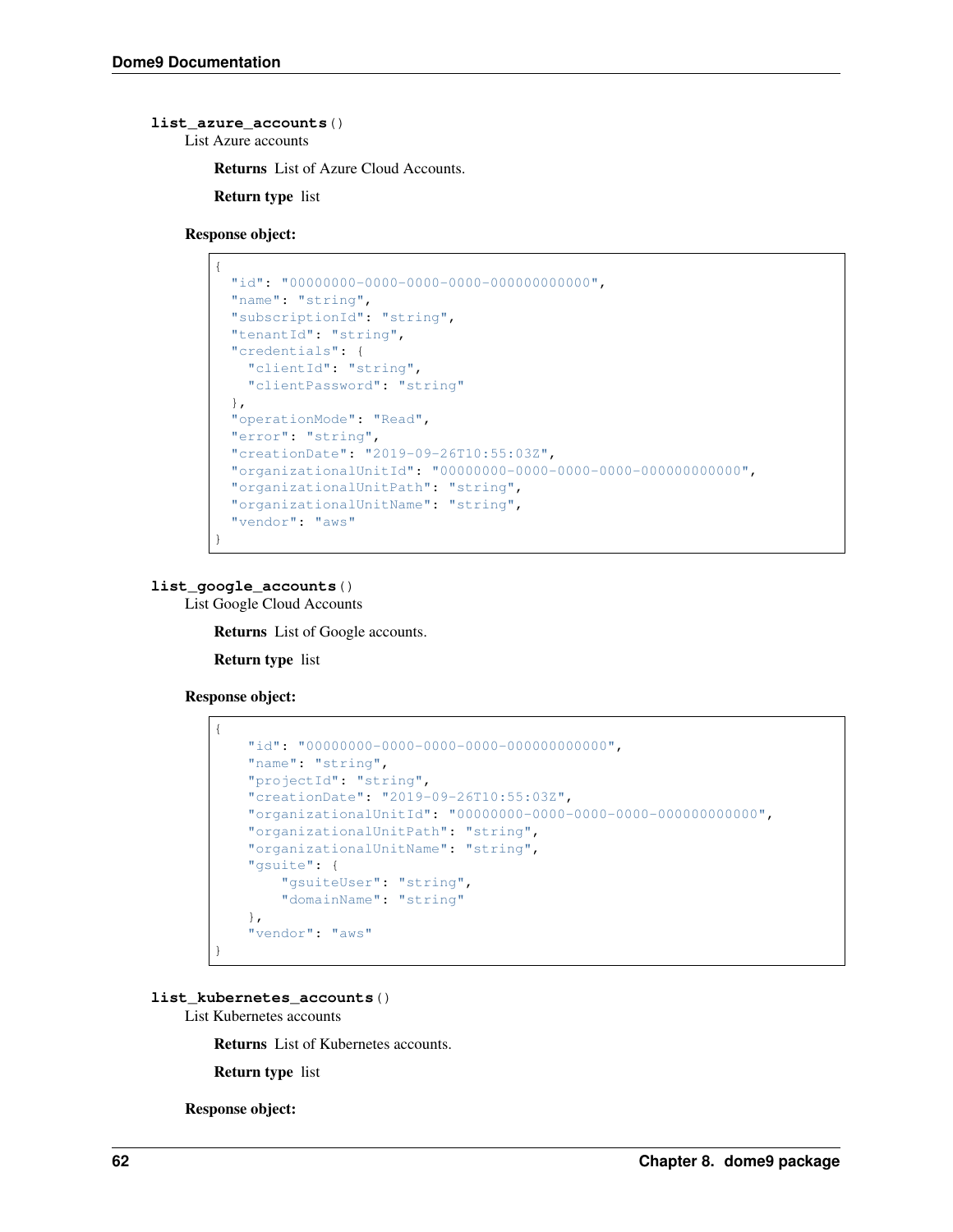```
{
   "id": "00000000-0000-0000-0000-000000000000",
   "name": "string",
   "creationDate": "2019-09-26T10:55:03Z",
   "vendor": "aws",
   "organizationalUnitId": "00000000-0000-0000-0000-000000000000",
   "organizationalUnitPath": "string",
   "organizationalUnitName": "string"
}
```
#### **list\_cloud\_accounts**()

List all accounts (AWS, Azure, GCP & Kubernetes)

Returns List of Cloud Accounts.

Return type list

Response object:

```
{
  "id": "00000000-0000-0000-0000-000000000000",
 "vendor": "aws",
 "name": "string",
  "externalAccountNumber": "string",
  "error": "string",
 "isFetchingSuspended": true,
 "creationDate": "2019-09-26T10:55:03Z",
 "credentials": {
   "apikey": "string",
   "arn": "string",
   "secret": "string",
   "iamUser": "string",
    "type": "UserBased",
    "isReadOnly": true
 },
 "iamSafe": {
    "awsGroupArn": "string",
    "awsPolicyArn": "string",
    "mode": "OptIn",
    "state": "Enabled",
    "excludedIamEntities": {
      "rolesArns": [
       "string"
      \frac{1}{\sqrt{2}}"usersArns": [
        "string"
      ]
    },
    "restrictedIamEntities": {
      "rolesArns": [
        "string"
      \left| \cdot \right|"usersArns": [
        "string"
      ]
    }
  },
```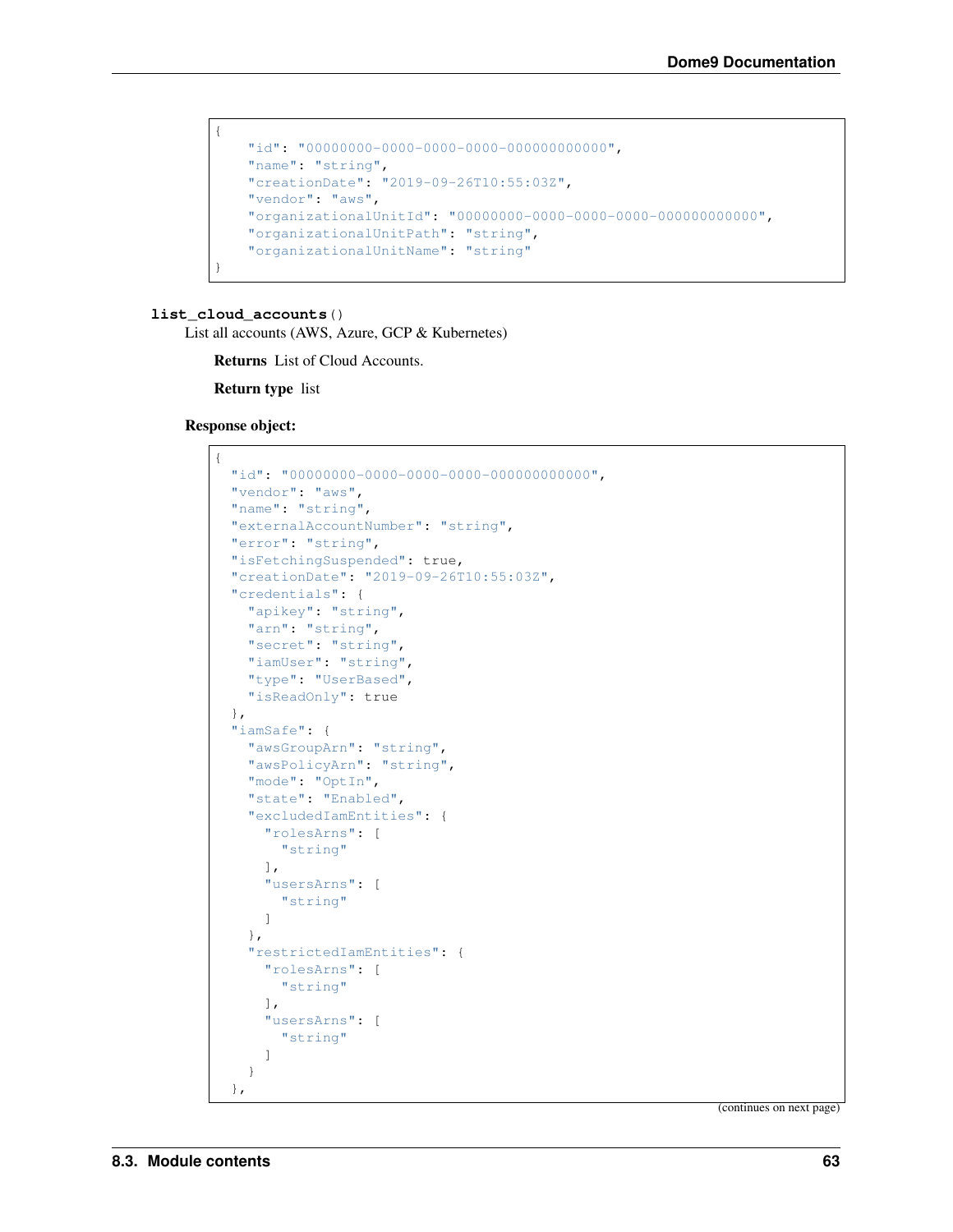```
"netSec": {
  "regions": [
    {
      "region": "us_east_1",
      "name": "string",
      "hidden": true,
      "newGroupBehavior": "ReadOnly"
    }
  ]
},
"magellan": true,
"fullProtection": true,
"allowReadOnly": true,
"organizationalUnitId": "00000000-0000-0000-0000-000000000000",
"organizationalUnitPath": "string",
"organizationalUnitName": "string",
"lambdaScanner": true
```
**create\_aws\_account**(*name*, *secret*, *roleArn*) Connect AWS account to Dome9

#### Parameters

}

- **name**  $(str)$  Name of the new account
- **secret** (str) Secret of the AWS role
- **roleArn** (str) Role ARN. Identifier of the AWS role

#### Returns bool

**list\_protected\_assets**(*textSearch="*, *filters=[]*, *pageSize=1000*)

List all Cloud Assets

#### Parameters

- **textSearch** (*list*) Filter query by using text string. (i.e.: prod-uk)
- **filters** (list) List of filters. *[{name: "platform", value: "aws"},{name: "cloudAccountId", value: "0123456789"}]*
- **of filter names** (List) organizationalUnitId, platform, type, cloudAccountId, region, network, resourceGroup.
- **pageSize** (int) Items per query

Returns Pagination of protected assets.

Return type dict

Response object:

```
{
    "searchRequest": {
        "pageSize": 10,
        "sorting": {
            "fieldName": null,
            "direction": 0
        },
```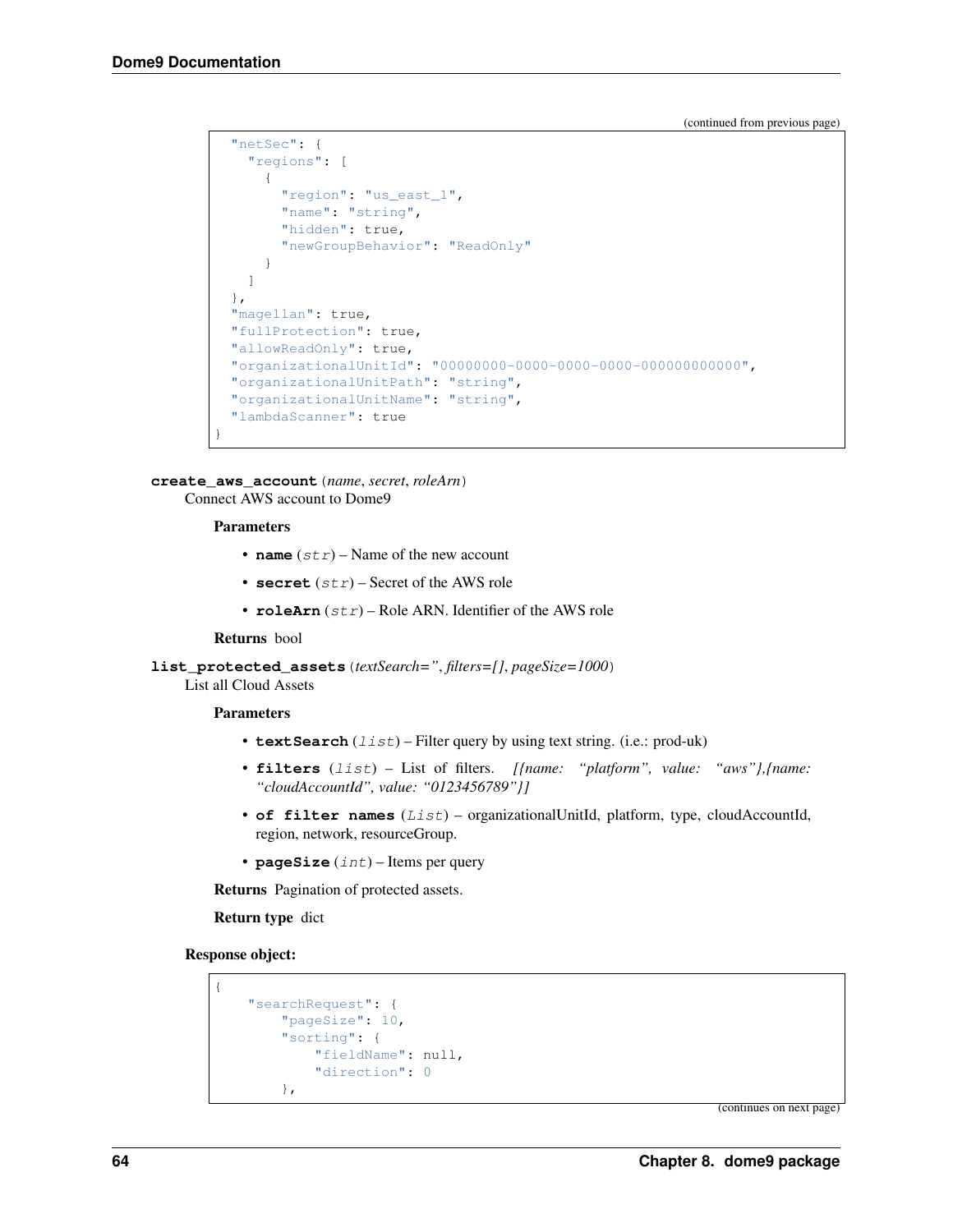```
"filter": {
            "freeTextPhrase": null,
            "fields": [],
            "tags": [],
            "includedEntityTypes": null,
            "excludedEntityTypes": null
       },
        "searchAfter": [],
        "additionalFields": {
            "source": null,
            "filterFields": [],
            "sortField": {
               "fieldName": null,
                "direction": 1
            }
       }
   },
   "assets": [
       {
            "id": "1|ffffaaaa-ffff-ffff-aaaa-
˓→123412341234|rg|5|internetGateway|igw-12341234-112345",
            "entityId": "igw-12341234",
            "externalCloudAccountId": "1234567890",
            "cloudAccountId": "ffffaaaa-ffff-ffff-aaaa-123412341234",
            "srl": "1|ffffaaaa-ffff-ffff-aaaa-
˓→123412341234|rg|5|internetGateway|igw-12341234",
            "type": "InternetGateway",
            "name": "",
            "tags": [],
            "platform": "aws",
            "typeByPlatform": "aws|InternetGateway",
            "network": "vpc-12341234",
            "region": "us_west_2",
            "resourceGroup": "",
            "additionalFields": [
                {
                    "name": "IsBillable",
                    "value": "False"
                }
            \frac{1}{2}"externalAdditionalFields": null
       }
   ],
   "totalCount": 102868,
   "aggregations": {
        "resourceGroup": [
            {
                "value": "myrg",
                "count": 96217
            }
       ],
        "cloudAccountId": [
           {
                "value": "12341234-1234-1234-1234-123412341234",
                "count": 7926
            }
        ],
```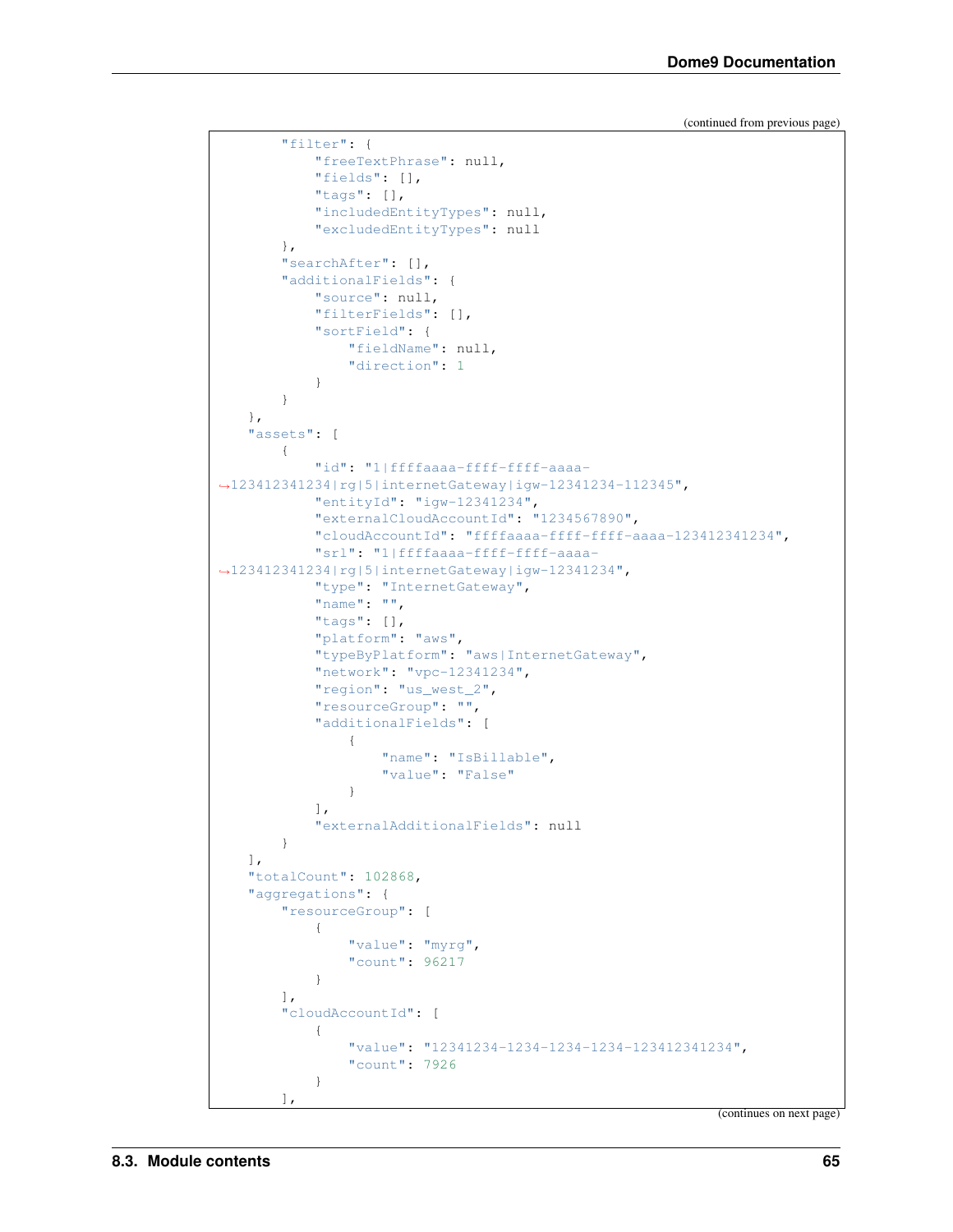```
"type": [
    \{"value": "azure|User",
        "count": 18
    },
    {
        "value": "azure|Bastion",
        "count": 16
    },
    {
        "value": "azure|VirtualNetworkGateway",
        "count": 16
    },
    {
        "value": "google|InstanceTemplate",
        "count": 16
    }
],
"region": [
    {
        "value": "",
        "count": 54560
    },
    {
        "value": "us_east_1",
        "count": 8070
    },
    {
        "value": "eu_west_1",
        "count": 3985
    }
\frac{1}{2},
"platform": [
    {
        "value": "aws",
        "count": 45584
    },
    {
        "value": "google",
        "count": 24263
    },
    {
        "value": "azure",
        "count": 20928
    },
    {
        "value": "kubernetes",
        "count": 12093
    }
],
"network": [
    {
        "value": "",
        "count": 96480
    },
    {
        "value": "injectors-network",
```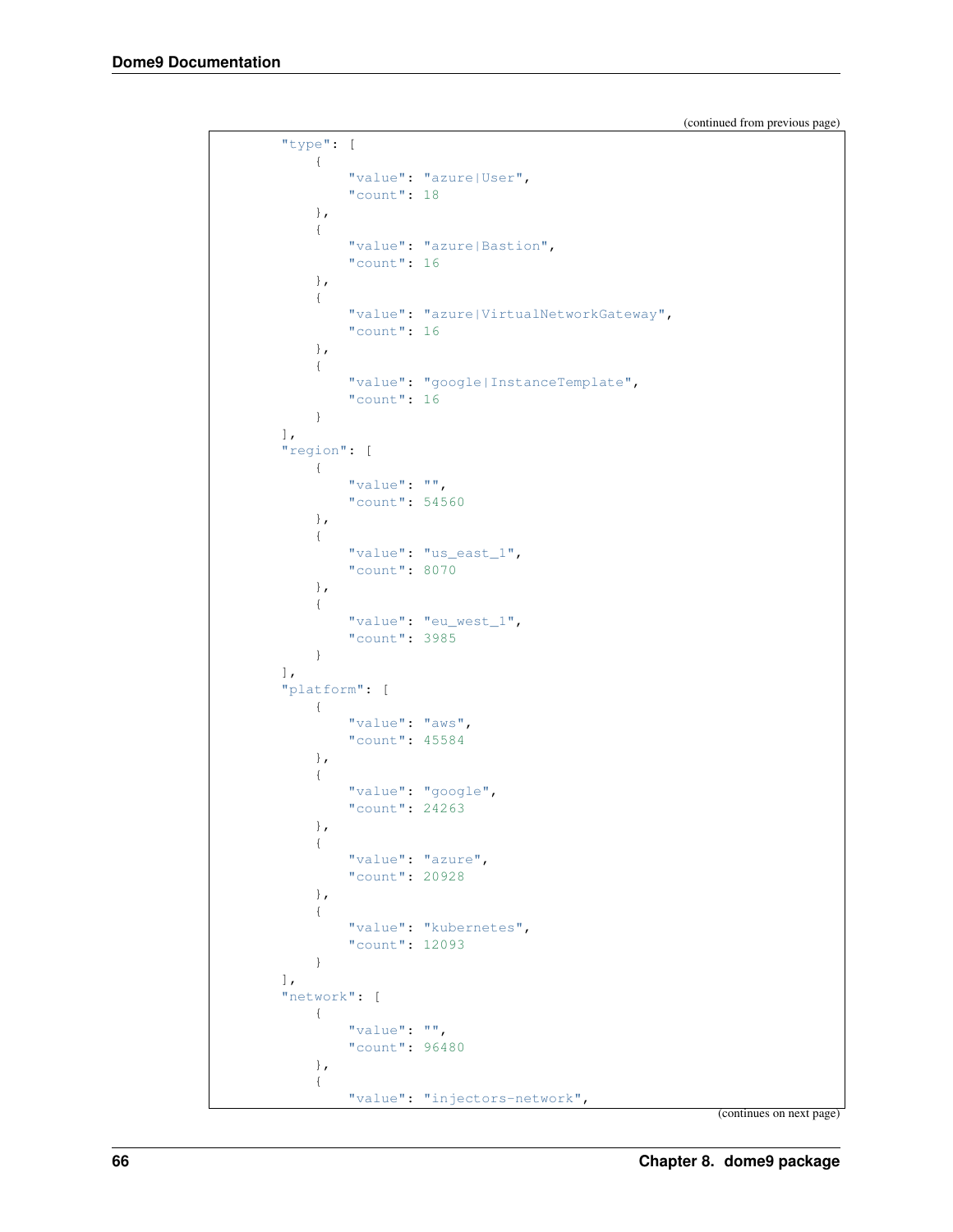```
"count": 291
            },
            {
                "value": "vpc-12341234",
                "count": 183
            }
        ]
   },
    "searchAfter": [
        "ffffaaaa-ffff-ffff-aaaa-123412341234",
       "",
       "us_west_1",
        "vpc-12341234",
        "InternetGateway",
        "1|ffffaaaa-ffff-ffff-aaaa-123412341234|rg|1|internetGateway|igw-
˓→12341234-123123"
   ]
}
```
#### **list\_rulesets**()

List Compliance Rulesets

Returns List of Compliance rulesets.

Return type list

Response object:

```
{
    "rules": [
        {
            "name": "string",
            "severity": "Low",
            "logic": "string",
            "description": "string",
            "remediation": "string",
            "complianceTag": "string",
            "domain": "string",
            "priority": "string",
            "controlTitle": "string",
            "ruleId": "string",
            "logicHash": "string",
            "isDefault": true
       }
   ],
   "accountId": 0,
   "createdTime": "2019-09-26T10:55:03Z",
   "updatedTime": "2019-09-26T10:55:03Z",
   "id": 0,
   "name": "string",
   "description": "string",
   "isTemplate": true,
   "hideInCompliance": true,
    "minFeatureTier": "Trial",
    "section": 0,
    "tooltipText": "string",
```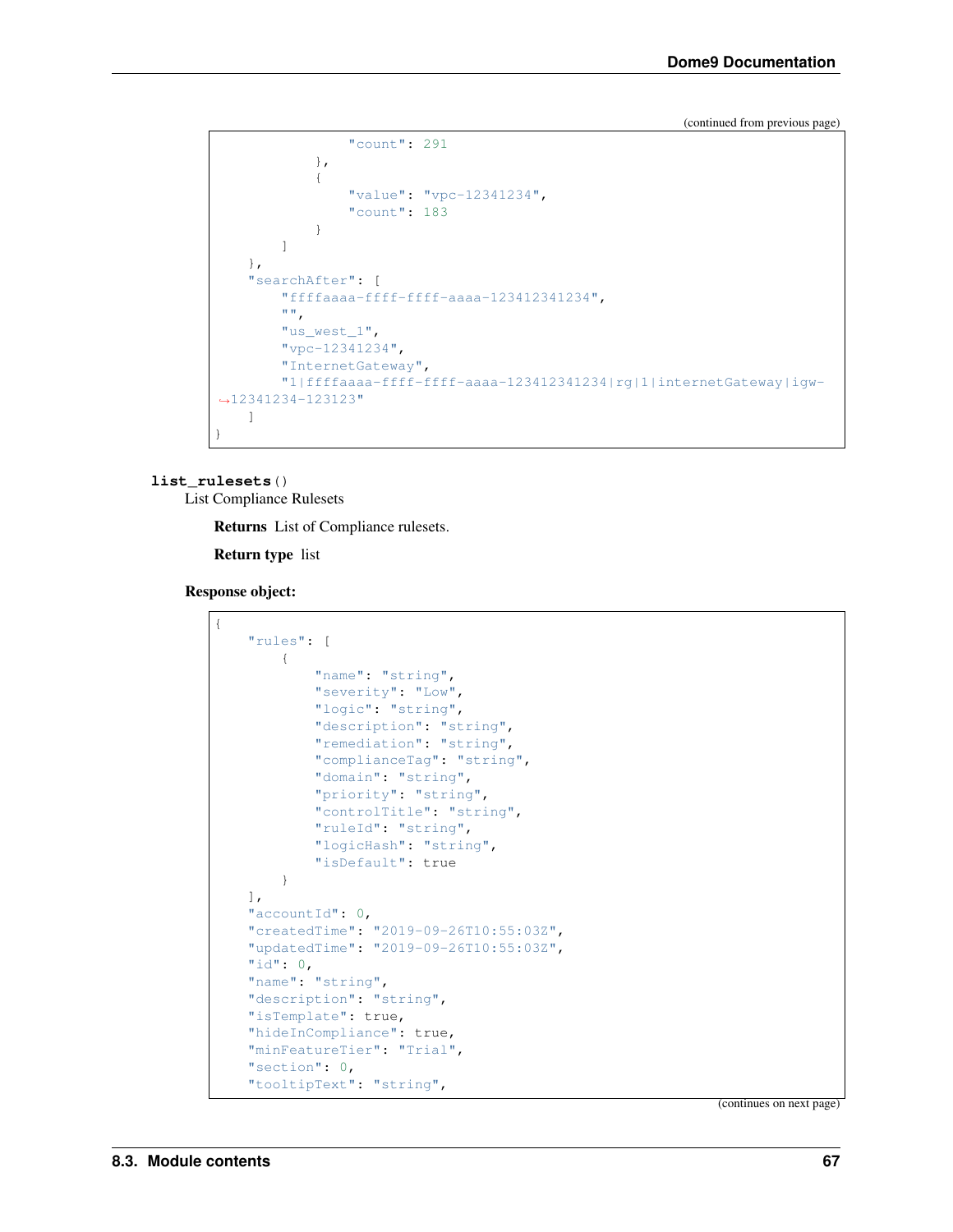```
"showBundle": true,
    "systemBundle": true,
   "cloudVendor": "aws",
    "version": 0,
    "language": "string",
    "rulesCount": 0
}
```
**get\_ruleset**(*rulesetId=None*, *name=None*) Get a specific Compliance ruleset

#### Parameters

- rulesetId  $(str)$  Locate ruleset by id
- **name**  $(str)$  Locate ruleset by name

Returns Compliance ruleset.

Return type dict

#### Response object:

```
{
   "rules": [
        {
            "name": "string",
            "severity": "Low",
            "logic": "string",
            "description": "string",
            "remediation": "string",
            "complianceTag": "string",
            "domain": "string",
            "priority": "string",
            "controlTitle": "string",
            "ruleId": "string",
            "logicHash": "string",
            "isDefault": true
       }
   ],
   "accountId": 0,
   "createdTime": "2019-09-26T10:55:03Z",
   "updatedTime": "2019-09-26T10:55:03Z",
   "id": 0,
   "name": "string",
    "description": "string",
    "isTemplate": true,
    "hideInCompliance": true,
   "minFeatureTier": "Trial",
   "section": 0,
   "tooltipText": "string",
   "showBundle": true,
   "systemBundle": true,
   "cloudVendor": "aws",
   "version": 0,
    "language": "string",
    "rulesCount": 0
}
```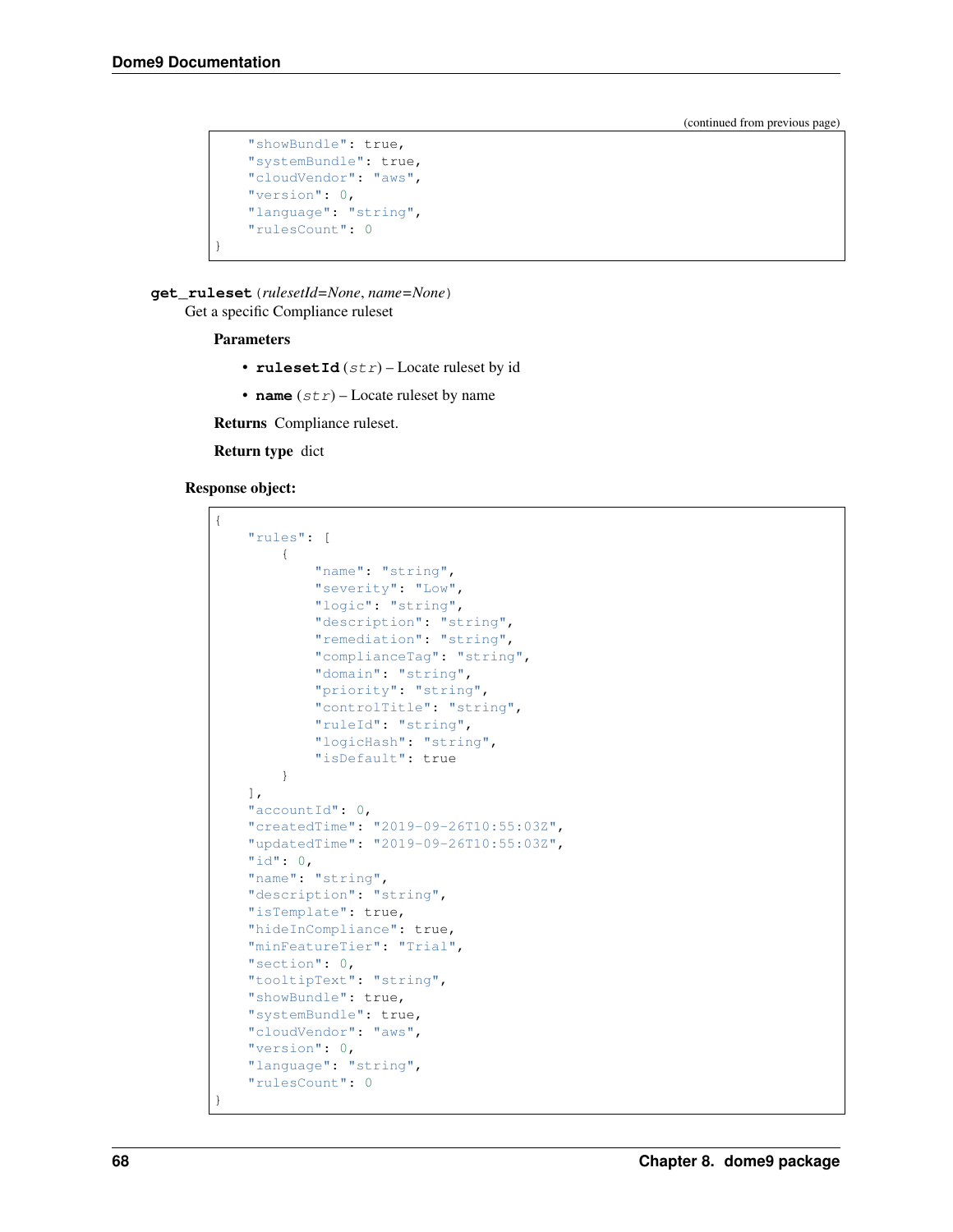```
create_ruleset(ruleset)
    Create a Compliance ruleset
```
Parameters **ruleset** (dict) – Ruleset object.

Returns Compliance ruleset.

Return type dict

Response object:

```
{
    "rules": [
        {
            "name": "string",
            "severity": "Low",
            "logic": "string",
            "description": "string",
            "remediation": "string",
            "complianceTag": "string",
            "domain": "string",
            "priority": "string",
            "controlTitle": "string",
            "ruleId": "string",
            "logicHash": "string",
            "isDefault": true
        }
   \frac{1}{2}"accountId": 0,
   "createdTime": "2019-09-26T10:55:03Z",
   "updatedTime": "2019-09-26T10:55:03Z",
   "id": 0,
   "name": "string",
   "description": "string",
   "isTemplate": true,
   "hideInCompliance": true,
   "minFeatureTier": "Trial",
   "section": 0,
   "tooltipText": "string",
   "showBundle": true,
   "systemBundle": true,
    "cloudVendor": "aws",
   "version": 0,
   "language": "string",
   "rulesCount": 0
}
```
**update\_ruleset**(*ruleset*)

Update a Compliance ruleset

Parameters **ruleset** (dict) – Ruleset object.

Returns Compliance ruleset.

Return type dict

Response object: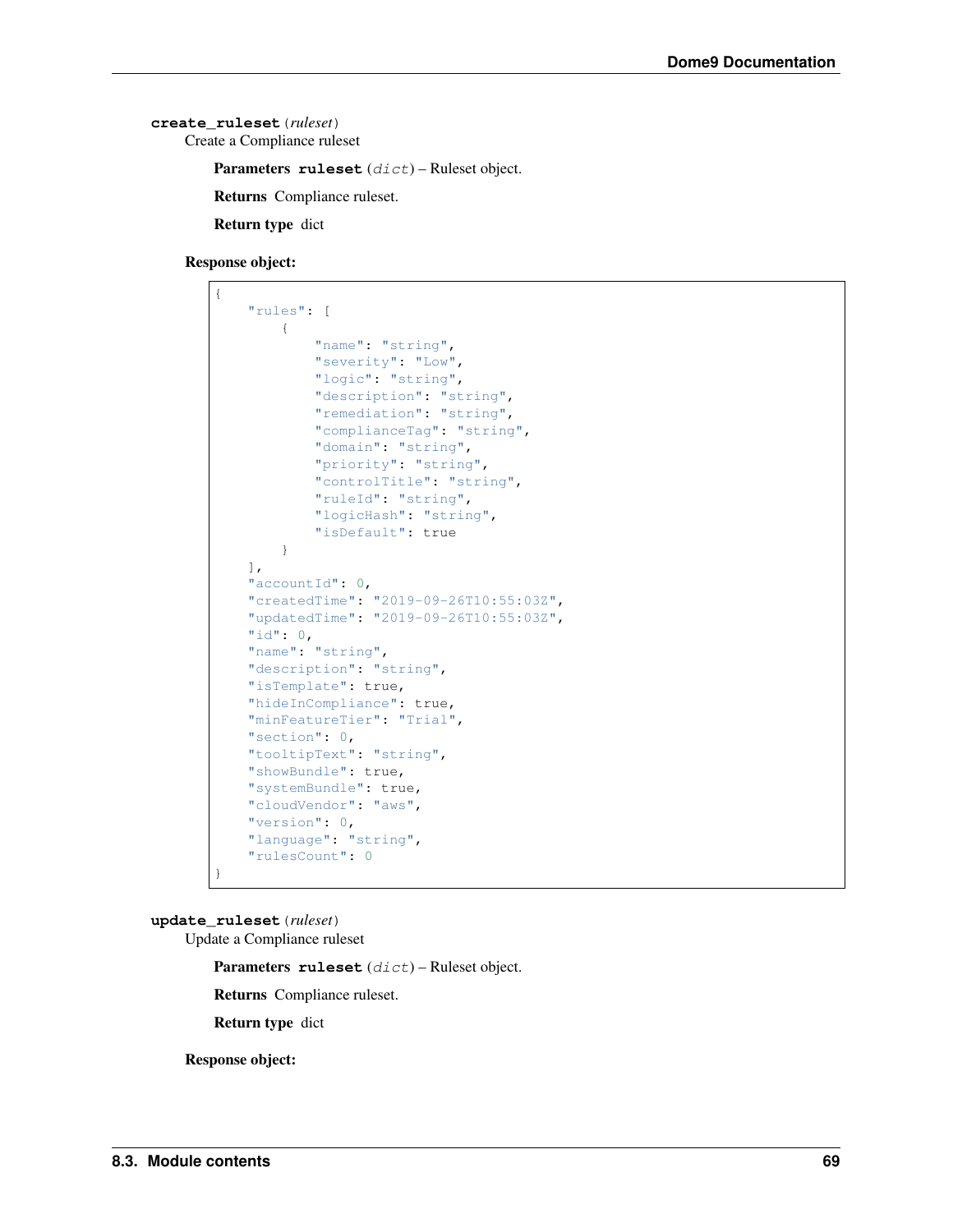```
{
    "rules": [
       {
            "name": "string",
            "severity": "Low",
            "logic": "string",
            "description": "string",
            "remediation": "string",
            "complianceTag": "string",
            "domain": "string",
            "priority": "string",
            "controlTitle": "string",
            "ruleId": "string",
            "logicHash": "string",
            "isDefault": true
        }
   ],
   "accountId": 0,
   "createdTime": "2019-09-26T10:55:03Z",
   "updatedTime": "2019-09-26T10:55:03Z",
   "id": 0,
   "name": "string",
   "description": "string",
   "isTemplate": true,
   "hideInCompliance": true,
    "minFeatureTier": "Trial",
   "section": 0,
    "tooltipText": "string",
    "showBundle": true,
   "systemBundle": true,
   "cloudVendor": "aws",
   "version": 0,
   "language": "string",
   "rulesCount": 0
}
```
**delete\_ruleset**(*rulesetId*)

Delete a Compliance ruleset

**Parameters rulesetId**  $(str)$  – ID of the ruleset

Returns Deletion status

Return type bool

**list\_remediations**()

List Remediations

Returns List of Remediation object.

Return type list

Response object:

```
{
   "id": "00000000-0000-0000-0000-000000000000",
   "ruleLogicHash": "string",
   "ruleName": "string",
    "ruleId": "string",
```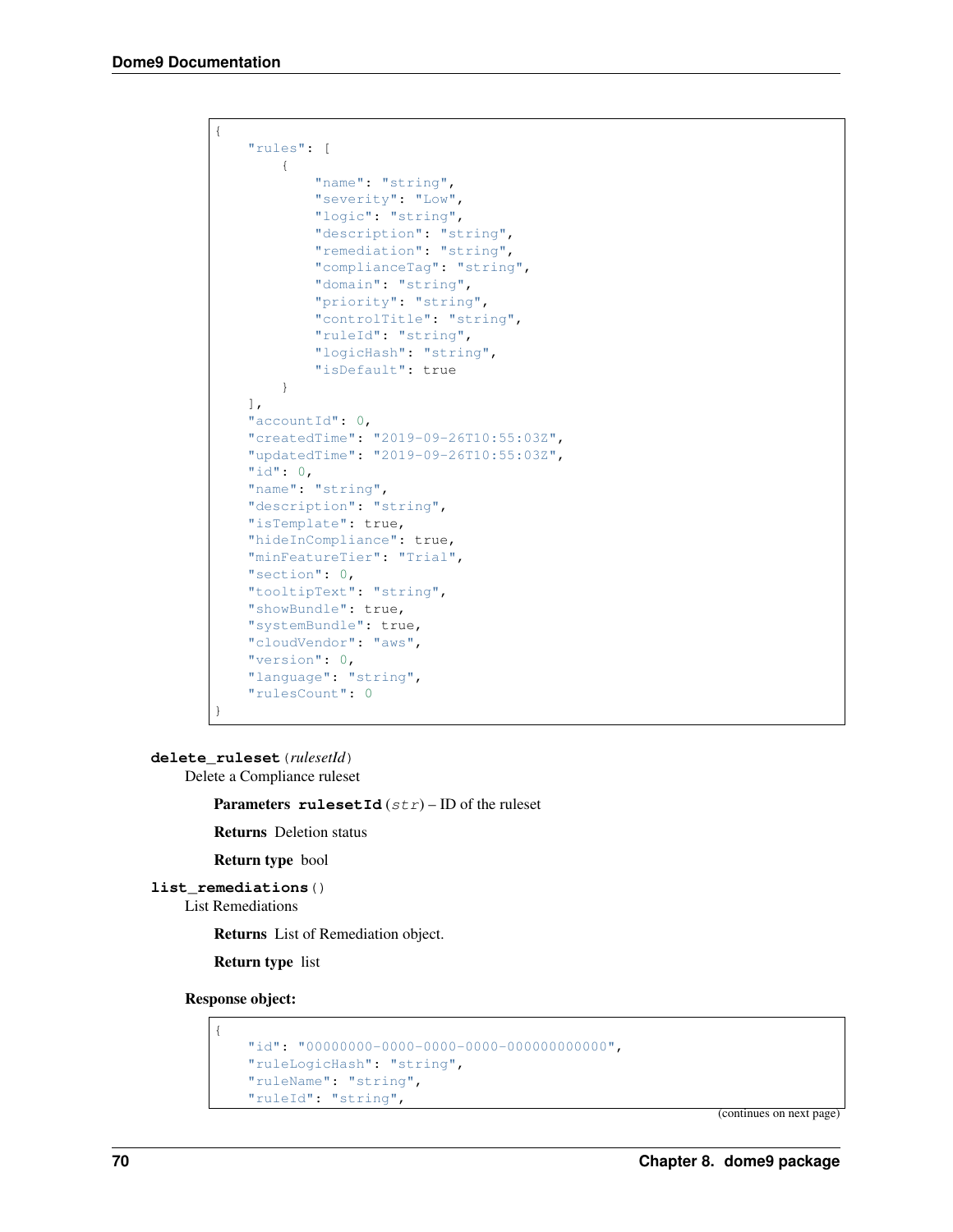```
"logic": "string",
"rulesetId": 0,
"cloudAccountId": "00000000-0000-0000-0000-000000000000",
"platform": "Aws",
"comment": "string",
"cloudBots": [
   "string"
]
```
**get\_remediation**(*remediationId*)

Get a specific remediation

**Parameters remediationId**  $(str)$  – ID of the remediation

Returns Remediation object.

Return type dict

Response object:

}

```
{
   "id": "00000000-0000-0000-0000-000000000000",
   "ruleLogicHash": "string",
   "ruleName": "string",
   "ruleId": "string",
   "logic": "string",
   "rulesetId": 0,
   "cloudAccountId": "00000000-0000-0000-0000-000000000000",
   "platform": "Aws",
   "comment": "string",
   "cloudBots": [
       "string"
   ]
}
```
**create\_remediation**(*remediation*)

Create a Remediation

Parameters remediation (dict) – Remediation object.

Returns Remediation object.

Return type dict

Response object:

{

```
"id": "00000000-0000-0000-0000-000000000000",
"ruleLogicHash": "string",
"ruleName": "string",
"ruleId": "string",
"logic": "string",
"rulesetId": 0,
"cloudAccountId": "00000000-0000-0000-0000-000000000000",
"platform": "Aws",
"comment": "string",
```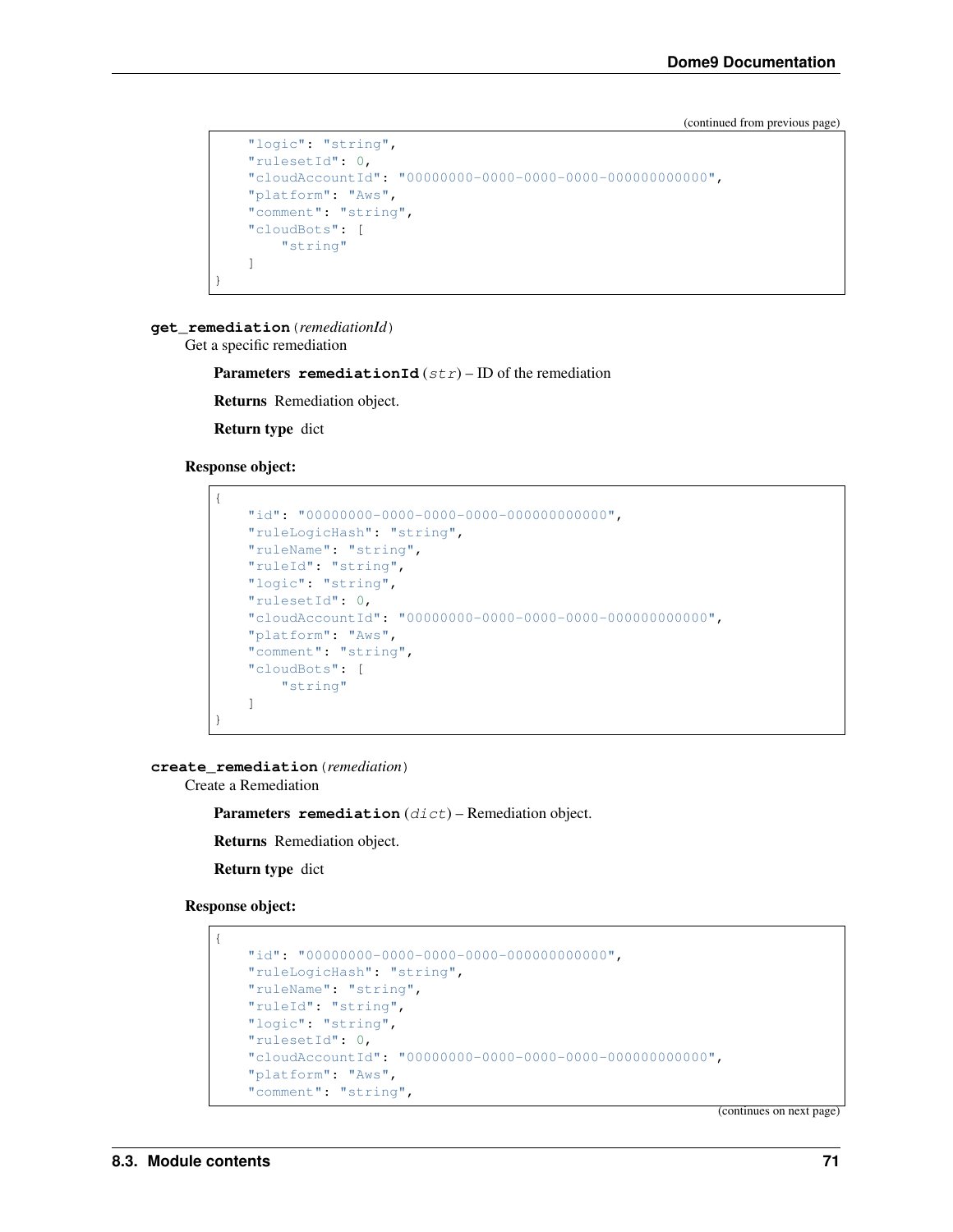```
"cloudBots": [
         "string"
    ]
}
```
**update\_remediation**(*remediation*)

Update a Remediation

Parameters remediation (dict) – Remediation object.

Returns Remediation object.

Return type dict

Response object:

```
{
   "id": "00000000-0000-0000-0000-000000000000",
   "ruleLogicHash": "string",
   "ruleName": "string",
   "ruleId": "string",
   "logic": "string",
   "rulesetId": 0,
   "cloudAccountId": "00000000-0000-0000-0000-000000000000",
   "platform": "Aws",
   "comment": "string",
    "cloudBots": [
       "string"
   ]
}
```
**delete\_remediation**(*remediationId*)

Delete a Remediation

**Parameters remediationId**  $(str)$  – ID of the remediation

Returns Deletion status

Return type bool

```
list_exclusions()
```
List all exclusions

Returns List of Exclusion object.

Return type list

Response object:

{

```
"id": "00000000-0000-0000-0000-000000000000",
"ruleLogicHash": "string",
"ruleName": "string",
"ruleId": "string",
"logic": "string",
"bundleId": 0,
"cloudAccountId": "00000000-0000-0000-0000-000000000000",
"cloudAccountType": "Aws",
```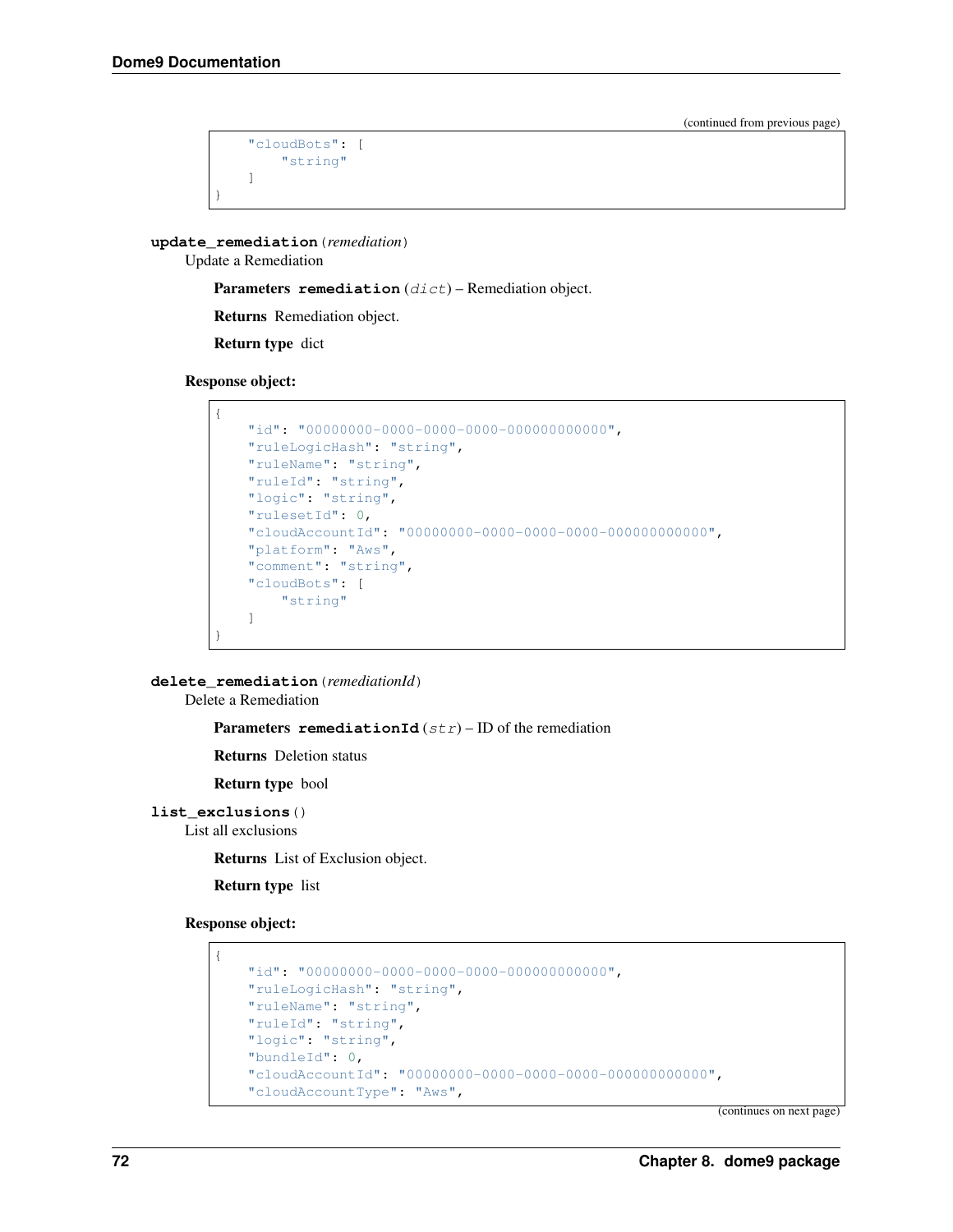```
"comment": "string"
```
**get\_exclusion**(*exclusionId*)

<span id="page-76-0"></span>}

Get a specific exclusion

Parameters **exclusionId** (str) – ID of the exclusion

Returns Exclusion object.

Return type dict

Response object:



**create\_exclusion**(*exclusion*)

Create an exclusion

Parameters **exclusion** (dict) – Exclusion object.

Returns Exclusion object.

Return type dict

Response object:

```
{
   "id": "00000000-0000-0000-0000-000000000000",
   "ruleLogicHash": "string",
   "ruleName": "string",
   "ruleId": "string",
   "logic": "string",
   "bundleId": 0,
    "cloudAccountId": "00000000-0000-0000-0000-000000000000",
   "cloudAccountType": "Aws",
    "comment": "string"
}
```
**delete\_exclusion**(*exclusionId*)

Delete an exclusion

**Parameters exclusionId**  $(str) - Id$  of the exclusion

Returns Deletion status

Return type bool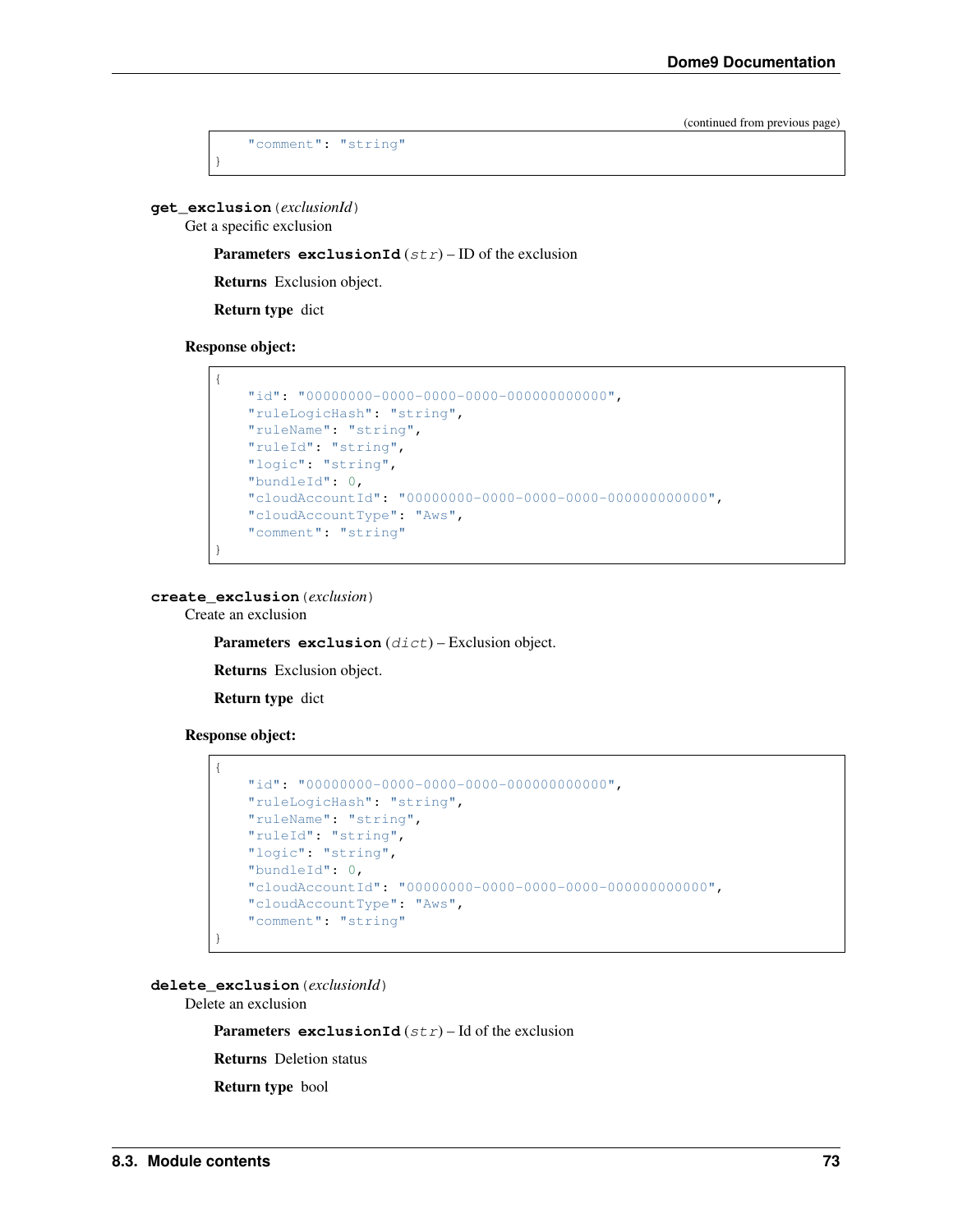```
run_assessment(rulesetId, cloudAccountId, region=None)
```
Run compliance assessments on Cloud Accounts, and get the results

#### Parameters

- **rulesetId** (str) Id of the Compliance Policy Ruleset to run
- **cloudAccountId**  $(str)$  Id of the Cloud Account
- **region** (str, optional) Set a specific region. Defaults to None.

Returns Assessment result. Ref: /docs/source/schemas/AssessmentResults.json

Return type dict

Response object:

```
{
    "request": {
        "dome9CloudAccountId": "00000000-0000-0000-0000-000000000000",
        "externalCloudAccountId": "string",
        "cloudAccountId": "string",
        "region": "string",
        "cloudNetwork": "string",
        "cloudAccountType": "Aws",
        "requestId": "00000000-0000-0000-0000-000000000000"
    },
    "tests": [
        {
            "error": "string",
            "testedCount": 0,
            "relevantCount": 0,
            "nonComplyingCount": 0,
            "exclusionStats": {
                "testedCount": 0,
                "relevantCount": 0,
                "nonComplyingCount": 0
            },
            "entityResults": [
                 {
                     "validationStatus": "Relevant",
                     "isRelevant": true,
                     "isValid": true,
                     "isExcluded": true,
                     "exclusionId": "00000000-0000-0000-0000-000000000000",
                     "remediationId": "00000000-0000-0000-0000-000000000000
\hookrightarrow",
                     "error": "string",
                     "testObj": {}
                }
            \frac{1}{2},
            "rule": {
                 "name": "string",
                 "severity": "Low",
                 "logic": "string",
                 "description": "string",
                 "remediation": "string",
                 "complianceTag": "string",
                 "domain": "string",
                 "priority": "string",
```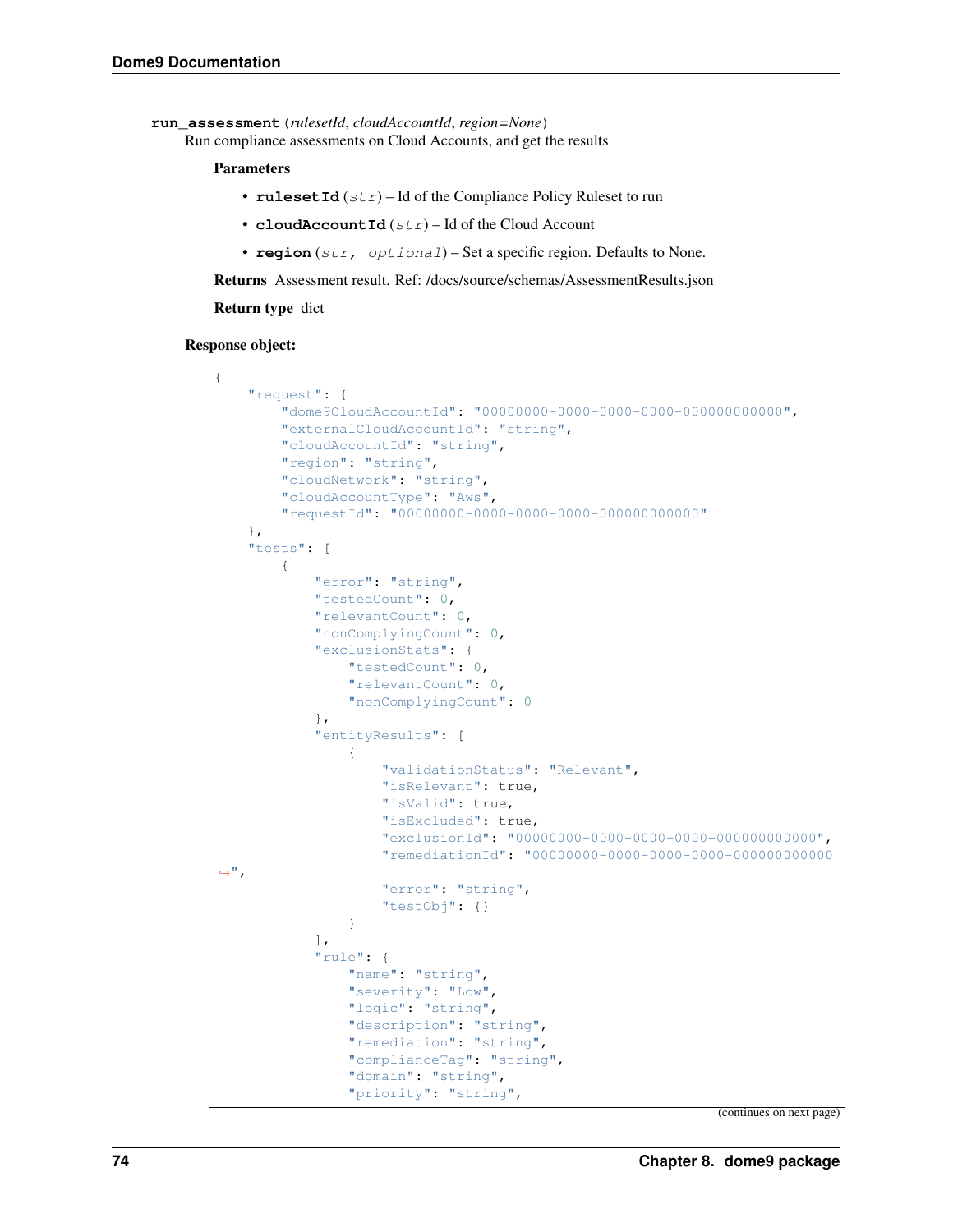```
"controlTitle": "string",
            "ruleId": "string",
            "logicHash": "string",
            "isDefault": true
        },
        "testPassed": true
    }
],
"locationMetadata": {
    "account": {
        "srl": "string",
        "name": "string",
        "id": "string",
        "externalId": "string"
    },
    "region": {
        "srl": "string",
        "name": "string",
        "id": "string",
        "externalId": "string"
    },
    "cloudNetwork": {
        "srl": "string",
        "name": "string",
        "id": "string",
        "externalId": "string"
    }
},
"testEntities": {
    "notSupported": [{}],
    "instance": [{}],
    "securityGroup": [{}],
    "elb": [{}],
    "rds": [{}],
    "lambda": [{}],
    "region": [{}],
    "virtualMachine": [{}],
    "networkSecurityGroup": [{}],
    "cloudTrail": [{}],
    "nacl": [{}],
    "vpc": [{}],
    "subnet": [{}],
    "s3Bucket": [{}],
    "applicationLoadBalancer": [{}],
    "iamUser": [{}],
    "iamRole": [{}],
    "iam": [{}],
    "redshift": [{}],
    "kms": [{}],
    "default": [{}],
    "vmInstance": [{}],
    "iamGroup": [{}],
    "efs": [{}],
    "network": [{}],
    "elastiCache": [{}],
    "loadBalancer": [{}],
    "vNet": [{}],
```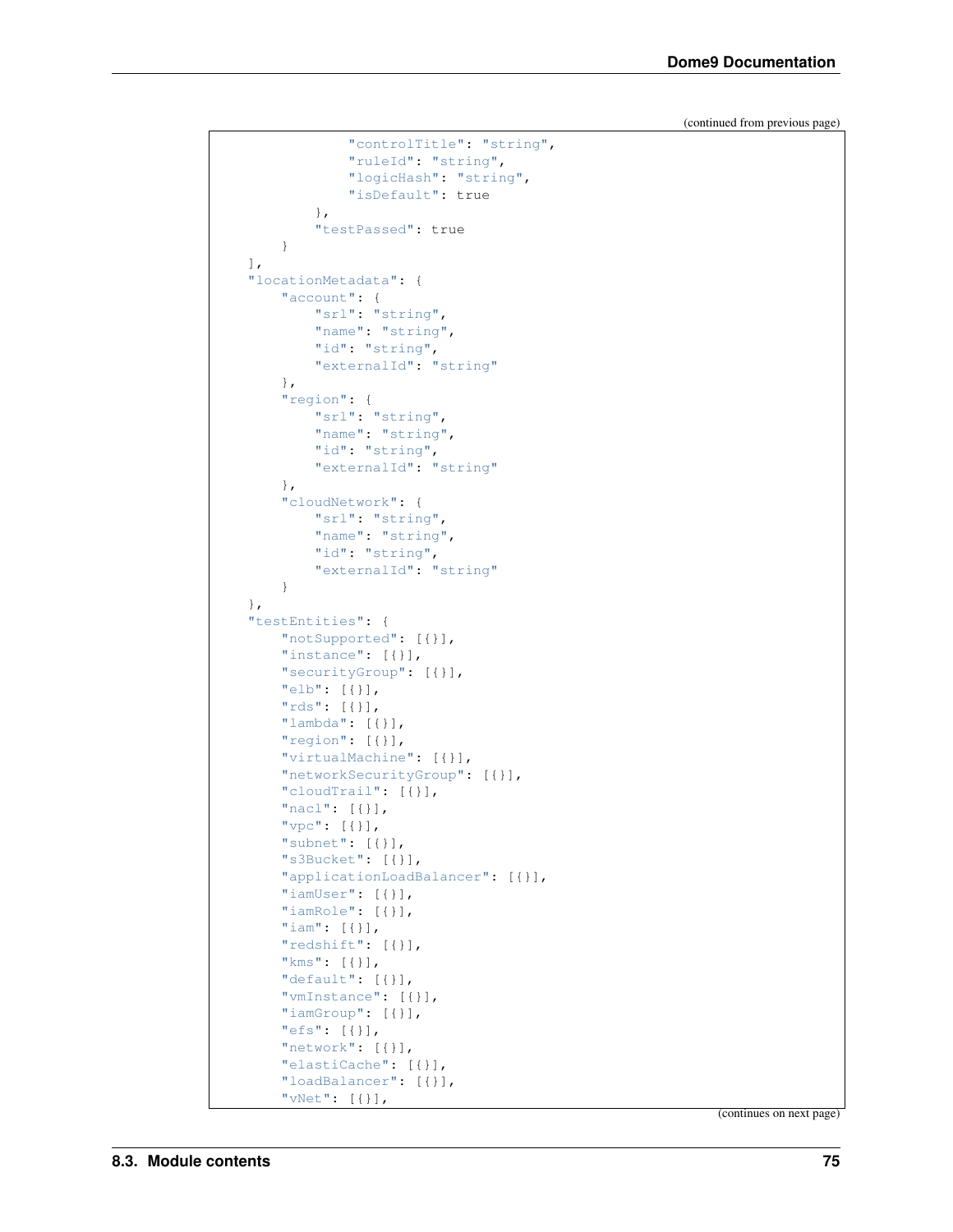| " $sgldb"$ : [{}],                         |
|--------------------------------------------|
| "redisCache": [{}],                        |
| "applicationGateway": [{}],                |
| "resourceGroup": [{}],                     |
| "sqlServer": [{}],                         |
| "ecsCluster": [{}],                        |
| "keyVault": [{}],                          |
| "networkLoadBalancer": [{}],               |
| "networkInterface": [{}],                  |
| "ecsTaskDefinition": [{}],                 |
| "iamPolicy": [{}],                         |
| "volume": $[\{\}]$ ,                       |
| "cloudFront": [{}],                        |
| "kinesis": $[\{\}]$ ,                      |
| "iamServerCertificate": [{}],              |
| "route53HostedZone": [{}],                 |
| "route53RecordSetGroup": [{}],             |
| "acmCertificate": [{}],                    |
| "route53Domain": [{}],                     |
| "storageAccount": [{}],                    |
| "dynamoDbTable": [{}],                     |
| "ami": $[\{\}]$ ,                          |
| "vpnGateway": [{}],                        |
| "virtualMfaDevices": [{}],                 |
| "internetGateway": [{}],                   |
| "wafRegional": [{}],<br>"lock": $[\{\}]$ , |
| "vpnConnection": [{}],                     |
| "ecsTask": $[\{\}]$ ,                      |
| "customerGateway": [{}],                   |
| "gcpSecurityGroup": [{}],                  |
| "elasticIP": [{}],                         |
| "iamInstanceProfile": [{}],                |
| "storageBucket": [{}],                     |
| "ecsService": [{}],                        |
| "project": [{}],                           |
| "serviceAccount": [{}],                    |
| "kmsKeyRing": [{}],                        |
| "dataWarehouse": [{}],                     |
| "guardDutyDetector": [{}],                 |
| "gcpIamPolicy": [{}],                      |
| "gcpIamUser": [{}],                        |
| "apiGateway": [{}],                        |
| "gcpGsuiteUser": [{}],                     |
| "gcpGsuiteGroup": [{}],                    |
| "gcpIamGroup": [{}],                       |
| "bigQuery": [{}],                          |
| "routeTable": [{}],                        |
| "gkeCluster": [{}],                        |
| "postgreSQL": [{}],                        |
| "vpcFlowLog": [{}],                        |
| "iamAccountSummary": [{}],                 |
| "sageMakerNotebook": [{}],                 |
| "containerRegistry": [{}],                 |
| "inspector": [{}],                         |
| "kmsAliases": [{}],                        |
| "passwordPolicy": [{}],                    |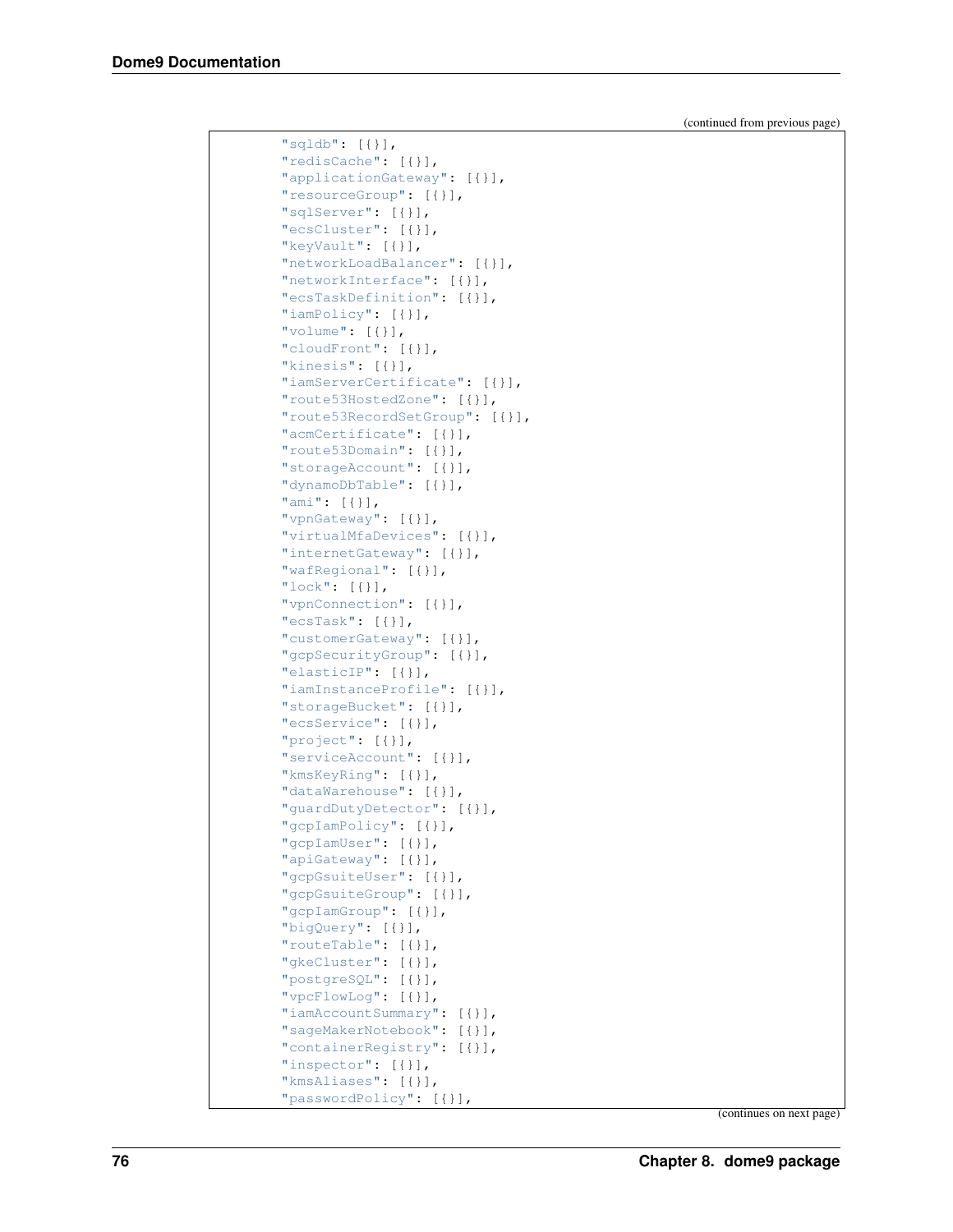```
"configurationRecorder": [{}],
    "cosmosDbAccount": [{}],
    "networkWatcher": [{}],
    "vpcPeeringConnection": [{}],
    "metricAlarm": [{}],
    "snsSubscription": [{}],
    "logGroup": [{}],
    "metricFilter": [{}],
    "cloudWatchEventsRule": [{}],
    "awsIamAccessKey": [{}],
    "kubernetesNode": [{}],
    "kubernetesPod": [{}],
    "kubernetesService": [{}],
    "logProfile": [{}],
    "policyAssignment": [{}],
    "kubernetesNetworkPolicy": [{}],
    "kubernetesIngress": [{}],
    "kubernetesPodSecurityPolicy": [{}],
    "cloudSql": [{}],
    "kubernetesKubelet": [
        {}
    ]
},
"dataSyncStatus": [
    {
        "entityType": "NotSupported",
        "recentlySuccessfulSync": true,
        "generalFetchPermissionIssues": true,
        "entitiesWithPermissionIssues": [
            {
                "externalId": "string",
                "name": "string",
                "cloudVendorIdentifier": "string"
            }
        ]
    }
\vert,
"assessmentPassed": true,
"hasErrors": true,
"id": 0
```
**get\_assessment**(*assessmentId*)

}

Get results of an assesment by id

Parameters **assessmentId** (str) – Report/Assessment id

Returns Assesment result. Ref: /docs/source/schemas/AssessmentResults.json

Return type dict

Response object:

{

```
"request": {
    "dome9CloudAccountId": "00000000-0000-0000-0000-000000000000",
    "externalCloudAccountId": "string",
```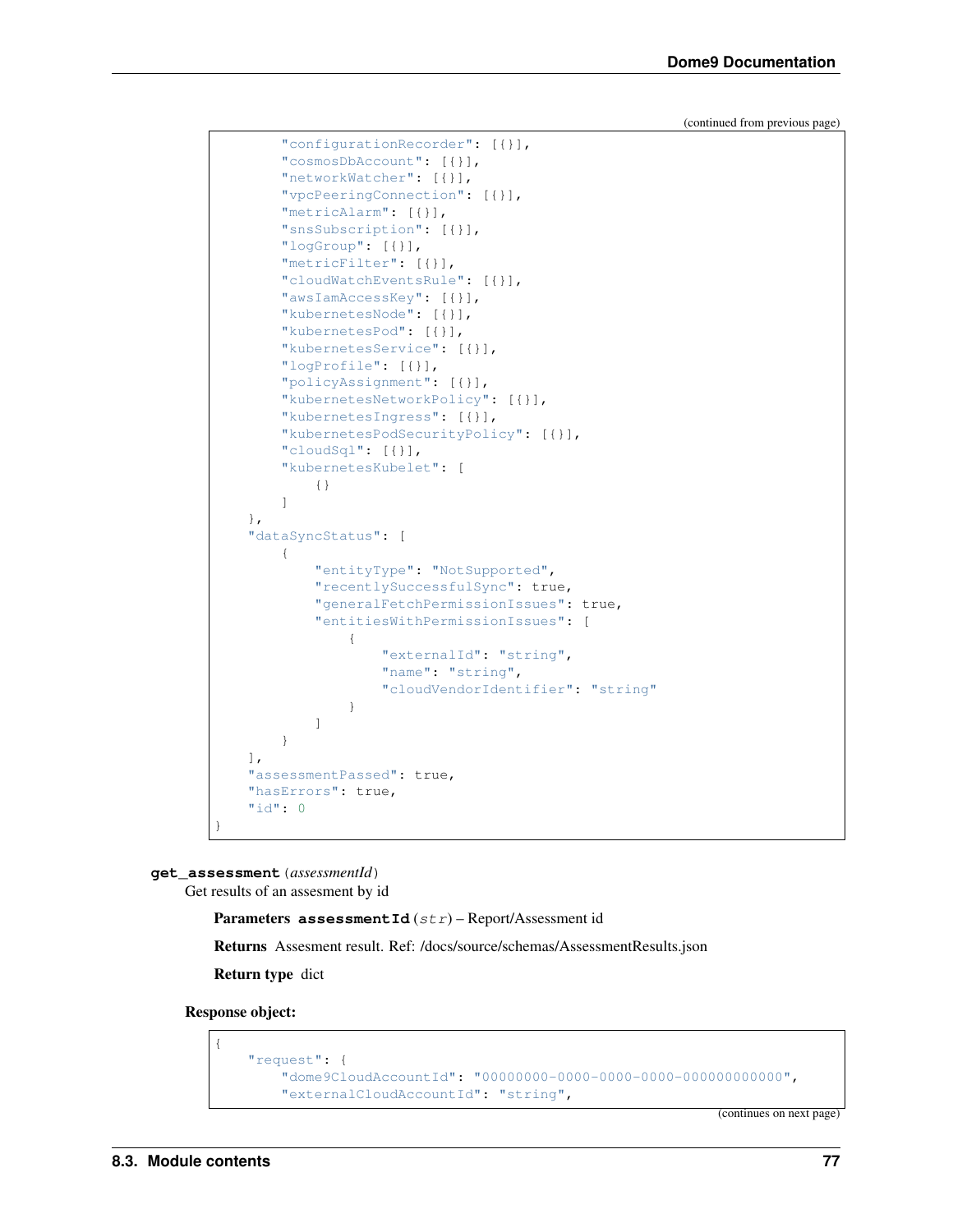```
(continued from previous page)
```

```
"cloudAccountId": "string",
        "region": "string",
        "cloudNetwork": "string",
        "cloudAccountType": "Aws",
        "requestId": "00000000-0000-0000-0000-000000000000"
   },
   "tests": [
        {
            "error": "string",
            "testedCount": 0,
            "relevantCount": 0,
            "nonComplyingCount": 0,
            "exclusionStats": {
                "testedCount": 0,
                "relevantCount": 0,
                "nonComplyingCount": 0
            },
            "entityResults": [
                {
                     "validationStatus": "Relevant",
                     "isRelevant": true,
                     "isValid": true,
                     "isExcluded": true,
                     "exclusionId": "00000000-0000-0000-0000-000000000000",
                     "remediationId": "00000000-0000-0000-0000-000000000000
\hookrightarrow",
                     "error": "string",
                     "testObj": {}
                }
            \frac{1}{\sqrt{2}}"rule": {
                "name": "string",
                "severity": "Low",
                "logic": "string",
                "description": "string",
                "remediation": "string",
                "complianceTag": "string",
                "domain": "string",
                "priority": "string",
                "controlTitle": "string",
                "ruleId": "string",
                "logicHash": "string",
                "isDefault": true
            },
            "testPassed": true
        }
   \frac{1}{\sqrt{2}}"locationMetadata": {
        "account": {
            "srl": "string",
            "name": "string",
            "id": "string",
            "externalId": "string"
        },
        "region": {
            "srl": "string",
            "name": "string",
```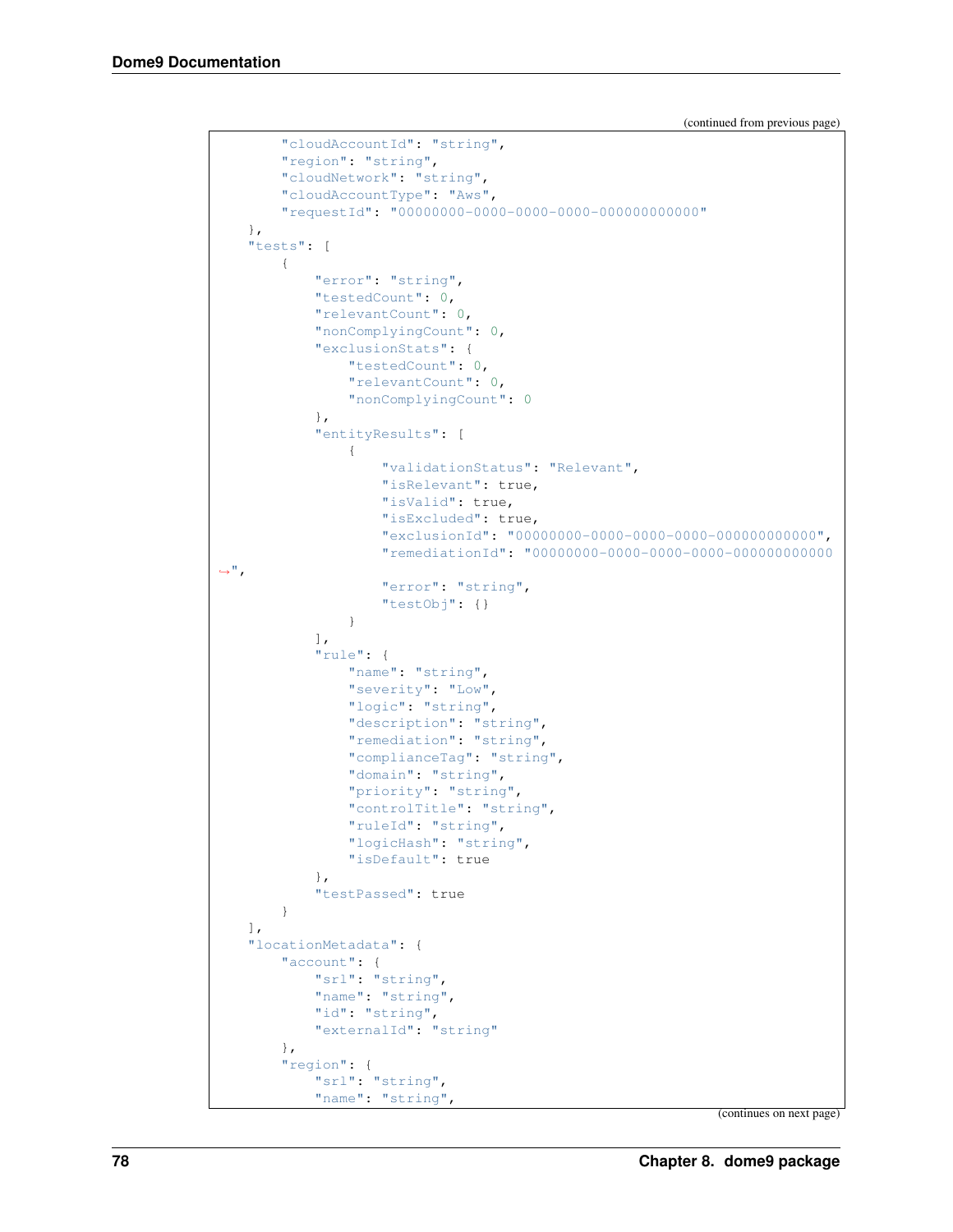```
"id": "string",
        "externalId": "string"
    },
    "cloudNetwork": {
        "srl": "string",
        "name": "string",
        "id": "string",
        "externalId": "string"
    }
},
"testEntities": {
   "notSupported": [{}],
   "instance": [{}],
   "securityGroup": [{}],
    "elb": [{}],
    "rds": [{}],
    "lambda": [{}],
    "region": [{}],
    "virtualMachine": [{}],
    "networkSecurityGroup": [{}],
    "cloudTrail": [{}],
    "nacl": [{}],
    "vpc": [{}],
    "subnet": [{}],
    "s3Bucket": [{}],
    "applicationLoadBalancer": [{}],
    "iamUser": [{}],
    "iamRole": [{}],
    "iam": [{}],
    "redshift": [{}],
    "kms": [{}],
    "default": [{}],
    "vmInstance": [{}],
    "iamGroup": [{}],
    "efs": [{}],
    "network": [{}],
    "elastiCache": [{}],
    "loadBalancer": [{}],
    "vNet": [{}],
    "sqldb": [{}],
    "redisCache": [{}],
    "applicationGateway": [{}],
    "resourceGroup": [{}],
    "sqlServer": [{}],
    "ecsCluster": [{}],
    "keyVault": [{}],
    "networkLoadBalancer": [{}],
    "networkInterface": [{}],
    "ecsTaskDefinition": [{}],
    "iamPolicy": [{}],
    "volume": [{}],
    "cloudFront": [{}],
    "kinesis": [{}],
    "iamServerCertificate": [{}],
    "route53HostedZone": [{}],
    "route53RecordSetGroup": [{}],
    "acmCertificate": [{}],
```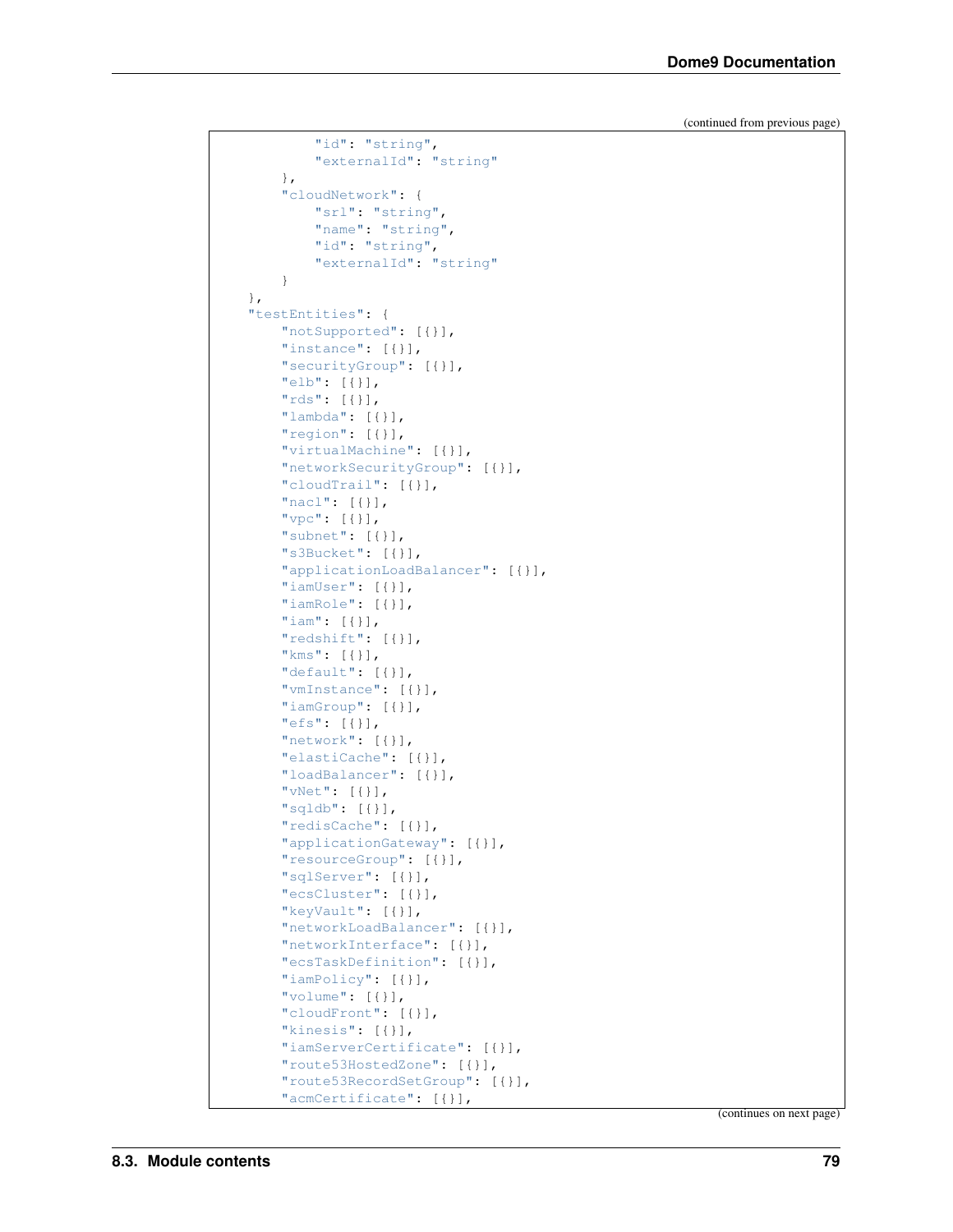| "route53Domain": [{}],                        |
|-----------------------------------------------|
| "storageAccount": [{}],                       |
| "dynamoDbTable": [{}],                        |
| "ami": $[\{\}]$ ,                             |
| "vpnGateway": [{}],                           |
| "virtualMfaDevices": [{}],                    |
| "internetGateway": [{}],                      |
| "wafRegional": [{}],                          |
| "lock": $[\{\}]$ ,                            |
| "vpnConnection": [{}],                        |
| "ecsTask": $[\{\}]$ ,                         |
| "customerGateway": [{}],                      |
| "gcpSecurityGroup": [{}],                     |
| "elasticIP": [{}],                            |
| "iamInstanceProfile": [{}],                   |
| "storageBucket": [{}],                        |
| "ecsService": [{}],                           |
| "project": [{}],                              |
| "serviceAccount": [{}],                       |
| "kmsKeyRing": [{}],                           |
| "dataWarehouse": [{}],                        |
| "guardDutyDetector": [{}],                    |
| "gcpIamPolicy": [{}],                         |
| "gcpIamUser": [{}],                           |
| "apiGateway": [{}],                           |
| "gcpGsuiteUser": [{}],                        |
| "gcpGsuiteGroup": [{}],                       |
| "gcpIamGroup": [{}],                          |
| "bigQuery": $[\{\}]$ ,<br>"routeTable": [{}], |
| "gkeCluster": [{}],                           |
| "postgreSQL": [{}],                           |
| "vpcFlowLog": [{}],                           |
| "iamAccountSummary": [{}],                    |
| "sageMakerNotebook": [{}],                    |
| "containerRegistry": [{}],                    |
| "inspector": [{}],                            |
| "kmsAliases": [{}],                           |
| "passwordPolicy": [{}],                       |
| "configurationRecorder": [{}],                |
| "cosmosDbAccount": [{}],                      |
| "networkWatcher": [{}],                       |
| "vpcPeeringConnection": [{}],                 |
| "metricAlarm": [{}],                          |
| "snsSubscription": [{}],                      |
| "logGroup": [{}],                             |
| "metricFilter": [{}],                         |
| "cloudWatchEventsRule": [{}],                 |
| "awsIamAccessKey": [{}],                      |
| "kubernetesNode": [{}],                       |
| "kubernetesPod": [{}],                        |
| "kubernetesService": [{}],                    |
| "logProfile": [{}],                           |
| "policyAssignment": [{}],                     |
| "kubernetesNetworkPolicy": [{}],              |
| "kubernetesIngress": [{}],                    |
| "kubernetesPodSecurityPolicy": [{}],          |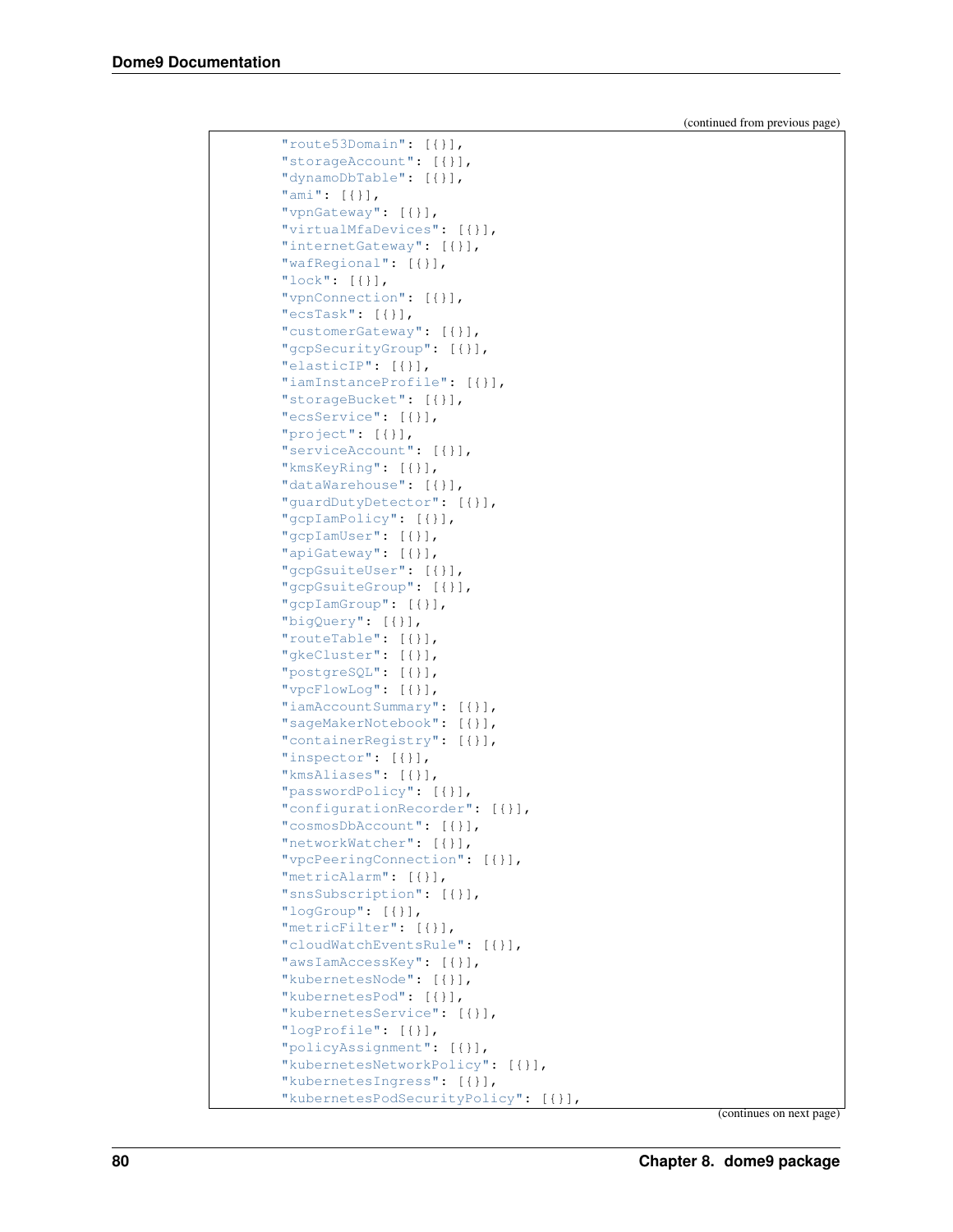```
"cloudSql": [{}],
        "kubernetesKubelet": [
            {}
        ]
   },
   "dataSyncStatus": [
        {
            "entityType": "NotSupported",
            "recentlySuccessfulSync": true,
            "generalFetchPermissionIssues": true,
            "entitiesWithPermissionIssues": [
                {
                    "externalId": "string",
                    "name": "string",
                    "cloudVendorIdentifier": "string"
                }
            ]
        }
   ],
    "assessmentPassed": true,
    "hasErrors": true,
    "id": 0
}
```
#### **list\_users**()

List all Dome9 users for the Dome9 account

Returns User object. Ref: /docs/source/schemas/User.json

Return type dict

```
Response object:
```
{

```
"id": 0,
"name": "string",
"email": "MyName@gmail.com",
"accountId": 0,
"isSuspended": true,
"isOwner": true,
"isSuperUser": true,
"isAuditor": true,
"hasApiKey": true,
"hasApiKeyV1": true,
"hasApiKeyV2": true,
"isMfaEnabled": true,
"ssoEnabled": true,
"roleIds": [
 0
\frac{1}{2}"iamSafe": null,
"canSwitchRole": true,
"isLocked": true,
"lastLogin": "2022-05-24T17:41:03Z",
"permissions": null,
"calculatedPermissions": null,
```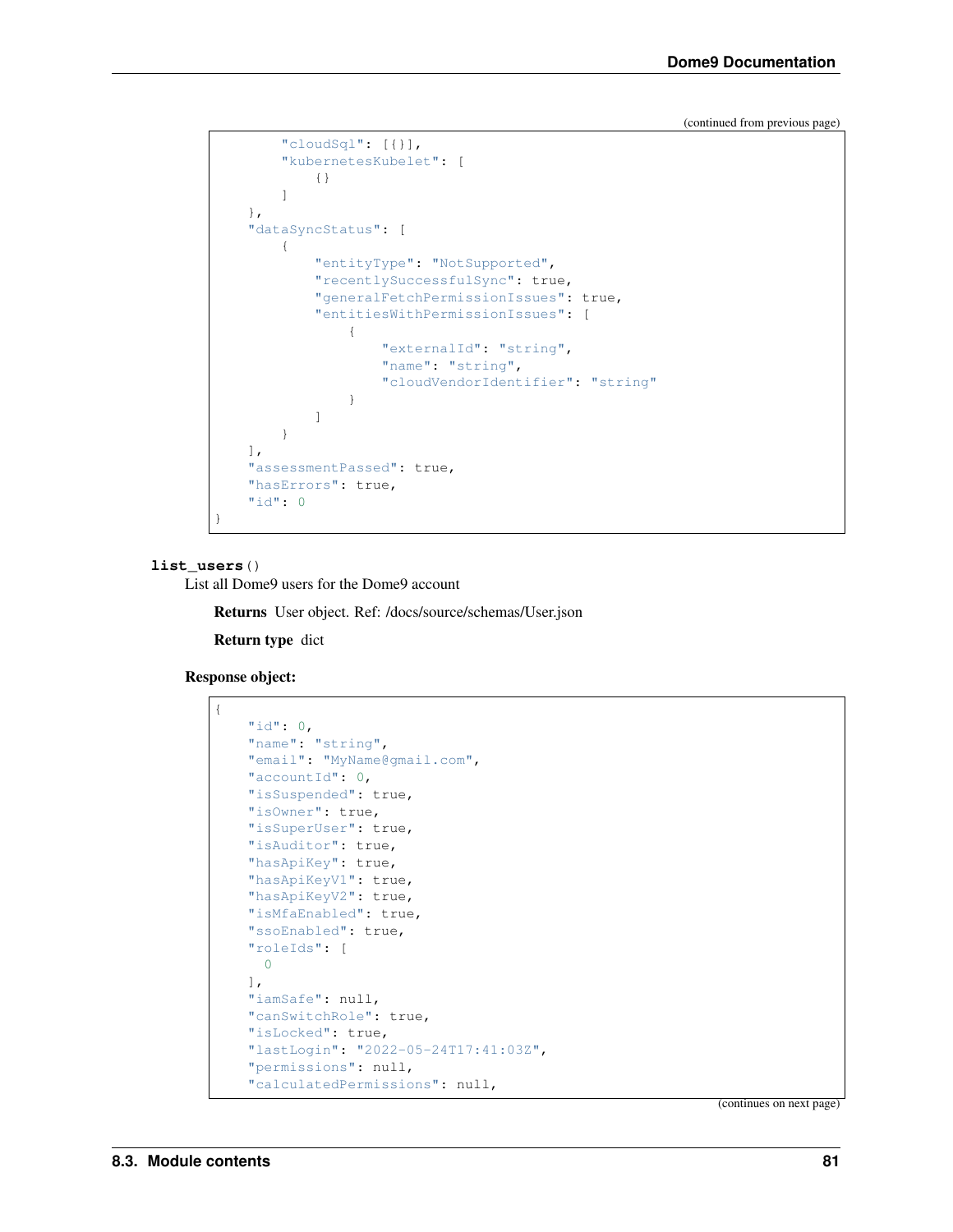```
"isMobileDevicePaired": true,
  "mfaEnforcement": null
}
```
**get\_user**(*userId*)

Get user registered in Dome9

**Parameters userId**  $(id)$  – Id of the user

Returns User object. Ref: /docs/source/schemas/User.json

Return type dict

Response object:



**create\_user**(*email*, *name*, *surname="*) Create user in Dome9

Parameters

- **email**  $(str)$  User email of the new user
- **name**  $(str)$  Name of the new user
- **surname** (str, optional) Surname of the new user. Defaults to ""

Returns User object. Ref: /docs/source/schemas/User.json

Return type dict

Response object: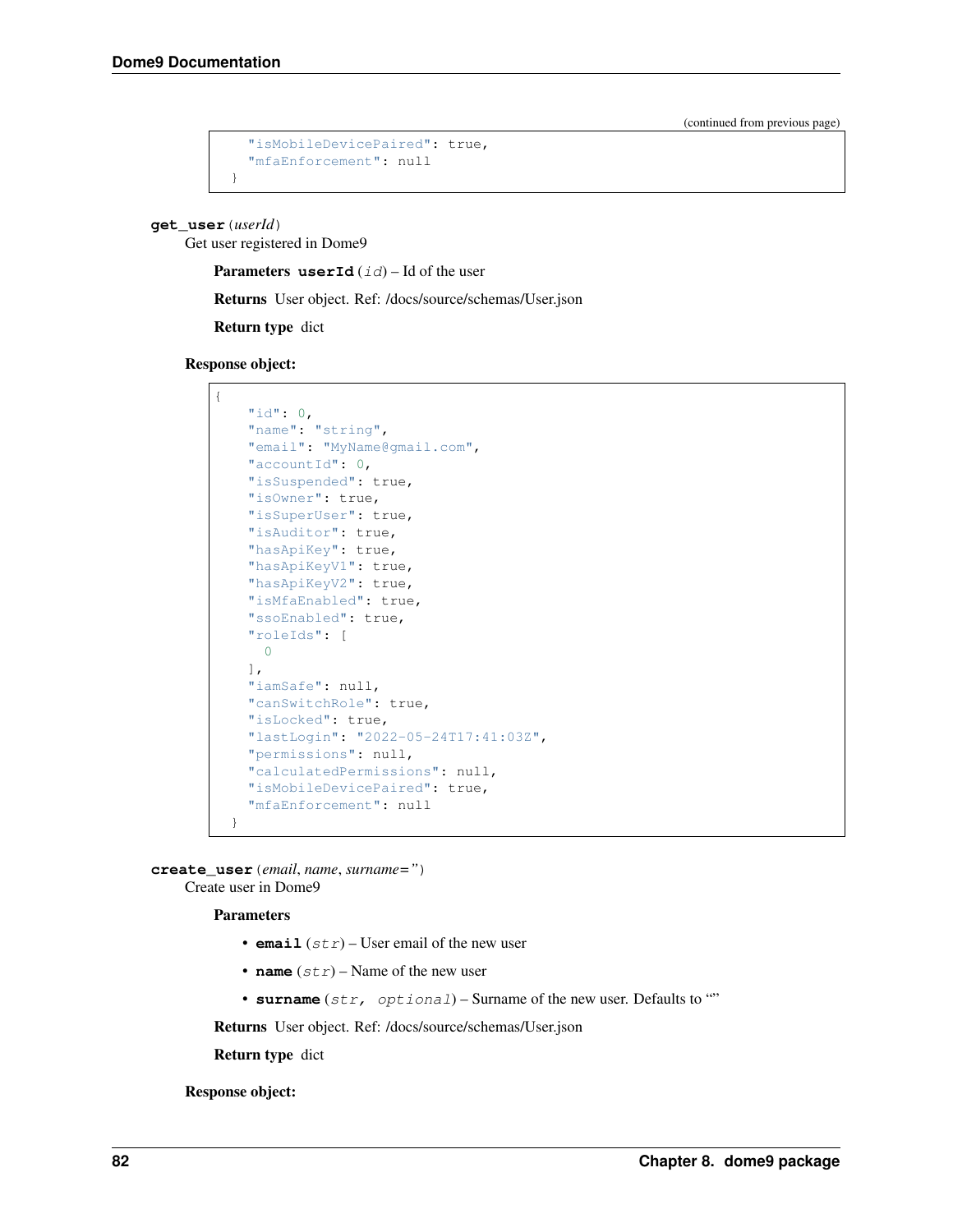```
{
    "id": 0,
    "name": "string",
    "email": "MyName@gmail.com",
    "accountId": 0,
    "isSuspended": true,
   "isOwner": true,
   "isSuperUser": true,
   "isAuditor": true,
    "hasApiKey": true,
    "hasApiKeyV1": true,
    "hasApiKeyV2": true,
    "isMfaEnabled": true,
    "ssoEnabled": true,
    "roleIds": [
     0
    \frac{1}{\sqrt{2}}"iamSafe": null,
   "canSwitchRole": true,
   "isLocked": true,
   "lastLogin": "2022-05-24T17:41:03Z",
    "permissions": null,
    "calculatedPermissions": null,
    "isMobileDevicePaired": true,
    "mfaEnforcement": null
  }
```
#### **delete\_user**(*userId*) Delete a user in Dome9

**Parameters userId**  $(str)$  – Id of the user

Returns bool

Dome9 is a web service that allows you to improve the security of your cloud technologies (AWS, Azure, GCP, Kubernetes, etc...). Through its service you can centralize all the information and perform security controls (GDPR,  $HIPAA$ ,  $ISO27001...$  individually or globally.

This repository contains a Python SDK of this tool. Initially its SDK did not have much functionality and that is why I developed this one to be able to work and include it within my continuous integration processes.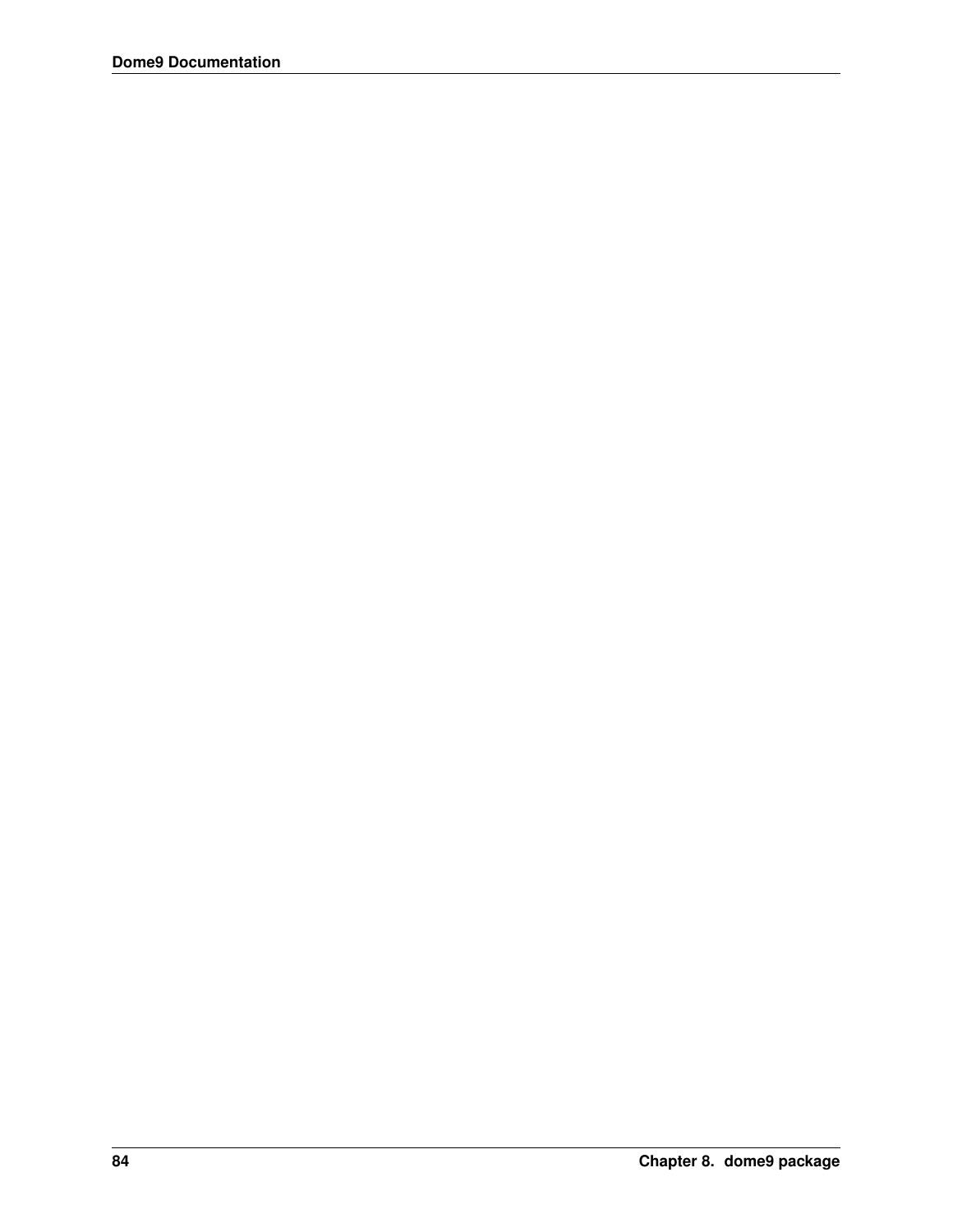## CHAPTER<sup>9</sup>

Installation

pip install dome9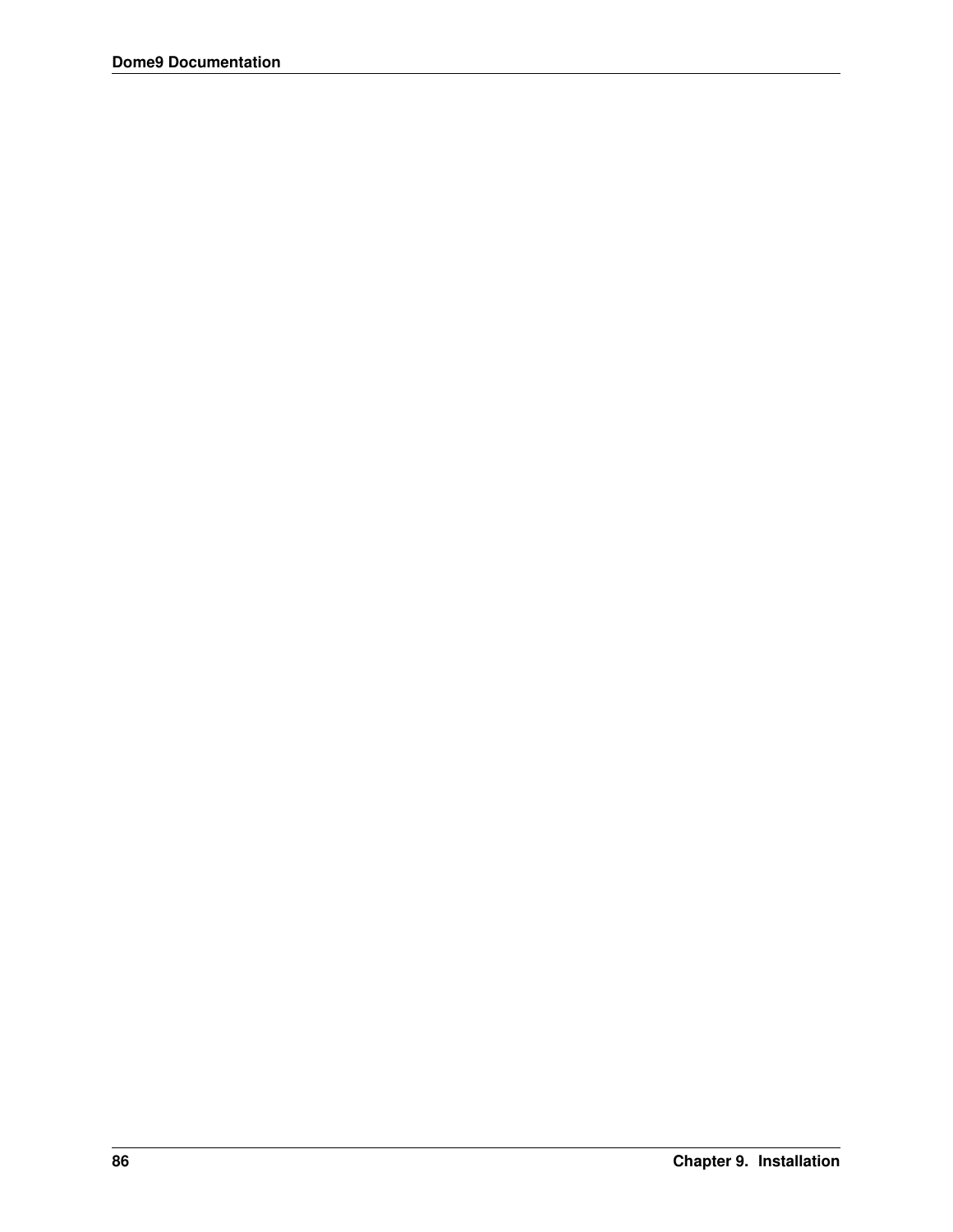Usage

**from dome9 import** Dome9

dome9 = Dome9(key='xxxxxx', secret='yyyyyyy')

rulesets = dome9.list\_rulesets()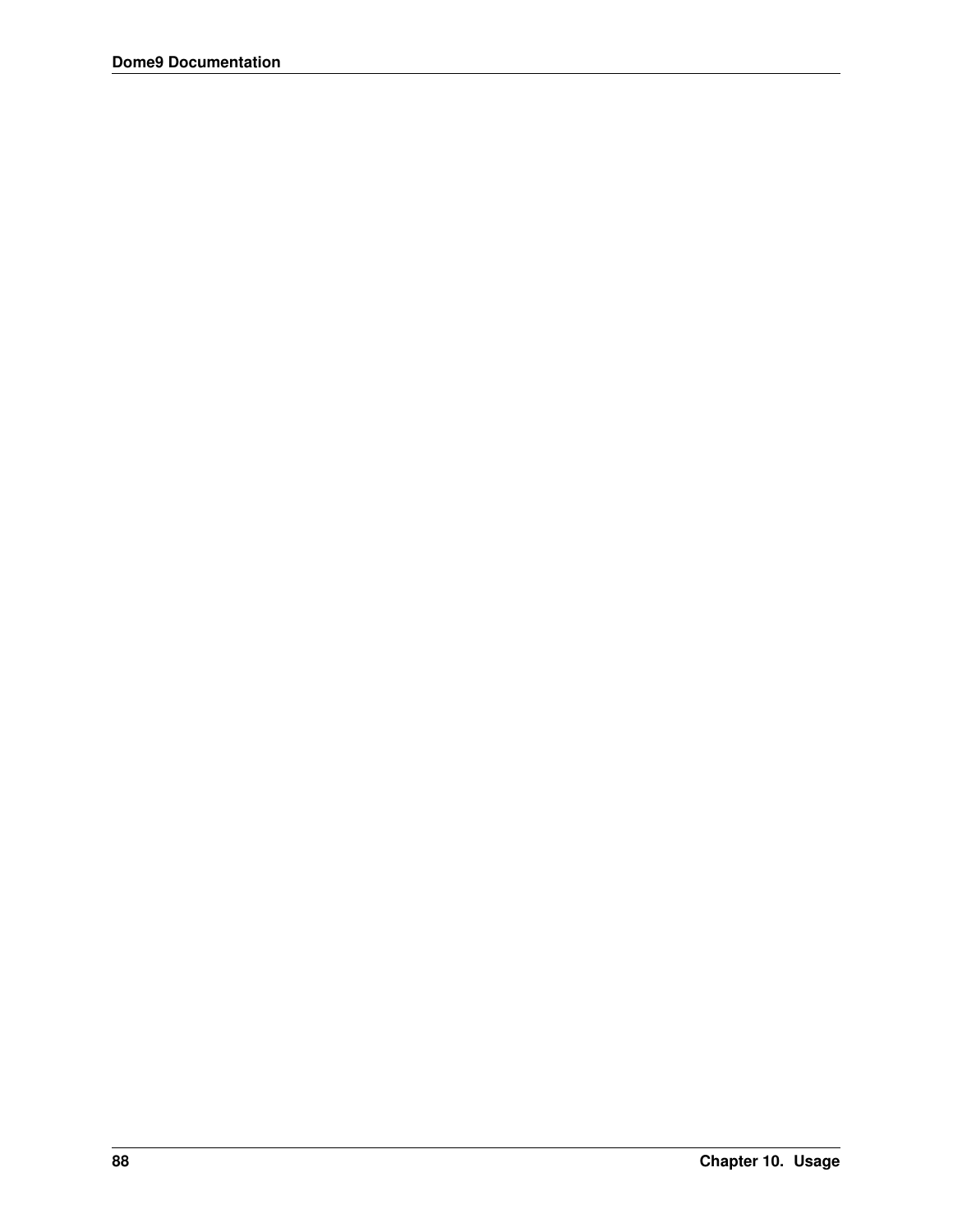Authentication

There are two ways to authenticate:

- As Arguments: Passing variables on init -> Dome9(key='xxxxxx', secret='yyyyyyy')
- As Environment variables: Setting your credentials as environment variables -> DOME9\_ACCESS\_KEY and DOME9\_SECRET\_KEY

Example:

```
from dome9 import Dome9
dome9 = Dome9(key='xxxxxx', secret='yyyyyyy')
```
rulesets = dome9.list\_rulesets()

export DOME9\_ACCESS\_KEY='xxxxxxxxxxxxxxxxxxxxx export DOME9\_SECRET\_KEY='yyyyyyyyyyyyyyyyyyyy' python -c "from dome9 import Dome9; print(Dome9().list\_rulesets())"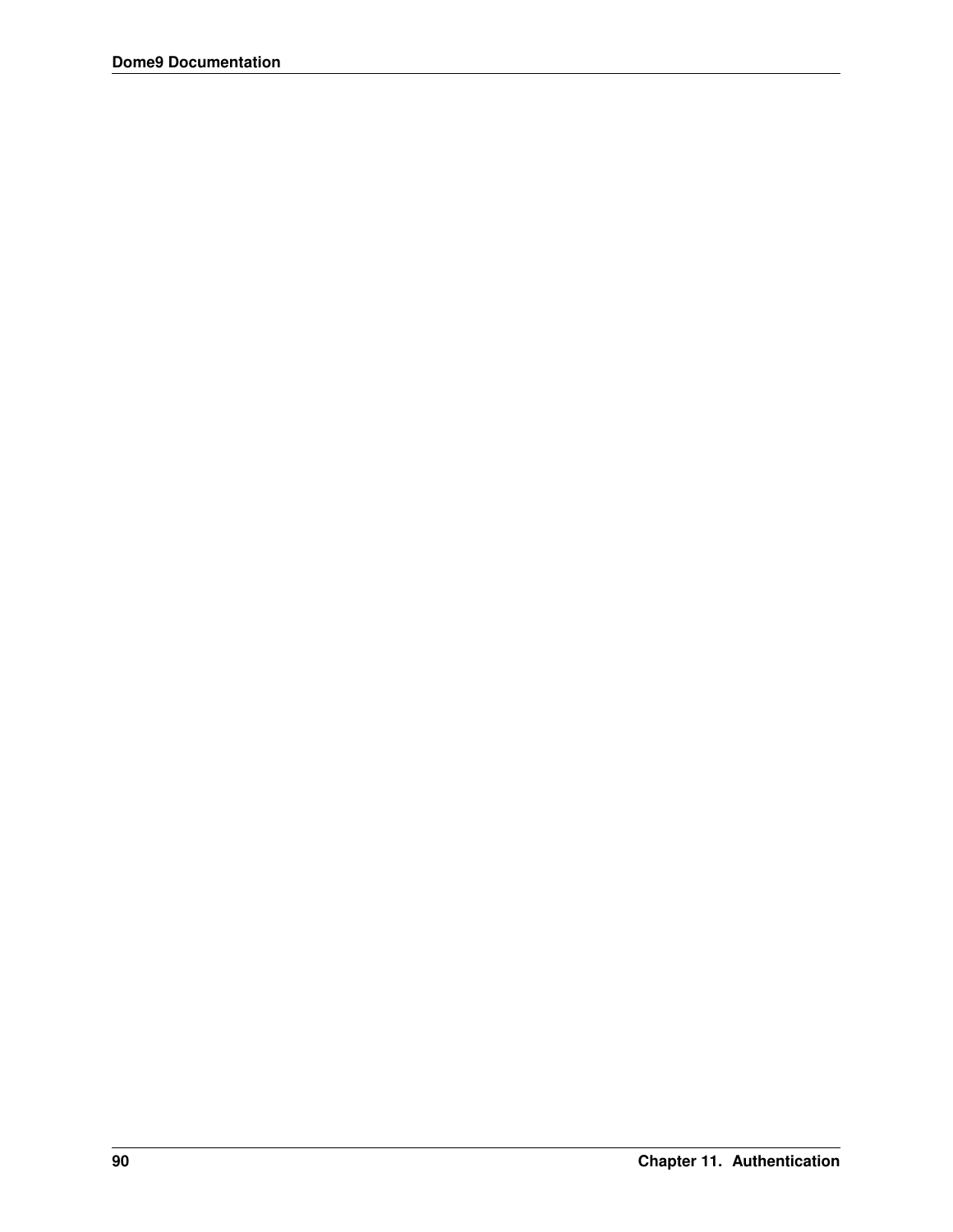### Agile

```
import json
from dome9 import Dome9
cloudAccount = '00000-00000-00000-00000'
d9 = Dome9()
rulesetTemplate = {}
with open('ruleset','r') as f:
   rulesetTemplate = json.loads(f.read())
# Step 1. Create ruleset
ruleset = d9.create_ruleset(rulesetTemplate)
# Step 2. Run Assessment
results = d9.run_assessment(rulesetId=ruleset['id'], cloudAccountId=cloudAccount)
# Step 3. Delete ruleset
ruleset = d9.delete_ruleset(ruleset['id'])
```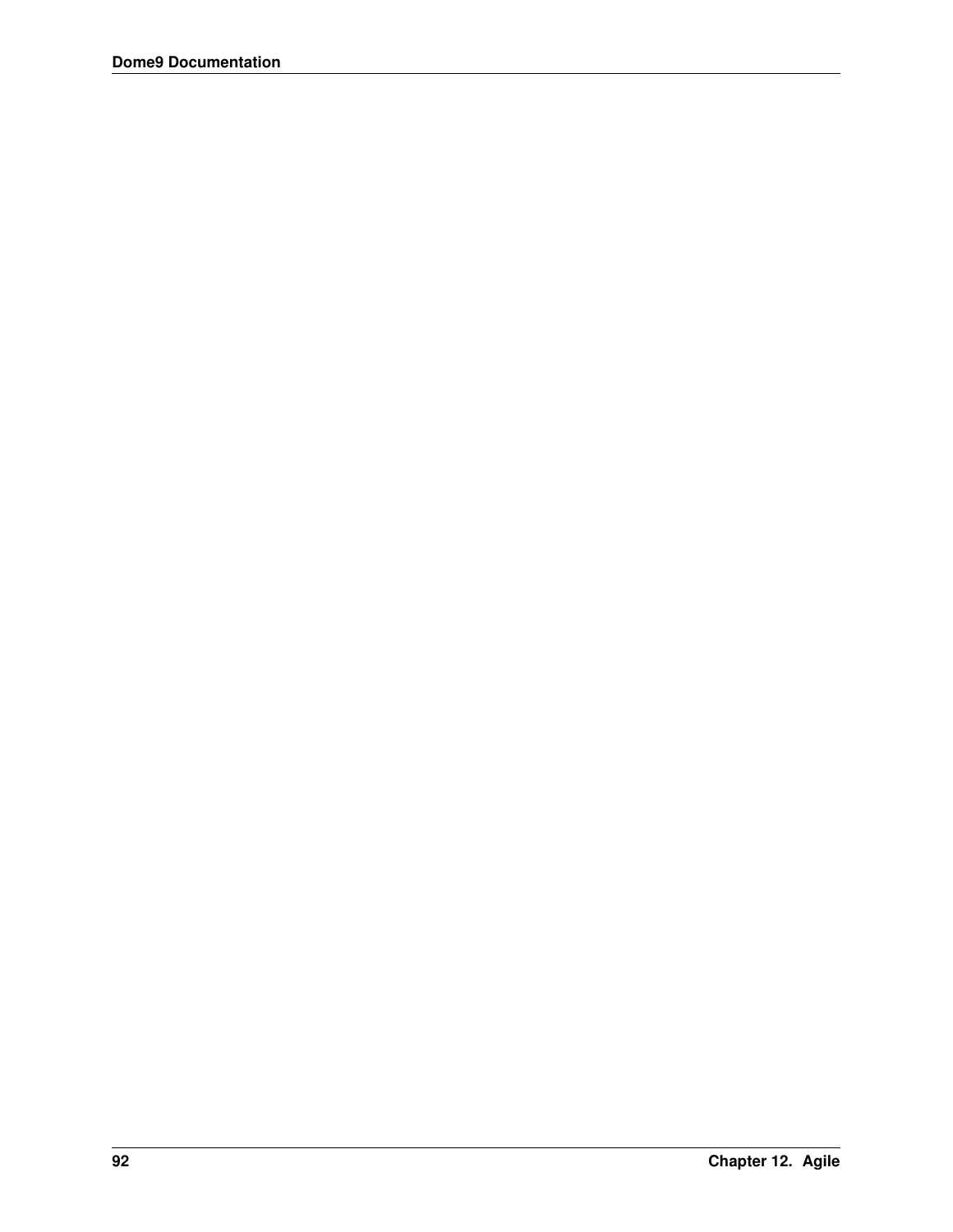Indices and tables

- genindex
- modindex
- search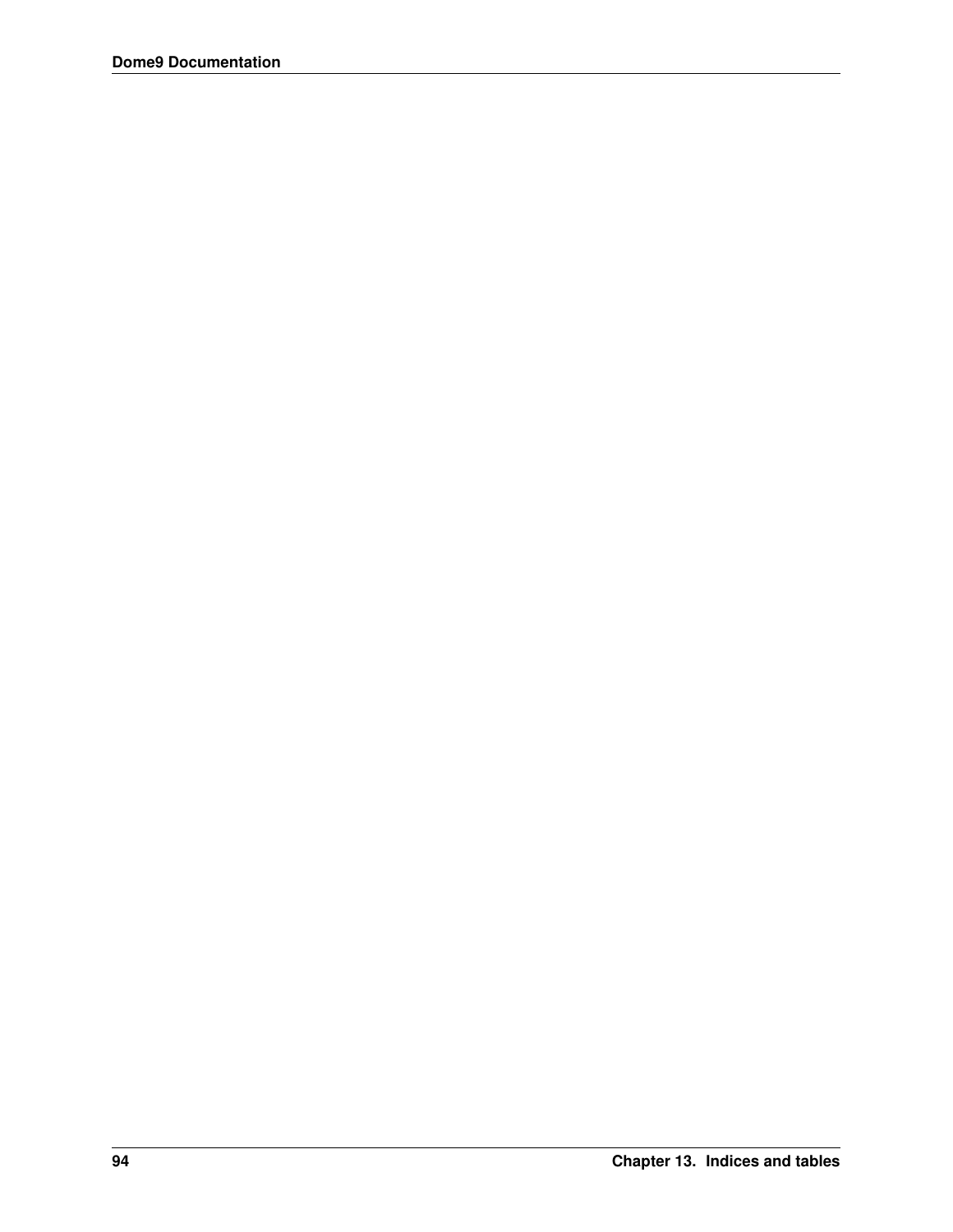Python Module Index

### d

dome9, [59](#page-62-0) dome9.dome9, [35](#page-38-0)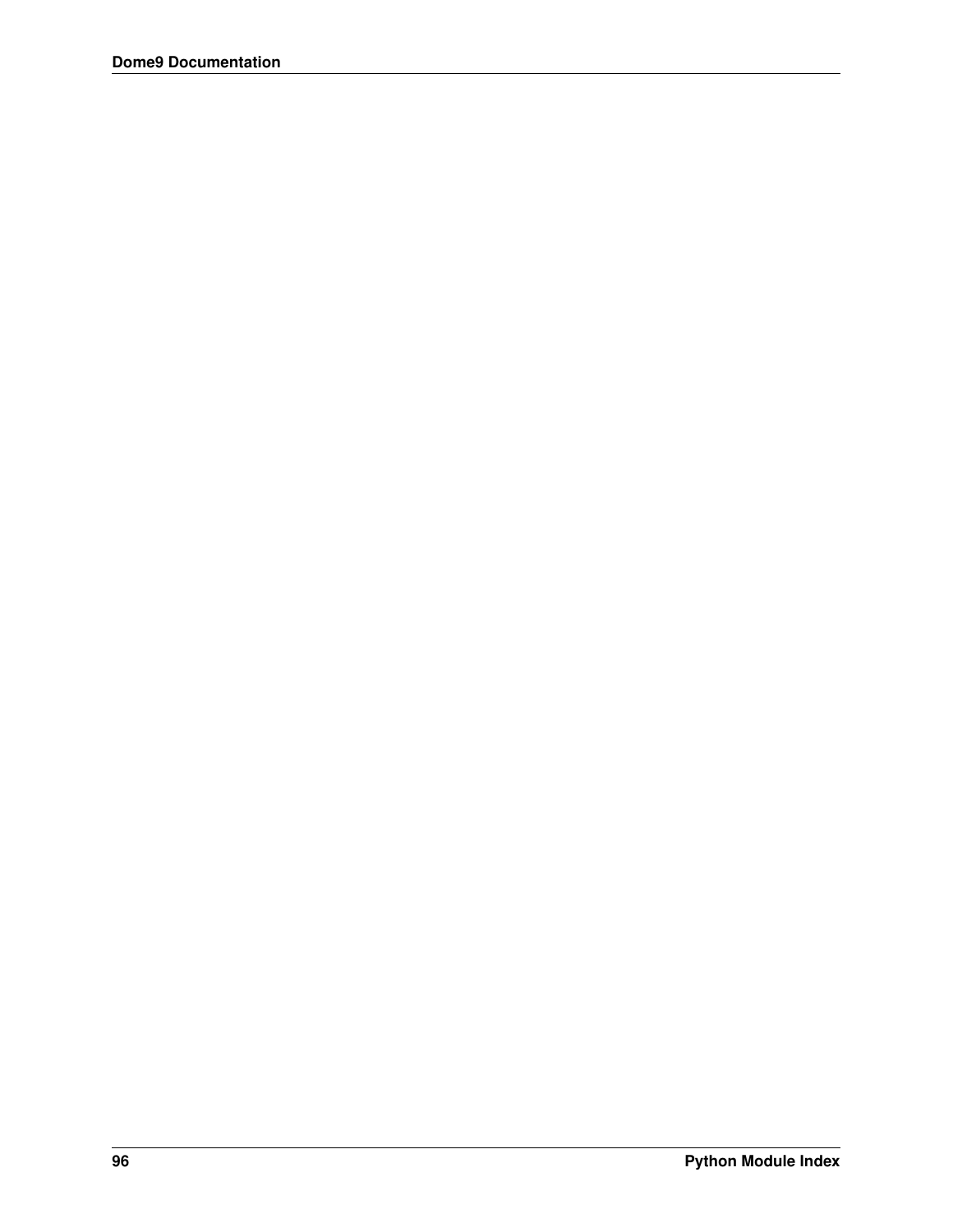#### Index

### C

create\_aws\_account() (*dome9.Dome9 method*), [64](#page-67-0) create\_aws\_account() (*dome9.dome9.Dome9 method*), [40](#page-43-0) create\_exclusion() (*dome9.Dome9 method*), [73](#page-76-0) create\_exclusion() (*dome9.dome9.Dome9 method*), [49](#page-52-0) create\_remediation() (*dome9.Dome9 method*), [71](#page-74-0) create\_remediation() (*dome9.dome9.Dome9 method*), [47](#page-50-0) create\_ruleset() (*dome9.Dome9 method*), [69](#page-72-0) create\_ruleset() (*dome9.dome9.Dome9 method*), [44](#page-47-0) create\_user() (*dome9.Dome9 method*), [82](#page-85-0) create\_user() (*dome9.dome9.Dome9 method*), [58](#page-61-0)

### D

delete\_exclusion() (*dome9.Dome9 method*), [73](#page-76-0) delete\_exclusion() (*dome9.dome9.Dome9 method*), [49](#page-52-0) delete\_remediation() (*dome9.Dome9 method*), [72](#page-75-0) delete\_remediation() (*dome9.dome9.Dome9 method*), [48](#page-51-0) delete\_ruleset() (*dome9.Dome9 method*), [70](#page-73-0) delete\_ruleset() (*dome9.dome9.Dome9 method*), [46](#page-49-0) delete\_user() (*dome9.Dome9 method*), [83](#page-86-0) delete\_user() (*dome9.dome9.Dome9 method*), [59](#page-62-1) Dome9 (*class in dome9*), [59](#page-62-1) Dome9 (*class in dome9.dome9*), [35](#page-38-1) dome9 (*module*), [59](#page-62-1) dome9.dome9 (*module*), [35](#page-38-1)

### G

get\_assessment() (*dome9.Dome9 method*), [77](#page-80-0)

get\_assessment() (*dome9.dome9.Dome9 method*), [53](#page-56-0) get\_cloud\_account() (*dome9.Dome9 method*), [59](#page-62-1) get\_cloud\_account() (*dome9.dome9.Dome9 method*), [35](#page-38-1) get\_exclusion() (*dome9.Dome9 method*), [73](#page-76-0) get\_exclusion() (*dome9.dome9.Dome9 method*), [49](#page-52-0) get\_remediation() (*dome9.Dome9 method*), [71](#page-74-0) get\_remediation() (*dome9.dome9.Dome9 method*), [47](#page-50-0) get\_ruleset() (*dome9.Dome9 method*), [68](#page-71-0) get\_ruleset() (*dome9.dome9.Dome9 method*), [44](#page-47-0) get\_user() (*dome9.Dome9 method*), [82](#page-85-0) get\_user() (*dome9.dome9.Dome9 method*), [58](#page-61-0)

#### L

```
list_aws_accounts() (dome9.Dome9 method), 60
list_aws_accounts() (dome9.dome9.Dome9
       method), 36
list_azure_accounts() (dome9.Dome9 method),
       61
list_azure_accounts() (dome9.dome9.Dome9
       method), 37
list_cloud_accounts() (dome9.Dome9 method),
       63
list_cloud_accounts() (dome9.dome9.Dome9
       method), 39
list_exclusions() (dome9.Dome9 method), 72
list_exclusions() (dome9.dome9.Dome9
       method), 48
list_google_accounts() (dome9.Dome9
       method), 62
list_google_accounts() (dome9.dome9.Dome9
       method), 38
list_kubernetes_accounts() (dome9.Dome9
       method), 62
list_kubernetes_accounts()
       (dome9.dome9.Dome9 method), 38
```